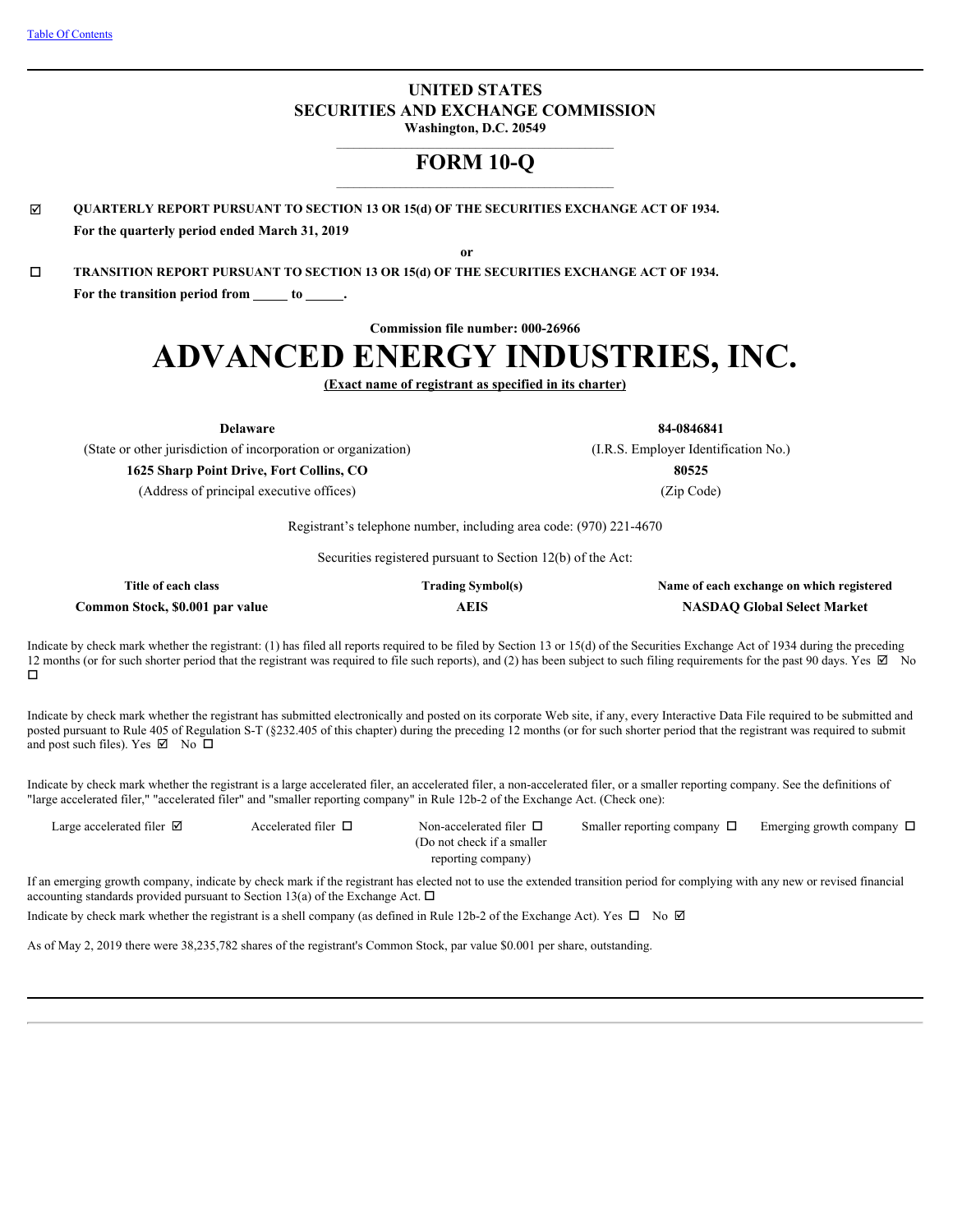# **ADVANCED ENERGY INDUSTRIES, INC. FORM 10-Q TABLE OF CONTENTS**

<span id="page-1-0"></span>

|                                                                                               | Page                    |
|-----------------------------------------------------------------------------------------------|-------------------------|
| <b>PART I FINANCIAL STATEMENTS</b>                                                            | $\overline{\mathbf{3}}$ |
| <b>ITEM 1. UNAUDITED CONDENSED CONSOLIDATED FINANCIAL STATEMENTS</b>                          | $\overline{3}$          |
| <b>Condensed Consolidated Balance Sheets</b>                                                  | $\overline{3}$          |
| <b>Condensed Consolidated Statements of Operations</b>                                        | $\overline{4}$          |
| <b>Condensed Consolidated Statements of Comprehensive Income</b>                              | $\overline{5}$          |
| <b>Condensed Consolidated Statements of Stockholders' Equity</b>                              | 6                       |
| <b>Condensed Consolidated Statements of Cash Flows</b>                                        | $\overline{z}$          |
| <b>Notes to Condensed Consolidated Financial Statements</b>                                   | $\underline{8}$         |
| ITEM 2. MANAGEMENT'S DISCUSSION AND ANALYSIS OF FINANCIAL CONDITION AND RESULTS OF OPERATIONS | 22                      |
| <b>ITEM 3. QUANTITATIVE AND QUALITATIVE DISCLOSURES ABOUT MARKET RISK</b>                     | 30                      |
| <b>ITEM 4. CONTROLS AND PROCEDURES</b>                                                        | 30                      |
| <b>PART II OTHER INFORMATION</b>                                                              | 31                      |
| <b>ITEM 1. LEGAL PROCEEDINGS</b>                                                              | 31                      |
| <b>ITEM 1A. RISK FACTORS</b>                                                                  | 31                      |
| <b>ITEM 6. EXHIBITS</b>                                                                       | 43                      |
| <b>SIGNATURES</b><br>EX-3.1                                                                   | 44                      |
| EX-31.1                                                                                       |                         |
| EX-31.2<br>EX-32.1                                                                            |                         |
| EX-32.2                                                                                       |                         |
|                                                                                               |                         |

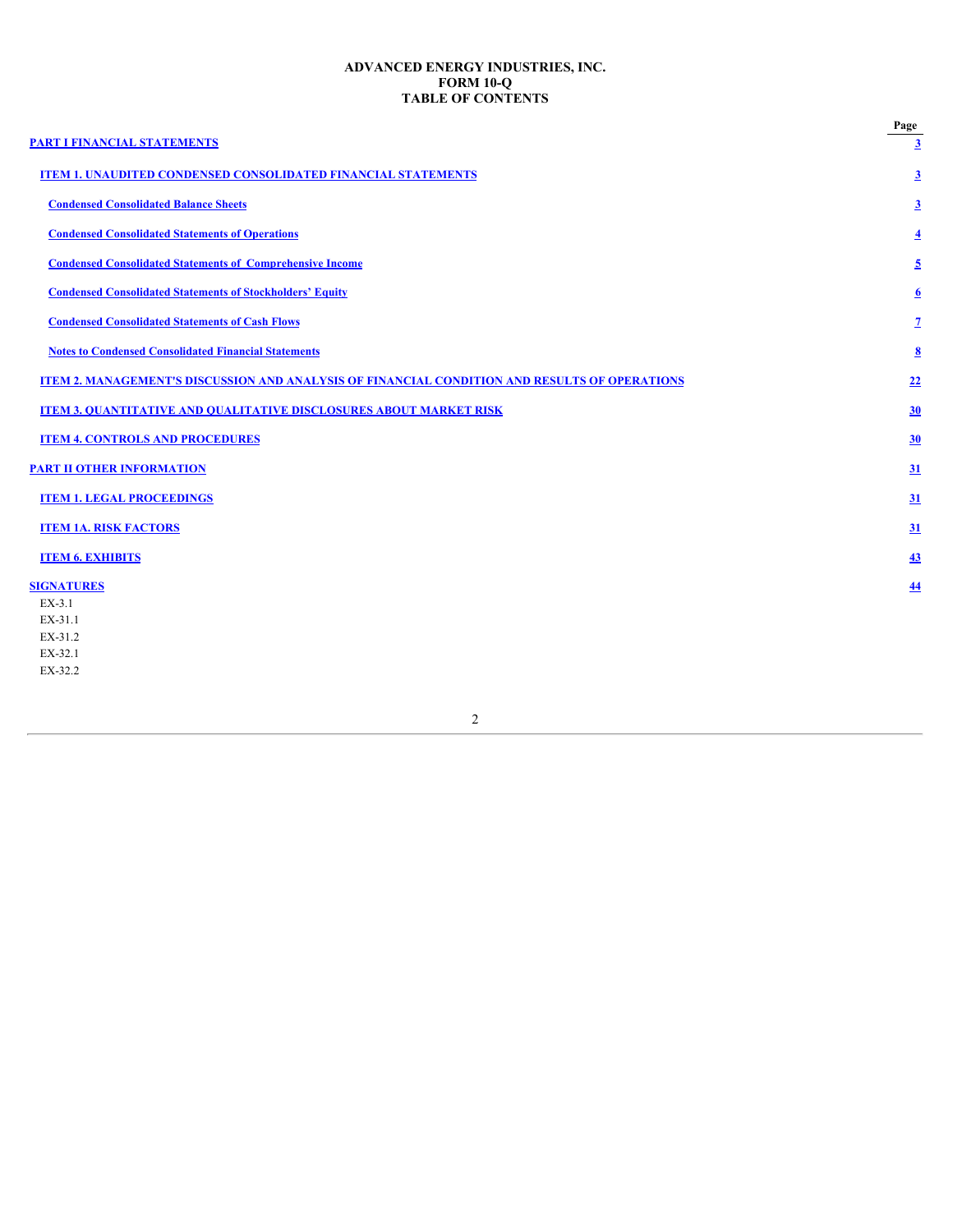### <span id="page-2-0"></span>**PART I FINANCIAL STATEMENTS**

### <span id="page-2-2"></span><span id="page-2-1"></span>**ITEM 1. 1. UNAUDITED CONDENSED CONSOLIDATED FINANCIAL STATEMENTS**

### **ADVANCED ENERGY INDUSTRIES, INC. Unaudited Condensed Consolidated Balance Sheets (In thousands, except per share amounts)**

|                                                                                                                      |               | March 31,  | December 31,                    |  |
|----------------------------------------------------------------------------------------------------------------------|---------------|------------|---------------------------------|--|
|                                                                                                                      |               | 2019       | 2018                            |  |
| <b>ASSETS</b>                                                                                                        |               |            |                                 |  |
| Current assets:                                                                                                      |               |            |                                 |  |
| Cash and cash equivalents                                                                                            | $\mathcal{S}$ | 351,149 \$ | 349,301                         |  |
| Marketable securities                                                                                                |               | 2,516      | 2,470                           |  |
| Accounts and other receivable, net of allowances of \$2,115 and \$1,856 respectively                                 |               | 102,405    | 100,442                         |  |
| Inventories                                                                                                          |               | 99,070     | 97,987                          |  |
| Income taxes receivable                                                                                              |               | 1,945      | 2,220                           |  |
| Other current assets                                                                                                 |               | 11,309     | 10,173                          |  |
| Current assets from discontinued operations                                                                          |               | 4,872      | 5,855                           |  |
| Total current assets                                                                                                 |               | 573,266    | 568,448                         |  |
| Property and equipment, net                                                                                          |               | 31,058     | 31,269                          |  |
| Operating lease right-of-use assets                                                                                  |               | 35,654     | $\hspace{0.1mm}-\hspace{0.1mm}$ |  |
| Deposits and other assets                                                                                            |               | 9,378      | 6,874                           |  |
| Goodwill                                                                                                             |               | 101,306    |                                 |  |
|                                                                                                                      |               |            | 101,900                         |  |
| Intangible assets, net                                                                                               |               | 52,858     | 54,910                          |  |
| Deferred income tax assets                                                                                           |               | 47,513     | 47,099                          |  |
| Non-current assets from discontinued operations                                                                      |               | 5,917      | 5,984                           |  |
| <b>TOTAL ASSETS</b>                                                                                                  | <sup>S</sup>  | 856,950 \$ | 816,484                         |  |
| <b>LIABILITIES AND STOCKHOLDERS' EQUITY</b>                                                                          |               |            |                                 |  |
| Current liabilities:                                                                                                 |               |            |                                 |  |
| Accounts payable                                                                                                     | $\mathbb{S}$  | 44,028 \$  | 39,646                          |  |
| Income taxes payable                                                                                                 |               | 12,584     | 13,258                          |  |
| Accrued payroll and employee benefits                                                                                |               | 16,528     | 21,775                          |  |
| Other accrued expenses                                                                                               |               | 21,848     | 22,999                          |  |
| Customer deposits and other                                                                                          |               | 5,510      | 7,345                           |  |
| Current portion of operating lease liability                                                                         |               | 7,298      | $\hspace{0.1mm}-\hspace{0.1mm}$ |  |
| Current liabilities from discontinued operations                                                                     |               | 4,254      | 5,286                           |  |
| Total current liabilities                                                                                            |               | 112,050    | 110,309                         |  |
| Operating lease liability                                                                                            |               | 29,596     |                                 |  |
| Deferred income tax liabilities                                                                                      |               | 6,592      |                                 |  |
|                                                                                                                      |               |            | 6,988                           |  |
| Uncertain tax positions                                                                                              |               | 9,987      | 14,318                          |  |
| Long term deferred revenue                                                                                           |               | 28,148     | 29,108                          |  |
| Other long-term liabilities                                                                                          |               | 37,947     | 37,744                          |  |
| Non-current liabilities from discontinued operations                                                                 |               | 10,486     | 10,715                          |  |
| Total liabilities                                                                                                    |               | 234,806    | 209,182                         |  |
| Commitments and contingencies (Note 19)                                                                              |               |            |                                 |  |
| Stockholders' equity:                                                                                                |               |            |                                 |  |
| Preferred stock, \$0.001 par value, 1,000 shares authorized, none issued and outstanding                             |               |            |                                 |  |
| Common stock, \$0.001 par value, 70,000 shares authorized; 38,236 and 38,164<br>issued and outstanding, respectively |               | 38         | 38                              |  |
| Additional paid-in capital                                                                                           |               | 98,910     | 97,418                          |  |
| Accumulated other comprehensive loss                                                                                 |               | (5, 477)   | (3, 449)                        |  |
| Retained earnings                                                                                                    |               | 528,153    | 512,783                         |  |
| Advanced Energy stockholders' equity                                                                                 |               | 621,624    | 606,790                         |  |
| Noncontrolling interest                                                                                              |               | 520        | 512                             |  |
| Total stockholders' equity                                                                                           |               | 622,144    | 607,302                         |  |
|                                                                                                                      |               |            |                                 |  |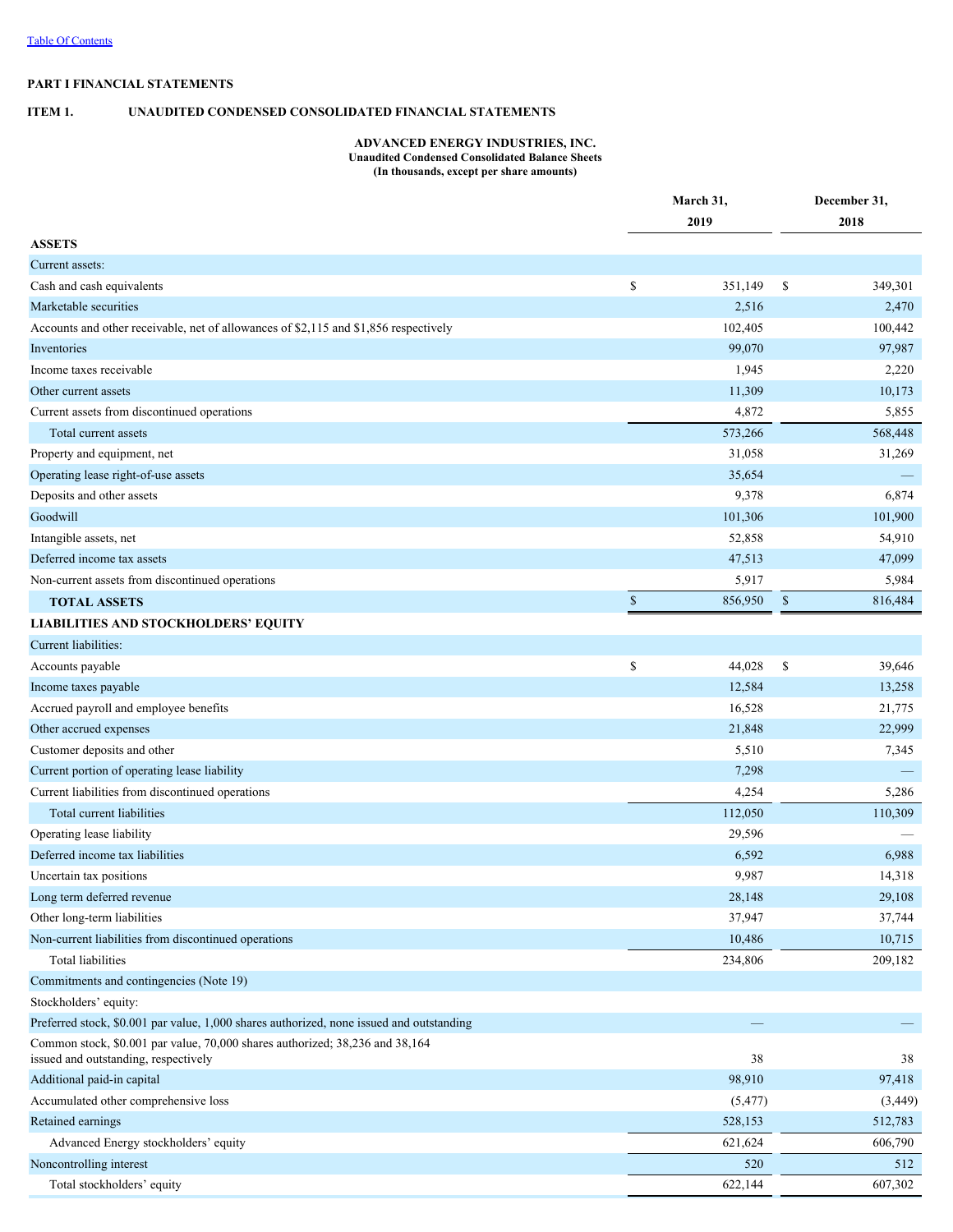| <b>TOTAL</b><br>AND STOCKHOLDERS' EOUITY<br><b>LIABILI</b><br>TIES | 856.950 | 816.48 |
|--------------------------------------------------------------------|---------|--------|
|                                                                    |         |        |

The accompanying notes are an integral part of these Unaudited Condensed Consolidated Financial Statements.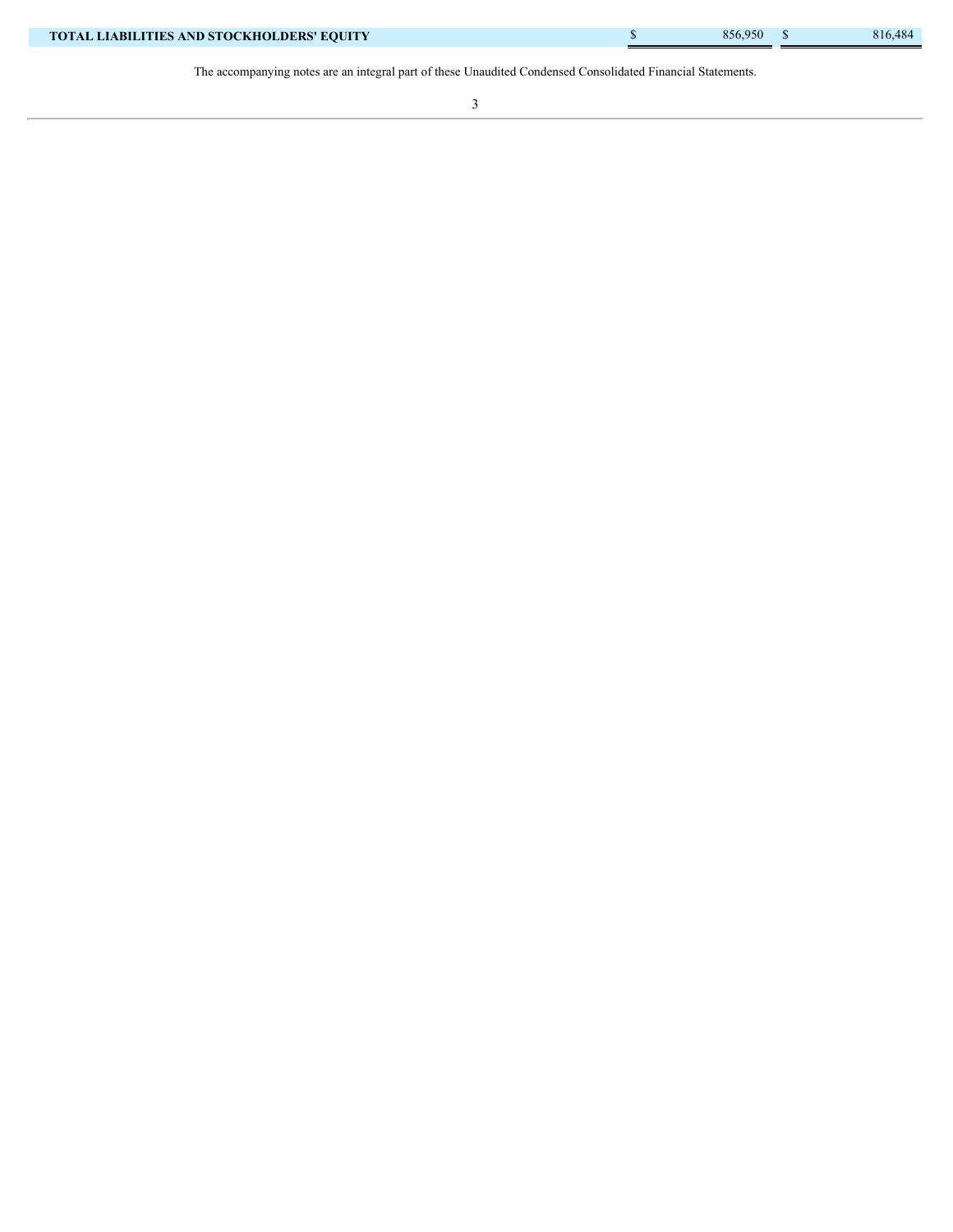### **ADVANCED ENERGY INDUSTRIES, INC. Unaudited Condensed Consolidated Statements of Operations (In thousands, except per share amounts)**

<span id="page-4-0"></span>

|                                                                           |              | Three Months Ended March 31, |          |
|---------------------------------------------------------------------------|--------------|------------------------------|----------|
|                                                                           |              | 2019                         | 2018     |
|                                                                           |              |                              |          |
| Sales, net:                                                               |              |                              |          |
| Product                                                                   | $\mathbb{S}$ | $112,112$ \$                 | 171,209  |
| Services                                                                  |              | 28,631                       | 24,408   |
| Total sales, net                                                          |              | 140,743                      | 195,617  |
| Cost of sales:                                                            |              |                              |          |
| Product                                                                   |              | 60,801                       | 79,806   |
| Services                                                                  |              | 14,202                       | 12,166   |
| Total cost of sales                                                       |              | 75,003                       | 91,972   |
| Gross profit                                                              |              | 65,740                       | 103,645  |
| Operating expenses:                                                       |              |                              |          |
| Research and development                                                  |              | 21,289                       | 17,637   |
| Selling, general and administrative                                       |              | 29,014                       | 28,648   |
| Amortization of intangible assets                                         |              | 1,973                        | 1,257    |
| Restructuring expense                                                     |              | 1,673                        |          |
| Total operating expenses                                                  |              | 53,949                       | 47,542   |
| Operating income                                                          |              | 11,791                       | 56,103   |
| Other income, net                                                         |              | 743                          | 26       |
| Income from continuing operations, before income taxes                    |              | 12,534                       | 56,129   |
| Provision (benefit) for income taxes                                      |              | (2, 853)                     | 9,759    |
| Income from continuing operations                                         |              | 15,387                       | 46,370   |
| Income (loss) from discontinued operations, net of income taxes           |              | (9)                          | 140      |
| Net income                                                                | $\mathbb{S}$ | 15,378 \$                    | 46,510   |
| Income from continuing operations attributable to noncontrolling interest |              | 8                            | 31       |
| Net income attributable to Advanced Energy Industries, Inc.               | \$.          | 15,370<br>- \$               | 46,479   |
|                                                                           |              |                              |          |
|                                                                           |              |                              |          |
| Basic weighted-average common shares outstanding                          |              | 38,198                       | 39,619   |
| Diluted weighted-average common shares outstanding                        |              | 38,426                       | 39,995   |
|                                                                           |              |                              |          |
| Earnings per share:                                                       |              |                              |          |
| Continuing operations:                                                    |              |                              |          |
| Basic earnings per share                                                  | $\mathbb S$  | 0.40 S                       | 1.17     |
| Diluted earnings per share                                                | $\mathbb S$  | 0.40 S                       | 1.16     |
| Discontinued operations:                                                  |              |                              |          |
| Basic earnings per share                                                  | $\mathbb S$  | $-$ \$                       |          |
| Diluted earnings per share                                                | $\mathbb S$  | $-$ \$                       | $\equiv$ |
| Net income:                                                               |              |                              |          |
| <b>Basic earnings per share</b>                                           | $\mathbb S$  | 0.40 S                       | 1.17     |
| Diluted earnings per share                                                | $\mathbb{S}$ | 0.40 S                       | 1.16     |

The accompanying notes are an integral part of these Unaudited Condensed Consolidated Financial Statements.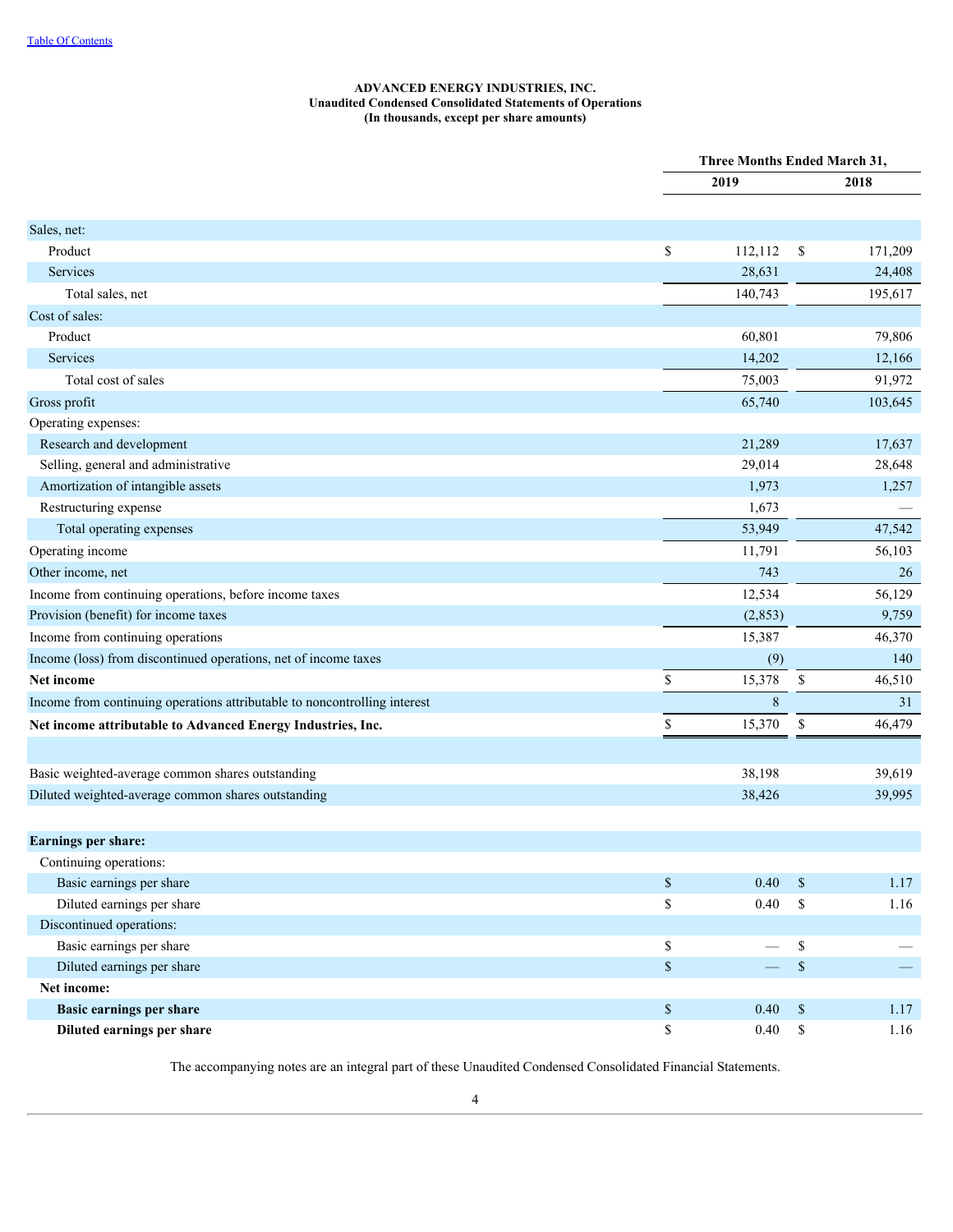### **ADVANCED ENERGY INDUSTRIES, INC. Unaudited Condensed Consolidated Statements of Comprehensive Income (In thousands)**

<span id="page-5-0"></span>

|                                                                       | Three Months Ended March 31, |         |      |        |  |  |  |
|-----------------------------------------------------------------------|------------------------------|---------|------|--------|--|--|--|
|                                                                       |                              | 2019    | 2018 |        |  |  |  |
| Net income                                                            |                              | 15,378  |      | 46,510 |  |  |  |
| Other comprehensive income:                                           |                              |         |      |        |  |  |  |
| Foreign currency translation                                          |                              | (1,975) |      | 2,472  |  |  |  |
| Minimum benefit retirement liability                                  |                              | (53)    |      | (168)  |  |  |  |
| Comprehensive income                                                  |                              | 13,350  |      | 48,814 |  |  |  |
| Comprehensive income attributable to noncontrolling interest          |                              |         |      | 31     |  |  |  |
| Comprehensive income attributable to Advanced Energy Industries, Inc. |                              | 13,342  |      | 48,783 |  |  |  |

The accompanying notes are an integral part of these Unaudited Condensed Consolidated Financial Statements.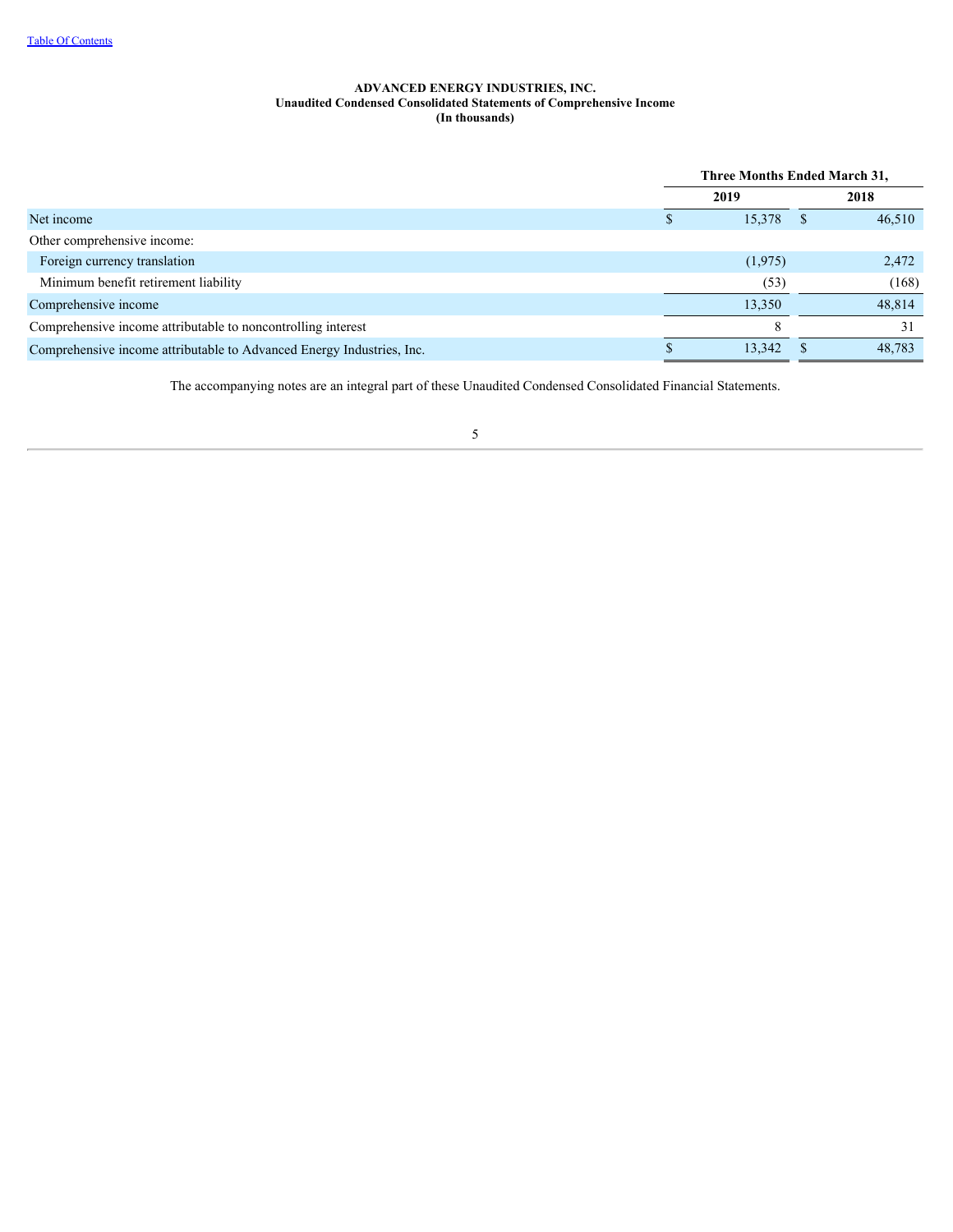### **ADVANCED ENERGY INDUSTRIES, INC. Unaudited Condensed Consolidated Statements of Stockholders' Equity (In thousands, except share amounts)**

<span id="page-6-0"></span>

|                                           |                                 | <b>Common Stock</b> |                                 |              |                                       |              | <b>Accumulated Other Comprehensive</b><br>Income (Loss) |              |                                                   |              |                                 |                             |                               |                                  |          |
|-------------------------------------------|---------------------------------|---------------------|---------------------------------|--------------|---------------------------------------|--------------|---------------------------------------------------------|--------------|---------------------------------------------------|--------------|---------------------------------|-----------------------------|-------------------------------|----------------------------------|----------|
|                                           | <b>Shares</b>                   |                     | Amount                          |              | <b>Additional Paid-</b><br>in Capital |              | <b>Foreign Currency</b><br>Translation                  |              | <b>Minimum Benefit</b><br>Retirement<br>Liability |              | Retained<br>Earnings            | Non-controlling<br>Interest |                               | Total<br>Stockholders'<br>Equity |          |
| Balances, December 31, 2017               | 39,604                          | $\mathbf{s}$        | 40                              | $\mathbf{s}$ | 184,843                               | <sup>S</sup> | 4,695                                                   | $\mathbf{s}$ | $(2,162)$ \$                                      |              | 333,225                         | $\mathbf{s}$                | $-$                           | <sup>S</sup>                     | 520,641  |
| Adoption of new accounting standards      |                                 |                     | $\hspace{0.1mm}-\hspace{0.1mm}$ |              | $\overline{\phantom{a}}$              |              |                                                         |              |                                                   |              | 19,706                          |                             |                               |                                  | 19,706   |
| Non-controlling interest from acquisition |                                 |                     | $\hspace{0.1mm}-\hspace{0.1mm}$ |              | $\hspace{0.1mm}-\hspace{0.1mm}$       |              |                                                         |              |                                                   |              | $\hspace{0.1mm}-\hspace{0.1mm}$ |                             | 431                           |                                  | 431      |
| Stock issued from equity plans            | 113                             |                     | $\hspace{0.05cm}$               |              | (4,127)                               |              |                                                         |              |                                                   |              |                                 |                             | $\overbrace{\phantom{12333}}$ |                                  | (4,127)  |
| Stock-based compensation                  | $\hspace{0.1mm}-\hspace{0.1mm}$ |                     | $\hspace{0.1mm}-\hspace{0.1mm}$ |              | 4,494                                 |              |                                                         |              |                                                   |              |                                 |                             | $\qquad \qquad -$             |                                  | 4,494    |
| Stock buyback                             | (181)                           |                     | $\hspace{0.1mm}-\hspace{0.1mm}$ |              | (12,750)                              |              |                                                         |              |                                                   |              |                                 |                             |                               |                                  | (12,750) |
| Comprehensive income (loss):              |                                 |                     |                                 |              |                                       |              |                                                         |              |                                                   |              |                                 |                             |                               |                                  |          |
| Foreign currency translation              |                                 |                     |                                 |              | -                                     |              | 2,472                                                   |              |                                                   |              |                                 |                             |                               |                                  | 2,472    |
| Minimum benefit retirement liability      |                                 |                     |                                 |              | --                                    |              | $\hspace{0.1mm}-\hspace{0.1mm}$                         |              | (168)                                             |              |                                 |                             | $\qquad \qquad -$             |                                  | (168)    |
| Net income                                | $\overline{\phantom{a}}$        |                     | -                               |              |                                       |              |                                                         |              |                                                   |              | 46,479                          |                             | 31                            |                                  | 46,510   |
| Total comprehensive income (loss)         |                                 |                     |                                 |              | —                                     |              | 2,472                                                   |              | (168)                                             |              | 46,479                          |                             | 31                            |                                  | 48,814   |
| Balances, March 31, 2018                  | 39,536                          | -S                  | 40                              | - \$         | 172,460                               | <sup>S</sup> | 7,167                                                   | -S           | (2,330)                                           | $\mathbf{s}$ | 399,410                         | <sup>S</sup>                | 462                           | - S                              | 577,209  |
|                                           |                                 |                     |                                 |              |                                       |              |                                                         |              |                                                   |              |                                 |                             |                               |                                  |          |
| Balances, December 31, 2018               | 38,164                          | -S                  | 38 \$                           |              | 97,418 \$                             |              | $(590)$ \$                                              |              | $(2,859)$ \$                                      |              | 512,783                         | $\mathbf{s}$                | 512 \$                        |                                  | 607,302  |
| Stock issued from equity plans            | 72                              |                     | $\hspace{0.1mm}-\hspace{0.1mm}$ |              | (1,707)                               |              | $\hspace{1.0cm} \rule{1.5cm}{0.15cm}$                   |              | $\qquad \qquad$                                   |              | $\qquad \qquad$                 |                             |                               |                                  | (1,707)  |
| Stock-based compensation                  |                                 |                     |                                 |              | 3,199                                 |              |                                                         |              |                                                   |              |                                 |                             | $\qquad \qquad$               |                                  | 3,199    |
| Comprehensive income (loss):              |                                 |                     |                                 |              |                                       |              |                                                         |              |                                                   |              |                                 |                             |                               |                                  |          |
| Foreign currency translation              |                                 |                     |                                 |              |                                       |              | (1,975)                                                 |              | $\overline{\phantom{a}}$                          |              | $\overline{\phantom{a}}$        |                             | -                             |                                  | (1,975)  |
| Minimum benefit retirement liability      |                                 |                     |                                 |              | $\overline{\phantom{m}}$              |              | $\hspace{0.1mm}-\hspace{0.1mm}$                         |              | (53)                                              |              | $\hspace{0.1mm}-\hspace{0.1mm}$ |                             | $\qquad \qquad -$             |                                  | (53)     |
| Net income                                |                                 |                     |                                 |              |                                       |              | -                                                       |              | $\overline{\phantom{0}}$                          |              | 15,370                          |                             | $\,$ 8 $\,$                   |                                  | 15,378   |
| Total comprehensive income (loss)         |                                 |                     |                                 |              | $\hspace{0.1mm}-\hspace{0.1mm}$       |              | (1,975)                                                 |              | (53)                                              |              | 15,370                          |                             | 8                             |                                  | 13,350   |
| Balances at March 31, 2019                | 38,236                          | -S                  | 38                              | -S           | 98,910                                | -S           | (2, 565)                                                | $\mathbf{s}$ | $(2,912)$ \$                                      |              | 528,153                         | - \$                        | 520                           | -S                               | 622,144  |

The accompanying notes are an integral part of these Unaudited Condensed Consolidated Financial Statements.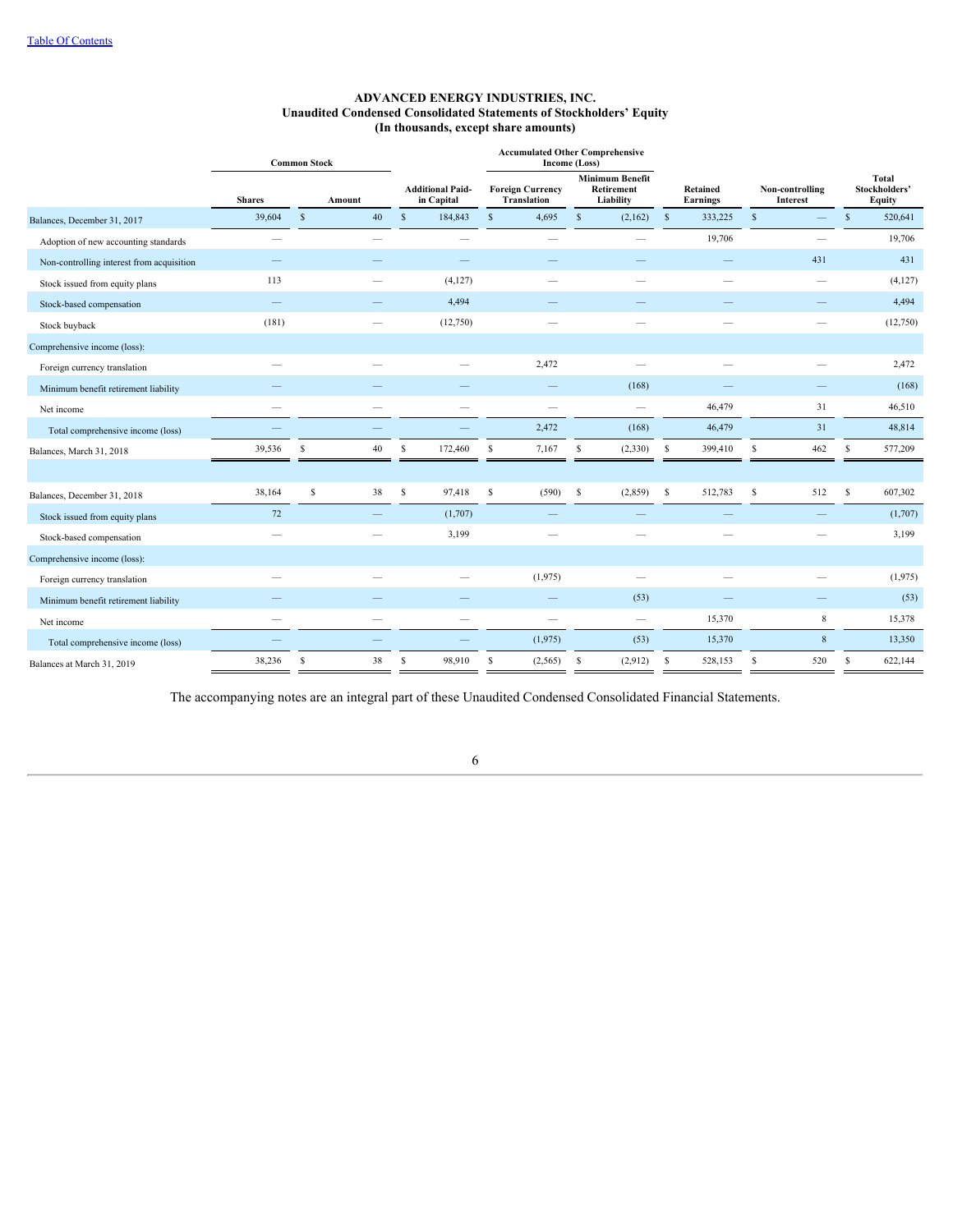# **ADVANCED ENERGY INDUSTRIES, INC. Unaudited Condensed Consolidated Statements of Cash Flows (In thousands)**

<span id="page-7-0"></span>

|                                                                                   |               | Three Months Ended March 31, |           |
|-----------------------------------------------------------------------------------|---------------|------------------------------|-----------|
|                                                                                   |               | 2019                         | 2018      |
| <b>CASH FLOWS FROM OPERATING ACTIVITIES:</b>                                      |               |                              |           |
| Net income                                                                        | <sup>\$</sup> | 15,378 \$                    | 46,510    |
| Income (loss) from discontinued operations, net of income taxes                   |               | (9)                          | 140       |
| Income from continuing operations, net of income taxes                            |               | 15,387                       | 46,370    |
| Adjustments to reconcile net income to net cash provided by operating activities: |               |                              |           |
| Depreciation and amortization                                                     |               | 4,181                        | 2,861     |
| Stock-based compensation expense                                                  |               | 3,199                        | 4,494     |
| Provision for deferred income taxes                                               |               | (649)                        |           |
| Net loss on disposal of assets                                                    |               | -6                           | 138       |
| Changes in operating assets and liabilities, net of assets acquired:              |               |                              |           |
| Accounts and other receivable, net                                                |               | (2, 416)                     | (17, 457) |
| Inventories                                                                       |               | (1,243)                      | (17, 113) |
| Other assets                                                                      |               | (4,295)                      | 364       |
| Accounts payable                                                                  |               | 4,546                        | 11,932    |
| Other liabilities and accrued expenses                                            |               | (7,165)                      | (2, 346)  |
| Income taxes                                                                      |               | (4,696)                      | 5,642     |
| Net cash provided by operating activities from continuing operations              |               | 6,855                        | 34,885    |
| Net cash used in operating activities from discontinued operations                |               | (1, 409)                     | (1,784)   |
| Net cash provided by operating activities                                         |               | 5,446                        | 33,101    |
| CASH FLOWS FROM INVESTING ACTIVITIES:                                             |               |                              |           |
| Acquisitions, net of cash acquired                                                |               | $\overline{\phantom{a}}$     | (6,072)   |
| Purchases of property and equipment                                               |               | (2, 436)                     | (3,923)   |
| Net cash used in investing activities from continuing operations                  |               | (2, 436)                     | (9,995)   |
| Net cash used in investing activities from discontinued operations                |               | $\overline{\phantom{a}}$     |           |
| Net cash used in investing activities                                             |               | (2, 436)                     | (9,995)   |
| <b>CASH FLOWS FROM FINANCING ACTIVITIES:</b>                                      |               |                              |           |
| Purchase and retirement of common stock                                           |               | $\overline{\phantom{a}}$     | (12,750)  |
| Net payments related to stock-based award activities                              |               | (1,707)                      | (4,032)   |
| Net cash used in financing activities from continuing operations                  |               | (1,707)                      | (16, 782) |
| Net cash used in financing activities from discontinued operations                |               | $\sim$                       |           |
| Net cash used in financing activities                                             |               | (1,707)                      | (16,782)  |
| EFFECT OF CURRENCY TRANSLATION ON CASH                                            |               | (566)                        | 167       |
| <b>INCREASE IN CASH AND CASH EQUIVALENTS</b>                                      |               | 737                          | 6,491     |
| CASH AND CASH EQUIVALENTS, beginning of period                                    |               |                              | 415,037   |
| CASH AND CASH EQUIVALENTS, end of period                                          |               | 354,552                      |           |
|                                                                                   |               | 355,289                      | 421,528   |
| Less cash and cash equivalents from discontinued operations                       |               | 4,140                        | 7,654     |
| CASH AND CASH EQUIVALENTS FROM CONTINUING OPERATIONS, end of period               |               | $351,149$ \$                 | 413,874   |
| SUPPLEMENTAL DISCLOSURE OF CASH FLOW INFORMATION:                                 |               |                              |           |
| Cash paid for interest                                                            | <sup>\$</sup> | 56 \$                        | 56        |
| Cash paid for income taxes                                                        |               | 2,371                        | 3,404     |
| Cash received for refunds of income taxes                                         |               | 61                           | 95        |
| Cash held in banks outside the United States                                      |               | 174,980                      | 320,753   |

The accompanying notes are an integral part of these Unaudited Condensed Consolidated Financial Statements.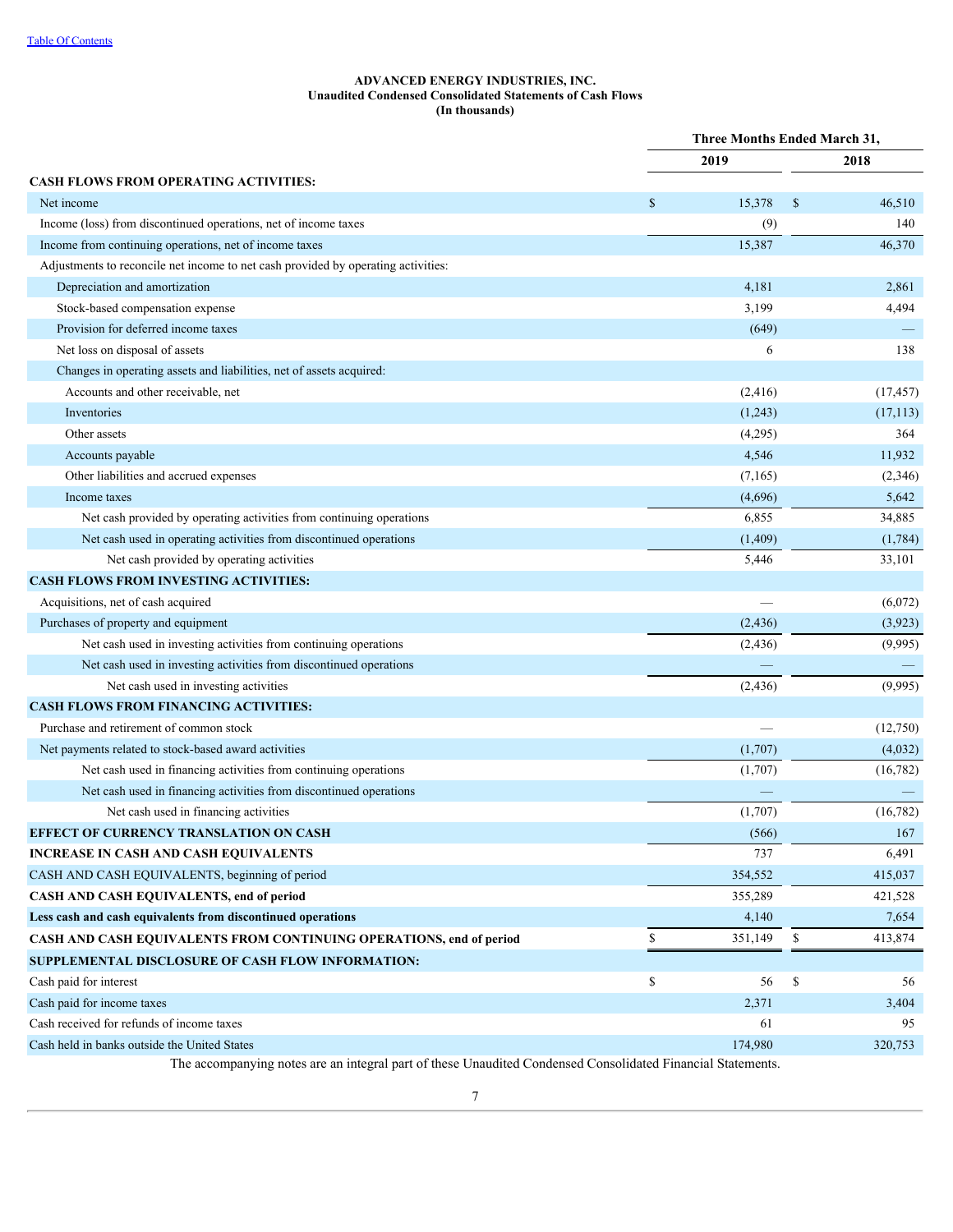# **ADVANCED ENERGY INDUSTRIES, INC. NOTES TO UNAUDITED CONDENSED CONSOLIDATED FINANCIAL STATEMENTS (In thousands, except per share data)**

### <span id="page-8-0"></span>**NOTE 1. BASIS OF PRESENTATION**

Advanced Energy Industries, Inc., a Delaware corporation, and its wholly-owned subsidiaries ("we," "us," "our," "Advanced Energy," or the "Company") Table Of Contents<br> **EXECT TO UNAUDITED CONDENSED CONSOLIDATED FINE.**<br> **NOTE 1. BASIS OF PRESENTATION**<br>
(In thousands, except per share data)<br>
Moreon Execution (Into thousands, except per share data)<br>
Advanced Energy," or Table Of Contents<br> **NOTES TO UNAUDITED CONDENSED CONSOLLDATED FINANCIAL STATEMENTS**<br> **NOTE 1. BASIS OF PRESENTATION**<br> **CAUSE TO UNAUDITED CONDENSED CONSOLLDATED FINANCIAL STATEMENTS**<br> **CAUSE TO ACCUTE ANTIFELATION**<br> **CA** semiconductor and thin film plasma processes such as dry etch, strip, chemical and physical deposition, high and low voltage applications such as process control, analytical instrumentation and medical equipment, and in te Table Of Contents<br> **ADVANCED ENERCY INDUSTRIES, INC.**<br> **NOTE 1. BASIS OF PRESENTATION**<br> **ADVANCED ENERCY INDUSTRIES, INC.**<br> **ATHERENT ATTENT CONTREPRENT ANTISED CONSOLIDATED FINANCIAL STATEMENTS**<br> **ATHERENT ATTENT (In t** related instrumentation products for advanced temperature measurement and control, electrostatic instrumentation products for test and measurement applications, and gas sensing and monitoring solutions for multiple industrial markets. Our network of global service support centers provides local repair and field service capability in key regions as well as provide upgrades and refurbishment services, and sales of used equipment to businesses that use our products. As of December 31, 2015, we discontinued our Inverter production, engineering, and sales product line. As such, all Inverter revenues, costs, assets and liabilities are reported in Discontinued Operations for all periods presented herein, and we currently report as a single unit. See *Note 4. Discontinued Operations* for more information. Take Of Contors<br>
SOTTES TO UNAUDITED CONDENSED ENERGY INDUSTRIES INC.<br>
NOTE 1. BASIS OF PRESENTATION<br>
COMPOSITION (Information and two short-position and symble-worel and through the "New "Section"). And the comparing of t Take OCemens<br>
NOTES TO UNALDITED CONDENSIO CONSOLIDATED FINANCEAL STATEMENTS<br>
NOTE I. BASIS OF PRESENTATION<br>
ADVANCED EXPRESENTATION<br>
ADVANCED EXPRESENTATION<br>
CONDENSEDNE, INCORPORATION (In thousands, except per also tole Take Of Communism<br>NOTE ASSIS OF PRESENTATION CONDENSION CONDENSION CONDENSION CONDENSION CONDENSION CONDENSION CONDENSION CONDENSION CONDENSION CONDENSION CONDENSION CONDENSION CONDENSION CONDENSION CONDENSION CONDENSION C tentions and the fit photospaces and the FASB Accounting the FASB Accounting Standards Considered the FASB Accounting Standards Considered through is the FASB Accounting Standards Considered through in the system of an Acc

In the opinion of management, the accompanying Unaudited Condensed Consolidated Financial Statements contain all adjustments, consisting of normal, recurring adjustments, necessary to present fairly the financial position of the Company as of March 31, 2019 , and the results of our operations and cash flows for the three months ended March 31, 2019 and 2018 .

The Unaudited Condensed Consolidated Financial Statements included herein have been prepared pursuant to the rules and regulations of the Securities accounting principles generally accepted in the United States of America ("U.S. GAAP") have been condensed or omitted pursuant to such rules and regulations. thereto contained in our Annual Report on Form 10-K for the fiscal year ended December 31, 2018 and other financial information filed with the SEC.

### **Estimates and Assumptions**

The preparation of our Consolidated Financial Statements in conformity with U.S. GAAP requires us to make estimates, assumptions and judgments that revenue and expenses during the reporting period. We believe that the significant estimates, assumptions, and judgments when accounting for items and matters such as allowances for doubtful accounts, excess and obsolete inventory, warranty reserves, right-of-use assets and related liabilities, acquisitions, asset valuations, asset life, depreciation, amortization, recoverability of assets, impairments, deferred revenue, stock option and restricted stock grants, taxes, and other provisions are reasonable, based upon information available at the time they are made. Actual results may differ from these estimates, making it possible that a change in these estimates could occur in the near term. , we discome through the Faster production, respectively, and select product into As a subject to reach of the function contents of the function of the function of the step of the step of the contents (Topic 2016). The Fin

### **Critical Accounting Policies**

Our accounting policies are described in our audited Consolidated Financial Statements and Notes contained in our Annual Report on Form 10-K for the year ended December 31, 2018 . See *Note 16. Leases* for the updated policies related to the implementation of ASU 2016-02, "Leases (Topic 842)."

### **New Accounting Standards**

From time to time, the Financial Accounting Standards Board ("FASB") or other standards setting bodies issue new accounting pronouncements. Updates discussed, we believe that the impact of recently issued guidance, whether adopted or to be adopted in the future, is not expected to have a material impact on the Consolidated Financial Statements upon adoption.

### *Recently issued accounting pronouncements not yet adopted*

Instruments ("ASU 2016-13"). This ASU changes the methodology for measuring credit losses on financial instruments and the timing of when such losses are recorded. ASU 2016-13 is effective for fiscal years, and interim periods within those years, beginning after December 15, 2019. Early adoption is permitted for fiscal years, and interim periods

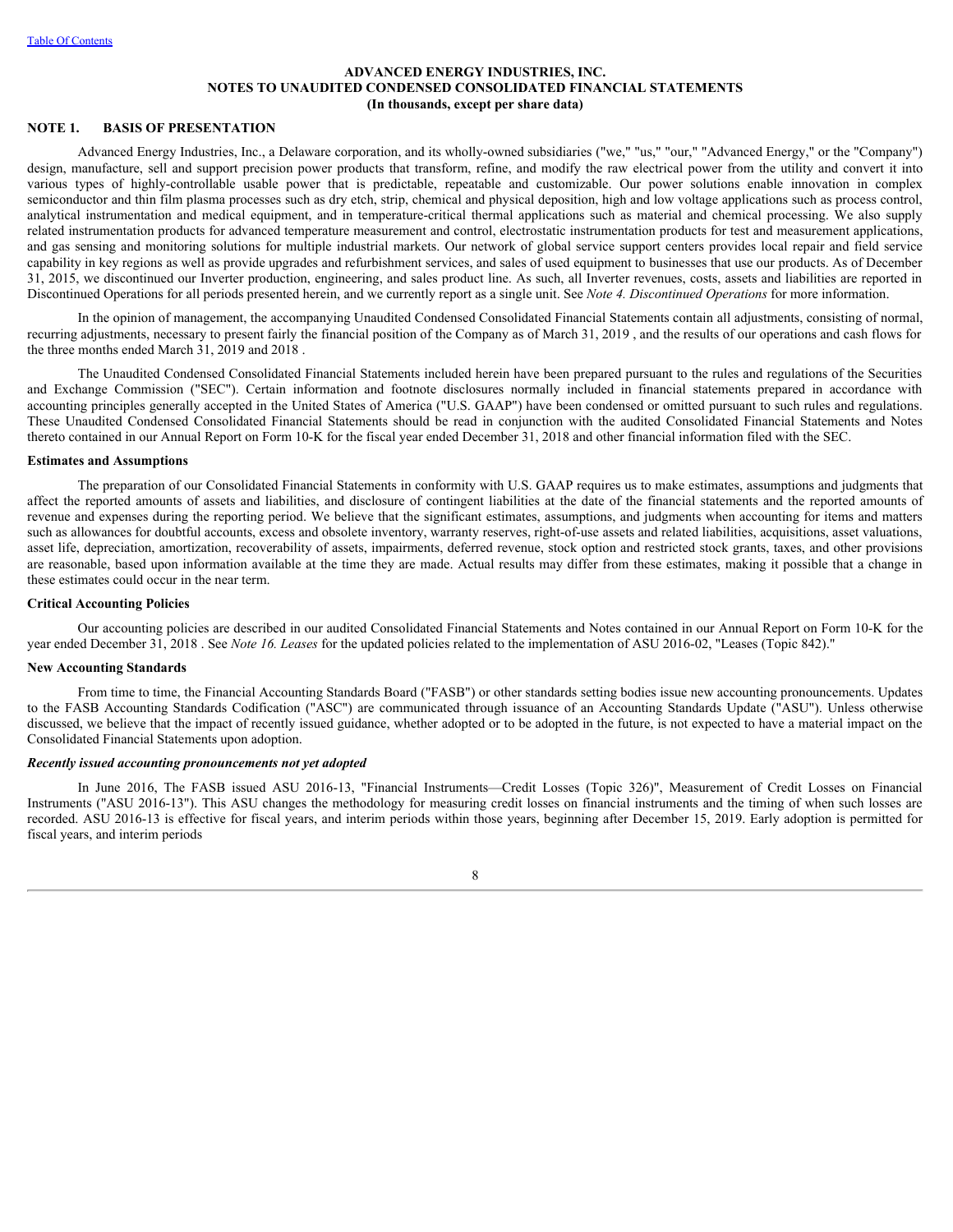within those years, beginning after December 15, 2018. We are currently assessing the impact ASU 2016-13 will have on our Consolidated Financial Statements.

**ITALEOF CONTERN AUGLIFY AND CONSOLIDATED FINANCIAL STATEMENTS — (Continued)**<br>
(in thousands except per share data)<br>
(in thousands except per share data)<br>
(in thousands except per share data)<br>
In August 2018, the FASB iss requirements on fair value measurements in Topic 820, Fair Value Measurement, based on the concepts in the Concepts Statement, including the consideration of costs and benefits. ASU 2018-13 is effective for fiscal years ending after December 15, 2019 and shall be applied to all periods presented on a retrospective basis. Early adoption is permitted. We are currently assessing and do not believe ASU 2018-13 will have a significant impact on our fair value measurements disclosure requirements.

In August 2018, the FASB issued ASU 2018-14, "Compensation—Retirement Benefits—ASU 2018-14, We are currently assessing the impact ASU 2016-13 will have on our Consolidated Financial Statements.<br>In August 2018, the FASB iss 2018-14"). ASU 2018-14 eliminates requirements for certain disclosures and requires additional disclosures under defined benefit pension plans and other postretirement plans. ASU 2018-14 is effective for fiscal years ending after December 15, 2020 and shall be applied to all periods presented on a retrospective basis. Early adoption is permitted. We are currently assessing and do not believe ASU 2018-14 will have a significant impact on our defined benefit plan disclosure requirements. Table of Contours.<br>
NOTES TO CONSOLIDATED EVERY INDUSTRIES, INC.<br>
(in theorem of the date of initial application in the date of initial application. The date of initial application of initial application.<br>
The date of ini Laike all Contexts. **ADVANCED EVERCOVIMENTERS, INC.**<br>
Your Experiment and The Properties of the UNITED HANDED HANDED HANDED HANDED INCOLLENT INCOLLENT INCOLLENT INCOLLENT INCOLLENT INCOLLENT INCOLLENT INCOLLENT INCOLLENT

### *Recently adopted accounting pronouncements*

In February 2018, the FASB issued ASU 2018-02, "Income Statement—Reporting Comprehensive Income" to give companies the option to reclassify the income tax effects on items within accumulated other comprehensive income resulting from the Tax Act to retained earnings. ASU 2018-02 is effective for fiscal years beginning after December 15, 2018, including interim periods within those years. We adopted ASU 2018-02 during the first quarter of fiscal year 2019 which did not have an impact on our Consolidated Financial Statements.

In June 2018, the FASB issued ASU 2018-07, "Compensation-Stock Compensation (Topic 718)", Improvements to Non-employee Share-based Payments ("ASU 2018-07"). This ASU expands the scope of Topic 718 to include share-based payment transactions for acquiring goods and services from non-employees. ASU 2018-07 is effective for fiscal years beginning after December 15, 2018. The new guidance is required to be applied retrospectively with the cumulative effect recognized at the date of initial application. We adopted A Consolidated Financial Statements.

In August 2017, the FASB issued ASU 2017-12, "Derivatives and Hedging (Topic 815)", Targeted Improvements to Accounting for Hedging Activities management activities in its financial statements. ASU 2017-12 is effective for fiscal years beginning after December 15, 2018, and the interim periods within those fiscal years. We adopted ASU 2017-12 during the first quarter of fiscal year 2019 using the modified retrospective basis. The adoption of the provisions of ASU 2017-12 did not materially impact the company's Consolidated Balance Sheet or Statement of Operations.

In February 2016, the FASB issued ASU 2016-02, "Leases (Topic 842)," to increase transparency and comparability among organizations by recognizing lease right-of-use assets and lease liabilities on the balance sheet and disclosing key information about leasing arrangements. ASU 2016-02 is effective for fiscal years beginning after December 15, 2018, including interim periods within the year of adoption. We adopted ASU 2016-02 using the modified retrospective approach and recorded \$38.2 million of operating lease right-of-use assets and \$38.4 million of operating lease liabilities as the cumulative-effect in the first quarter of fiscal year 2019. The adoption of ASU 2016-02 did not materially impact the company's Consolidated Statement of Operations or Consolidated Statement of Cash Flows for the period ended March 31, 2019 . **NOTE 2. 2. BUSINESS ACQUISITIONS**

### *LumaSense Technologies Holdings, Inc.*

In September 2018, Advanced Energy acquired LumaSense Technologies Holdings, Inc. ("LumaSense"), a privately held company with primary operations in Santa Clara, California, Frankfurt, Germany, and Ballerup, Denmark for a net purchase price of \$84.7 million in cash.

The components of the fair value of the total consideration transferred for our acquisition is as follows:

|                                               | LumaSense |           |  |
|-----------------------------------------------|-----------|-----------|--|
| Cash paid for acquisition                     |           | 94,946    |  |
| Cash acquired                                 |           | (10, 262) |  |
| Total fair value of consideration transferred |           | 84,684    |  |
|                                               |           |           |  |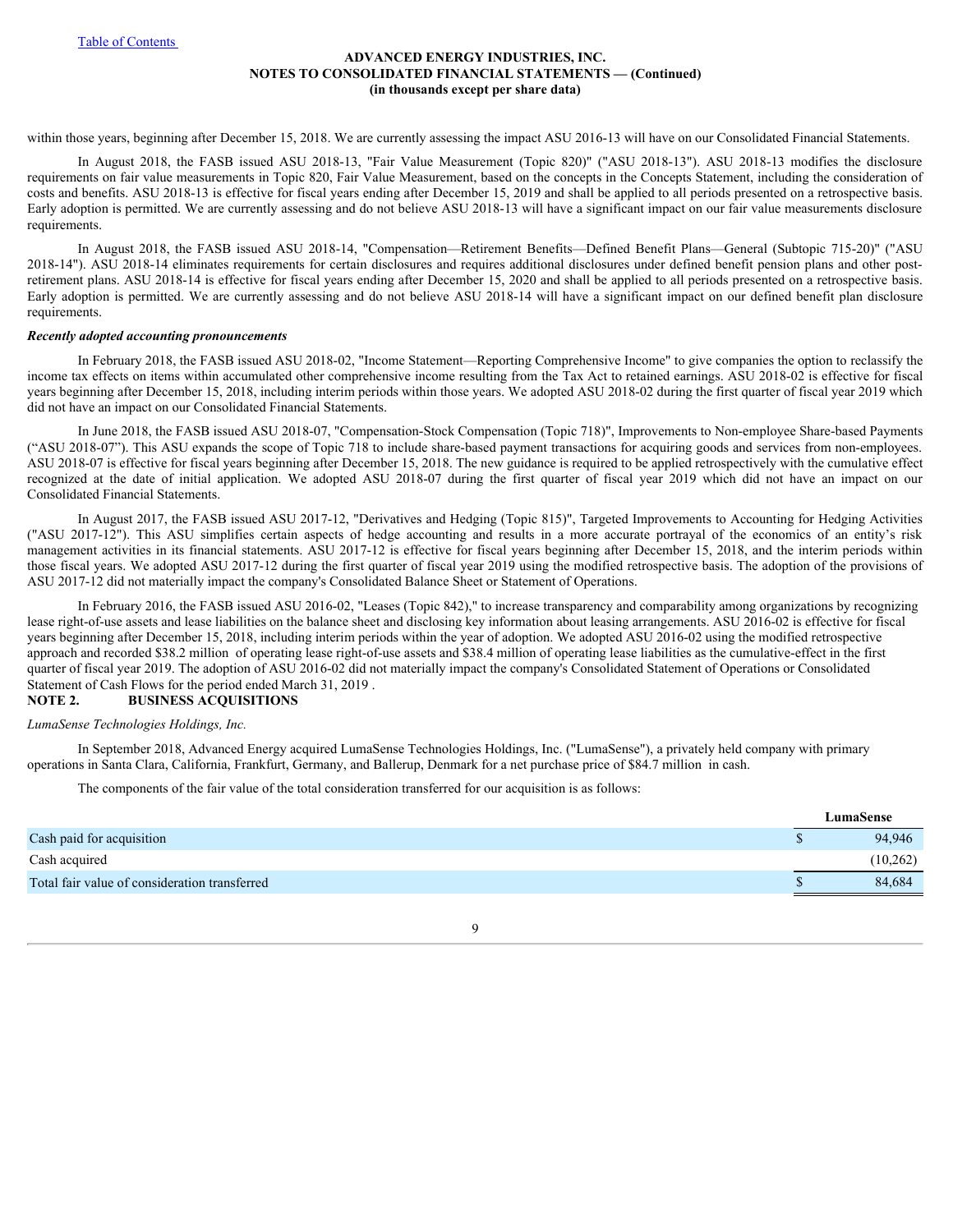The following table summarizes estimated fair values of the assets acquired and liabilities assumed from our acquisition:

| LumaSense |         |  |  |  |  |
|-----------|---------|--|--|--|--|
| ъ         | 7,167   |  |  |  |  |
|           | 9,372   |  |  |  |  |
|           | 1,353   |  |  |  |  |
|           | 48,032  |  |  |  |  |
|           | 26,000  |  |  |  |  |
|           | 8,116   |  |  |  |  |
|           | 5,126   |  |  |  |  |
|           | 105,166 |  |  |  |  |
|           | 5,734   |  |  |  |  |
|           | 7,984   |  |  |  |  |
|           | 6,764   |  |  |  |  |
|           | 20,482  |  |  |  |  |
|           | 84,684  |  |  |  |  |
|           |         |  |  |  |  |

A summary of the intangible assets acquired, amortization method and estimated useful lives are as follows:

|                        |           | Amortization  |                    |
|------------------------|-----------|---------------|--------------------|
|                        | LumaSense | Method        | <b>Useful Life</b> |
| Technology             | 20,000    | Straight-line | 10                 |
| Customer relationships | 6,000     | Straight-line | 10                 |
| Total                  | 26,000    |               |                    |

Goodwill and intangible assets are recorded in the functional currency of the entity and are subject to changes due to translation at each balance sheet date. The goodwill represents expected operating synergies from combining operations with the acquired companies and the estimated value associated with the enhancements to our comprehensive product lines. Advanced Energy is in the process of finalizing the assessment of fair value for the assets acquired and liabilities assumed related to the LumaSense acquisition.

### Pro forma results for Advanced Energy Inc. giving effect to the LumaSense Technologies Holdings, Inc. Transaction

The following unaudited pro forma financial information presents the combined results of operations of Advanced Energy Inc. and LumaSense as if the acquisitions had been completed as of the beginning of the prior fiscal year, or January 1, 2018. The unaudited pro forma financial information is presented for informational purposes and is not indicative of the results of operations that would have been achieved if the acquisitions had taken place on January 1, 2018, nor are they indicative of future results.

The unaudited pro forma financial information for the three months ended March 31, 2019 includes Advanced Energy's results, including the postacquisition results of LumaSense, since September 1, 2018. The unaudited pro forma financial information for the three months ended March 31, 2018 combines Advanced Energy's results with the pre-acquisition results of LumaSense for that period.

The unaudited pro forma results for the three months ended March 31, 2019 and 2018 are as follows:

|                                                             | <b>March 31, 2019</b> |  |           |  | <b>March 31, 2018</b> |  |           |  |  |
|-------------------------------------------------------------|-----------------------|--|-----------|--|-----------------------|--|-----------|--|--|
|                                                             | As reported           |  | Pro forma |  | As reported           |  | Pro forma |  |  |
| Total sales                                                 | 140,743               |  | 140,743   |  | 195,617               |  | 210,465   |  |  |
| Net income attributable to Advanced Energy Industries, Inc. | 15,370                |  | 15,491    |  | 46,479                |  | 46,310    |  |  |
| Earnings per share:                                         |                       |  |           |  |                       |  |           |  |  |
| Basic earnings per share                                    | 0.40                  |  | 0.41      |  | 1.17                  |  | 1.17      |  |  |
| Diluted earnings per share                                  | 0.40                  |  | 0.40      |  | 1.16                  |  | 1.16      |  |  |
|                                                             |                       |  |           |  |                       |  |           |  |  |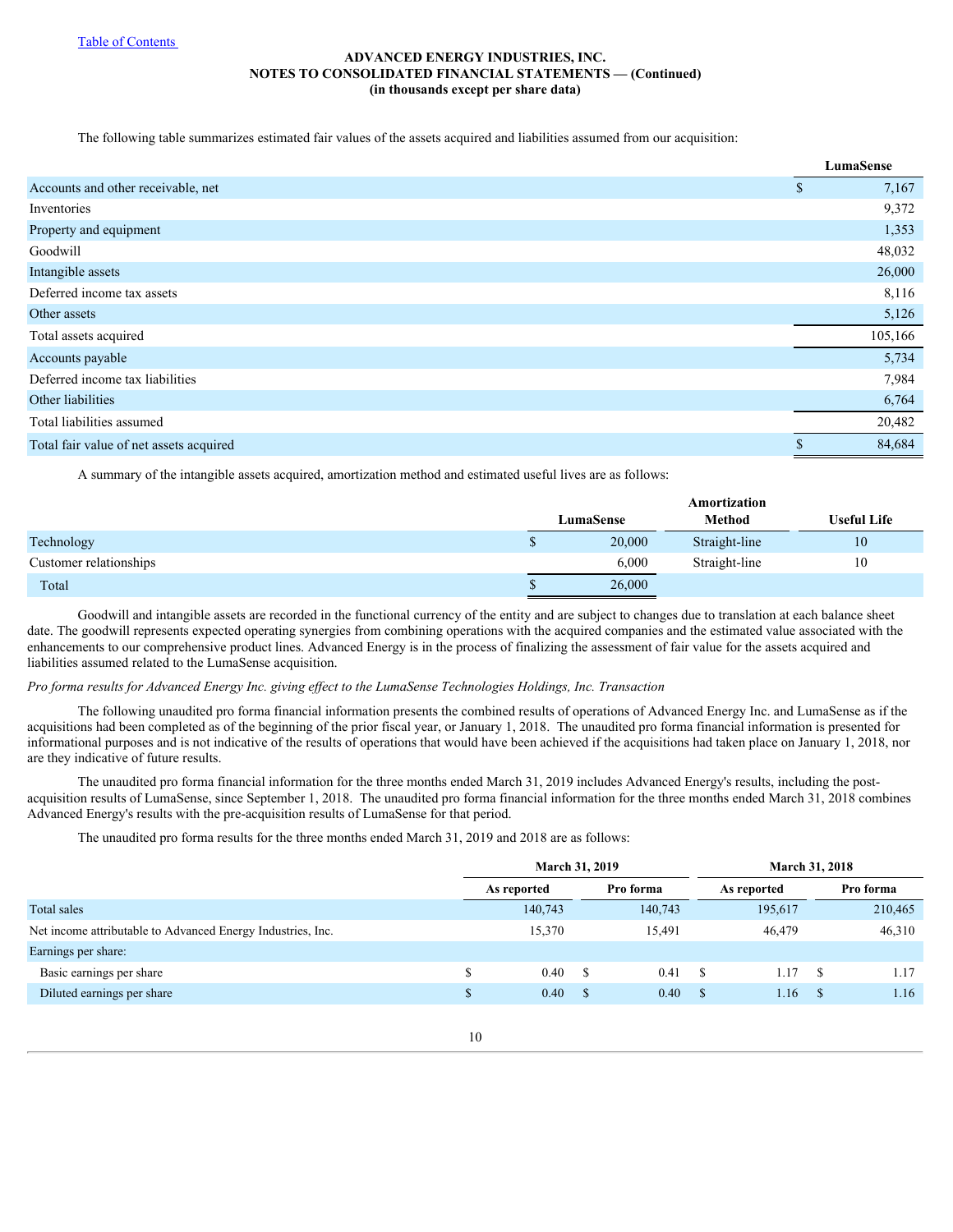The unaudited pro forma results for all periods presented include adjustments made to account for certain costs and transactions that would have been incurred had the acquisitions been completed as of January 1, 2018. These adjustments including amortization charges for acquired intangible assets, adjustments for acquisition transaction costs and amortization of purchased gross profit. These adjustments are net of any applicable tax impact and were included to arrive at the pro forma results above.

LumaSense's operating results have been included in the Advanced Energy's operating results for the periods subsequent to the completion of the acquisition on September 1, 2018. LumaSense contributed total sales of \$12.0 million and a net income of \$0.9 million for the three months ended March 31, 2019 .

### **NOTE 3. 3. REVENUE**

### **Revenue Recognition**

We recognize revenue when we have satisfied our performance obligations which typically occurs when control of the products or services have been transferred to our customers. The transaction price is based upon the standalone selling price. In most transactions, we have no obligations to our customers after the date products are shipped, other than pursuant to warranty obligations. Shipping and handling fees billed to customers, if any, are recognized as revenue. The Tableof Contents.<br> **Relation Show ANNOVID BONGA STATES INC.**<br>
The unuadited pro forma results for all periods presented include adjustments made to account for certain costs and transactions that would have been<br>
The unu refurbishments on the products we sell. Repairs that are covered under our standard warranty do not generate revenue.

### **Practical Expedients**

We expense incremental costs of obtaining contracts when the amortization period of the costs is less than 1 year. These costs are included in selling, general, and administrative expenses.

### **Nature of goods and services**

### *Products*

Advanced Energy provides highly-engineered, mission-critical, precision power conversion, measurement and control solutions to our global customers. Lating Contacts<br>
MOTES TO CONSOLIDATED EVINCOLATED EVINCOLATED (Confuned)<br>
No transform entropy that the particular precision precision power products the support products that we design<br>the control and support products th refine, modify and control the raw electrical power from a utility and convert it into power that is predictable, repeatable and customizable. Our products enable thin film manufacturing processes such as plasma enhanced chemical and physical deposition and etch for various semiconductor and industrial products, industrial The ancient of the material applications for material and chemical process controlled by the material and controlled by the material processes. And special in the material industrial technology applications for material p instrumentation products for advanced temperature measurement and control in these markets. mum bala sexuarion level capital in other panel, and the substitute material capital endomy. Givin the solar panel industrial capital equipment of the substitute of the particular equipment material capital exponent in the on on Septenber 1, 2018. LumaSence contributed total sales of \$1.2 0 million and net incomes f \$0.9 million for the theorem is a control of the products on strives lave beam<br>Receptible News and the velocity and provides wh NOTES. REVENUES IN EXTENT INTERNATION CONTROL COMPRESSIONS INTERNATION CONTROL CONTROL CONTROL CONTROL CONTROL CONTROL CONTROL CONTROL CONTROL CONTROL CONTROL CONTROL CONTROL CONTROL CONTROL CONTROL CONTROL CONTROL CONTROL

Our products are designed to enable new process technologies, improve productivity, and lower the cost of ownership for our customers. We also provide repair and maintenance services for all our products. We principally serve original equipment manufacturers ("OEM") and end customers in the semiconductor, flat including the manufacture of capital equipment for semiconductor device manufacturing, thin film applications for thin film renewables and architectural glass, and for other thin film applications including flat panel displays, and industrial coatings.

### *Services*

maintenance opportunities. Our customers continue to pursue low cost of ownership of their capital equipment and are increasingly sensitive to the costs of system downtime. They expect that suppliers offer comprehensive local repair service and customer support. To meet these market requirements, we maintain a worldwide support organization comprising of both direct and indirect act People's Republic of China ("PRC"), Japan, South Korea, Taiwan, Germany, Singapore and United Kingdom.

As part of our ongoing service business, we satisfy our service obligations under preventative maintenance contracts and extended warranties which had previously been offered on our discontinued inverter products. Any up-front fees received for extended warranties or maintenance plans are deferred. Revenue under these arrangements is recognized ratably over the underlying terms as we do not have historical information which would allow us to project the estimated service usage pattern at this time. We have deferred revenue related to our extended warranties and service contracts totaling \$32.5 million as of March 31, 2019 and \$33.4 million as of December 31, 2018 . We are expected to recognize between \$0.1 million and \$3.5 million per year through 2034.

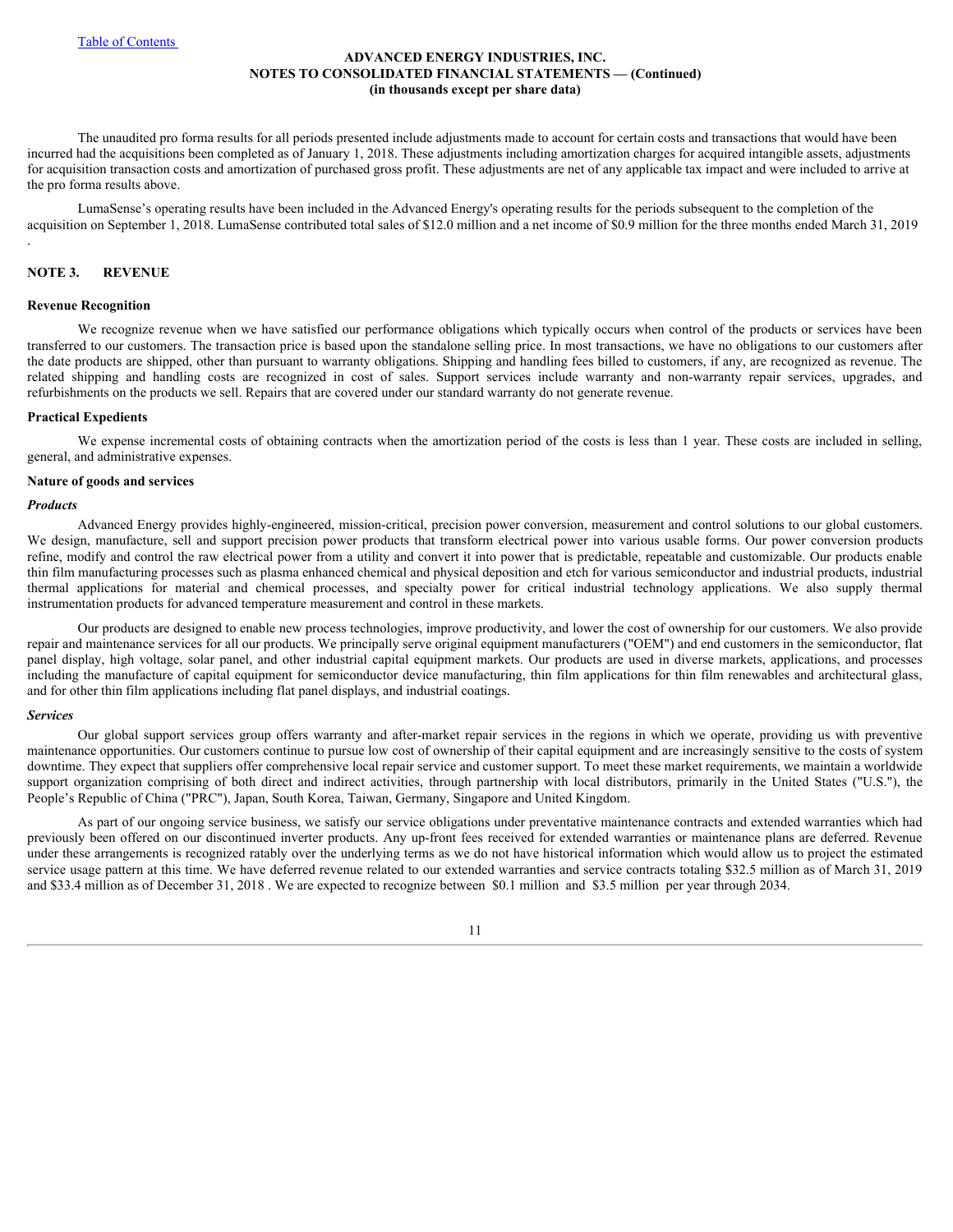# **Disaggregation of Revenue**

The following table presents our net sales by product line:

|                                      |         | Three Months Ended March 31, |         |  |  |
|--------------------------------------|---------|------------------------------|---------|--|--|
|                                      | 2019    |                              | 2018    |  |  |
| Semiconductor capital market         | 67,514  |                              | 136,010 |  |  |
| Industrial technology capital market | 44,598  |                              | 35,199  |  |  |
| Global support                       | 28,631  |                              | 24,408  |  |  |
| Total                                | 140,743 |                              | 195,617 |  |  |
|                                      |         |                              |         |  |  |

| Global support                                                                                                                                                                   |                         |                              | 28,631                       | 24,408  |
|----------------------------------------------------------------------------------------------------------------------------------------------------------------------------------|-------------------------|------------------------------|------------------------------|---------|
| Total                                                                                                                                                                            |                         |                              | $140,743$ \$                 | 195,617 |
| The following table presents our net sales by geographic region:                                                                                                                 |                         |                              |                              |         |
|                                                                                                                                                                                  |                         | Three Months Ended March 31, |                              |         |
|                                                                                                                                                                                  | 2019                    |                              | 2018                         |         |
| Sales to external customers:                                                                                                                                                     |                         |                              |                              |         |
| <b>United States</b>                                                                                                                                                             | 57,875<br>$\mathbb{S}$  | $41.1\%$ \$                  | 107,267                      | 54.8%   |
| Other North American countries                                                                                                                                                   | 631                     | $0.4\,$                      | 630                          | 0.3     |
| North America                                                                                                                                                                    | 58,506                  | 41.5                         | 107,897                      | 55.1    |
|                                                                                                                                                                                  |                         |                              |                              |         |
| Republic of Korea                                                                                                                                                                | 13,800                  | 9.8                          | 24,893                       | 12.7    |
| People's Republic of China                                                                                                                                                       | 15,474                  | $11.0$                       | 11,870                       | 6.1     |
| Taiwan                                                                                                                                                                           | 11,621                  | 8.3                          | 7,540                        | 3.9     |
| Singapore                                                                                                                                                                        | 6,105                   | 4.3                          | 13,632                       | 7.0     |
| Other Asian countries                                                                                                                                                            | 11,435                  | 8.1                          | 8,229                        | 4.2     |
| Asia                                                                                                                                                                             | 58,435                  | 41.5                         | 66,164                       | 33.9    |
|                                                                                                                                                                                  |                         |                              |                              |         |
| Germany                                                                                                                                                                          | 7,573                   | 5.4                          | 8,261                        | 4.2     |
| Other European countries                                                                                                                                                         | 15,853                  | 11.3                         | 13,188                       | 6.7     |
| Europe                                                                                                                                                                           | 23,426                  | 16.7                         | 21,449                       | 10.9    |
| Other Countries                                                                                                                                                                  | 376                     | 0.3                          | 107                          | 0.1     |
| Total                                                                                                                                                                            | 140,743<br><sup>S</sup> | $100.0\%$ \$                 | 195,617                      | 100.0%  |
|                                                                                                                                                                                  |                         |                              |                              |         |
| The following table presents our net sales by extended warranty and service contracts recognized over time and our product and service revenue<br>recognized at a point in time: |                         |                              |                              |         |
|                                                                                                                                                                                  |                         |                              | Three Months Ended March 31, |         |
|                                                                                                                                                                                  |                         |                              | 2019                         | 2018    |
| Product and service revenue recognized at point in time                                                                                                                          |                         | $\mathbb{S}$                 | 139,840 \$                   | 194,683 |
| Extended warranty and service contracts recognized over time                                                                                                                     |                         |                              | 903                          | 934     |
| <b>The Contract Contract Contract Contract Contract Contract Contract Contract Contract Contract Contract Contract</b>                                                           |                         | $\mathbb{C}$                 | $140.742$ $\degree$          | 105/17  |

|                                                              | Three Months Ended March 31, |         |
|--------------------------------------------------------------|------------------------------|---------|
|                                                              | 2019                         | 2018    |
| Product and service revenue recognized at point in time      | 139,840                      | 194,683 |
| Extended warranty and service contracts recognized over time | 903                          | 934     |
| Total                                                        | 140.743                      | 195,617 |

### **NOTE 4. DISCONTINUED OPERATIONS**

In December 2015, we completed the wind down of engineering, manufacturing and sales of our solar inverter product line (the "inverter business"). Accordingly, the results of our inverter business have been reflected as " Income (loss) from discontinued operations, net of income taxes " on our Consolidated Statements of Operations for all periods presented herein.

The effect of our sales of extended inverter warranties to our customers continues to be reflected in deferred revenue in our Consolidated Balance Sheets. Deferred revenue for extended inverter warranties and the associated costs of warranty service will be reflected in Sales and Cost of goods sold, respectively, from continuing operations in future periods in our Consolidated Statement of Operations, as the deferred revenue, is earned and the associated services are rendered. Extended warranties related to the inverter product line are no longer offered.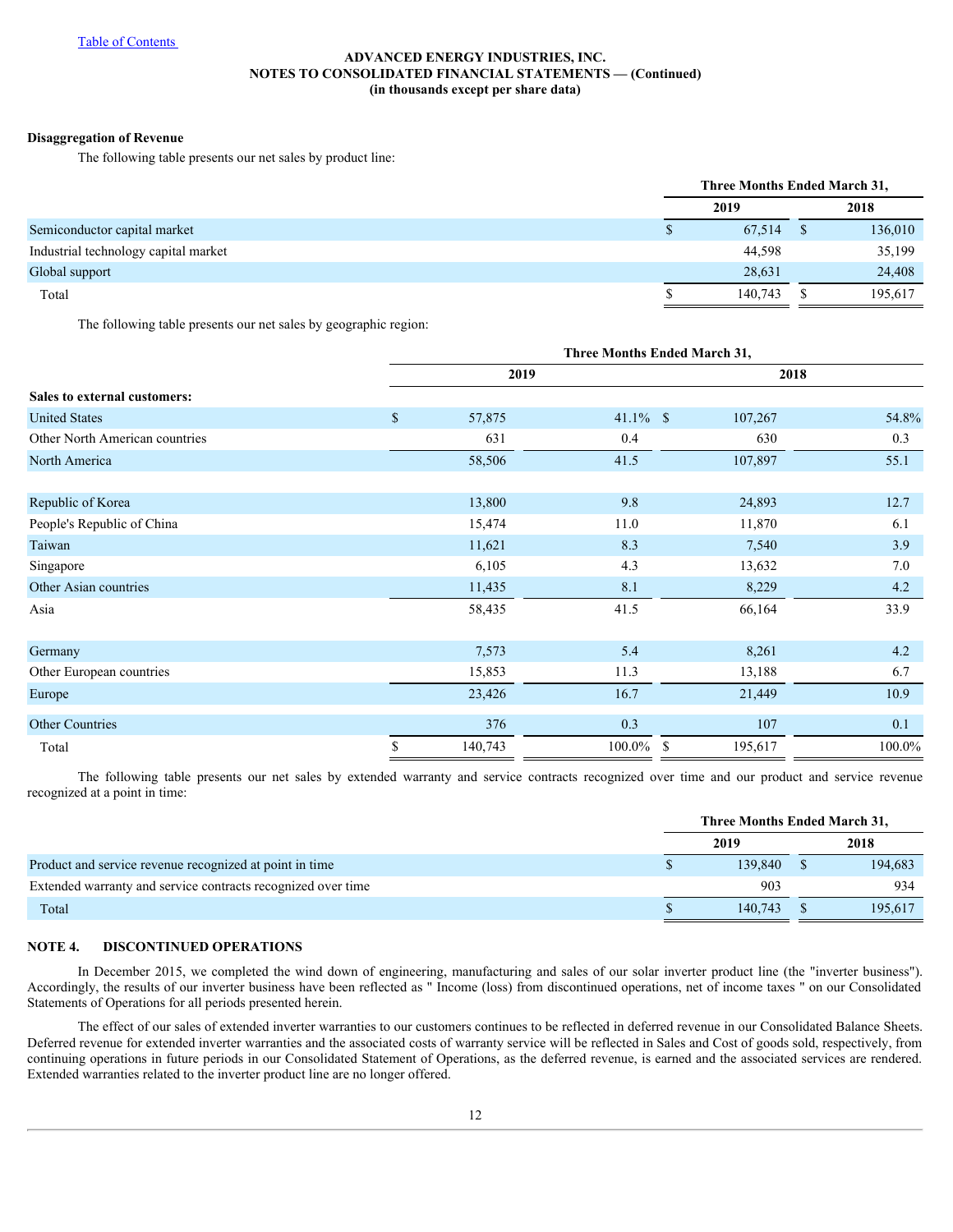The significant items included in " Income (loss) from discontinued operations, net of income taxes " are as follows:

|                                                                 | Three Months Ended March 31, |      |
|-----------------------------------------------------------------|------------------------------|------|
|                                                                 | 2019                         | 2018 |
| Sales                                                           |                              |      |
| Cost of sales                                                   | $\overline{\phantom{a}}$     | 112  |
| Total operating expense (benefit)                               |                              | (61) |
| Operating income (loss) from discontinued operations            |                              | (51) |
| Other income (expense)                                          | (4)                          | 124  |
| Income (loss) from discontinued operations before income taxes  | (4)                          |      |
| Provision (benefit) for income taxes                            |                              | (67) |
| Income (loss) from discontinued operations, net of income taxes | (9)                          | 140  |
|                                                                 |                              |      |

Assets and Liabilities of discontinued operations within the Condensed Consolidated Balance Sheets are comprised of the following:

|                                                                                                                                                                                  |                    | March 31,                    |              | December 31, |
|----------------------------------------------------------------------------------------------------------------------------------------------------------------------------------|--------------------|------------------------------|--------------|--------------|
|                                                                                                                                                                                  |                    | 2019                         |              | 2018         |
| Cash and cash equivalents                                                                                                                                                        | $\mathbf{\hat{S}}$ | $4,140$ \$                   |              | 5,251        |
| Other current assets                                                                                                                                                             |                    | 430                          |              | 406          |
| Inventories                                                                                                                                                                      |                    | 302                          |              | 198          |
| Current assets of discontinued operations                                                                                                                                        | $\mathbb{S}$       | $4,872$ \$                   |              | 5,855        |
| Other assets                                                                                                                                                                     | $\mathbf S$        | $-$ S                        |              | 67           |
| Deferred income tax assets                                                                                                                                                       |                    | 5,917                        |              | 5,917        |
| Non-current assets of discontinued operations                                                                                                                                    | $\mathbf{\$}$      | 5.917 S                      |              | 5,984        |
| Accounts payable and other accrued expenses                                                                                                                                      | $\mathbf S$        | 349                          | -S           | 350          |
| Accrued warranty                                                                                                                                                                 |                    | 3,905                        |              | 4,936        |
| Current liabilities of discontinued operations                                                                                                                                   | $\mathcal{S}$      | $4,254$ \$                   |              | 5,286        |
| Accrued warranty                                                                                                                                                                 | $\mathbf S$        | $10,344$ \$                  |              | 10,429       |
|                                                                                                                                                                                  |                    |                              |              |              |
| Other liabilities                                                                                                                                                                |                    | 142                          |              | 286          |
| Non-current liabilities of discontinued operations                                                                                                                               | $\mathbf{\hat{S}}$ | 10,486                       | <sup>S</sup> | 10,715       |
| <b>INCOME TAXES</b><br>NOTE 5.<br>The following table sets out the tax expense and the effective tax rate for our income from continuing operations:                             |                    | Three Months Ended March 31, |              |              |
|                                                                                                                                                                                  |                    | 2019                         |              | 2018         |
| Income from continuing operations, before income taxes                                                                                                                           |                    | 12,534                       | $\mathbb{S}$ | 56,129       |
| Provision (benefit) for income taxes                                                                                                                                             |                    | (2,853)                      |              | 9,759        |
| Effective tax rate<br>Our effective tax rates differ from the U.S. federal statutory rate of 21% for the three months ended March 31, 2019 and 2018, respectively, primarily due |                    | $(22.8)\%$                   |              | 17.4%        |

#### **NOTE 5. INCOME TAXES**

|                                                        | Three Months Ended March 31, |        |
|--------------------------------------------------------|------------------------------|--------|
|                                                        | 2019                         | 2018   |
| Income from continuing operations, before income taxes | 12,534                       | 56,129 |
| Provision (benefit) for income taxes                   | (2,853)                      | 9,759  |
| Effective tax rate                                     | $(22.8)\%$                   | 17.4%  |

#### **NOTE 6. 6. EARNINGS PER SHARE**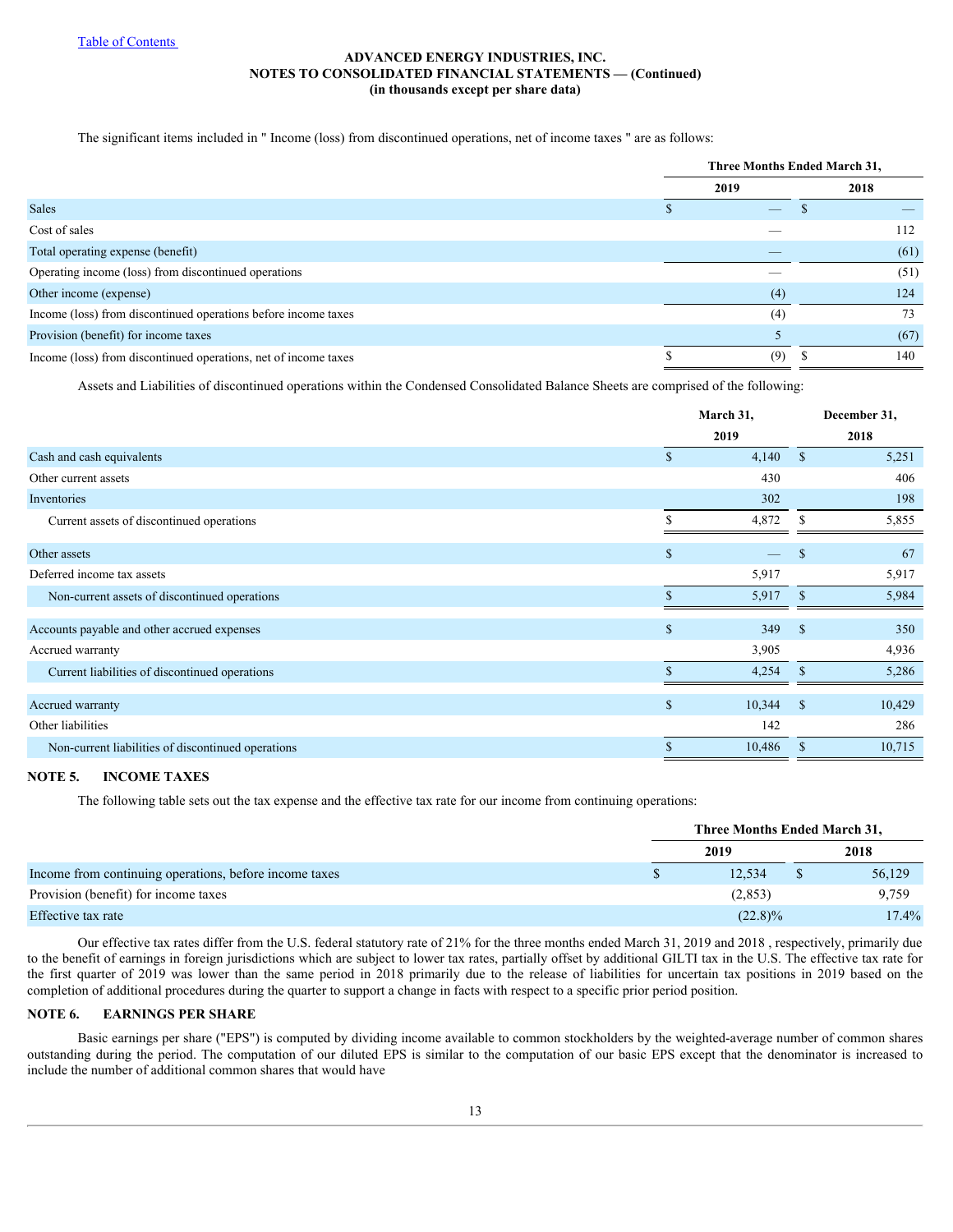| been outstanding (using the if-converted and treasury stock methods), if our outstanding stock options and restricted stock units had been converted to common<br>shares, and if such assumed conversion is dilutive.<br>The following is a reconciliation of the weighted-average shares outstanding used in the calculation of basic and diluted EPS for the three months ended<br>March 31, 2019 and 2018:<br><b>Three Months Ended March 31,</b><br>2019<br>2018<br>$15,387$ \$<br>46,370<br>Income from continuing operations<br>Income from continuing operations attributable to noncontrolling interest<br>31<br>15,379 \$<br>46.339<br>Income from continuing operations attributable to Advanced Energy Industries, Inc.<br>Basic weighted-average common shares outstanding<br>39,619<br>38,198<br>228<br>Assumed exercise of dilutive stock options and restricted stock units<br>376<br>38,426<br>39,995<br>Diluted weighted-average common shares outstanding<br>Continuing operations:<br>Basic earnings per share<br>0.40 S<br>1.17<br>-S<br>\$.<br>0.40 S<br>Diluted earnings per share<br>1.16<br>The following restricted stock units were excluded in the computation of diluted earnings per share because they were anti-dilutive:<br><b>Three Months Ended March 31,</b><br>2019<br>2018<br>119<br>$\overline{2}$<br>Restricted stock units<br><b>Stock Buyback</b><br>In September 2015, our Board of Directors authorized a program to repurchase up to \$150.0 million of our stock over a thirty-month period. In<br>November 2017, our Board of Directors approved an extension of the share repurchase program to December 2019 from its original maturity of March 2018. In<br>May 2018 our Board of Directors approved a \$50 million increase in its authorization to repurchase shares of Company common stock under this same program.<br>As of March 31, 2019, we had \$24.9 million remaining for the future repurchase of shares of our common stock.<br>In order to execute the repurchase of shares of our common stock, the company periodically enters into stock repurchase agreements. During the three<br>months ended March 31, 2019 and 2018, the company has repurchased the following shares of common stock:<br><b>Three Months Ended March 31,</b> | (in thousands except per share data) |  |  |
|------------------------------------------------------------------------------------------------------------------------------------------------------------------------------------------------------------------------------------------------------------------------------------------------------------------------------------------------------------------------------------------------------------------------------------------------------------------------------------------------------------------------------------------------------------------------------------------------------------------------------------------------------------------------------------------------------------------------------------------------------------------------------------------------------------------------------------------------------------------------------------------------------------------------------------------------------------------------------------------------------------------------------------------------------------------------------------------------------------------------------------------------------------------------------------------------------------------------------------------------------------------------------------------------------------------------------------------------------------------------------------------------------------------------------------------------------------------------------------------------------------------------------------------------------------------------------------------------------------------------------------------------------------------------------------------------------------------------------------------------------------------------------------------------------------------------------------------------------------------------------------------------------------------------------------------------------------------------------------------------------------------------------------------------------------------------------------------------------------------------------------------------------------------------------------------------------------------------------------------------------------------------------------------------------|--------------------------------------|--|--|
|                                                                                                                                                                                                                                                                                                                                                                                                                                                                                                                                                                                                                                                                                                                                                                                                                                                                                                                                                                                                                                                                                                                                                                                                                                                                                                                                                                                                                                                                                                                                                                                                                                                                                                                                                                                                                                                                                                                                                                                                                                                                                                                                                                                                                                                                                                      |                                      |  |  |
|                                                                                                                                                                                                                                                                                                                                                                                                                                                                                                                                                                                                                                                                                                                                                                                                                                                                                                                                                                                                                                                                                                                                                                                                                                                                                                                                                                                                                                                                                                                                                                                                                                                                                                                                                                                                                                                                                                                                                                                                                                                                                                                                                                                                                                                                                                      |                                      |  |  |
|                                                                                                                                                                                                                                                                                                                                                                                                                                                                                                                                                                                                                                                                                                                                                                                                                                                                                                                                                                                                                                                                                                                                                                                                                                                                                                                                                                                                                                                                                                                                                                                                                                                                                                                                                                                                                                                                                                                                                                                                                                                                                                                                                                                                                                                                                                      |                                      |  |  |
|                                                                                                                                                                                                                                                                                                                                                                                                                                                                                                                                                                                                                                                                                                                                                                                                                                                                                                                                                                                                                                                                                                                                                                                                                                                                                                                                                                                                                                                                                                                                                                                                                                                                                                                                                                                                                                                                                                                                                                                                                                                                                                                                                                                                                                                                                                      |                                      |  |  |
|                                                                                                                                                                                                                                                                                                                                                                                                                                                                                                                                                                                                                                                                                                                                                                                                                                                                                                                                                                                                                                                                                                                                                                                                                                                                                                                                                                                                                                                                                                                                                                                                                                                                                                                                                                                                                                                                                                                                                                                                                                                                                                                                                                                                                                                                                                      |                                      |  |  |
|                                                                                                                                                                                                                                                                                                                                                                                                                                                                                                                                                                                                                                                                                                                                                                                                                                                                                                                                                                                                                                                                                                                                                                                                                                                                                                                                                                                                                                                                                                                                                                                                                                                                                                                                                                                                                                                                                                                                                                                                                                                                                                                                                                                                                                                                                                      |                                      |  |  |
|                                                                                                                                                                                                                                                                                                                                                                                                                                                                                                                                                                                                                                                                                                                                                                                                                                                                                                                                                                                                                                                                                                                                                                                                                                                                                                                                                                                                                                                                                                                                                                                                                                                                                                                                                                                                                                                                                                                                                                                                                                                                                                                                                                                                                                                                                                      |                                      |  |  |
|                                                                                                                                                                                                                                                                                                                                                                                                                                                                                                                                                                                                                                                                                                                                                                                                                                                                                                                                                                                                                                                                                                                                                                                                                                                                                                                                                                                                                                                                                                                                                                                                                                                                                                                                                                                                                                                                                                                                                                                                                                                                                                                                                                                                                                                                                                      |                                      |  |  |
|                                                                                                                                                                                                                                                                                                                                                                                                                                                                                                                                                                                                                                                                                                                                                                                                                                                                                                                                                                                                                                                                                                                                                                                                                                                                                                                                                                                                                                                                                                                                                                                                                                                                                                                                                                                                                                                                                                                                                                                                                                                                                                                                                                                                                                                                                                      |                                      |  |  |
|                                                                                                                                                                                                                                                                                                                                                                                                                                                                                                                                                                                                                                                                                                                                                                                                                                                                                                                                                                                                                                                                                                                                                                                                                                                                                                                                                                                                                                                                                                                                                                                                                                                                                                                                                                                                                                                                                                                                                                                                                                                                                                                                                                                                                                                                                                      |                                      |  |  |
|                                                                                                                                                                                                                                                                                                                                                                                                                                                                                                                                                                                                                                                                                                                                                                                                                                                                                                                                                                                                                                                                                                                                                                                                                                                                                                                                                                                                                                                                                                                                                                                                                                                                                                                                                                                                                                                                                                                                                                                                                                                                                                                                                                                                                                                                                                      |                                      |  |  |
|                                                                                                                                                                                                                                                                                                                                                                                                                                                                                                                                                                                                                                                                                                                                                                                                                                                                                                                                                                                                                                                                                                                                                                                                                                                                                                                                                                                                                                                                                                                                                                                                                                                                                                                                                                                                                                                                                                                                                                                                                                                                                                                                                                                                                                                                                                      |                                      |  |  |
|                                                                                                                                                                                                                                                                                                                                                                                                                                                                                                                                                                                                                                                                                                                                                                                                                                                                                                                                                                                                                                                                                                                                                                                                                                                                                                                                                                                                                                                                                                                                                                                                                                                                                                                                                                                                                                                                                                                                                                                                                                                                                                                                                                                                                                                                                                      |                                      |  |  |
|                                                                                                                                                                                                                                                                                                                                                                                                                                                                                                                                                                                                                                                                                                                                                                                                                                                                                                                                                                                                                                                                                                                                                                                                                                                                                                                                                                                                                                                                                                                                                                                                                                                                                                                                                                                                                                                                                                                                                                                                                                                                                                                                                                                                                                                                                                      |                                      |  |  |
|                                                                                                                                                                                                                                                                                                                                                                                                                                                                                                                                                                                                                                                                                                                                                                                                                                                                                                                                                                                                                                                                                                                                                                                                                                                                                                                                                                                                                                                                                                                                                                                                                                                                                                                                                                                                                                                                                                                                                                                                                                                                                                                                                                                                                                                                                                      |                                      |  |  |
|                                                                                                                                                                                                                                                                                                                                                                                                                                                                                                                                                                                                                                                                                                                                                                                                                                                                                                                                                                                                                                                                                                                                                                                                                                                                                                                                                                                                                                                                                                                                                                                                                                                                                                                                                                                                                                                                                                                                                                                                                                                                                                                                                                                                                                                                                                      |                                      |  |  |
|                                                                                                                                                                                                                                                                                                                                                                                                                                                                                                                                                                                                                                                                                                                                                                                                                                                                                                                                                                                                                                                                                                                                                                                                                                                                                                                                                                                                                                                                                                                                                                                                                                                                                                                                                                                                                                                                                                                                                                                                                                                                                                                                                                                                                                                                                                      |                                      |  |  |
|                                                                                                                                                                                                                                                                                                                                                                                                                                                                                                                                                                                                                                                                                                                                                                                                                                                                                                                                                                                                                                                                                                                                                                                                                                                                                                                                                                                                                                                                                                                                                                                                                                                                                                                                                                                                                                                                                                                                                                                                                                                                                                                                                                                                                                                                                                      |                                      |  |  |
|                                                                                                                                                                                                                                                                                                                                                                                                                                                                                                                                                                                                                                                                                                                                                                                                                                                                                                                                                                                                                                                                                                                                                                                                                                                                                                                                                                                                                                                                                                                                                                                                                                                                                                                                                                                                                                                                                                                                                                                                                                                                                                                                                                                                                                                                                                      |                                      |  |  |
|                                                                                                                                                                                                                                                                                                                                                                                                                                                                                                                                                                                                                                                                                                                                                                                                                                                                                                                                                                                                                                                                                                                                                                                                                                                                                                                                                                                                                                                                                                                                                                                                                                                                                                                                                                                                                                                                                                                                                                                                                                                                                                                                                                                                                                                                                                      |                                      |  |  |
|                                                                                                                                                                                                                                                                                                                                                                                                                                                                                                                                                                                                                                                                                                                                                                                                                                                                                                                                                                                                                                                                                                                                                                                                                                                                                                                                                                                                                                                                                                                                                                                                                                                                                                                                                                                                                                                                                                                                                                                                                                                                                                                                                                                                                                                                                                      |                                      |  |  |

|                        | Three Months Ended March 31, |      |
|------------------------|------------------------------|------|
|                        | 2019                         | 2018 |
| Restricted stock units | 119                          |      |

### **Stock Buyback**

|                                    | Three Months Ended March 31, |        |
|------------------------------------|------------------------------|--------|
|                                    | 2019                         | 2018   |
| Amount paid to repurchase shares   |                              | 12,750 |
| Number of shares repurchased       |                              | 181    |
| Average repurchase price per share | $\overline{\phantom{a}}$     | 70.47  |

There were no shares repurchased from related parties. All shares repurchased were recognized as a reduction to Additional paid-in capital. Repurchased shares were retired and assumed the status of authorized and unissued shares.

#### **NOTE 7. MARKETABLE SECURITIES AND ASSETS MEASURED AT FAIR VALUE**

Our investments with original maturities of more than three months at the time of purchase and that are intended to be held for no more than 12 months, are considered marketable securities available for sale.

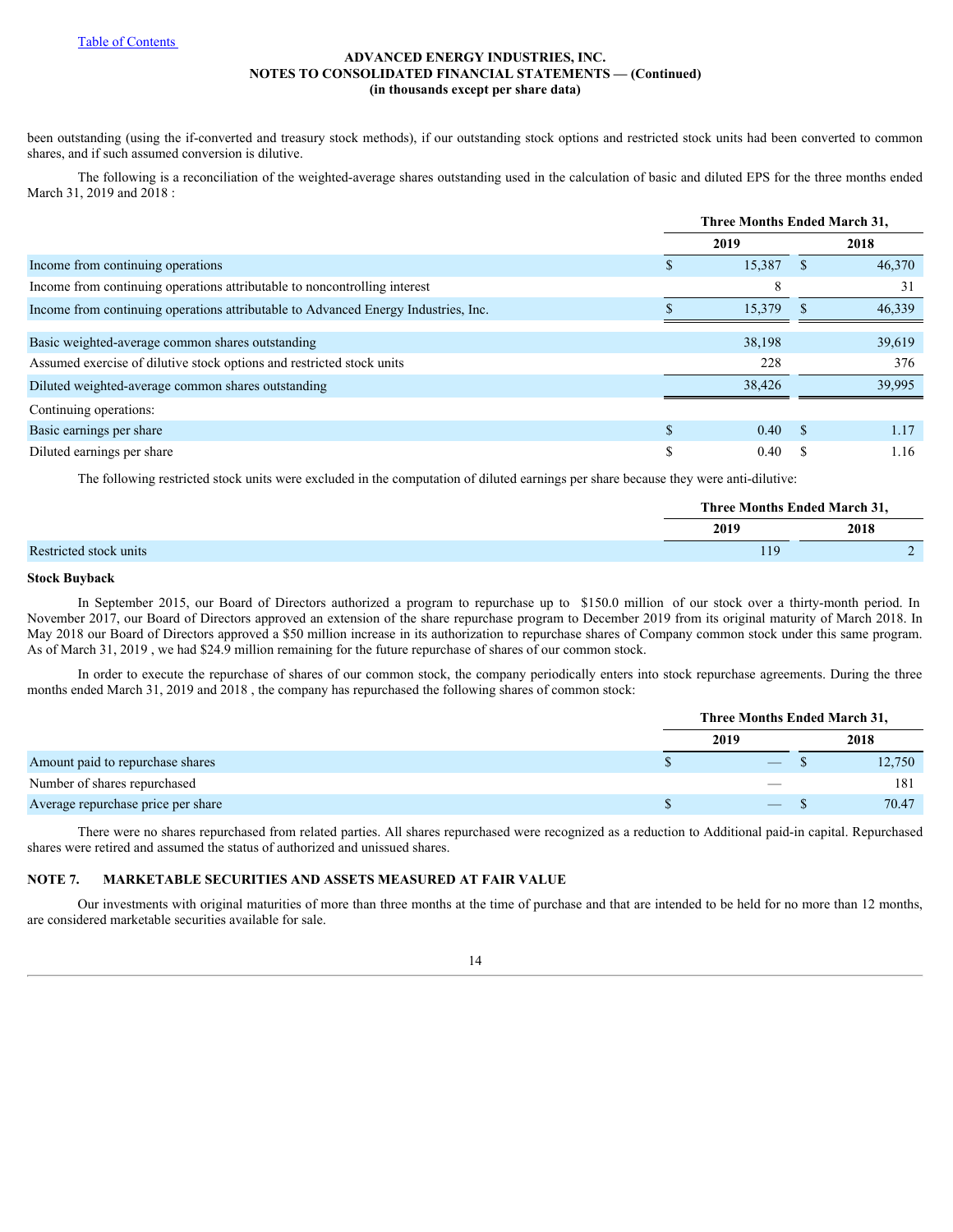|                             |       | <b>March 31, 2019</b> |  | <b>December 31, 2018</b> |                   |
|-----------------------------|-------|-----------------------|--|--------------------------|-------------------|
|                             | Cost  | <b>Fair Value</b>     |  | Cost                     | <b>Fair Value</b> |
| Total marketable securities | 2,511 | 2,516                 |  | 2,463                    | 2,470             |

|                                                                                                                       | <b>Earliest</b><br>$\sim$ $\sim$ $\sim$ $\sim$ $\sim$ |    | <b>Latest</b> |
|-----------------------------------------------------------------------------------------------------------------------|-------------------------------------------------------|----|---------------|
| Certificates of deposit                                                                                               | 4/10/2019                                             | to |               |
| <b>Contract Contract Contract Contract Contract Contract Contract Contract Contract Contract Contract Contract Co</b> | .                                                     |    | 10/17/2019    |

| <b>Table of Contents</b>                        | ADVANCED ENERGY INDUSTRIES, INC.                                                                                                                                                                                                                                                                                                                                                                                                                                                                                                                                                                                                                                                                                                                                                                                                                |                                 |       |                       |            |                              |                          |
|-------------------------------------------------|-------------------------------------------------------------------------------------------------------------------------------------------------------------------------------------------------------------------------------------------------------------------------------------------------------------------------------------------------------------------------------------------------------------------------------------------------------------------------------------------------------------------------------------------------------------------------------------------------------------------------------------------------------------------------------------------------------------------------------------------------------------------------------------------------------------------------------------------------|---------------------------------|-------|-----------------------|------------|------------------------------|--------------------------|
|                                                 | NOTES TO CONSOLIDATED FINANCIAL STATEMENTS — (Continued)<br>(in thousands except per share data)                                                                                                                                                                                                                                                                                                                                                                                                                                                                                                                                                                                                                                                                                                                                                |                                 |       |                       |            |                              |                          |
|                                                 | Our marketable securities consist of certificates of deposit as follows:                                                                                                                                                                                                                                                                                                                                                                                                                                                                                                                                                                                                                                                                                                                                                                        |                                 |       |                       |            |                              |                          |
|                                                 |                                                                                                                                                                                                                                                                                                                                                                                                                                                                                                                                                                                                                                                                                                                                                                                                                                                 |                                 |       | <b>March 31, 2019</b> |            |                              | <b>December 31, 2018</b> |
|                                                 |                                                                                                                                                                                                                                                                                                                                                                                                                                                                                                                                                                                                                                                                                                                                                                                                                                                 |                                 | Cost  | <b>Fair Value</b>     |            | Cost                         | <b>Fair Value</b>        |
| Total marketable securities                     |                                                                                                                                                                                                                                                                                                                                                                                                                                                                                                                                                                                                                                                                                                                                                                                                                                                 |                                 | 2,511 | - \$                  | 2,516      | 2,463<br>- \$                | 2,470<br>-S              |
|                                                 | The maturities of our marketable securities available for sale as of March 31, 2019 are as follows:                                                                                                                                                                                                                                                                                                                                                                                                                                                                                                                                                                                                                                                                                                                                             |                                 |       |                       |            |                              |                          |
|                                                 |                                                                                                                                                                                                                                                                                                                                                                                                                                                                                                                                                                                                                                                                                                                                                                                                                                                 |                                 |       | <b>Earliest</b>       |            |                              | Latest                   |
|                                                 |                                                                                                                                                                                                                                                                                                                                                                                                                                                                                                                                                                                                                                                                                                                                                                                                                                                 |                                 |       |                       |            |                              |                          |
| Certificates of deposit                         |                                                                                                                                                                                                                                                                                                                                                                                                                                                                                                                                                                                                                                                                                                                                                                                                                                                 |                                 |       | 4/10/2019             |            | to                           | 10/17/2019               |
|                                                 | The value and liquidity of the marketable securities we hold are affected by market conditions, as well as the ability of the issuers of such securities to<br>make principal and interest payments when due, and the functioning of the markets in which these securities are traded. As of March 31, 2019, we do not believe<br>any of the underlying issuers of our marketable securities are at risk of default.<br>The following tables present information about our marketable securities measured at fair value, on a recurring basis, as of March 31, 2019 and<br>December 31, 2018. The tables indicate the fair value hierarchy of the valuation techniques utilized to determine fair value. We did not have any financial<br>liabilities measured at fair value, on a recurring basis, as of March 31, 2019 and December 31, 2018. |                                 |       |                       |            |                              |                          |
| <b>March 31, 2019</b>                           |                                                                                                                                                                                                                                                                                                                                                                                                                                                                                                                                                                                                                                                                                                                                                                                                                                                 | <b>Level 1</b>                  |       | <b>Level 2</b>        |            | Level 3                      | <b>Total</b>             |
| Total marketable securities                     |                                                                                                                                                                                                                                                                                                                                                                                                                                                                                                                                                                                                                                                                                                                                                                                                                                                 |                                 |       | <sup>S</sup>          | $2,516$ \$ |                              | $\mathbf{S}$<br>2,516    |
|                                                 |                                                                                                                                                                                                                                                                                                                                                                                                                                                                                                                                                                                                                                                                                                                                                                                                                                                 |                                 |       |                       |            |                              |                          |
| December 31, 2018                               |                                                                                                                                                                                                                                                                                                                                                                                                                                                                                                                                                                                                                                                                                                                                                                                                                                                 | <b>Level 1</b><br><sup>\$</sup> |       | Level 2               |            | Level 3                      | <b>Total</b>             |
| Total marketable securities                     |                                                                                                                                                                                                                                                                                                                                                                                                                                                                                                                                                                                                                                                                                                                                                                                                                                                 |                                 |       |                       | $2,470$ \$ |                              | 2,470                    |
|                                                 | There were no transfers in or out of Level 1, 2, or 3 fair value measurements during the three months ended March 31, 2019.                                                                                                                                                                                                                                                                                                                                                                                                                                                                                                                                                                                                                                                                                                                     |                                 |       |                       |            |                              |                          |
| <b>NOTE 8. DERIVATIVE FINANCIAL INSTRUMENTS</b> |                                                                                                                                                                                                                                                                                                                                                                                                                                                                                                                                                                                                                                                                                                                                                                                                                                                 |                                 |       |                       |            |                              |                          |
|                                                 | We are impacted by changes in foreign currency exchange rates. We may manage these risks through the use of derivative financial instruments,<br>primarily forward contracts with banks for one-month periods. These forward contracts manage the exchange rate risk associated with intercompany debt<br>denominated in nonfunctional currencies. These derivative instruments are not designated as hedges; however, they do offset the fluctuations of our intercompany<br>debt due to foreign exchange rate changes. We did not enter into any new foreign currency exchange forward contracts during the three months ended March 31,<br>2019 and 2018. We did not have any currency exchange rate contracts outstanding as of March 31, 2019 and 2018.                                                                                    |                                 |       |                       |            |                              |                          |
|                                                 | During the three months ended March 31, 2019 and 2018 the gains and losses recorded related to the foreign currency exchange contracts are as follows:                                                                                                                                                                                                                                                                                                                                                                                                                                                                                                                                                                                                                                                                                          |                                 |       |                       |            |                              |                          |
|                                                 |                                                                                                                                                                                                                                                                                                                                                                                                                                                                                                                                                                                                                                                                                                                                                                                                                                                 |                                 |       |                       |            | Three Months Ended March 31, |                          |

### **NOTE 8. DERIVATIVE FINANCIAL INSTRUMENTS**

|                                                                |      | Three Months Ended March 31, |
|----------------------------------------------------------------|------|------------------------------|
|                                                                | 2019 | 2018                         |
| Foreign currency loss from foreign currency exchange contracts |      | (750)                        |

These gains and losses were offset by corresponding gains and losses on the revaluation of the underlying intercompany debt and both are included as a component of Other income, net , in our Unaudited Condensed Consolidated Statements of Operations.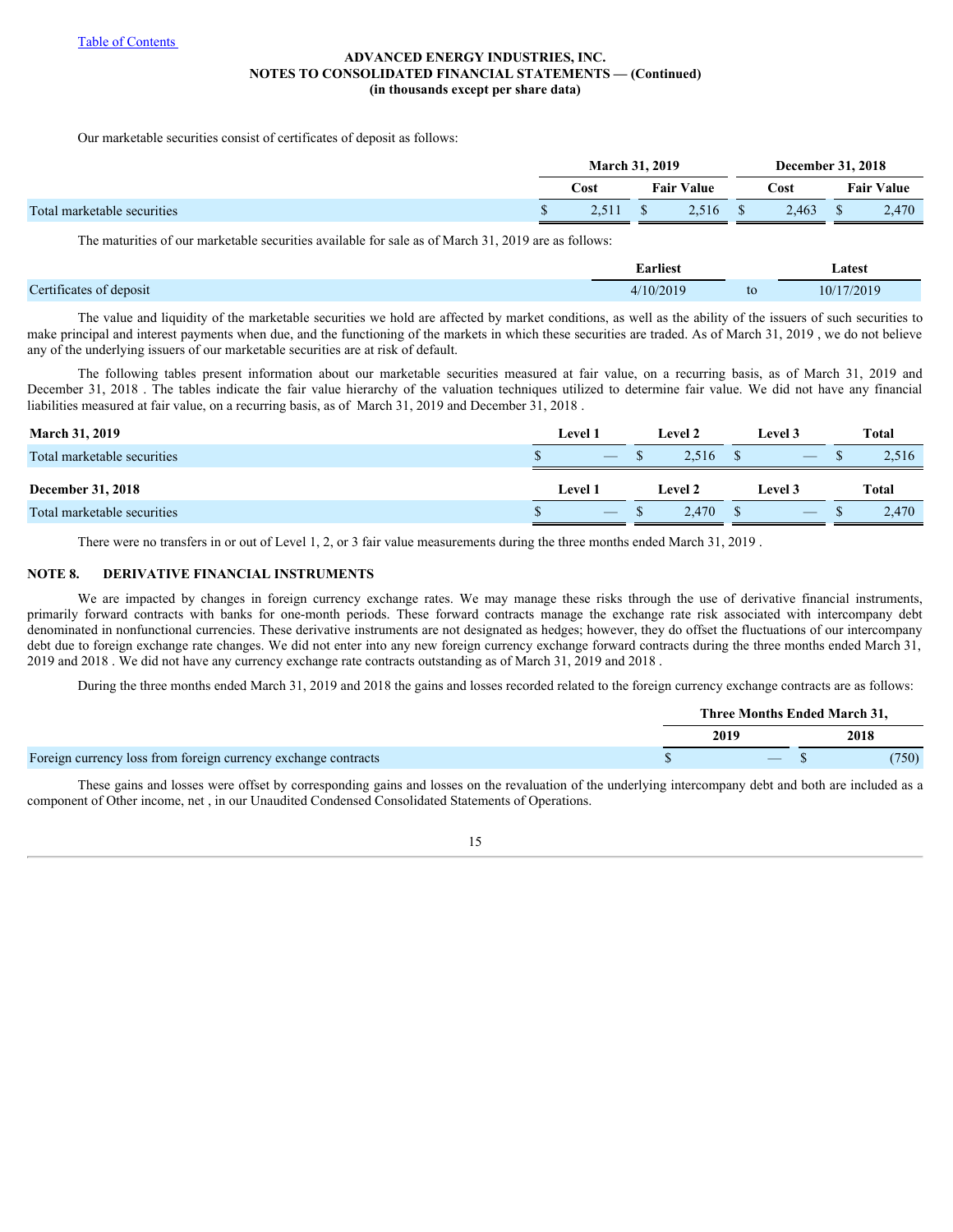### **NOTE 9. 9. ACCOUNTS AND OTHER RECEIVABLE**

Accounts and other receivable are recorded at net realizable value. Components of accounts and other receivable, net of reserves, are as follows:

|                        | March 31,<br>2019 | December 31,<br>2018 |
|------------------------|-------------------|----------------------|
| Amounts billed, net    | 87,607            | 80,709               |
| Unbilled receivables   | 14,798            | 19,733               |
| Total receivables, net | 102,405           | 100,442              |

Amounts billed, net consist of amounts that have been invoiced to our customers in accordance with our terms and conditions and are shown net of an allowance for doubtful accounts.

Unbilled receivables consist of amounts where we have satisfied our contractual obligations related to inventory stocking contracts with customers. Such amounts typically become billable to the customer upon their consumption of the inventory managed under the stocking contracts. We anticipate that substantially all unbilled receivables will be invoiced and collected over the next twelve months.

# **NOTE 10. INVENTORIES**

Our inventories are valued at the lower of cost or net realizable value and computed on a first-in, first-out (FIFO) basis. Components of inventories are as follows:

|                         | March 31, | December 31, |
|-------------------------|-----------|--------------|
|                         | 2019      | 2018         |
| Parts and raw materials | 75,870    | 76,647       |
| Work in process         | 9,286     | 6,644        |
| Finished goods          | 13,914    | 14,696       |
| Total                   | 99,070    | 97,987       |
|                         |           |              |

# **NOTE 11. PROPERTY AND EQUIPMENT**

Property and equipment, net is comprised of the following:

|                                      | March 31, | December 31, |
|--------------------------------------|-----------|--------------|
|                                      | 2019      | 2018         |
| Buildings and land                   | 1,719     | 1,737        |
| Machinery and equipment              | 42,985    | 41,330       |
| Computer and communication equipment | 24,721    | 24,051       |
| Furniture and fixtures               | 3,189     | 3,203        |
| Vehicles                             | 282       | 282          |
| Leasehold improvements               | 20,487    | 20,593       |
| Construction in process              | 1,113     | 867          |
|                                      | 94,496    | 92,063       |
| Less: Accumulated depreciation       | (63, 438) | (60, 794)    |
| Property and equipment, net          | 31,058    | 31,269       |
|                                      |           |              |

Depreciation expense recorded in continuing operations and included in selling, general and administrative expense is as follows:

|                      | Three Months Ended March 31, |       |
|----------------------|------------------------------|-------|
|                      | 2019                         | 2018  |
| Depreciation expense | 2,208                        | 1,604 |
|                      |                              |       |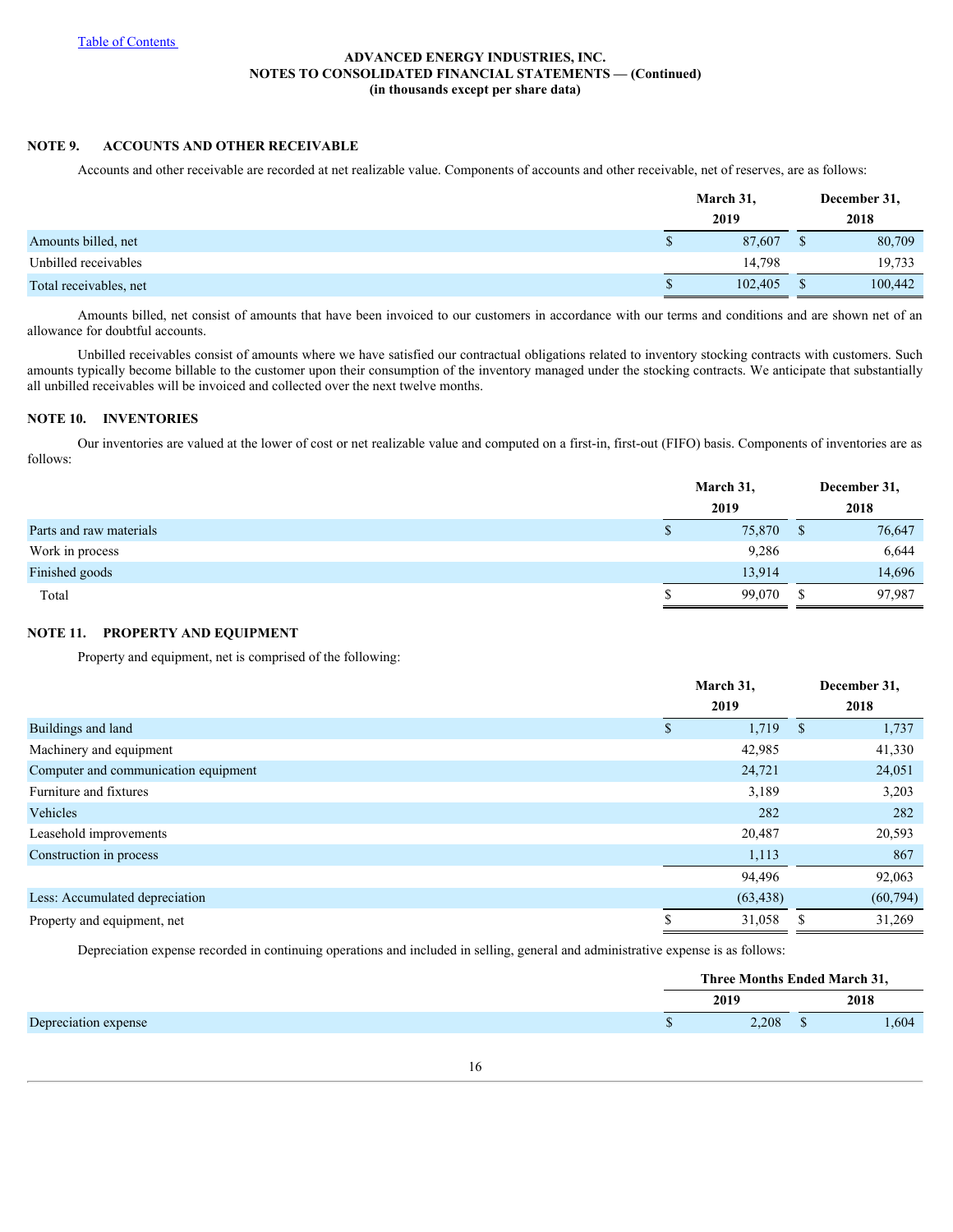# **NOTE 12. GOODWILL**

The following summarizes the changes in goodwill during the three months ended March 31, 2019 :

| <b>Ending Balance</b><br><b>Beginning Balance</b><br><b>Exchange Rates</b><br>101,306<br>(594)<br>101,900 |                |  | <b>Effect of Changes in</b> |  |
|-----------------------------------------------------------------------------------------------------------|----------------|--|-----------------------------|--|
|                                                                                                           |                |  |                             |  |
|                                                                                                           | March 31, 2019 |  |                             |  |

### **NOTE 13. INTANGIBLE ASSETS**

Intangible assets consisted of the following as of March 31, 2019 and December 31, 2018 :

| March 31, 2019         |                                                                                                                                                                                                                                                |               | <b>Gross Carrying</b><br>Amount |              | Accumulated<br>Amortization                                                           |              | <b>Net Carrying Amount</b> |
|------------------------|------------------------------------------------------------------------------------------------------------------------------------------------------------------------------------------------------------------------------------------------|---------------|---------------------------------|--------------|---------------------------------------------------------------------------------------|--------------|----------------------------|
| Technology             |                                                                                                                                                                                                                                                | $\mathbb{S}$  | $39,730$ \$                     |              | $(8,967)$ \$                                                                          |              | 30,763                     |
| Customer relationships |                                                                                                                                                                                                                                                |               | 35,416                          |              | (14,241)                                                                              |              | 21,175                     |
| Trademarks and other   |                                                                                                                                                                                                                                                |               | 2,518                           |              | (1, 598)                                                                              |              | 920                        |
| Total                  |                                                                                                                                                                                                                                                | <sup>\$</sup> | 77,664 \$                       |              | $(24,806)$ \$                                                                         |              | 52,858                     |
|                        |                                                                                                                                                                                                                                                |               | <b>Gross Carrying</b>           |              | Accumulated                                                                           |              |                            |
| December 31, 2018      |                                                                                                                                                                                                                                                |               | Amount                          |              | Amortization                                                                          |              | <b>Net Carrying Amount</b> |
| Technology             |                                                                                                                                                                                                                                                | $\mathbb{S}$  | 39,879 \$                       |              | $(7,927)$ \$                                                                          |              | 31,952                     |
| Customer relationships |                                                                                                                                                                                                                                                |               | 35,509                          |              | (13, 484)                                                                             |              | 22,025                     |
| Trademarks and other   |                                                                                                                                                                                                                                                |               | 2,501                           |              | (1, 568)                                                                              |              | 933                        |
| Total                  |                                                                                                                                                                                                                                                | <sup>\$</sup> | 77,889                          | $\mathbb{S}$ | $(22,979)$ \$                                                                         |              | 54,910                     |
|                        |                                                                                                                                                                                                                                                |               |                                 |              |                                                                                       |              |                            |
|                        | Amortization expense related to intangible assets is as follows:                                                                                                                                                                               |               |                                 |              |                                                                                       |              |                            |
|                        |                                                                                                                                                                                                                                                |               |                                 |              | Three Months Ended March 31,                                                          |              |                            |
|                        |                                                                                                                                                                                                                                                |               |                                 |              | 2019                                                                                  |              | 2018                       |
| Amortization expense   |                                                                                                                                                                                                                                                |               |                                 |              | $\mathbb{S}$                                                                          | $1,973$ \$   | 1,257                      |
|                        | Estimated amortization expense related to intangibles is as follows:                                                                                                                                                                           |               |                                 |              |                                                                                       |              |                            |
|                        | <b>Year Ending December 31,</b>                                                                                                                                                                                                                |               |                                 |              |                                                                                       |              |                            |
| 2019 (remaining)       |                                                                                                                                                                                                                                                |               |                                 |              |                                                                                       | $\mathbb{S}$ | 5,612                      |
| 2020                   |                                                                                                                                                                                                                                                |               |                                 |              |                                                                                       |              | 6,842                      |
| 2021                   |                                                                                                                                                                                                                                                |               |                                 |              |                                                                                       |              | 6,743                      |
| 2022                   |                                                                                                                                                                                                                                                |               |                                 |              |                                                                                       |              | 6,486                      |
| 2023                   |                                                                                                                                                                                                                                                |               |                                 |              |                                                                                       |              | 6,468                      |
| Thereafter             |                                                                                                                                                                                                                                                |               |                                 |              |                                                                                       |              | 20,707                     |
| Total                  |                                                                                                                                                                                                                                                |               |                                 |              |                                                                                       | <sup>S</sup> | 52,858                     |
| <b>NOTE 14.</b>        | <b>RESTRUCTURING COSTS</b>                                                                                                                                                                                                                     |               |                                 |              |                                                                                       |              |                            |
|                        |                                                                                                                                                                                                                                                |               |                                 |              |                                                                                       |              |                            |
|                        | During 2018, we committed to a restructuring plan to optimize our manufacturing footprint and to improve our operating efficiencies and synergies<br>related to our recent acquisitions. The table below summarizes the restructuring charges: |               |                                 |              |                                                                                       |              |                            |
|                        |                                                                                                                                                                                                                                                |               |                                 |              |                                                                                       |              |                            |
|                        |                                                                                                                                                                                                                                                |               |                                 |              | <b>Three Months</b><br><b>Cumulative Cost</b><br>Ended March 31,<br>Through March 31, |              |                            |
|                        |                                                                                                                                                                                                                                                |               |                                 | 2019         | 2019                                                                                  |              |                            |
|                        | Severance and related charges                                                                                                                                                                                                                  |               | $\mathbb{S}$                    |              | 153S                                                                                  | 4,392        |                            |
|                        | Facility relocation and closure charges                                                                                                                                                                                                        |               |                                 |              | 1,520                                                                                 | 1,520        |                            |

|                      | Three Months Ended March 31,<br>2019<br>072<br>1,9/3 |                          |
|----------------------|------------------------------------------------------|--------------------------|
|                      |                                                      | 2018                     |
| Amortization expense |                                                      | 257<br>$\perp$ , $\perp$ |

# **Year Ending December 31,**

| 2019 (remaining) | 5,612  |
|------------------|--------|
| 2020             | 6,842  |
| 2021             | 6,743  |
| 2022             | 6,486  |
| 2023             | 6,468  |
|                  | 20,707 |
| Total            | 52,858 |
|                  |        |

### **NOTE 14. RESTRUCTURING COSTS**

|                                         | <b>Three Months</b><br><b>Ended March 31,</b><br>2019 | <b>Cumulative Cost</b><br>Through March 31,<br>2019 |
|-----------------------------------------|-------------------------------------------------------|-----------------------------------------------------|
| Severance and related charges           | 153                                                   | 4,392                                               |
| Facility relocation and closure charges | .520                                                  | 1,520                                               |
| Total restructuring charges             | 1,673                                                 | 5,912                                               |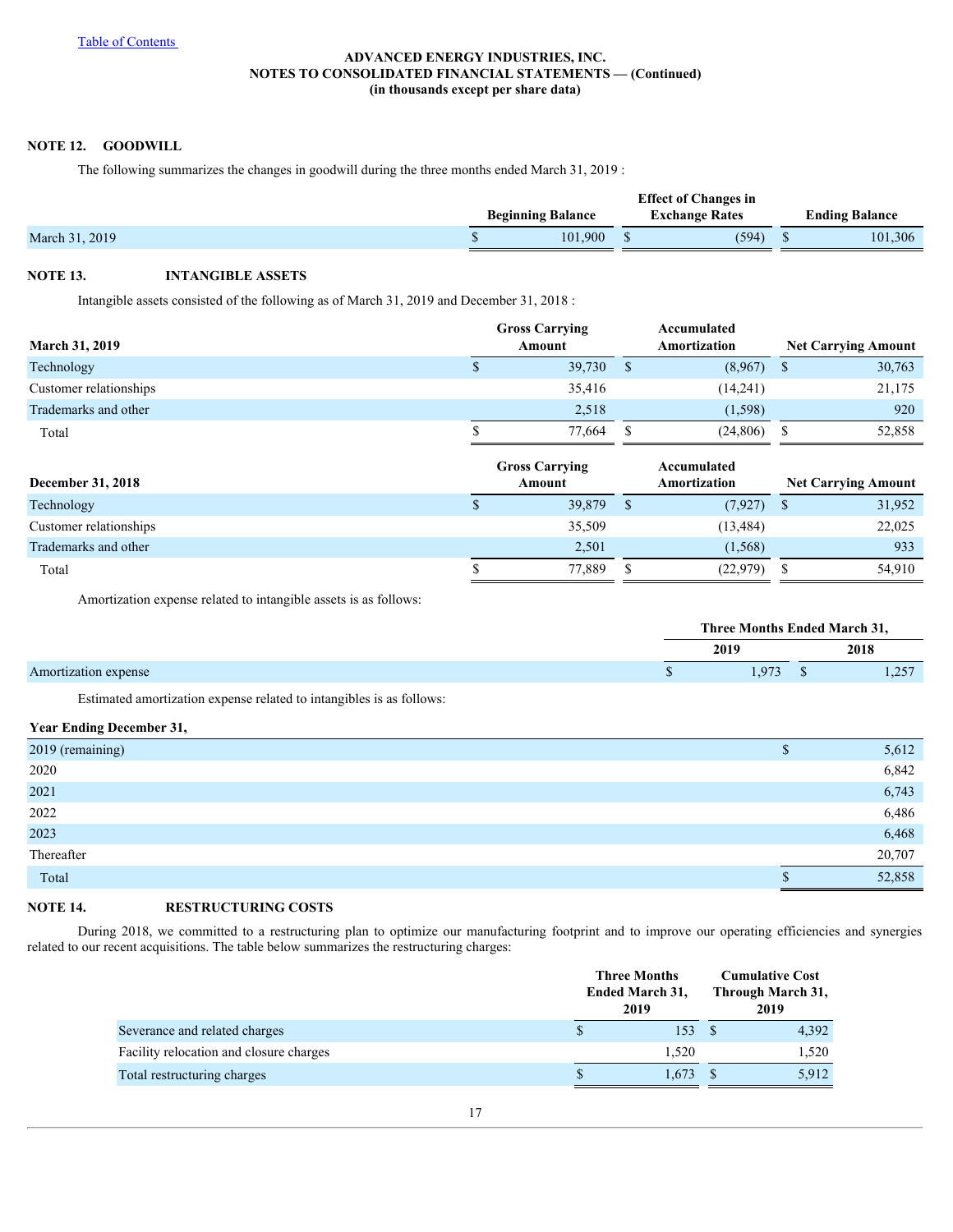|                                 | <b>Balance at</b><br>December 31, | <b>Cost Incurred</b><br>and Charged to | <b>Cost Paid or</b>      | <b>Effect of Changes</b> | <b>Balance at March</b> |
|---------------------------------|-----------------------------------|----------------------------------------|--------------------------|--------------------------|-------------------------|
|                                 | 2018                              | Expense                                | <b>Otherwise Settled</b> | in Exchange Rates        | 31, 2019                |
| Total restructuring liabilities | 3,806                             | 1,673                                  | 2,360                    | (11)                     | 3,108                   |

### **NOTE 15. WARRANTIES**

|                                                                                                                                                                                                                                                                                                                                                                                                                                                                                                                                                                                                                                                                                                                                                                                                                                                                                                                | <b>Balance at</b><br>December 31,<br>2018 |    | <b>Cost Incurred</b><br>and Charged to<br><b>Expense</b> | <b>Cost Paid or</b><br><b>Otherwise Settled</b> |               | <b>Effect of Changes</b><br>in Exchange Rates |            | <b>Balance at March</b><br>31, 2019 |       |
|----------------------------------------------------------------------------------------------------------------------------------------------------------------------------------------------------------------------------------------------------------------------------------------------------------------------------------------------------------------------------------------------------------------------------------------------------------------------------------------------------------------------------------------------------------------------------------------------------------------------------------------------------------------------------------------------------------------------------------------------------------------------------------------------------------------------------------------------------------------------------------------------------------------|-------------------------------------------|----|----------------------------------------------------------|-------------------------------------------------|---------------|-----------------------------------------------|------------|-------------------------------------|-------|
| Total restructuring liabilities                                                                                                                                                                                                                                                                                                                                                                                                                                                                                                                                                                                                                                                                                                                                                                                                                                                                                | 3,806                                     | -S | 1,673                                                    | -8                                              | (2,360)       |                                               | $(11)$ \$  |                                     | 3,108 |
| As of December 31, 2018 and March 31, 2019 the accrued restructuring liabilities related primarily to severance and related charges.                                                                                                                                                                                                                                                                                                                                                                                                                                                                                                                                                                                                                                                                                                                                                                           |                                           |    |                                                          |                                                 |               |                                               |            |                                     |       |
| <b>NOTE 15. WARRANTIES</b>                                                                                                                                                                                                                                                                                                                                                                                                                                                                                                                                                                                                                                                                                                                                                                                                                                                                                     |                                           |    |                                                          |                                                 |               |                                               |            |                                     |       |
| Provisions of our sales agreements include customary product warranties, ranging from 12 months to 24 months following installation. The estimated cost                                                                                                                                                                                                                                                                                                                                                                                                                                                                                                                                                                                                                                                                                                                                                        |                                           |    |                                                          |                                                 |               |                                               |            |                                     |       |
| of our warranty obligation is recorded when revenue is recognized and is based upon our historical experience by product, configuration and geographic region.                                                                                                                                                                                                                                                                                                                                                                                                                                                                                                                                                                                                                                                                                                                                                 |                                           |    |                                                          |                                                 |               |                                               |            |                                     |       |
| Our estimated warranty obligation is included in Other accrued expenses in our Consolidated Balance Sheets. Changes in our product warranty obligation<br>are as follows:                                                                                                                                                                                                                                                                                                                                                                                                                                                                                                                                                                                                                                                                                                                                      |                                           |    |                                                          |                                                 |               |                                               |            |                                     |       |
|                                                                                                                                                                                                                                                                                                                                                                                                                                                                                                                                                                                                                                                                                                                                                                                                                                                                                                                |                                           |    |                                                          |                                                 |               |                                               |            | <b>Three Months Ended March 31,</b> |       |
|                                                                                                                                                                                                                                                                                                                                                                                                                                                                                                                                                                                                                                                                                                                                                                                                                                                                                                                |                                           |    |                                                          |                                                 |               | 2019                                          |            | 2018                                |       |
| Balances at beginning of period                                                                                                                                                                                                                                                                                                                                                                                                                                                                                                                                                                                                                                                                                                                                                                                                                                                                                |                                           |    |                                                          |                                                 | $\mathcal{S}$ |                                               | $2,084$ \$ |                                     | 2,312 |
| Warranty liabilities acquired                                                                                                                                                                                                                                                                                                                                                                                                                                                                                                                                                                                                                                                                                                                                                                                                                                                                                  |                                           |    |                                                          |                                                 |               |                                               |            |                                     | 92    |
| Increases to accruals                                                                                                                                                                                                                                                                                                                                                                                                                                                                                                                                                                                                                                                                                                                                                                                                                                                                                          |                                           |    |                                                          |                                                 |               |                                               | 519        |                                     | 178   |
| Warranty expenditures                                                                                                                                                                                                                                                                                                                                                                                                                                                                                                                                                                                                                                                                                                                                                                                                                                                                                          |                                           |    |                                                          |                                                 |               |                                               | (345)      |                                     | (506) |
| Effect of changes in exchange rates                                                                                                                                                                                                                                                                                                                                                                                                                                                                                                                                                                                                                                                                                                                                                                                                                                                                            |                                           |    |                                                          |                                                 |               |                                               | 6          |                                     | 8     |
| Balances at end of period                                                                                                                                                                                                                                                                                                                                                                                                                                                                                                                                                                                                                                                                                                                                                                                                                                                                                      |                                           |    |                                                          |                                                 |               |                                               | $2,264$ \$ |                                     | 2,084 |
| <b>NOTE 16. LEASES</b>                                                                                                                                                                                                                                                                                                                                                                                                                                                                                                                                                                                                                                                                                                                                                                                                                                                                                         |                                           |    |                                                          |                                                 |               |                                               |            |                                     |       |
|                                                                                                                                                                                                                                                                                                                                                                                                                                                                                                                                                                                                                                                                                                                                                                                                                                                                                                                |                                           |    |                                                          |                                                 |               |                                               |            |                                     |       |
| We lease manufacturing and office space under non-cancelable operating leases. Some of these leases contain provisions for landlord funded leasehold<br>improvements which are recorded as right of use assets with related liabilities. Additionally, several existing operating leases had deferred rent balances under<br>ASC 840 which resulted in adjusted right of use asset balances recorded upon adoption of ASC 842. Most leases include one or more options to renew. We<br>regularly evaluate the renewal options and when they are reasonably certain of exercise, we include the renewal period in our lease terms, along with the right-of-<br>use assets ("ROU") and lease liabilities. In many cases, we have lease terms that are less than one year and therefore, we have elected the practical expedient to<br>exclude these short-term leases from our ROU assets and lease liabilities. |                                           |    |                                                          |                                                 |               |                                               |            |                                     |       |
| Our leases do not provide an implicit rate. Accordingly, we use our incremental borrowing rate based on the information available at the lease<br>commencement date in determining the present value of the lease payments. We have a centrally managed treasury function; therefore, based on the applicable<br>lease terms and the current economic environment, we apply a portfolio approach for determining the incremental borrowing rate.                                                                                                                                                                                                                                                                                                                                                                                                                                                               |                                           |    |                                                          |                                                 |               |                                               |            |                                     |       |
| New leases are negotiated and executed to meet business objectives on an on-going basis. During the second fiscal quarter of 2019, we expect to record<br>additional right of use assets and related liabilities for facilities in Metzingen, Germany and Denver, Colorado, USA. The lease in Metzingen commences on<br>April 1, 2019 with a term of 3 years; the right of use asset and liability recorded at commencement will be \$1.2 million. The lease in Denver, Colorado is<br>expected to commence in June 2019 with a term of 10 years; the right of use asset and liability recorded at commencement will be \$15.7 million.                                                                                                                                                                                                                                                                        |                                           |    |                                                          |                                                 |               |                                               |            |                                     |       |
|                                                                                                                                                                                                                                                                                                                                                                                                                                                                                                                                                                                                                                                                                                                                                                                                                                                                                                                |                                           | 18 |                                                          |                                                 |               |                                               |            |                                     |       |
|                                                                                                                                                                                                                                                                                                                                                                                                                                                                                                                                                                                                                                                                                                                                                                                                                                                                                                                |                                           |    |                                                          |                                                 |               |                                               |            |                                     |       |
|                                                                                                                                                                                                                                                                                                                                                                                                                                                                                                                                                                                                                                                                                                                                                                                                                                                                                                                |                                           |    |                                                          |                                                 |               |                                               |            |                                     |       |

### **NOTE 16. LEASES**

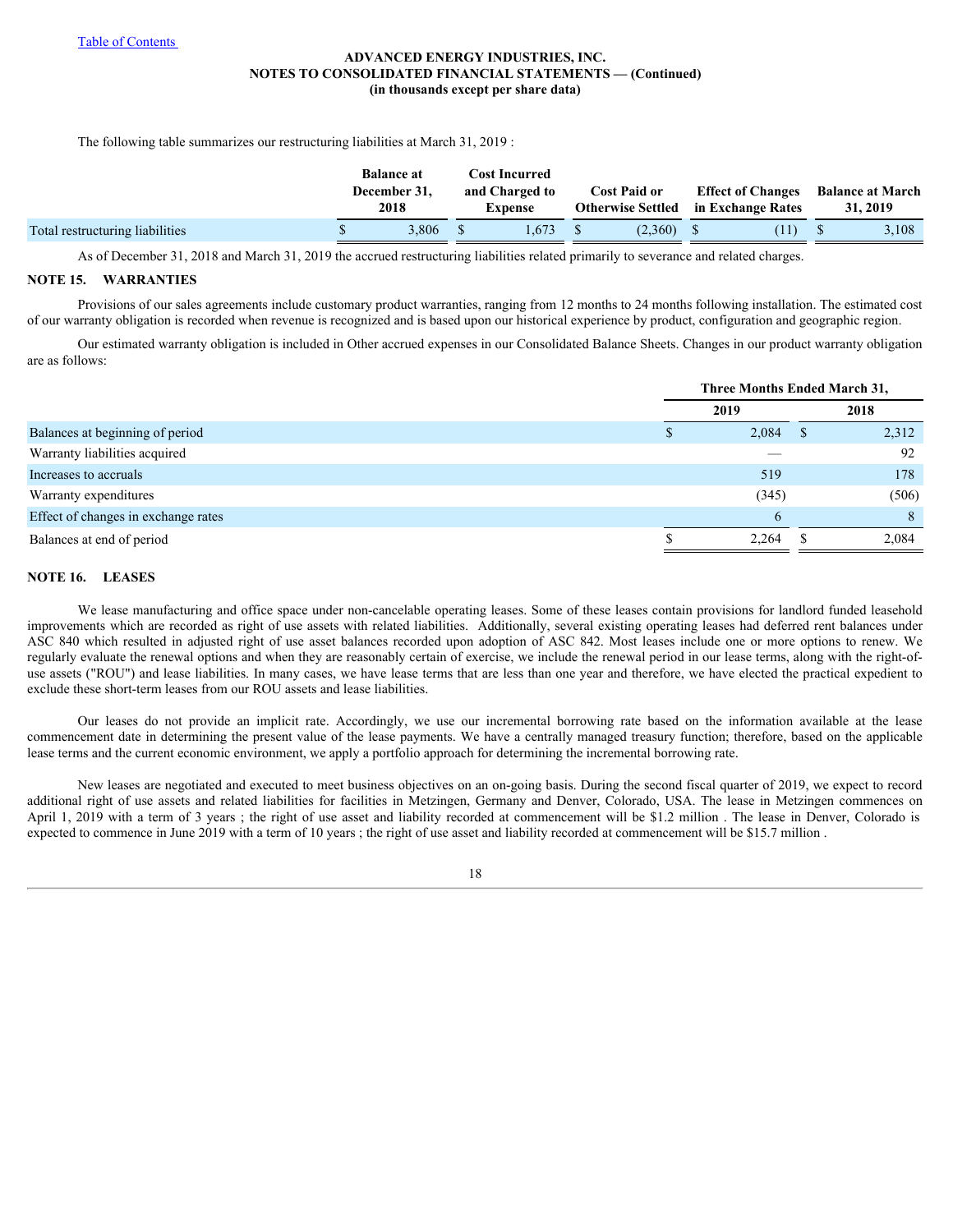Maturities of our lease liabilities for all operating leases at March 31, 2019 are as follows:

### **Year Ending December**

| <b>Year Ending December 31,</b>    |          |
|------------------------------------|----------|
| 2019 (remaining)                   | 6,003    |
| 2020                               | 6,243    |
| 2021                               | 5,937    |
| 2022                               | 4,273    |
| 2023                               | 2,974    |
| Thereafter                         | 17,928   |
| Total lease payments               | 43,358   |
| Less: Interest                     | (6, 464) |
| Present value of lease liabilities | 36,894   |
|                                    |          |

The weighted average remaining lease term and discount rate for all of our operating leases were as follows as of March 31, 2019 :

Supplemental cash flow information related to our operating leases was as follows for the period ended March 31, 2019 :

|  | Cash paid for amounts included in the measurement of lease liabilities: |
|--|-------------------------------------------------------------------------|
|--|-------------------------------------------------------------------------|

| Operating cash outflow from operating leases<br><b>Contract Contract Contract Contract Contract Contract Contract Contract Contract Contract Contract Contract Co</b> | $\sim$ $\sim$ $\sim$<br>-sa<br>$\sim$ |
|-----------------------------------------------------------------------------------------------------------------------------------------------------------------------|---------------------------------------|
|                                                                                                                                                                       |                                       |

# **NOTE 17. PENSION LIABILITY**

In connection with the acquisition of HiTek Power Group and LumaSense, we acquired the HiTek Power Limited Pension Scheme (the "HiTek Plan") and the LumaSense Technologies GmbH pension obligation (the "LumaSense Plan"), respectively. These plans are both closed to new participants. In order to measure the expense and related benefit obligation, various assumptions are made including discount rates used to value the obligation, expected return on plan assets used to fund these expenses and estimated future inflation rates. These assumptions are based on historical experience as well as facts and circumstances. An actuarial analysis is used to measure the expense and liability associated with pension benefits. We are committed to make annual fixed payments of \$0.9 million into the HiTek Plan through April 30, 2024, and then \$1.8 million from May 1, 2024 through November 30, 2033. We are not currently committed to future payments to the LumaSense Plan.

The net pension liability is included in Other long-term liabilities in our balance sheet as follows:

|                   | March 31, | December 31, |
|-------------------|-----------|--------------|
|                   | 2019      | 2018         |
| Pension liability | 19,874    | 19,266       |
|                   |           |              |

The following table sets forth the components of net periodic pension cost for the three months ended March 31, 2019 and 2018 :

|                                            | Three Months Ended March 31, |       |
|--------------------------------------------|------------------------------|-------|
|                                            | 2019                         | 2018  |
| Interest cost                              | 199                          | 218   |
| Expected return on plan assets             | (170)                        | (161) |
| Amortization of actuarial gains and losses | 118                          | 136   |
| Net periodic pension cost                  | 147                          | 193   |
|                                            |                              |       |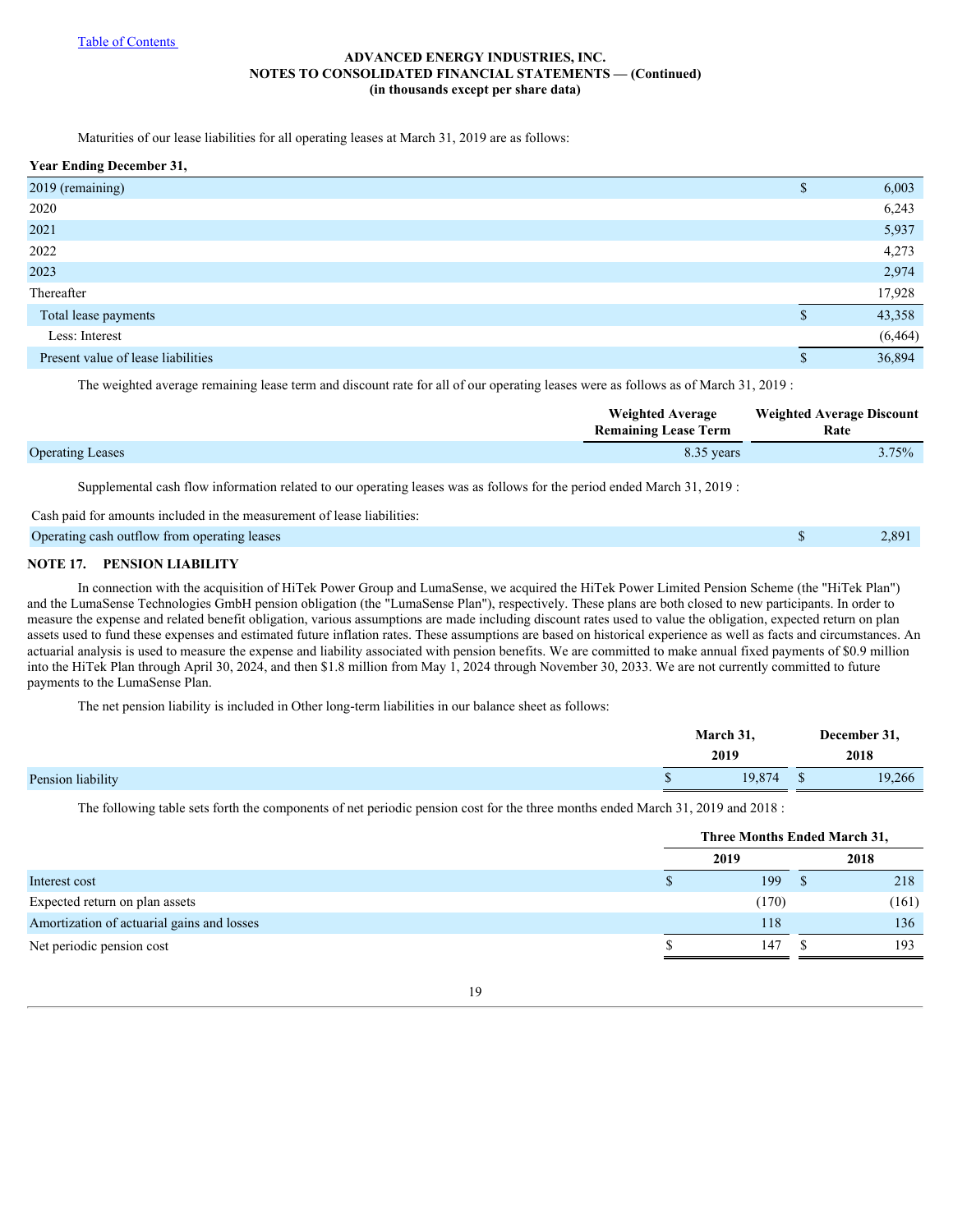### **NOTE 18. STOCK-BASED COMPENSATION**

On May 4, 2017, the shareholders approved the Company's 2017 Omnibus Incentive Plan ("the 2017 Plan") and all shares that were then available for issuance under the 2008 Omnibus Incentive Plan are now available for issuance under the 2017 Plan. The 2017 Plan provides for the grant of stock options, stock appreciation rights, restricted stock, stock units (including deferred stock units), unrestricted stock, and dividend equivalent rights. Any of the awards issued under Tableof Contents.<br> **EXECUTE TO CONSOLIDATED FINANCIAL STATEMENTS — (Continued)**<br>
(in thousands except per share data)<br>
(in thousands except per share data)<br>
(in thousands except per share data)<br>
(in thousands except per s March 31, 2019, there were 3.1 million shares reserved and 2.3 million shares available for grant under the 2017 Plan. Table of Contents.<br>
NOTES TO CONSOLIDATED FINANCIAL STATEMENTS — (Continued)<br>
(in thousands except per share data)<br>
8. STOCK-BASED COMPENSATION<br>
10. May 4, 2017, the shareholdes approved the Company's 2017 Omnibus Incenti

Restricted stock units ("RSU's") are generally granted with a grant date fair value equal to the market price of our stock at the date of grant and with generally a three or four-year vesting schedule or performance-based vesting as determined at the time of grant.

Stock option awards are generally granted with an exercise price equal to the market price of our stock at the date of grant and with either a three or fouryear vesting schedule or performance-based vesting as determined at the time of grant. Stock option awards generally have a term of 10 years.

award. Stock-based compensation for the three months ended March 31, 2019 and 2018 was as follows:

|                                  |       | Three Months Ended March 31, |  |
|----------------------------------|-------|------------------------------|--|
|                                  | 2019  | 2018                         |  |
| Stock-based compensation expense | 3,199 | 4,494                        |  |

Changes in the outstanding RSU awards during the three months ended March 31, 2019 were as follows:

|                                         | Three Months Ended March 31, 2019 |          |                                                  |
|-----------------------------------------|-----------------------------------|----------|--------------------------------------------------|
|                                         | <b>Number of RSUs</b>             |          | <b>Weighted-Average Grant</b><br>Date Fair Value |
| RSUs outstanding at beginning of period | 352                               |          | 58.17                                            |
| RSU <sub>s</sub> granted                | 331                               | - \$     | 51.94                                            |
| RSUs vested                             | $(96)$ \$                         |          | 48.14                                            |
| RSUs forfeited                          | (10)                              | <b>S</b> | 32.19                                            |
| RSUs outstanding at end of period       | 577                               |          | 56.73                                            |

Changes in the outstanding stock option awards during the three months ended March 31, 2019 were as follows:

|                                            | Three Months Ended March 31, 2019 |     |                                                     |
|--------------------------------------------|-----------------------------------|-----|-----------------------------------------------------|
|                                            | <b>Number of Options</b>          |     | Weighted-Average<br><b>Exercise Price per Share</b> |
| Options outstanding at beginning of period | 230                               |     | 20.73                                               |
| Options exercised                          | (9)                               | - 5 | 10.50                                               |
| Options expired                            | $(1)$ \$                          |     | 7.69                                                |
| Options outstanding at end of period       | 220                               |     | 21.21                                               |

### **NOTE 19. COMMITMENTS AND CONTINGENCIES**

We have firm purchase commitments and agreements with various suppliers to ensure the availability of components. The obligation as of March 31, 2019 is approximately \$99.4 million . Our policy with respect to all purchase commitments is to record losses, if any, when they are probable and reasonably estimable. We continuously monitor these commitments for exposure to potential losses and will record a provision for losses when it is deemed necessary.

We are involved in disputes and legal actions arising in the normal course of our business. There have been no material developments in legal proceedings in which we are involved during the three months ended March 31, 2019 .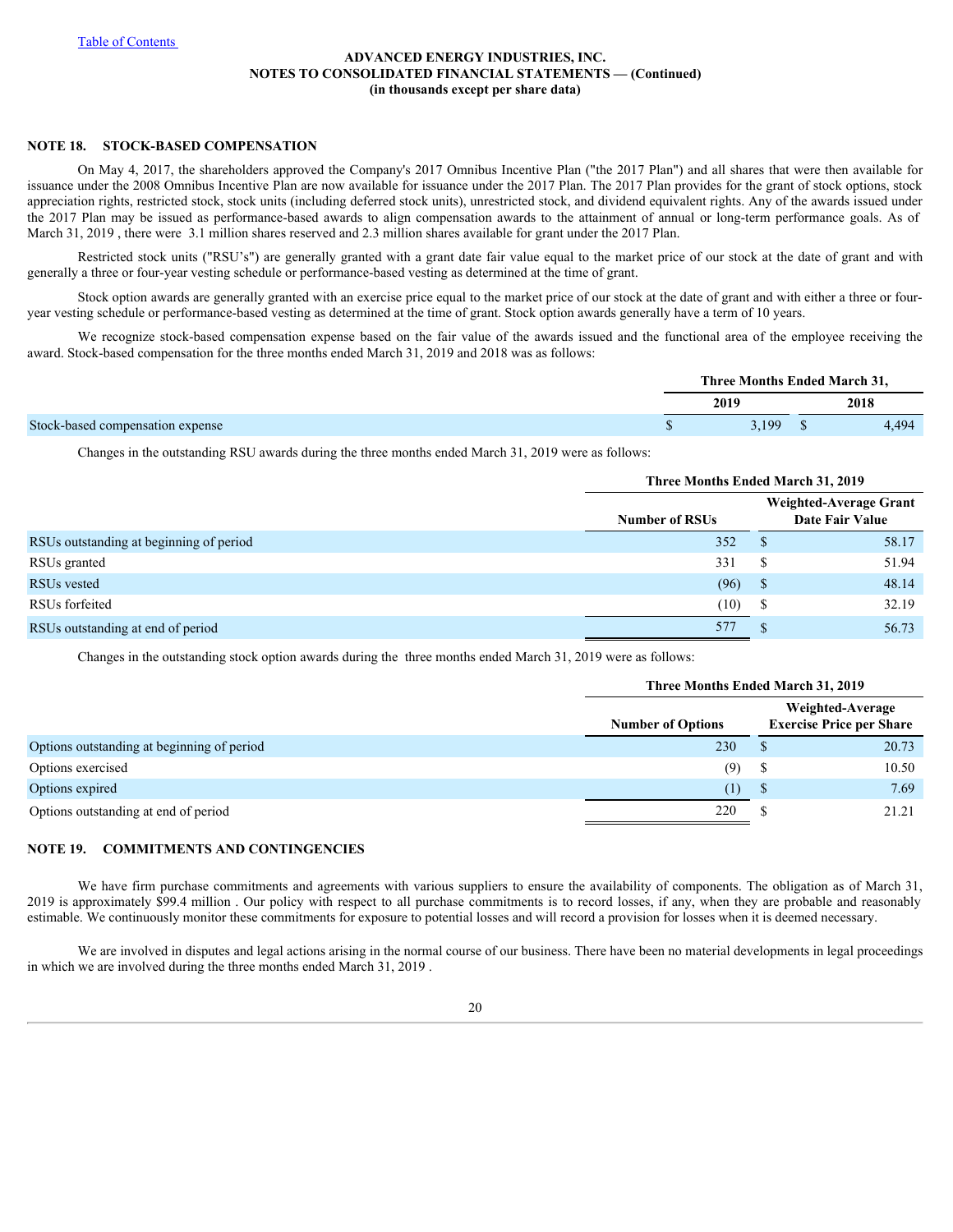### **NOTE 20. RELATED PARTY TRANSACTIONS**

| <b>Table of Contents</b>                                                                                                                                                                                                                                                                                                                |              |                                      |                                                          |              |                                     |                       |
|-----------------------------------------------------------------------------------------------------------------------------------------------------------------------------------------------------------------------------------------------------------------------------------------------------------------------------------------|--------------|--------------------------------------|----------------------------------------------------------|--------------|-------------------------------------|-----------------------|
|                                                                                                                                                                                                                                                                                                                                         |              |                                      | ADVANCED ENERGY INDUSTRIES, INC.                         |              |                                     |                       |
|                                                                                                                                                                                                                                                                                                                                         |              | (in thousands except per share data) | NOTES TO CONSOLIDATED FINANCIAL STATEMENTS - (Continued) |              |                                     |                       |
|                                                                                                                                                                                                                                                                                                                                         |              |                                      |                                                          |              |                                     |                       |
| <b>NOTE 20. RELATED PARTY TRANSACTIONS</b>                                                                                                                                                                                                                                                                                              |              |                                      |                                                          |              |                                     |                       |
| Members of our Board of Directors hold various executive positions and serve as directors at other companies, including companies that are our<br>customers. During the three months ended March 31, 2019, we engaged in the following transactions with companies related to members of our Board of<br>Directors, as described below: |              |                                      |                                                          |              |                                     |                       |
|                                                                                                                                                                                                                                                                                                                                         |              |                                      |                                                          |              | <b>Three Months Ended March 31,</b> |                       |
|                                                                                                                                                                                                                                                                                                                                         |              |                                      |                                                          |              | 2019                                | 2018                  |
| Sales to related parties<br>Number of related party customers                                                                                                                                                                                                                                                                           |              |                                      |                                                          | <sup>S</sup> | 352 S                               | 73                    |
| Our accounts receivable balance from related party customers with outstanding balances as of March 31, 2019 and December 31, 2018 is as follows:                                                                                                                                                                                        |              |                                      |                                                          |              |                                     |                       |
|                                                                                                                                                                                                                                                                                                                                         |              |                                      |                                                          |              | March 31,                           | December 31,          |
|                                                                                                                                                                                                                                                                                                                                         |              |                                      |                                                          |              | 2019                                | 2018                  |
| Accounts receivable from related parties<br>Number of related party customers                                                                                                                                                                                                                                                           |              |                                      |                                                          | $\mathbb{S}$ | 154 \$                              | 109<br>$\overline{1}$ |
|                                                                                                                                                                                                                                                                                                                                         |              |                                      |                                                          |              |                                     |                       |
| NOTE 21. SIGNIFICANT CUSTOMER INFORMATION                                                                                                                                                                                                                                                                                               |              |                                      |                                                          |              |                                     |                       |
| The following table summarizes sales, and percentages of sales, by customers that individually accounted for 10% or more of our sales for the three<br>months ended March 31, 2019 and 2018:                                                                                                                                            |              |                                      |                                                          |              |                                     |                       |
|                                                                                                                                                                                                                                                                                                                                         |              |                                      | Three Months Ended March 31,                             |              |                                     |                       |
|                                                                                                                                                                                                                                                                                                                                         |              | 2019                                 | % of Total Sales                                         |              | 2018                                | % of Total Sales      |
|                                                                                                                                                                                                                                                                                                                                         |              |                                      | 25.8% \$                                                 |              | 69,872                              | 35.7%                 |
| Applied Materials, Inc.                                                                                                                                                                                                                                                                                                                 | $\mathbb{S}$ | 36,290                               |                                                          |              |                                     | 20.3%                 |
| <b>LAM</b> Research                                                                                                                                                                                                                                                                                                                     |              | 19,667                               | 14.0%                                                    |              | 39,726                              |                       |
| The following table summarizes the accounts receivable balances, and percentages of the total accounts receivable, for customers that individually<br>accounted for 10% or more of accounts receivable as of March 31, 2019 and December 31, 2018:                                                                                      |              |                                      |                                                          |              |                                     |                       |
|                                                                                                                                                                                                                                                                                                                                         |              |                                      |                                                          |              |                                     |                       |
|                                                                                                                                                                                                                                                                                                                                         |              | March 31,<br>2019                    |                                                          |              | December 31,<br>2018                |                       |
| Applied Materials, Inc.                                                                                                                                                                                                                                                                                                                 | $\mathbb{S}$ | 27,150                               | $26.5\%$ \$                                              |              | 34,301                              | 34.2%                 |
| <b>LAM</b> Research                                                                                                                                                                                                                                                                                                                     |              | 11,941                               | 11.7%                                                    |              | 12,181                              | 12.1%                 |

|                                          | March 31, |     | December 31, |  |
|------------------------------------------|-----------|-----|--------------|--|
|                                          | 2019      |     | 2018         |  |
| Accounts receivable from related parties |           | 154 | 109          |  |
| Number of related party customers        |           |     |              |  |

### **NOTE 21. SIGNIFICANT CUSTOMER INFORMATION**

|                         | Three Months Ended March 31, |                  |        |                  |  |  |
|-------------------------|------------------------------|------------------|--------|------------------|--|--|
|                         | 2019                         | % of Total Sales | 2018   | % of Total Sales |  |  |
| Applied Materials, Inc. | 36,290                       | 25.8%            | 69,872 | 35.7%            |  |  |
| <b>LAM Research</b>     | 19,667                       | 14.0%            | 39,726 | 20.3%            |  |  |

|                                                                                                                                                                                                                                                                             |               |           |                              |              | 1 шес імонию ениси імаген эт, |                  |              |
|-----------------------------------------------------------------------------------------------------------------------------------------------------------------------------------------------------------------------------------------------------------------------------|---------------|-----------|------------------------------|--------------|-------------------------------|------------------|--------------|
|                                                                                                                                                                                                                                                                             |               |           |                              |              | 2019                          |                  | 2018         |
| Sales to related parties                                                                                                                                                                                                                                                    |               |           |                              |              | 352 S                         |                  | 73           |
| Number of related party customers                                                                                                                                                                                                                                           |               |           |                              |              |                               |                  |              |
| Our accounts receivable balance from related party customers with outstanding balances as of March 31, 2019 and December 31, 2018 is as follows:                                                                                                                            |               |           |                              |              |                               |                  |              |
|                                                                                                                                                                                                                                                                             |               |           |                              |              | March 31,                     |                  | December 31, |
|                                                                                                                                                                                                                                                                             |               |           |                              |              | 2019                          |                  | 2018         |
| Accounts receivable from related parties                                                                                                                                                                                                                                    |               |           |                              | $\mathbb{S}$ | 154S                          |                  | 109          |
| Number of related party customers                                                                                                                                                                                                                                           |               |           |                              |              |                               |                  |              |
|                                                                                                                                                                                                                                                                             |               |           |                              |              |                               |                  |              |
| NOTE 21. SIGNIFICANT CUSTOMER INFORMATION                                                                                                                                                                                                                                   |               |           |                              |              |                               |                  |              |
| The following table summarizes sales, and percentages of sales, by customers that individually accounted for 10% or more of our sales for the three                                                                                                                         |               |           |                              |              |                               |                  |              |
| months ended March 31, 2019 and 2018:                                                                                                                                                                                                                                       |               |           |                              |              |                               |                  |              |
|                                                                                                                                                                                                                                                                             |               |           |                              |              |                               |                  |              |
|                                                                                                                                                                                                                                                                             |               |           | Three Months Ended March 31, |              |                               |                  |              |
|                                                                                                                                                                                                                                                                             |               | 2019      | % of Total Sales             | 2018         |                               | % of Total Sales |              |
| Applied Materials, Inc.                                                                                                                                                                                                                                                     | $\mathcal{S}$ | 36,290    | $25.8\%$ \$                  |              | 69,872                        |                  | 35.7%        |
| <b>LAM</b> Research                                                                                                                                                                                                                                                         |               | 19,667    | 14.0%                        |              | 39,726                        |                  | 20.3%        |
| The following table summarizes the accounts receivable balances, and percentages of the total accounts receivable, for customers that individually                                                                                                                          |               |           |                              |              |                               |                  |              |
| accounted for 10% or more of accounts receivable as of March 31, 2019 and December 31, 2018 :                                                                                                                                                                               |               |           |                              |              |                               |                  |              |
|                                                                                                                                                                                                                                                                             |               | March 31, |                              |              | December 31,                  |                  |              |
|                                                                                                                                                                                                                                                                             |               | 2019      |                              |              | 2018                          |                  |              |
| Applied Materials, Inc.                                                                                                                                                                                                                                                     | $\mathcal{S}$ | 27,150    | $26.5\%$ \$                  |              | 34,301                        |                  | 34.2%        |
| <b>LAM</b> Research                                                                                                                                                                                                                                                         |               | 11,941    | 11.7%                        |              | 12,181                        |                  | 12.1%        |
|                                                                                                                                                                                                                                                                             |               |           |                              |              |                               |                  |              |
| Our sales to Applied Materials, Inc. and LAM Research include precision power products used in semiconductor processing and solar and flat panel<br>display. No other customer accounted for 10% or more of our sales or accounts receivable balances during these periods. |               |           |                              |              |                               |                  |              |
|                                                                                                                                                                                                                                                                             |               |           |                              |              |                               |                  |              |
| <b>NOTE 22. CREDIT FACILITY</b>                                                                                                                                                                                                                                             |               |           |                              |              |                               |                  |              |
| The Company is party to a Loan Agreement, as amended (the "Loan Agreement") with Bank of America N.A. ("BA") which provides a revolving line of                                                                                                                             |               |           |                              |              |                               |                  |              |
| credit of up to \$150.0 million subject to certain funding conditions. The Loan Agreement expires on July 28, 2022. Interest on amounts drawn shall be paid                                                                                                                 |               |           |                              |              |                               |                  |              |
| quarterly based upon the LIBOR Daily Floating Rate then in effect, plus between one and one-quarter (1.25%) and one and three-quarters (1.75%) percentage                                                                                                                   |               |           |                              |              |                               |                  |              |
| points depending on the Funded Debt to EBITDA ratio. As of March 31, 2019, the interest rate was 3.75%. The Loan Agreement also requires the Company to                                                                                                                     |               |           |                              |              |                               |                  |              |

### **NOTE 22. CREDIT FACILITY**

The Company is party to a Loan Agreement, as amended (the "Loan Agreement") with Bank of America N.A. ("BA") which provides a revolving line of credit of up to \$150.0 million subject to certain funding conditions. The Loan Agreement expires on July 28, 2022 . Interest on amounts drawn shall be paid quarterly based upon the LIBOR Daily Floating Rate then in effect, plus between one and one-quarter ( 1.25% ) and one and three-quarters ( 1.75% ) percentage points depending on the Funded Debt to EBITDA ratio. As of March 31, 2019 , the interest rate was 3.75% . The Loan Agreement also requires the Company to pay the lender on a quarterly basis an unused commitment fee based on credit availability. The obligations under the Loan Agreement are unsecured until the Funded Debt to EBITDA ratio exceeds 2.0 to 1.0, at which time the Company and certain affiliates' tangible and intangible personal property will be subject to a first priority, perfected lien and security interest in favor of BA pursuant to a Security Agreement. As of March 31, 2019 , the Company is in compliance with all covenants required under the Loan Agreement. At March 31, 2019 our credit availability under the Loan Agreement was \$150.0 million .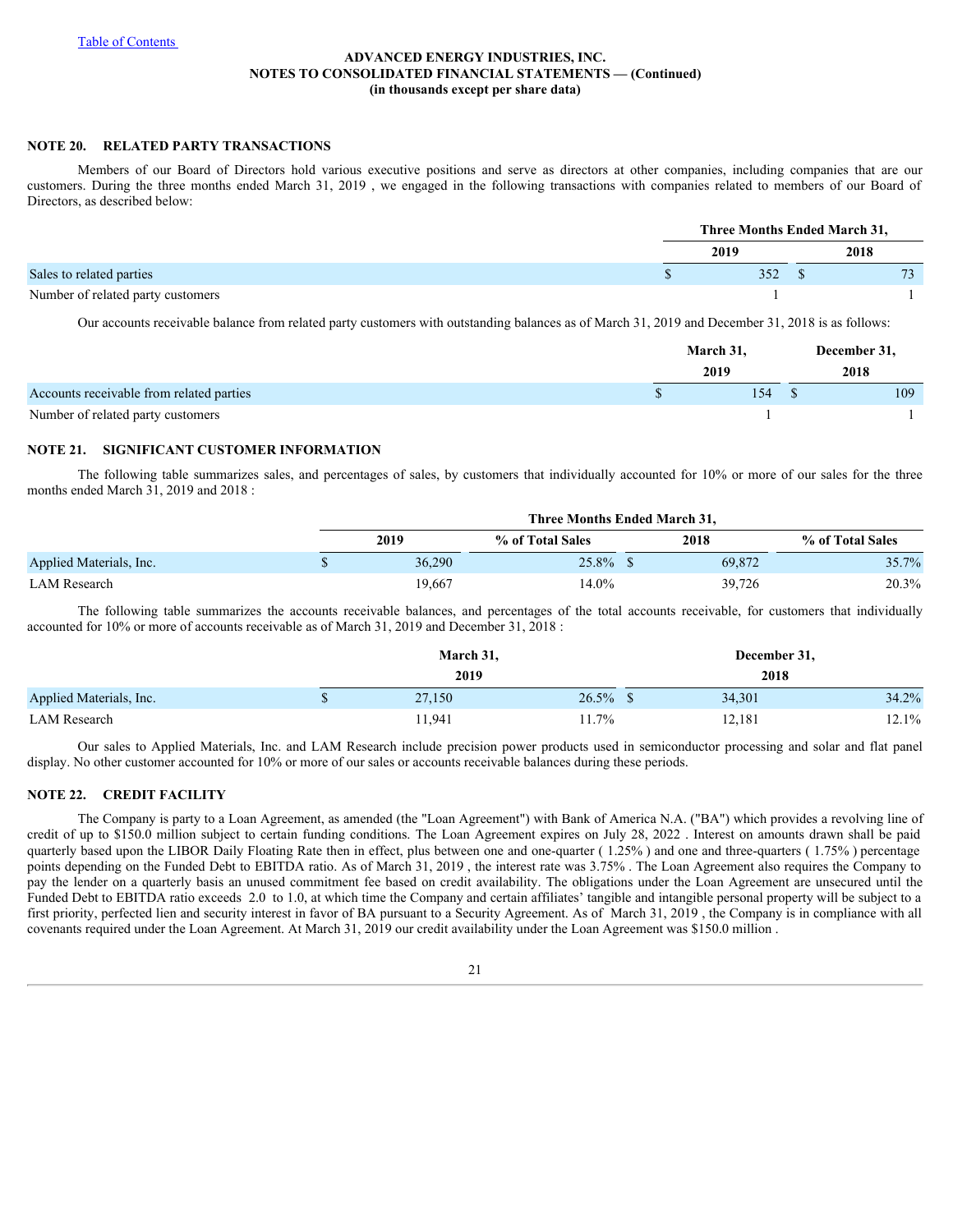Interest expense related to unused line of credit fees was as follows:

|                            | Three Months Ended March 31, |              |
|----------------------------|------------------------------|--------------|
|                            | 2019                         | 2018         |
| Unused line of credit fees | 56                           | $50^{\circ}$ |

# <span id="page-22-0"></span>**ITEM 2.MANAGEMENT'S DISCUSSION AND ANALYSIS OF FINANCIAL CONDITION AND RESULTS OF OPERATIONS Special Note on Forward-Looking Statements**

The following discussion contains, in addition to historical information, forward-looking statements within the meaning of Section 27A of the Securities Act of 1933, as amended, and Section 21E of the Securities Exchange Act of 1934, as amended. Statements in this report that are not historical information are forward-looking statements. For example, statements relating to our beliefs, expectations and plans are forward-looking statements, as are statements that certain actions, conditions or circumstances will continue. The inclusion of words such as "anticipate," "expect," "estimate," "can," "may," "might," "continue," "enables," "plan," "intend," "should," "could," "would," "likely," "potential," or "believe," as well as statements that events or circumstances "will" occur or continue, indicate forward-looking statements. Forward-looking statements involve risks and uncertainties, which are difficult to predict and many of which are beyond our control. Therefore, actual results could differ materially and adversely from those expressed in any forward-looking statements. Neither we nor any other person assumes responsibility for the accuracy and completeness of such forward-looking statements and readers are cautioned not to place undue reliance on forward-looking statements. Fightof Contents.<br>
NOTES TO CONSOLIDATED ENNANCIAL STATEMENTS HCC.<br>
Interest expense related to unused line of credit fees was as follows:<br>
interest operate regarding factors that may affect our actual financial conditio

statements, see the information under the caption "Risk Factors" in Part II, Item 1A of this Quarterly Report on Form 10-Q and, in our Annual Report on Form 10- K for the year ended December 31, 2018 . We undertake no obligation to revise or update any forward-looking statements for any reason.

### *BUSINESS AND MARKET OVERVIEW*

### *Semiconductor Market*

The semiconductor market is being driven by the rapid adoption of solid-state drives (SSD) deploying the latest 3D-NAND memory devices and a ramp of advanced Logic devices at the 10nm technology node. The industry's transition to 3D memory devices and advanced Logic is generating increasing demand for RF power supplies, matches and accessories. The growing number of steps associated with the deposition and etch processes is driving an increase in the number of process chambers per fab and higher content of more advanced power solutions per chamber. As etching processes become more challenging due to increasing aspect ratios in advanced 3D devices, more advanced RF technology that includes pulsing and increased control and instrumentation is needed. We are capitalizing on these trends and providing a broader range of more complex combinations of RF power and frequencies and launching more capable matching networks to manage and control the delivered power. During the year, we acquired Trek and LumaSense, which increased our presence in the electrostatic chuck, electrostatic sensor, and temperature measurement applications for the semiconductor market.

Following record revenues in the first half of 2018, we began to see a pause in the semiconductor capital equipment market in the second half of 2018 that accelerated through the end of 2018. Investment in semiconductor capital equipment continued to weaken in the first quarter of 2019 as a result of slowing growth in end market demand for semiconductor devices, ongoing digestion of equipment capacity, and inventory reduction in both semiconductor devices and finished good inventory at our customers. It is difficult to determine when or if overall market investment in semiconductor capital equipment will return to 2017 levels.

### *Industrial Technology Markets*

Customers in the industrial capital equipment market incorporate our industrial process power and applied power products into a wide variety of equipment used in applications such as thin films, advanced material fabrication, and analytical instrumentation.

In industrial technology applications, we remain focused on taking our products into new applications and world regions, increasing our penetration into Asia, Europe and North America. In 2018, we made gains across an array of industries. In the first quarter of 2018, we saw strength in solar driven a large shipment to a thin film solar customer and solid growth in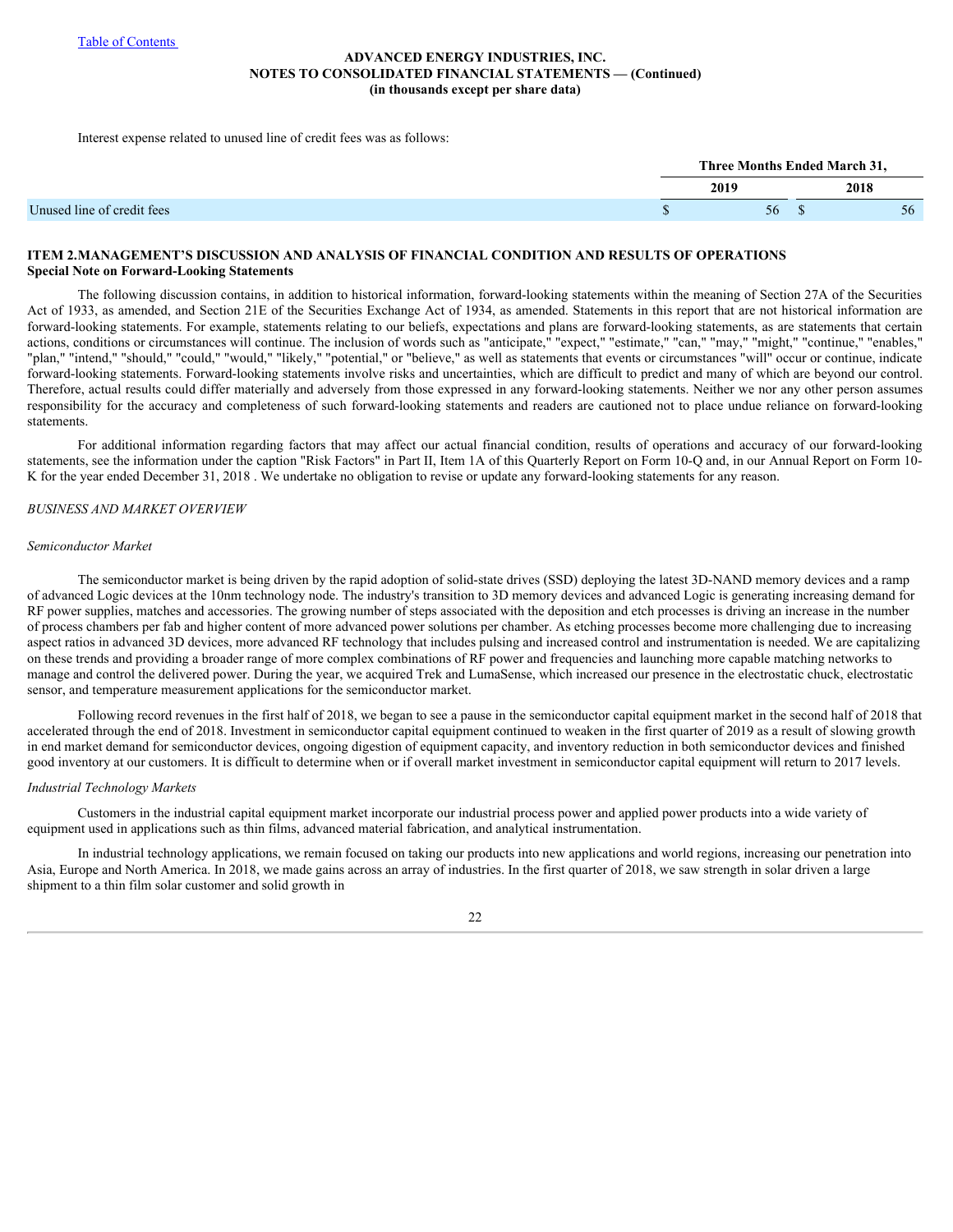our medical and high voltage products. This was offset by weakness in industrial production and consumer related markets including flat panel display and hard coating applications. Our acquisition of LumaSense further expanded our presence in pyrometry and other temperature measurement applications and contributed to both sequential and year over year growth.

The analysis presented below is organized to provide the information we believe will be helpful for understanding our historical performance and relevant trends going forward. This discussion should be read in conjunction with our Unaudited Condensed Consolidated Financial Statements in Part I, Item 1 of this report, including the notes thereto. Also included in the following analysis are measures that are not in accordance with U.S. GAAP. A reconciliation of the non-GAAP measures to U.S. GAAP is provided below.

### **Results of Continuing Operations**

The following tables set forth certain data, and the percentage of sales each item reflects, derived from our Unaudited Condensed Consolidated Statements of Operations for the periods indicated (in thousands):

| 2019    |       |  | 2018                        |                              |  |  |
|---------|-------|--|-----------------------------|------------------------------|--|--|
| 140,743 |       |  | 195,617                     | 100.0%                       |  |  |
| 65,740  | 46.7  |  | 103,645                     | 53.0                         |  |  |
| 53,949  | 38.3  |  | 47,542                      | 24.3                         |  |  |
| 11,791  | 8.4   |  | 56,103                      | 28.7                         |  |  |
| 743     | 0.5   |  | 26                          |                              |  |  |
| 12,534  | 8.9   |  | 56,129                      | 28.7                         |  |  |
| (2,853) | (2.0) |  | 9,759                       | 5.0                          |  |  |
| 15,387  |       |  | 46,370                      | 23.7%                        |  |  |
|         |       |  | $100.0\%$ \$<br>$10.9\%$ \, | Three Months Ended March 31, |  |  |

*SALES*

The following tables summarize net sales and percentages of net sales, by product line, for the three months ended March 31, 2019 and 2018 :

|                                      |         | Three Months Ended March 31, |  | Change 2019 v. 2018 |            |  |  |  |
|--------------------------------------|---------|------------------------------|--|---------------------|------------|--|--|--|
|                                      | 2019    | 2018                         |  | <b>Dollar</b>       | Percent    |  |  |  |
| Semiconductor capital market         | 67,514  | 136,010                      |  | (68, 496)           | $(50.4)\%$ |  |  |  |
| Industrial technology capital market | 44,598  | 35,199                       |  | 9,399               | 26.7%      |  |  |  |
| Global support                       | 28,631  | 24,408                       |  | 4,223               | 17.3 %     |  |  |  |
| Total                                | 140,743 | 195,617                      |  | (54, 874)           | $(28.1)\%$ |  |  |  |

|                                      | Three Months Ended March 31, |        |
|--------------------------------------|------------------------------|--------|
|                                      | 2019                         | 2018   |
| Semiconductor capital market         | 48.0%                        | 69.5%  |
| Industrial technology capital market | 31.7                         | 18.0   |
| Global support                       | 20.3                         | 12.5   |
| Total                                | 100.0%                       | 100.0% |

*Total Sales*

Sales decreased \$54.9 million , or 28.1% , to \$140.7 million for the three months ended March 31, 2019 as compared to the same period in 2018 and decreased \$13.4 million, or 8.7%, as compared to the three months ended December 31, 2018. The decrease in first quarter sales is principally associated with a decreased demand in the semiconductor capital equipment market. Sales for the three months ended March 31, 2019 includes \$12.0 million associated with our recently acquired LumaSense business.

Sales in the semiconductor market decreased \$68.5 million , or 50.4% , for the three months ended March 31, 2019 as compared to the same period in 2018 and decreased \$16.0 million , or 19.1% , as compared to the three months ended December 31,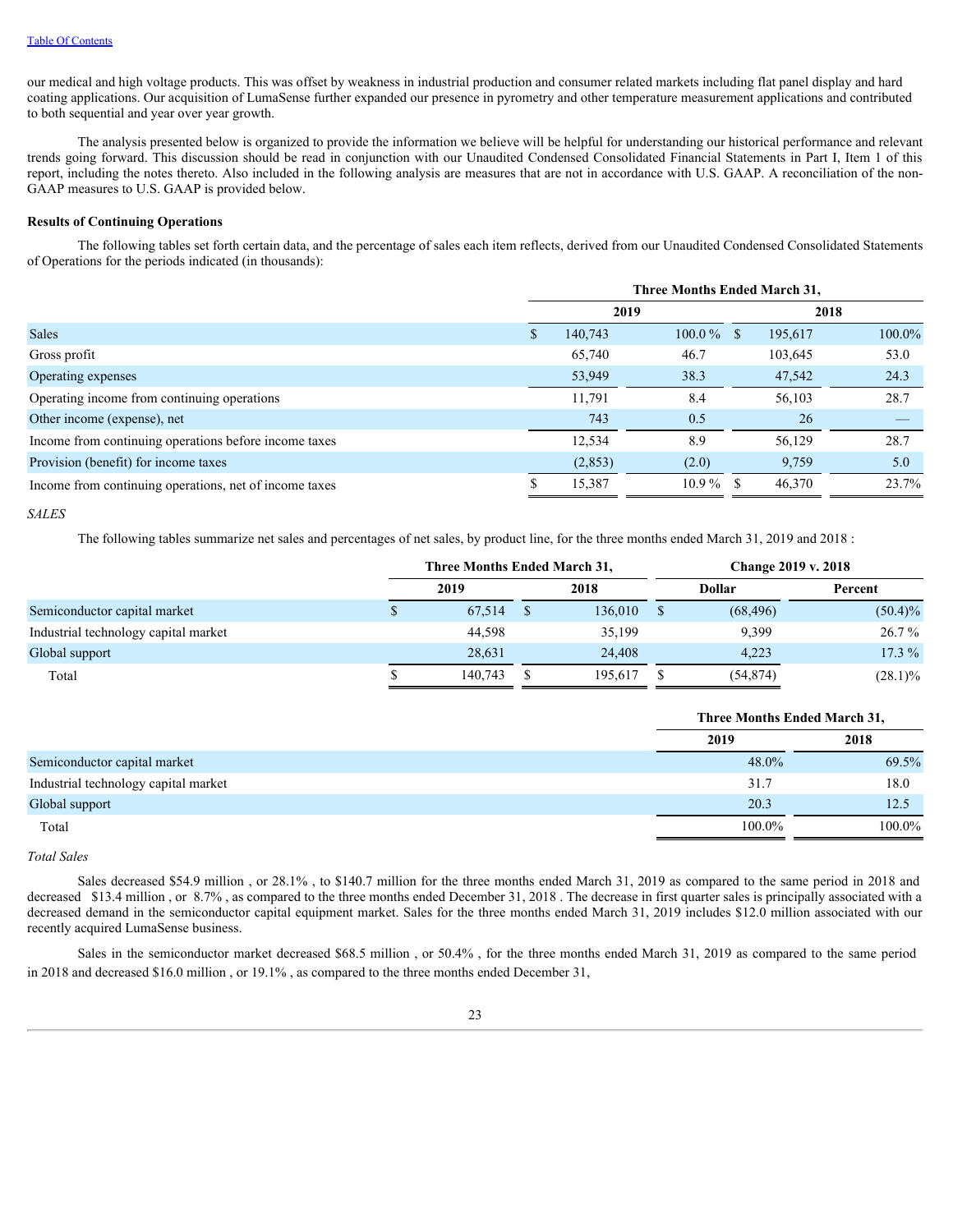2018 . The decrease in our semiconductor market sales is consistent with the overall market decline, as investment in new fabrication equipment has been delayed and original equipment manufacturers consume inventory.

Sales in the industrial technology markets increased \$9.4 million , or 26.7% , for the three months ended March 31, 2019 as compared to the same in period in 2018, predominately due to the addition of LumaSense. Sales increased \$3.0 million , or 7.3% , as compared to the three months ended December 31, 2018 . The thin film and specialty power industrial markets we serve include solar panel, flat panel display, architectural glass, consumer electronics, power control TableOf Contents<br>2018. The decrease in our semiconductor market sales is consistent with the overall market decline, as investment in new fabrication equipment has been delayed<br>and original equipment manufacturers consum equipment manufacturers.

Global service sales increased \$4.2 million , or 17.3% , for the three months ended March 31, 2019 as compared to the same period in 2018 and decreased \$0.5 million , or 1.7% , as compared to the three months ended December 31, 2018 . The increase in global service sales is due to continued share gains and growth in the installed base. Global service sales are also impacted by the timing and mix of projects during the periods.

### *Backlog*

### *GROSS PROFIT*

### *OPERATING EXPENSE*

| \$0.5 million, or 1.7%, as compared to the three months ended December 31, 2018. The increase in global service sales is due to continued share gains and growth<br>in the installed base. Global service sales are also impacted by the timing and mix of projects during the periods.                                                                                                                                                                                                                                                                                                                                                                                                                                                                                                                                                                                                                                                                                                                                                                                                                                                                                                                                                                           |        |             |      |                                     |         |
|-------------------------------------------------------------------------------------------------------------------------------------------------------------------------------------------------------------------------------------------------------------------------------------------------------------------------------------------------------------------------------------------------------------------------------------------------------------------------------------------------------------------------------------------------------------------------------------------------------------------------------------------------------------------------------------------------------------------------------------------------------------------------------------------------------------------------------------------------------------------------------------------------------------------------------------------------------------------------------------------------------------------------------------------------------------------------------------------------------------------------------------------------------------------------------------------------------------------------------------------------------------------|--------|-------------|------|-------------------------------------|---------|
| Backlog                                                                                                                                                                                                                                                                                                                                                                                                                                                                                                                                                                                                                                                                                                                                                                                                                                                                                                                                                                                                                                                                                                                                                                                                                                                           |        |             |      |                                     |         |
| Our backlog was \$61.7 million at March 31, 2019 as compared to \$74.7 million at December 31, 2018. Backlog declined primarily due to slowing<br>demand in the semiconductor market.                                                                                                                                                                                                                                                                                                                                                                                                                                                                                                                                                                                                                                                                                                                                                                                                                                                                                                                                                                                                                                                                             |        |             |      |                                     |         |
| <b>GROSS PROFIT</b>                                                                                                                                                                                                                                                                                                                                                                                                                                                                                                                                                                                                                                                                                                                                                                                                                                                                                                                                                                                                                                                                                                                                                                                                                                               |        |             |      |                                     |         |
| For the three months ended March 31, 2019, gross profit decreased \$37.9 million to \$65.7 million as compared to gross profit of \$103.6 million for the<br>same period in 2018 principally due to the reduction in sales volume. Gross profit as a percent of sales decreased to 46.7% for the three months ended March 31,<br>2019, from 53.0% for the same period in 2018. The change in gross profit as a percent of revenue is due to reduced operating leverage on lower volume, product<br>mix and higher freight and customs costs. Gross profit for the three months ended March 31, 2019 includes \$7.5 million from our recently acquired LumaSense<br>business.                                                                                                                                                                                                                                                                                                                                                                                                                                                                                                                                                                                      |        |             |      |                                     |         |
| <b>OPERATING EXPENSE</b>                                                                                                                                                                                                                                                                                                                                                                                                                                                                                                                                                                                                                                                                                                                                                                                                                                                                                                                                                                                                                                                                                                                                                                                                                                          |        |             |      |                                     |         |
| Operating expenses increased \$6.4 million to \$53.9 million, or 38.3% of sales, for the three months ended March 31, 2019 from \$47.5 million, or 24.3%<br>of sales, for the same period in 2018.                                                                                                                                                                                                                                                                                                                                                                                                                                                                                                                                                                                                                                                                                                                                                                                                                                                                                                                                                                                                                                                                |        |             |      |                                     |         |
| The following tables summarize our operating expenses as a percentage of sales for the periods indicated:                                                                                                                                                                                                                                                                                                                                                                                                                                                                                                                                                                                                                                                                                                                                                                                                                                                                                                                                                                                                                                                                                                                                                         |        |             |      |                                     |         |
|                                                                                                                                                                                                                                                                                                                                                                                                                                                                                                                                                                                                                                                                                                                                                                                                                                                                                                                                                                                                                                                                                                                                                                                                                                                                   |        |             |      | <b>Three Months Ended March 31,</b> |         |
|                                                                                                                                                                                                                                                                                                                                                                                                                                                                                                                                                                                                                                                                                                                                                                                                                                                                                                                                                                                                                                                                                                                                                                                                                                                                   | 2019   |             |      | 2018                                |         |
| Research and development                                                                                                                                                                                                                                                                                                                                                                                                                                                                                                                                                                                                                                                                                                                                                                                                                                                                                                                                                                                                                                                                                                                                                                                                                                          | 21,289 | $15.1\%$ \$ |      | 17,637                              | $9.0\%$ |
| Selling, general, and administrative                                                                                                                                                                                                                                                                                                                                                                                                                                                                                                                                                                                                                                                                                                                                                                                                                                                                                                                                                                                                                                                                                                                                                                                                                              | 29,014 | 20.6        |      | 28,648                              | 14.7    |
| Amortization of intangible assets                                                                                                                                                                                                                                                                                                                                                                                                                                                                                                                                                                                                                                                                                                                                                                                                                                                                                                                                                                                                                                                                                                                                                                                                                                 | 1,973  | 1.4         |      | 1,257                               | 0.6     |
| Restructuring charges                                                                                                                                                                                                                                                                                                                                                                                                                                                                                                                                                                                                                                                                                                                                                                                                                                                                                                                                                                                                                                                                                                                                                                                                                                             | 1,673  | 1.2         |      |                                     |         |
| Total operating expenses                                                                                                                                                                                                                                                                                                                                                                                                                                                                                                                                                                                                                                                                                                                                                                                                                                                                                                                                                                                                                                                                                                                                                                                                                                          | 53,949 | 38.3%       | - \$ | 47,542                              | 24.3%   |
| <b>Research and Development</b>                                                                                                                                                                                                                                                                                                                                                                                                                                                                                                                                                                                                                                                                                                                                                                                                                                                                                                                                                                                                                                                                                                                                                                                                                                   |        |             |      |                                     |         |
| We perform research and development of products for new or emerging applications, technological changes to provide higher performance, lower cost, or<br>other attributes that we may expect to advance our customers' products. We believe that continued development of technological applications, as well as<br>enhancements to existing products to support customer requirements, are critical for us to compete in the markets we serve. Accordingly, we devote significant<br>personnel and financial resources to the development of new products and the enhancement of existing products, and we expect these investments to continue.<br>Research and development expenses increased \$3.7 million to \$21.3 million, or 15.1% of sales, for the three months ended March 31, 2019 from \$17.6<br>million, or 9.0% of sales, for the same period in 2018. The increase in research and development expense is due to increased headcount and material costs as we<br>invest in new programs to maintain and increase our technological leadership and provide solutions to our customers' evolving needs. Research and development<br>for the three months ended March 31, 2019 includes \$2.1 million from our recently acquired LumaSense business. |        |             |      |                                     |         |
| Selling, General and Administrative                                                                                                                                                                                                                                                                                                                                                                                                                                                                                                                                                                                                                                                                                                                                                                                                                                                                                                                                                                                                                                                                                                                                                                                                                               |        |             |      |                                     |         |

### *Research and Development*

### *Selling, General and Administrative*

Our selling expenses support domestic and international sales and marketing activities that include personnel, trade shows, advertising, third-party sales representative commissions, and other selling and marketing activities. Our general and administrative

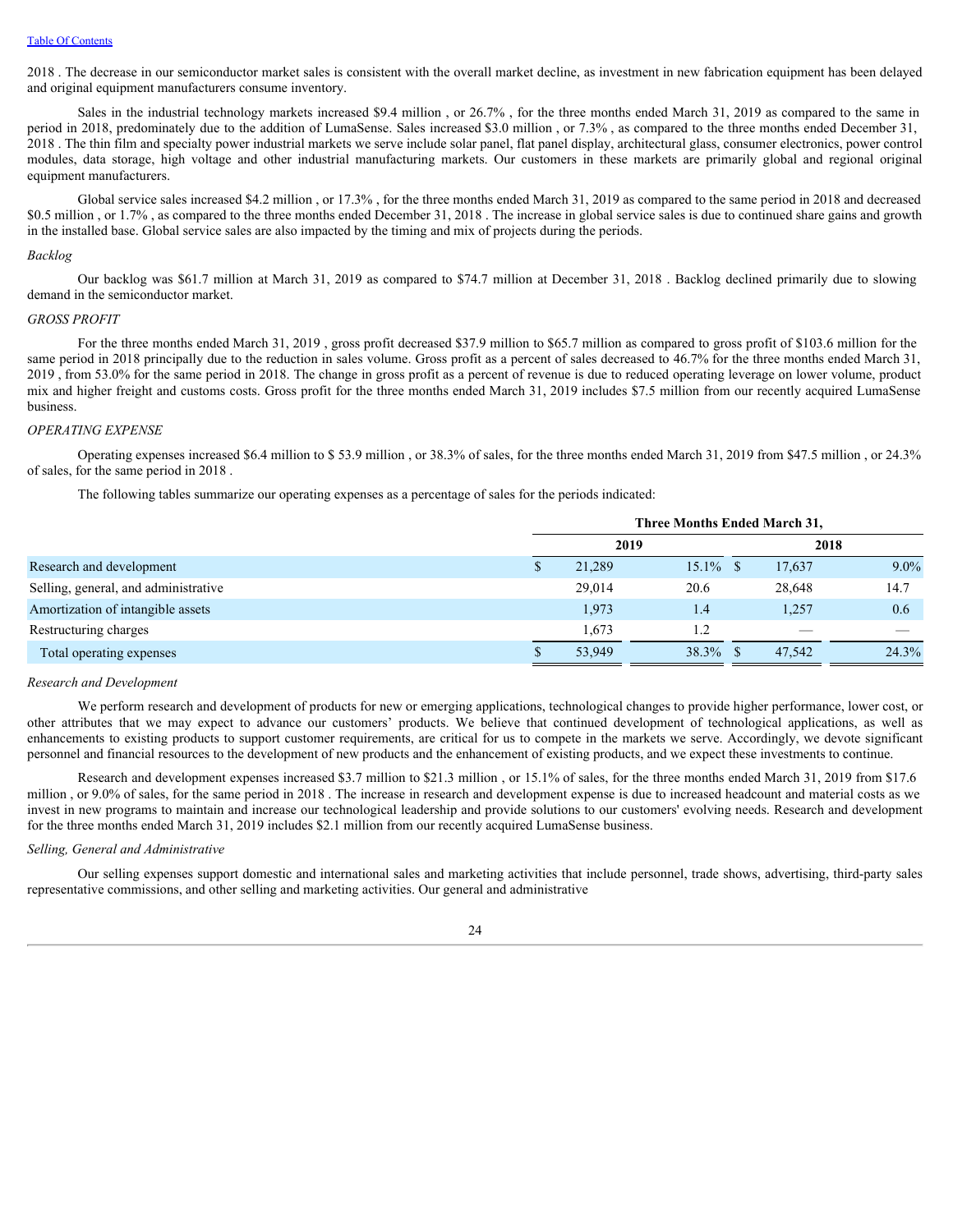expenses support our worldwide corporate, legal, tax, financial, governance, administrative, information systems, and human resource functions in addition to our general management, including acquisition-related activities.

Selling, general and administrative expenses increased \$0.4 million to \$29.0 million , or 20.6% , of sales for the three months ended March 31, 2019 from \$28.6 million, or 14.7% of sales, for the same period in 2018. Selling, general and administrative expenses for the three months ended March 31, 2019 includes \$3.6 million from our recently acquired LumaSense business. The resulting decrease in selling, general and administrative expense, after giving consideration to LumaSense 2019 expenses, was attributable to reductions in payroll related costs, travel and other outside services. We were able to implement cost containment while still preserving recent infrastructure investment in personnel and geographic footprint, as well as a favorable sales and use tax audit settlement. In connection with the restructuring characterial, governance, administrative, information systems, and human resource functions in addition to our samplement, including acquisition-related activities.<br>
Selling, general an TableOf Contents<br>experses support our worldwide corporate, legal, tax, financial, governance, administrative, information systems, and human resource functions in addition to our<br>expenses support our worldwide corporate. Experiences<br>
Surface that income and administrative expenses increased 80.4 million to \$29.0 million, or 20.6%, of sales for the three months ended March 31, 2010 from<br>
Soling, general and administrative expenses increase Take of Cenema<br>expectes amport on worldwide corporate, legal, tax, firancial, coverance, administrative, information systems, and human resource functions in addition to our<br>gascal management, including acquisitor-telab ca

# *Restructuring*

additional \$1.5 million in restructuring charges related to excess leased space and inventory. Additionally, during this same time period, we paid approximately \$0.9 million in severance related costs.

#### *Other Income (Expense), net*

assets, and other miscellaneous items. Other income (expense), net was \$0.7 million for the three months ended March 31, 2019 , as compared to less than \$0.1 million for the same period in 2018 . The increase in other income is primarily due to improved interest earnings as a result of improved investment management of excess cash.

### *Provision for Income Taxes*

Our effective tax rates differ from the U.S. federal statutory rate of 21% for the three months ended March 31, 2019 and 2018 , respectively, primarily due to the benefit of earnings in foreign jurisdictions which are subject to lower tax rates, partially offset by additional GILTI tax in the U.S. The effective tax rate for the first quarter of 2019 was lower than the same pe completion of additional procedures during the quarter to support a change in facts with respect to a specific prior period position.

Our future effective income tax rate depends on various factors, such as changes in tax laws, regulations, accounting principles, or interpretations thereof and the geographic composition of our pre-tax income. We carefully monitor these factors and adjust our effective income tax rate accordingly.

### **Results of Discontinued Operations**

We completed the wind down of our inverter engineering, manufacturing and sales product line in December 2015. Accordingly, the inverter product line is presented as a discontinued operation for all periods presented herein. Extended warranties previously sold for the inverter product line are reflected in deferred revenue from continuing operations on our Unaudited Condensed Consolidated Balance Sheets and will be reflected in continuing operations in future periods as the deferred revenue is earned and the associated services are rendered.

Income from discontinued operations, net of income taxes are as follows (in thousands):

|                                                                 | Three Months Ended March 31, |      |
|-----------------------------------------------------------------|------------------------------|------|
|                                                                 | 2019                         | 2018 |
| Sales                                                           | $\overline{\phantom{a}}$     |      |
| Cost of sales                                                   |                              | 112  |
| Total operating expense (benefit)                               |                              | (61) |
| Operating income (loss) from discontinued operations            | $\overline{\phantom{a}}$     | (51) |
| Other income (expense)                                          | (4)                          | 124  |
| Income (loss) from discontinued operations before income taxes  | (4)                          |      |
| Provision (benefit) for income taxes                            |                              | (67) |
| Income (loss) from discontinued operations, net of income taxes | (9)                          | 140  |
|                                                                 |                              |      |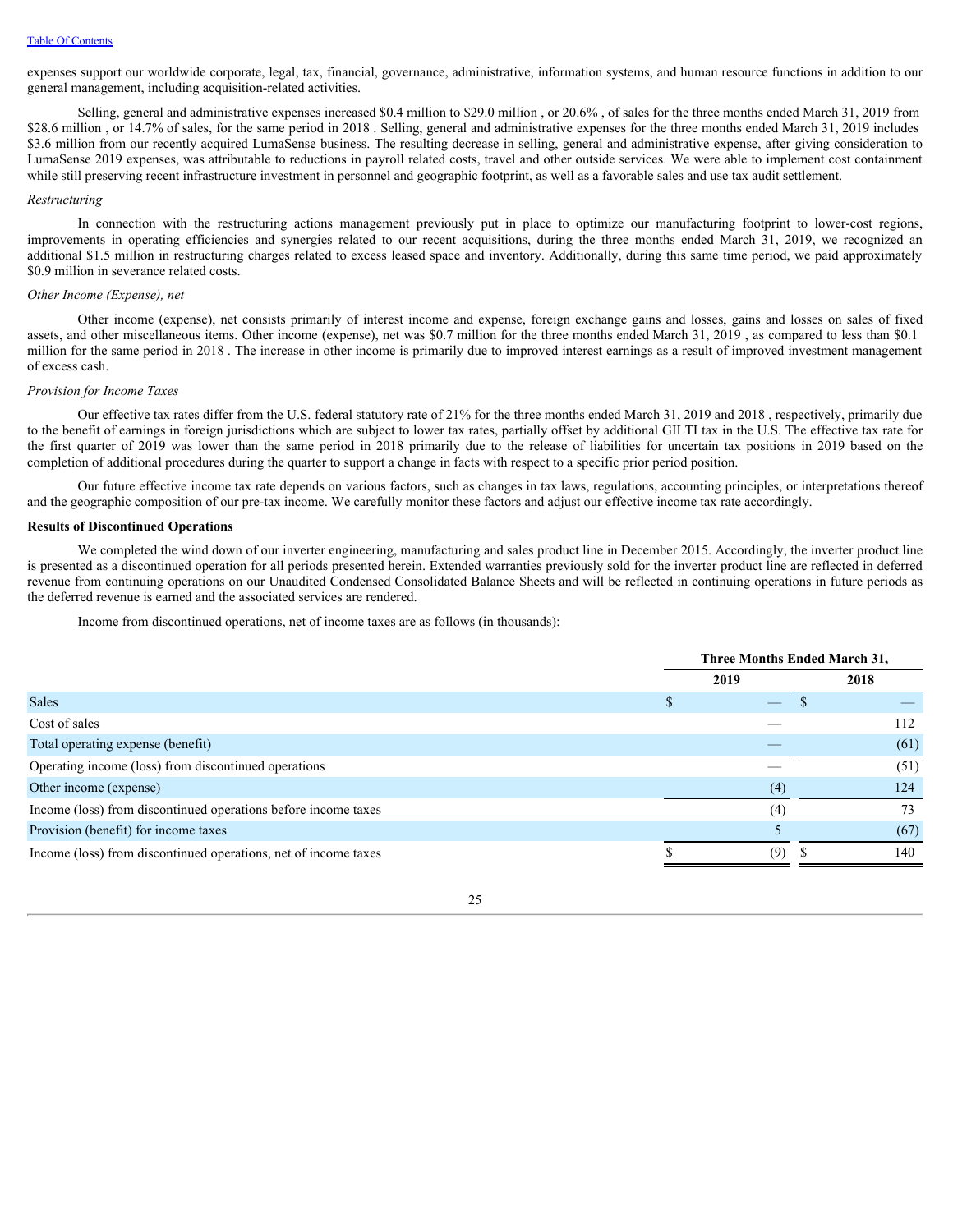Operating income from discontinued operations for the three months ended March 31, 2019 and 2018 includes the impacts of changes in our estimated product warranty liability, the recovery of accounts receivable and foreign exchange gain or (losses).

### **Non-GAAP Results**

Management uses non-GAAP operating income and non-GAAP EPS to evaluate business performance without the impacts of certain non-cash charges and other charges which are not part of our usual operations. We use these non-GAAP measures to assess performance against business objectives, make business decisions, including developing budgets and forecasting future periods. In addition, management's incentive plans include these non-GAAP measures as criteria for achievements. These non-GAAP measures are not in accordance with U.S. GAAP and may differ from non-GAAP methods of accounting and reporting used by other companies. However, we believe these non-GAAP measures provide additional information that enables readers to evaluate our business from the perspective of management. The presentation of this additional information should not be considered a substitute for results prepared in accordance with U.S. GAAP.

The non-GAAP results presented below exclude the impact of non-cash related charges such as stock-based compensation and amortization of intangible assets, as well as discontinued operations, and non-recurring items such as acquisition-related costs and restructuring expenses. The tax effect of our non-GAAP adjustments represents the anticipated annual tax rate applied to each non-GAAP adjustment after consideration of their respective book and tax treatments.

### **Reconciliation of Non-GAAP measure -operating expenses and operating income from continuing operations, excluding certain items Three**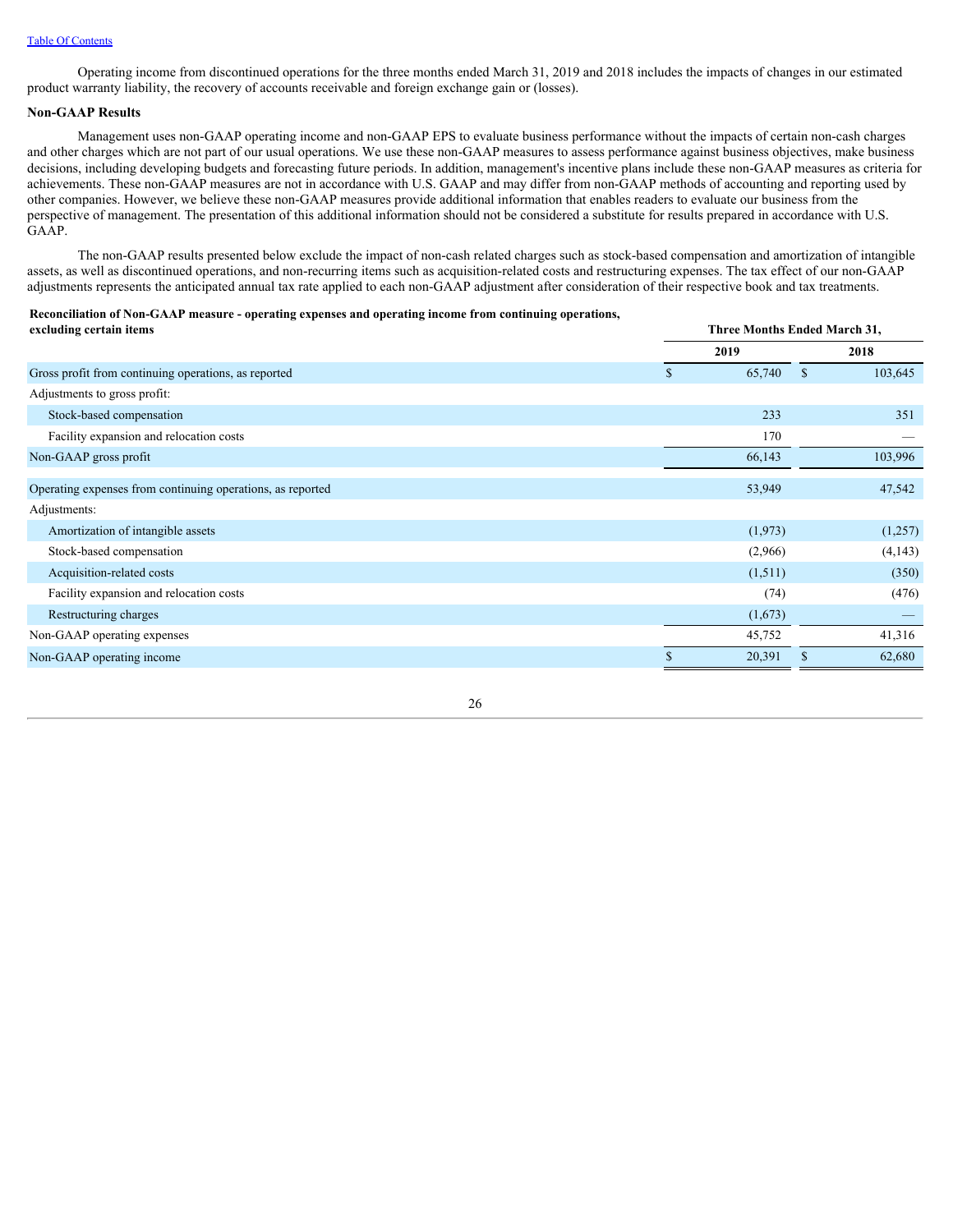### [Table Of Contents](#page-1-0)

# **Reconciliation of Non-GAAP measure -operating expenses and operating income from continuing operations,**

| excluding certain items                                    | Three Months Ended March 31, |       |
|------------------------------------------------------------|------------------------------|-------|
|                                                            | 2019                         | 2018  |
| Gross profit from continuing operations, as reported       | 46.7%                        | 53.0% |
| Adjustments to gross profit:                               |                              |       |
| Stock-based compensation                                   | 0.2                          | 0.2   |
| Facility expansion and relocation costs                    | 0.1                          |       |
| Non-GAAP gross profit                                      | 47.0                         | 53.2  |
| Operating expenses from continuing operations, as reported | 38.3                         | 24.3  |
| Adjustments:                                               |                              |       |
| Amortization of intangible assets                          | (1.4)                        | (0.6) |
| Stock-based compensation                                   | (2.0)                        | (2.1) |
| Acquisition-related costs                                  | (1.1)                        | (0.2) |
| Facility expansion and relocation costs                    | (0.1)                        | (0.2) |
| Restructuring charges                                      | (1.2)                        |       |
| Non-GAAP operating expenses                                | 32.5                         | 21.2  |
| Non-GAAP operating income                                  | 14.5 %                       | 32.0% |
|                                                            |                              |       |

|                                                                                                                                                                                                                                                                                                                                                                                                                                                                                                                                                                                                     |              |                                     | $($ $)$           |  |
|-----------------------------------------------------------------------------------------------------------------------------------------------------------------------------------------------------------------------------------------------------------------------------------------------------------------------------------------------------------------------------------------------------------------------------------------------------------------------------------------------------------------------------------------------------------------------------------------------------|--------------|-------------------------------------|-------------------|--|
| Stock-based compensation                                                                                                                                                                                                                                                                                                                                                                                                                                                                                                                                                                            |              | (2.0)                               | (2.1)             |  |
| Acquisition-related costs                                                                                                                                                                                                                                                                                                                                                                                                                                                                                                                                                                           |              | (1.1)                               | (0.2)             |  |
| Facility expansion and relocation costs                                                                                                                                                                                                                                                                                                                                                                                                                                                                                                                                                             |              | (0.1)                               | (0.2)             |  |
| Restructuring charges                                                                                                                                                                                                                                                                                                                                                                                                                                                                                                                                                                               |              | (1.2)                               | $\qquad \qquad -$ |  |
| Non-GAAP operating expenses                                                                                                                                                                                                                                                                                                                                                                                                                                                                                                                                                                         |              | 32.5                                | 21.2              |  |
| Non-GAAP operating income                                                                                                                                                                                                                                                                                                                                                                                                                                                                                                                                                                           |              | 14.5 %                              | 32.0%             |  |
|                                                                                                                                                                                                                                                                                                                                                                                                                                                                                                                                                                                                     |              |                                     |                   |  |
| Reconciliation of Non-GAAP measure - income from continuing operations, excluding certain items                                                                                                                                                                                                                                                                                                                                                                                                                                                                                                     |              | <b>Three Months Ended March 31,</b> |                   |  |
|                                                                                                                                                                                                                                                                                                                                                                                                                                                                                                                                                                                                     |              | 2019                                | 2018              |  |
| Income from continuing operations, less noncontrolling interest, net of income taxes                                                                                                                                                                                                                                                                                                                                                                                                                                                                                                                | $\mathbb{S}$ | 15,379<br>$\mathbb{S}$              | 46,339            |  |
| Adjustments:                                                                                                                                                                                                                                                                                                                                                                                                                                                                                                                                                                                        |              |                                     |                   |  |
| Amortization of intangible assets                                                                                                                                                                                                                                                                                                                                                                                                                                                                                                                                                                   |              | 1,973                               | 1,257             |  |
| Acquisition-related costs                                                                                                                                                                                                                                                                                                                                                                                                                                                                                                                                                                           |              | 1,511                               | 350               |  |
| Facility expansion and relocation costs                                                                                                                                                                                                                                                                                                                                                                                                                                                                                                                                                             |              | 244                                 | 476               |  |
| Restructuring charges                                                                                                                                                                                                                                                                                                                                                                                                                                                                                                                                                                               |              | 1,673                               |                   |  |
| Tax Cuts and Jobs Act Impact                                                                                                                                                                                                                                                                                                                                                                                                                                                                                                                                                                        |              |                                     | 1,853             |  |
| Tax effect of non-GAAP adjustments                                                                                                                                                                                                                                                                                                                                                                                                                                                                                                                                                                  |              | (851)                               | (309)             |  |
| Non-GAAP income, net of income taxes, excluding stock-based compensation                                                                                                                                                                                                                                                                                                                                                                                                                                                                                                                            |              | 19,929                              | 49,966            |  |
| Stock-based compensation, net of taxes                                                                                                                                                                                                                                                                                                                                                                                                                                                                                                                                                              |              | 2,463                               | 3,460             |  |
| Non-GAAP income, net of income taxes                                                                                                                                                                                                                                                                                                                                                                                                                                                                                                                                                                | $\mathbf S$  | 22,392<br>$\mathcal{S}$             | 53,426            |  |
| Non-GAAP diluted earnings per share                                                                                                                                                                                                                                                                                                                                                                                                                                                                                                                                                                 |              | \$0.58                              | \$1.34            |  |
|                                                                                                                                                                                                                                                                                                                                                                                                                                                                                                                                                                                                     |              |                                     |                   |  |
| <b>Impact of Inflation</b>                                                                                                                                                                                                                                                                                                                                                                                                                                                                                                                                                                          |              |                                     |                   |  |
| In recent years, inflation has not had a significant impact on our operations. However, we continuously monitor operating price increases, particularly in<br>connection with the supply of component parts used in our manufacturing process. To the extent permitted by competition, we pass increased costs on to our<br>customers by increasing sales prices over time. From time to time, we may also reduce prices to customers to decrease sales prices due to reductions in the cost<br>structure of our products from cost improvement initiatives and decreases in component part prices. |              |                                     |                   |  |
| <b>Liquidity and Capital Resources</b>                                                                                                                                                                                                                                                                                                                                                                                                                                                                                                                                                              |              |                                     |                   |  |
| <b>LIQUIDITY</b>                                                                                                                                                                                                                                                                                                                                                                                                                                                                                                                                                                                    |              |                                     |                   |  |
| We believe that adequate liquidity and cash generation are important to the execution of our strategic initiatives. Our ability to fund our operations,                                                                                                                                                                                                                                                                                                                                                                                                                                             |              |                                     |                   |  |
| acquisitions, capital expenditures, and product development efforts may depend on our ability to generate cash from operating activities which is subject to future<br>operating performance, as well as general economic, financial, competitive, legislative, regulatory, and other conditions, some of which may be beyond our<br>control. Our primary sources of liquidity are our available cash, investments, cash generated from current operations as well as our credit facility noted below.                                                                                              |              |                                     |                   |  |
| At March 31, 2019, we had \$353.7 million in cash, cash equivalents, and marketable securities. We believe that our current and available cash levels,<br>available credit facility, as well as our cash generated from future operations, will be adequate to meet                                                                                                                                                                                                                                                                                                                                 |              |                                     |                   |  |
| 27                                                                                                                                                                                                                                                                                                                                                                                                                                                                                                                                                                                                  |              |                                     |                   |  |
|                                                                                                                                                                                                                                                                                                                                                                                                                                                                                                                                                                                                     |              |                                     |                   |  |

### **Impact of Inflation**

### **Liquidity and Capital Resources**

# *LIQUIDITY*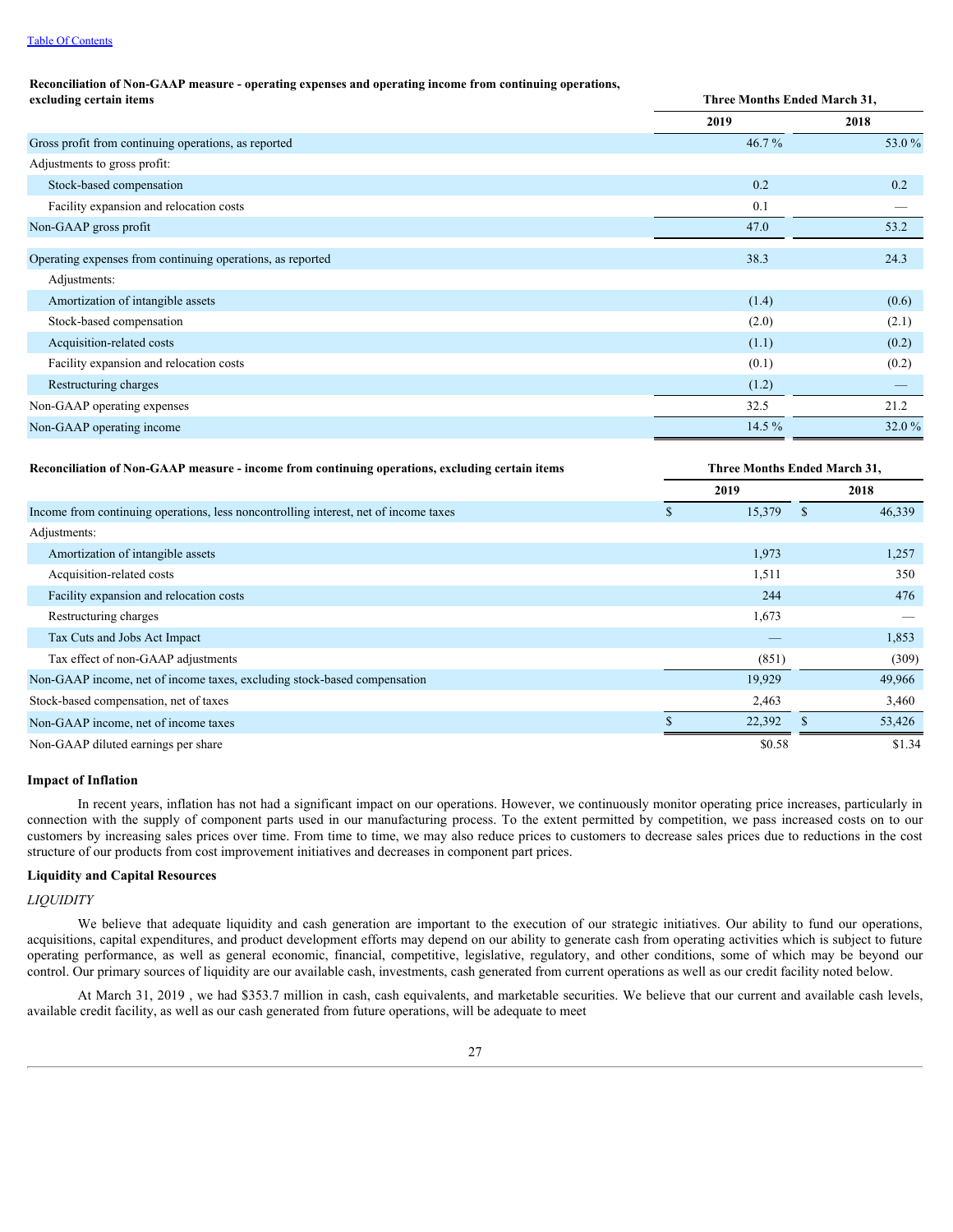TableOf Contents<br>anticipated working capital requirements, capital expenditures, contractual obligations, share repurchase programs, and additional acquisitions during the next<br>twelve months. We may, however, depending up provides up to \$150.0 million subject to certain funding conditions and expiring in July 2022. At March 31, 2019 , we had \$150.0 million in available funding under the LOC. For more information on the LOC, see Note 22. Credit Facility in Part I, Item 1 "Unaudited Condensed Consolidated Financial Statements" contained herein.

Contents<br>In additional acquisitions during the number of size of additional acquisitions, share repurchase programs, and additional acquisitions during the next<br>onths. We may, however, depending upon the number or size of Table Of Contents<br>anticipated working capital requirements, capital expenditures, contractual obligations, share repurchase programs, and additional acquisitions during the next<br>twelve months. We may, however, depending up contractual obligations, share repurchase programs, and additional acquisitions during the next<br>or size of additional acquisitions, seek additional financing from time to time.<br>narketable securities, we have an available r the political obligations, share repurchase programs, and additional acquisitions during the next<br> *Credit* decorrities, we have an available revolving line of credit ("LOC") with a bank which<br>
and expiring in July 2022. A ions, share repurchase programs, and additional acquisitions during the next<br>acquisitions, seek additional financing from time to time.<br>
i, we have an available revolving line of credit ("LOC") with a bank which<br>
July 2022 In September 2015, composite expenditures, contractual obligations, share repurchase programs, and additional acquisitions during the next<br>onths. We may, however, depending upon the number or size of additional acquisition November 2017, our Board of Directors approved an extension to the share repurchase program to December 2019 from its original maturity of March 2018 and in May 2018, approved a \$50 million increase in its authorization to repurchase shares of Company common stock under this same program. As of March 31, 2019 , we had \$24.9 million remaining for the future repurchase of our stock.

| <b>Table Of Contents</b>                                                                                                                                                                                                                                                                                                                                                                                                                                                                             |                    |      |                              |
|------------------------------------------------------------------------------------------------------------------------------------------------------------------------------------------------------------------------------------------------------------------------------------------------------------------------------------------------------------------------------------------------------------------------------------------------------------------------------------------------------|--------------------|------|------------------------------|
| anticipated working capital requirements, capital expenditures, contractual obligations, share repurchase programs, and additional acquisitions during the next<br>twelve months. We may, however, depending upon the number or size of additional acquisitions, seek additional financing from time to time.                                                                                                                                                                                        |                    |      |                              |
| In addition to available cash, cash equivalents, and marketable securities, we have an available revolving line of credit ("LOC") with a bank which<br>provides up to \$150.0 million subject to certain funding conditions and expiring in July 2022. At March 31, 2019, we had \$150.0 million in available funding<br>under the LOC. For more information on the LOC, see Note 22. Credit Facility in Part I, Item 1 "Unaudited Condensed Consolidated Financial Statements"<br>contained herein. |                    |      |                              |
| In September 2015, our Board of Directors authorized a program to repurchase up to \$150.0 million of our stock over a thirty-month period. In                                                                                                                                                                                                                                                                                                                                                       |                    |      |                              |
| November 2017, our Board of Directors approved an extension to the share repurchase program to December 2019 from its original maturity of March 2018 and in<br>May 2018, approved a \$50 million increase in its authorization to repurchase shares of Company common stock under this same program. As of March 31, 2019,<br>we had \$24.9 million remaining for the future repurchase of our stock.                                                                                               |                    |      |                              |
| In order to execute the repurchase of shares of common stock, the Company periodically enters into stock repurchase agreements. During the three<br>months ended March 31, 2019 and 2018, the Company has repurchased the following shares of common stock (in thousands, except per share amounts):                                                                                                                                                                                                 |                    |      |                              |
|                                                                                                                                                                                                                                                                                                                                                                                                                                                                                                      |                    |      | Three Months Ended March 31. |
|                                                                                                                                                                                                                                                                                                                                                                                                                                                                                                      |                    | 2019 | 2018                         |
| Amount paid to repurchase shares                                                                                                                                                                                                                                                                                                                                                                                                                                                                     | $\mathbf{\hat{S}}$ | - \$ | 12,750                       |
| Number of shares repurchased<br>Average repurchase price per share                                                                                                                                                                                                                                                                                                                                                                                                                                   | -S                 |      | 181<br>70.47                 |

*CASH FLOWS* 

A summary of our cash provided by and used in operating, investing and financing activities is as follows (in thousands):

|                                                                      | Three Months Ended March 31, |      |           |
|----------------------------------------------------------------------|------------------------------|------|-----------|
|                                                                      | 2019                         | 2018 |           |
| Net cash provided by operating activities from continuing operations | 6,855                        | -S   | 34,885    |
| Net cash used in operating activities from discontinued operations   | (1,409)                      |      | (1,784)   |
| Net cash provided by operating activities                            | 5,446                        |      | 33,101    |
| Net cash used in investing activities from continuing operations     | (2, 436)                     |      | (9,995)   |
| Net cash used in investing activities from discontinued operations   | $\hspace{0.05cm}$            |      |           |
| Net cash used in investing activities                                | (2, 436)                     |      | (9,995)   |
|                                                                      |                              |      |           |
| Net cash used in financing activities from continuing operations     | (1,707)                      |      | (16, 782) |
| Net cash used in financing activities from discontinued operations   | $\hspace{0.05cm}$            |      |           |
| Net cash used in financing activities                                | (1,707)                      |      | (16, 782) |
| <b>EFFECT OF CURRENCY TRANSLATION ON CASH</b>                        | (566)                        |      | 167       |
| <b>INCREASE IN CASH AND CASH EQUIVALENTS</b>                         | 737                          |      | 6,491     |
| CASH AND CASH EQUIVALENTS, beginning of period                       | 354,552                      |      | 415,037   |
| CASH AND CASH EQUIVALENTS, end of period                             | 355,289                      |      | 421,528   |
| Less cash and cash equivalents from discontinued operations          | 4,140                        |      | 7,654     |
| CASH AND CASH EQUIVALENTS FROM CONTINUING OPERATIONS, end of period  | 351,149                      | - S  | 413,874   |

### *2019 CASH FLOWS COMPARED TO 2018*

*Net cash provided by operating activities*

Net cash provided by operating activities for the three months ended March 31, 2019 was \$5.4 million , as compared to \$33.1 million for the same period in 2018 . The decrease of \$27.7 million in net cash flows from operating activities, as compared to the same period in 2018 , is predominately due to decreased earnings from continuing operations.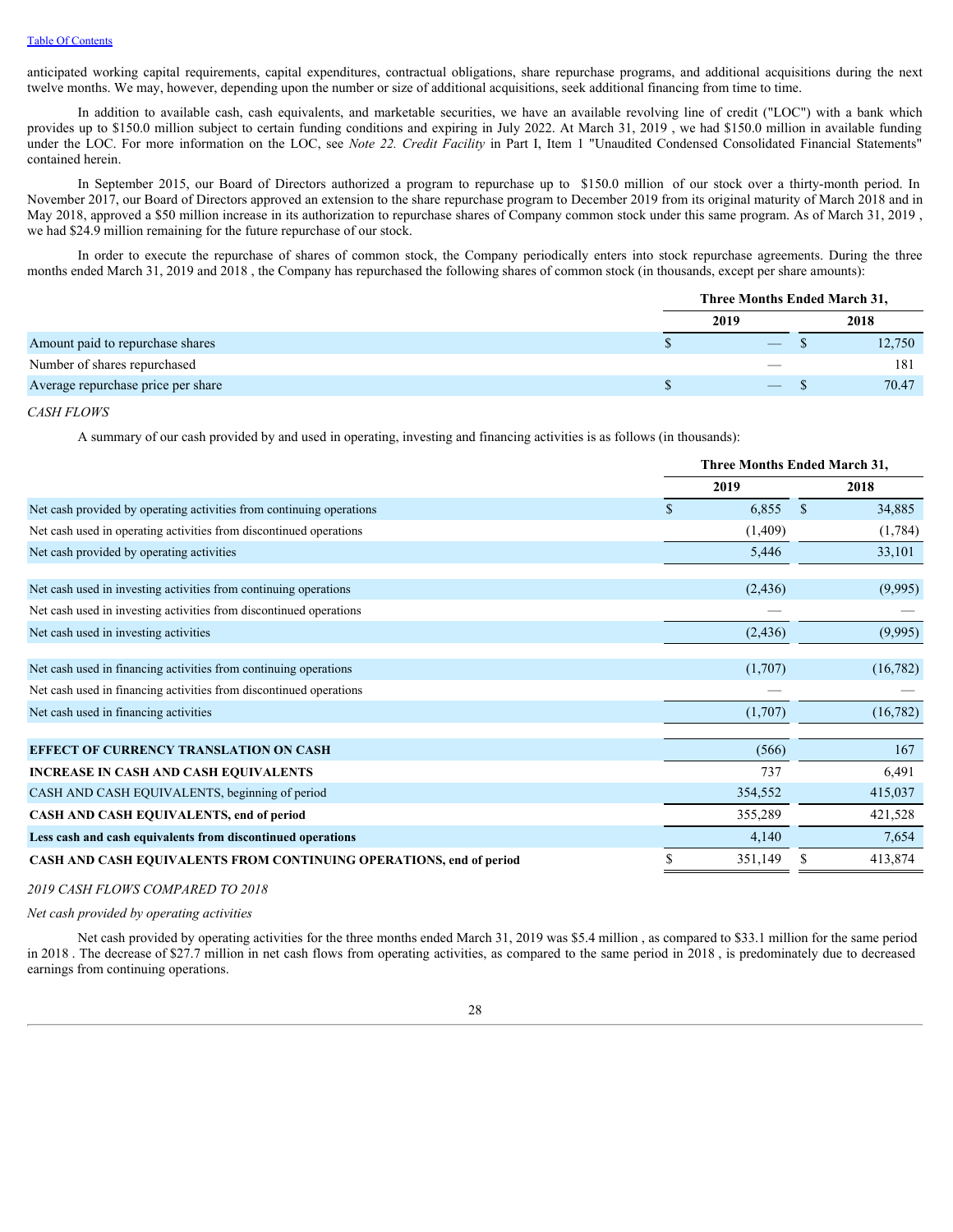### *Net cash used in investing activities*

Net cash used in investing activities for the three months ended March 31, 2019 was \$2.4 million , as compared to \$10.0 million for the same period in 2018 which included \$6.1 million used in the acquisition of Trek.

### *Net cash used in financing activities*

Net cash used in financing activities for the three months ended March 31, 2019 was \$1.7 million, as compared to \$16.8 million for the same period in 2018 which included \$12.8 million for the repurchase of company stock.

#### *Effect of currency translation on cash*

During the three months ended March 31, 2019 , currency translation had a \$0.6 million unfavorable impact as compared to a \$0.2 million favorable impact during the same period in 2018 . Our foreign operations primarily sell product and incur expenses in the related local currency. Exchange rate fluctuations could require us to increase prices to foreign customers, which could result in lower net sales by us to such customers. Alternatively, if we do not adjust the prices TableOf Course<br>
Net cash used in investing activities for the three months ended March 31, 2019 was \$2.4 million, as compared to \$10.0 million for the same period in<br>
Net cash used in functing activities<br>
Net cash used in Table Of Conential<br>
Net cash used in investing activities for the three months ended March 31, 2019 was \$2.4 million, as compared to \$10.0 million for the same period in<br>
Net cash used in financing activities for the thre ("EUR"), Pound Sterling ("GBP"), Israeli New Shekel ("ILS"), Indian Rupee ("INR"), Japanese Yen ("JPY"), South Korean Won ("KRW"), Singapore Dollar ("SGD") and New Taiwan Dollar ("TWD"). Our purchasing and sales activities are primarily denominated in USD, CNY, EUR, and JPY. The change in these key currency rates during the three months ended March 31, 2019 and 2018 are as follows:

| 2019<br>2018<br>From<br>To<br>CAD<br>$2.1\%$<br><b>USD</b><br><b>USD</b><br>(1.1)%<br><b>USD</b><br>$2.5\%$<br><b>USD</b><br>$(2.0)\%$<br>N/A<br>$_{\rm USD}$<br>$(2.0)\%$<br>$_{\rm USD}$<br>2.3 %<br>$_{\rm USD}$<br>N/A<br>$3.3\%$<br>$0.1\,\%$<br>$_{\rm USD}$<br><b>USD</b><br>$(0.8)\%$<br><b>USD</b><br>$(2.1)\%$<br>$_{\rm USD}$<br>$0.6\%$<br><b>USD</b><br>$(0.9)\%$<br><b>Critical Accounting Policies and Estimates</b><br>amounts reported based on variability in factors affecting these estimates.                                                                                                                                                                                                                                                                                                                                                                                                                                                                                                                                                                                                                                                                                                                                                                                                         |                           | Three Months Ended March 31, |  |
|----------------------------------------------------------------------------------------------------------------------------------------------------------------------------------------------------------------------------------------------------------------------------------------------------------------------------------------------------------------------------------------------------------------------------------------------------------------------------------------------------------------------------------------------------------------------------------------------------------------------------------------------------------------------------------------------------------------------------------------------------------------------------------------------------------------------------------------------------------------------------------------------------------------------------------------------------------------------------------------------------------------------------------------------------------------------------------------------------------------------------------------------------------------------------------------------------------------------------------------------------------------------------------------------------------------------------|---------------------------|------------------------------|--|
| $(2.7)\%$<br>$2.3\%$<br>3.9%<br>$(1.8)\%$<br>$6.0\%$<br>$0.6\,\%$<br>$2.2\%$                                                                                                                                                                                                                                                                                                                                                                                                                                                                                                                                                                                                                                                                                                                                                                                                                                                                                                                                                                                                                                                                                                                                                                                                                                               |                           |                              |  |
| $3.6\%$<br>2.9%<br>$1.9\%$                                                                                                                                                                                                                                                                                                                                                                                                                                                                                                                                                                                                                                                                                                                                                                                                                                                                                                                                                                                                                                                                                                                                                                                                                                                                                                 |                           |                              |  |
|                                                                                                                                                                                                                                                                                                                                                                                                                                                                                                                                                                                                                                                                                                                                                                                                                                                                                                                                                                                                                                                                                                                                                                                                                                                                                                                            | <b>CHF</b>                |                              |  |
|                                                                                                                                                                                                                                                                                                                                                                                                                                                                                                                                                                                                                                                                                                                                                                                                                                                                                                                                                                                                                                                                                                                                                                                                                                                                                                                            | <b>CNY</b>                |                              |  |
|                                                                                                                                                                                                                                                                                                                                                                                                                                                                                                                                                                                                                                                                                                                                                                                                                                                                                                                                                                                                                                                                                                                                                                                                                                                                                                                            | <b>DKK</b>                |                              |  |
|                                                                                                                                                                                                                                                                                                                                                                                                                                                                                                                                                                                                                                                                                                                                                                                                                                                                                                                                                                                                                                                                                                                                                                                                                                                                                                                            | <b>EUR</b>                |                              |  |
|                                                                                                                                                                                                                                                                                                                                                                                                                                                                                                                                                                                                                                                                                                                                                                                                                                                                                                                                                                                                                                                                                                                                                                                                                                                                                                                            | $\operatorname{GBP}$      |                              |  |
| the Management's Discussion and Analysis of Financial Condition and Results of Operations in Part II, Item 7 of our Annual Report on Form 10-K for the year                                                                                                                                                                                                                                                                                                                                                                                                                                                                                                                                                                                                                                                                                                                                                                                                                                                                                                                                                                                                                                                                                                                                                                | $\rm ILS$                 |                              |  |
| The preparation of financial statements and related disclosures in conformity with U.S. GAAP requires us to make judgments, assumptions and estimates<br>that affect the amounts reported in the Condensed Consolidated Financial Statements and accompanying notes. Note 1. Operation and Summary of Significant<br>Accounting Policies and Estimates to the Consolidated Financial Statements in our Annual Report on Form 10-K for the year ended December 31, 2018 describes<br>the significant accounting policies and methods used in the preparation of our Consolidated Financial Statements. Our critical accounting estimates, discussed in<br>ended December 31, 2018, include estimates for allowances for doubtful accounts, determining useful lives for depreciation and amortization, the valuation of<br>assets and liabilities acquired in business combinations, assessing the need for impairment charges for identifiable intangible assets and goodwill, establishing<br>warranty reserves, accounting for income taxes, and assessing excess and obsolete inventories. Such accounting policies and estimates require significant<br>judgments and assumptions to be used in the preparation of the Condensed Consolidated Financial Statements and actual results could differ materially from the | $\ensuremath{\text{INR}}$ |                              |  |
|                                                                                                                                                                                                                                                                                                                                                                                                                                                                                                                                                                                                                                                                                                                                                                                                                                                                                                                                                                                                                                                                                                                                                                                                                                                                                                                            | <b>JPY</b>                |                              |  |
|                                                                                                                                                                                                                                                                                                                                                                                                                                                                                                                                                                                                                                                                                                                                                                                                                                                                                                                                                                                                                                                                                                                                                                                                                                                                                                                            | <b>KRW</b>                |                              |  |
|                                                                                                                                                                                                                                                                                                                                                                                                                                                                                                                                                                                                                                                                                                                                                                                                                                                                                                                                                                                                                                                                                                                                                                                                                                                                                                                            | SGD                       |                              |  |
|                                                                                                                                                                                                                                                                                                                                                                                                                                                                                                                                                                                                                                                                                                                                                                                                                                                                                                                                                                                                                                                                                                                                                                                                                                                                                                                            | TWD                       |                              |  |
|                                                                                                                                                                                                                                                                                                                                                                                                                                                                                                                                                                                                                                                                                                                                                                                                                                                                                                                                                                                                                                                                                                                                                                                                                                                                                                                            |                           |                              |  |

### **Critical Accounting Policies and Estimates**

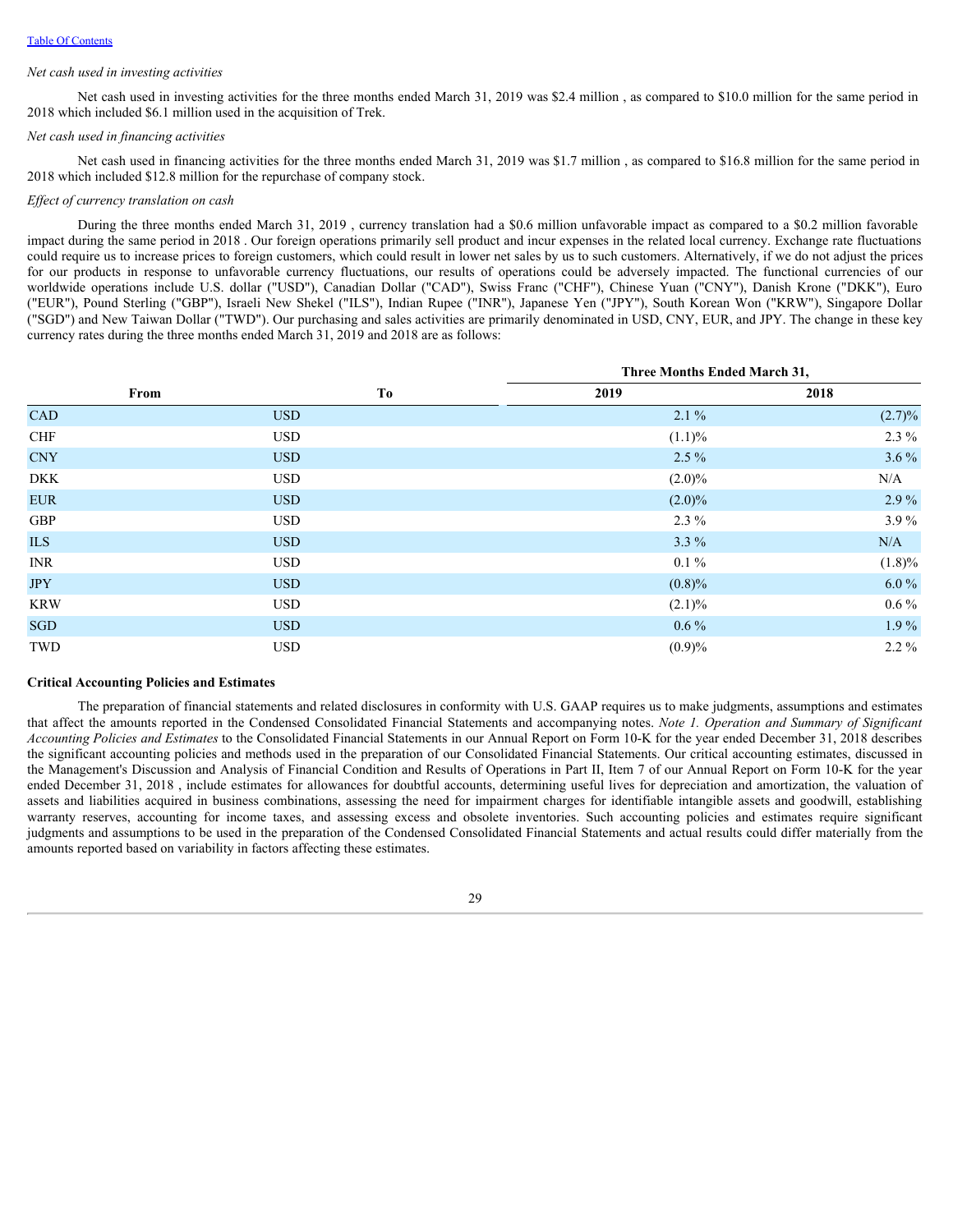#### <span id="page-30-0"></span>**ITEM 3. 3. QUANTITATIVE AND QUALITATIVE DISCLOSURES ABOUT MARKET RISK**

#### **Interest Rate Risk**

Our market risk exposure relates to changes in interest rates in our investment portfolio. We generally place our investments with high-credit quality issuers and by policy are averse to principal loss and seek to protect and preserve our invested funds by limiting default risk, market risk, and reinvestment risk.

As of March 31, 2019 , our investments consisted of certificates of deposit, with maturities of less than 1 year and money market deposits (see *Note 7. Marketable Securities and Assets Measured at Fair Value* in Part 1, Item 1 "Unaudited Condensed Consolidated Financial Statements"). As a measurement of the sensitivity of our portfolio and assuming that our investment portfolio balances remain constant, a hypothetical decrease of one percentage point in interest rates would decrease annual pre-tax earnings by an immaterial amount.

#### **Foreign Currency Exchange Rate Risk**

We are impacted by changes in foreign currency exchange rates through sales and purchasing transactions when we sell products and purchase materials in currencies different from the currency in which product and manufacturing costs were incurred. Our purchasing and sales activities are primarily denominated in USD, CNY, EURO, and JPY. As these currencies fluctuate against each other, and other currencies, we are exposed to foreign currency exchange rate risk on sales, purchasing transactions and labor.

Our reported financial results of operations, including the reported value of our assets and liabilities, are also impacted by changes in foreign currency exchange rates. Assets and liabilities of many of our subsidiaries Operating results and cash flow statements are translated at weighted-average rates of exchange during each reporting period. Although these translation changes have no immediate cash impact, the translation changes may impact future borrowing capacity, and overall value of our net assets.

TableOf Continua.<br>
THAT ASSET ANTITATIVE AND QUALITATIVE DISCLIOSURES ABOUT MARKET RISK<br>
THAT ASSETS AND CONTINUES ON THE CONTINUES ON THE CONTINUES ON THE CONTINUES ON THE CONTINUES ON THE CONTINUES ON THE CONTINUES ON T From time to time, we enter into foreign currency exchange rate contracts with banks to hedge against changes in foreign currency exchange rates on assets and liabilities expected to be settled at a future date. Market risk arises from the potential adverse effects on the value of derivative instruments that result from a change in foreign currency exchange rates. We attempt to mitigate our market risk applicable to foreign currency exchange rate contracts by establishing and monitoring parameters that limit the types and degree of our derivative contract instruments. We enter into these contract instruments for risk management purposes only. We do not enter into or issue derivatives for trading or speculative purposes. **CURRY CURRY AND QUALITATIVE DISCLOSURES ABOUT MARKET RISK<br>
RATE RISK<br>
RATE RISK<br>
CAP UNITE TRISK CONTROL AND COLLETATIVE DISCLOSURES ABOUT MARKET RISK<br>
As of Mark risk exposure reduces to changes in meteod rates in our in** 

interrelationship of the worldwide supply chains and distribution channels, it is difficult to quantify the impact of a change in one or more particular exchange rates.

See the "Risk Factors" set forth in Part I, Item 1A of our Annual Report on Form 10-K and Part II, Item 1A of this Form 10-Q for more information about the market risks to which we are exposed. There have been no material changes in our exposure to market risk from December 31, 2018 .

#### <span id="page-30-1"></span>**ITEM 4. 4. CONTROLS AND PROCEDURES**

### **Evaluation of Disclosure Controls and Procedures**

al by pubs, and can be measured to build of a control of the measure of an interaction required to be disclosure control of the control of the measured to the measured to the control of the system of the control of the sys submitted under the Securities Exchange Act of 1934 ("Act") is recorded, processed, summarized, and reported, within the time periods specified in the Securities and Exchange Commission's rules and forms. These disclosure controls and procedures include, without limitation, controls and procedures designed to ensure that information required to be disclosed in the reports that we file or submit under the Act is accumulated and communicated to management, including our Principal Executive Officer (Yuval Wasserman, Chief Executive Officer) and Principal Financial Officer (Paul Oldham, Chief Financial Officer), as appropriate, to allow timely decisions regarding required disclosures.

As of the end of the period covered by this report, we conducted an evaluation, with the participation of management, including our Chief Executive We also the results in the method is the particular of the effectiveness of the effectiveness of the disclosure of the effectiveness of the effectiveness of the effective in the disclosure of the effective in the effectiv Rule 13a-15(b). Based upon this evaluation, the Chief Executive Officer and Chief Financial Officer concluded that our disclosure controls and procedures were effective as of March 31, 2019 . The conclusions of the Chief Executive Officer and Chief Financial Officer from this evaluation were communicated to the Audit Committee. We intend to continue to review and document our disclosure controls and procedures, including our internal controls and procedures for financial reporting, and may from time to time make changes aimed at enhancing their effectiveness and to ensure that our systems evolve with our business.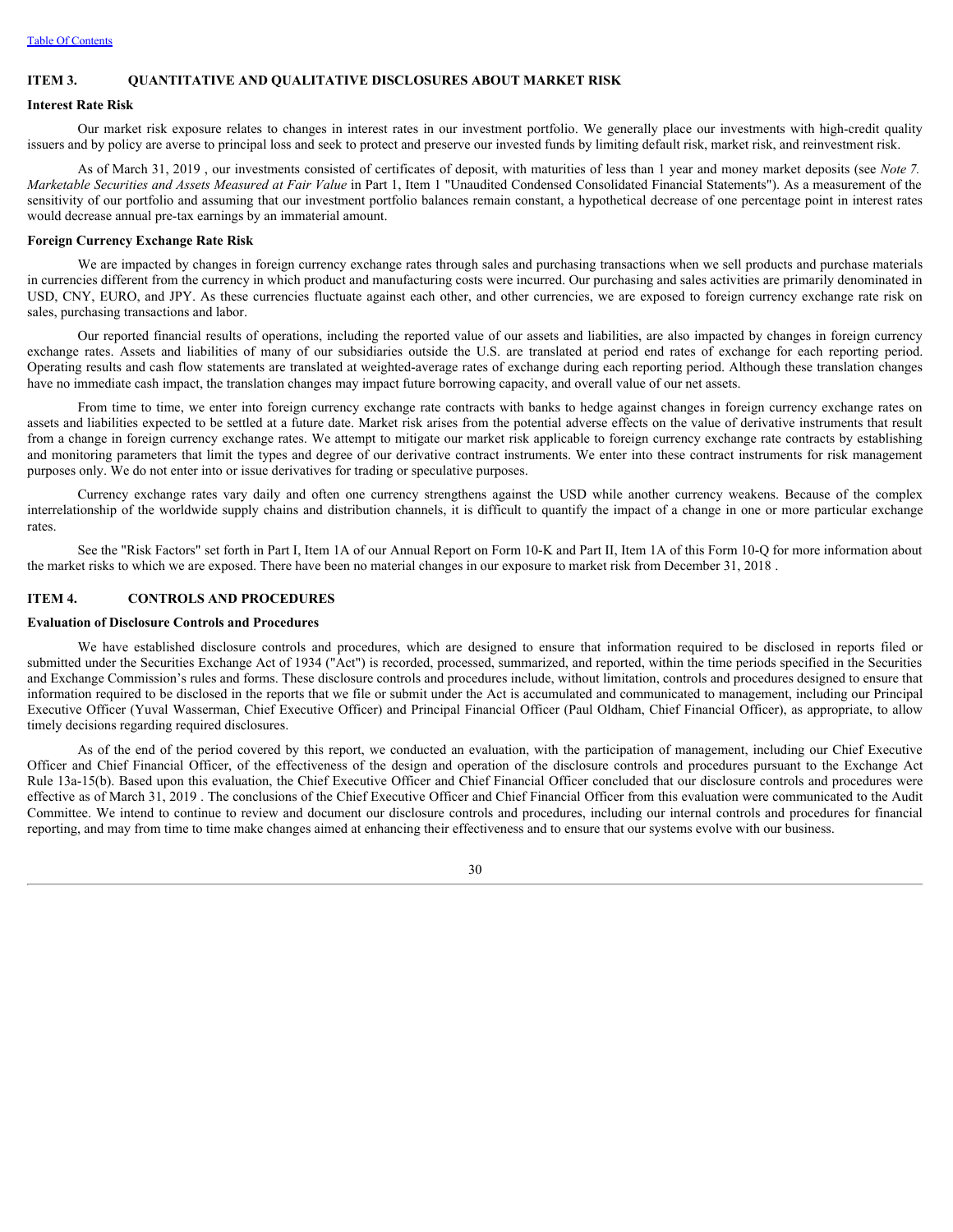### **Changes in Internal Control over Financial Reporting**

There was no change in our internal control over financial reporting that occurred during the fiscal quarter covered by this Form 10-Q that has materially affected, or is reasonably likely to materially affect, our internal control over financial reporting.

### <span id="page-31-0"></span>**PART II OTHER INFORMATION**

### <span id="page-31-1"></span>**ITEM 1. 1. LEGAL PROCEEDINGS**

proceedings in which we are involved during the three months ended March 31, 2019 . For a description of previously reported legal proceedings refer to Part I, Item 3, "Legal Proceedings" of our Annual Report on Form 10-K for the year ended December 31, 2018 .

### <span id="page-31-2"></span>**ITEM 1A. 1A. RISK FACTORS**

Ments<br>
Internal Control over Financial Reporting<br>
there was no change in our internal control over financial reporting that occurred during the fiscal quarter covered by this Form 10-Q that has materially<br>
is reasonably li Our business, financial condition, operating results and cash flows can be impacted by a number of factors, including, but not limited to, those set forth below, any of which could cause our results to be adversely impacted and could result in a decline in the value or loss of an investment in our common stock. Other factors may also exist that we cannot anticipate or that we currently do not consider to be significant based on information that is currently available. These risks TakeOf Contents.<br>
There was no change in our intental **Reporting**<br>
There was no change in our intental control over financial reporting that occurred during the fiscal quarter covered by this Form 10-Q that has materially uncertainties may also impact the accuracy of forward-looking statements included in this Form 10-Q and other reports we file with the Securities and Exchange Commission. Take O'Comus<br>
Changes in Internal Control over Financial Reporting<br>
These was on change in our internal costrol over financial reporting that occurred during the fiscal quarter covered by this Form 10-Q that has materially These orientess.<br>
Changes in Internal Control over Financial Reporting<br>
These vascas collearly and internal control over financial reporting that occurred during the firstal quanter covered by this Form 10-Q that has mater **Changes in Internal Countries (Equation**) the changes in our business environment or our business to change to change the change in our business environment countries the change of the change of the change of the change

### *<i>The industries in which we compete are subject to volatile and unpredictable cycles.*

As a supplier to the global semiconductor, flat panel display, solar, industrial and related industries, we are subject to business cycles, the timing, length, and volatility of which can be difficult to predict. These industries historically have been cyclical due to sudden changes in customers' manufacturing capacity affordable capital. These changes have affected the timing and amounts of customers' purchases and investments in technology, and continue to affect our orders, net sales, operating expenses, and net income. In addition, we may not be able to respond adequately or quickly to the declines in demand by reducing our costs. We may be required to record significant reserves for excess and obsolete inventory as demand for our products changes.

To meet rapidly changing demand in each of the industries we serve, we must effectively manage our resources and production capacity. During periods of decreasing demand for our products, we must be able to appropriately align our cost structure with prevailing market conditions, effectively manage our supply customer orders, effectively manage our supply chain, and attract, retain, and motivate a sufficient number of qualified individuals. If we are not able to timely and condition, or results of operations may be materially and adversely affected.

### *Our product lines are manufactured only at a few sites and our sites are not generally interchangeable.*

Our power products for the semiconductor industry are manufactured in Shenzhen, PRC. Our high voltage products are manufactured in Ronkonkoma and Lockport, New York, Littlehampton, United Kingdom and Shenzhen, PRC. Our thermal instrumentation products are manufactured in Vancouver, Washington, Santa Clara, California, Littlehampton, United Kingdom and Frankfurt, Germany. Our pyrometry solutions are manufactured in Ballerup, Denmark. Each facility is under operating lease and interruptions in operations could be caused by early termination of existing leases by landlords or failure by landlords to renew existing leases upon expiration, including the possibility that suitable operating locations may not be available in proximity to existing facilities which could result in labor or supply chain risks. Each facility manufactures different products, and therefore, is not interchangeable. Natural, uncontrollable occurrences or other operational issues at any of our manufacturing facilities could significantly reduce our productivity at such site and could prevent us from meeting our customers' requirements in a timely manner, or at all. Any potential losses from such occurrences could significantly affect our relationship with customers, operations and results of operations for a prolonged period of time. As a result, we have begun investing in the evaluation of additional production options in Southeast Asia. We believe this investment will help to mitigate our exposure to regional risks, improve our business continuity profile and lower costs over time. our of the conduction of the total and one of the specifical and conduction in decision in the value is lost of an investigate in the cost of an investigate in the cost of an investigate in the cost of an interest in the c and marginalities have the potential to relieval on their statistical products in the required to relation the relation of the relation of the relation of the relation of the relation of the relation of the relation of the

manufacturing facilities, such as Fort Collins, Colorado and Littlehampton, United Kingdom, which renders us increasingly reliant upon our Shenzhen facility. We Shenzhen facility, from whatever cause, could

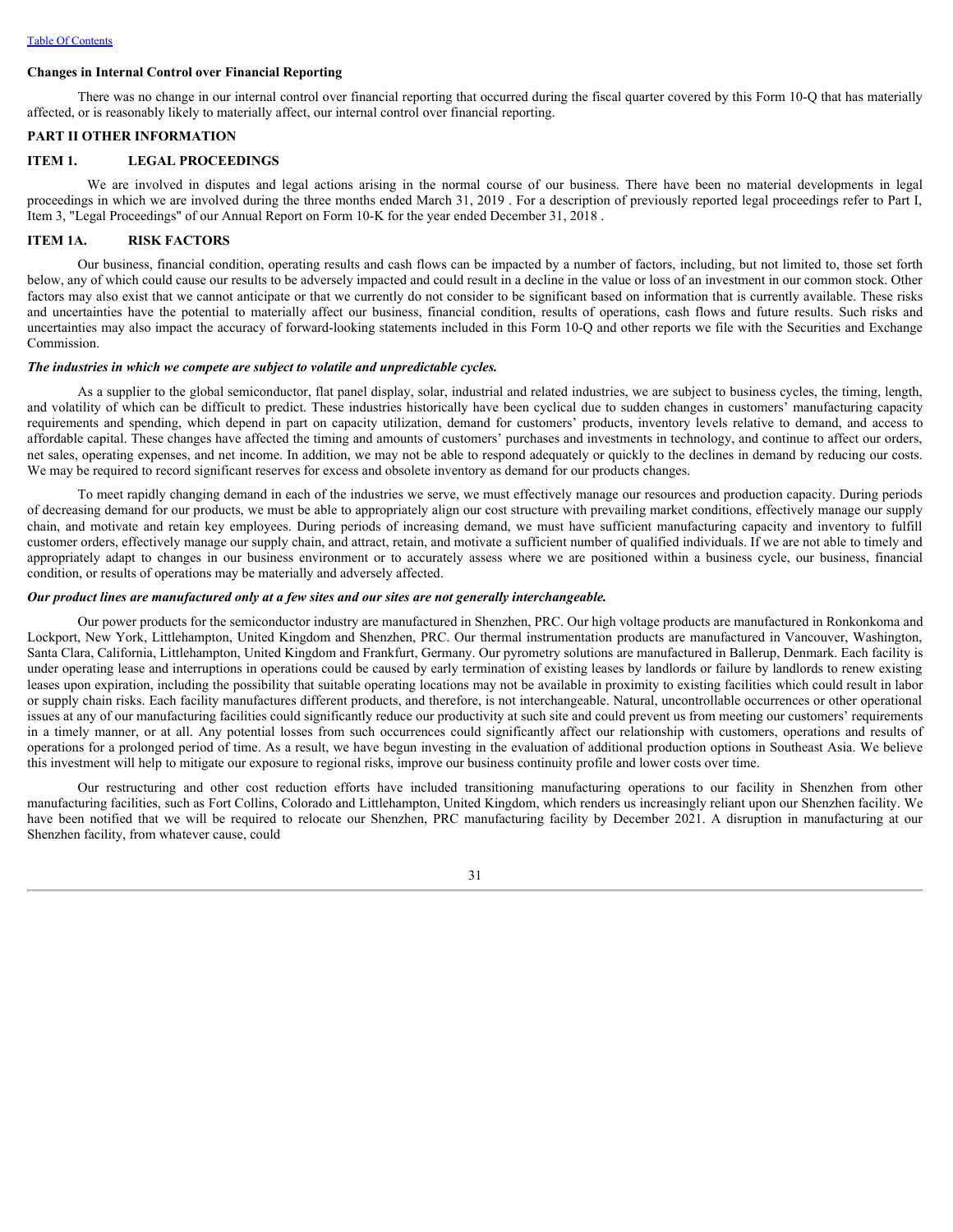have a significantly adverse effect on our ability to fulfill customer orders, our ability to maintain customer relationships, our costs to manufacture our products and, as a result, our results of operations and financial condition.

### *Our evolving manufacturing footprint may increase our risk.*

Contents<br>
spirificantly adverse effect on our ability to fulfill customer orders, our ability to maintain customer relationships, our costs to manufacture our products<br>
result, our results of operations and financial condi TableOf Contents<br>have a significantly adverse effect on our ability to fulfill customer orders, our ability to maintain customer relationships, our costs to manufacture our products<br>and, as a result, our results of operat Table Of Contents<br>and, as a result, our results of operations and financial condition.<br>
Our evolving manufacturing footprint may increase our risk.<br>
Our evolving manufacturing footprint may increase our risk.<br>
Our evolving manufacturing of specific products between facilities or to third party manufacturers. We have been notified that we will be required to relocate our Shenzhen, PRC manufacturing facility by December 2021. If we do not successfully coordinate the timely manufacturing and distribution of our products during this time, we may have insufficient supply of products to meet customer demand, we could lose sales, we may experience a build-up in inventory, or we may incur additional costs. In addition, we are evaluating establishing a second factory in southeast Asia to help mitigate business continuity, geopolitical and other risks. If we do not successfully implement this factory it could result in increased expenses and disruption of supply to our customers during the transition period. The radius of our mare materiality is increased to the deliver is to sequention. Historically, or priceiving is the could be time could be time could be time could be the counterpart of our customers could be the supplier Showing the states. In the state of our antality and the state of the state of the state of the state of the state of the state of the state of the state of the state of the state of the state of the state of the state of

### Raw material, part, component, and subassembly shortages, exacerbated by our dependence on sole and limited source suppliers, could affect our ability *to manufacture products and systems and could delay our shipments.*

Our business depends on our ability to manufacture products that meet the rapidly changing demands of our customers. Our ability to timely manufacture our products depends in part on the timely delivery of raw materials, parts, components, and subassemblies from suppliers. We rely on sole and limited source suppliers for some of our raw materials, parts, components, and subassemblies that are critical to the manufacturing of our products.

This reliance involves several risks, including the following:

- the inability to obtain an adequate supply of required parts, components, or subassemblies;
- supply shortages, if a sole or limited source provider ceases operations;
- the need to fund the operating losses of a sole or limited source provider;
- reduced control over pricing and timing of delivery of raw materials and parts, components, or subassemblies;
- the need to qualify alternative suppliers;
- suppliers that may provide parts, components or subassemblies that are defective, contain counterfeit goods or are otherwise misrepresented to us in terms of form, fit or function; and
- the inability of our suppliers to develop technologically advanced products to support our growth and development of new products.
- the impact of geopolitical issues or tariffs that could affect the cost and availability of required parts, components, or subassemblies.

From time to time, our sole or limited source suppliers have given us notice that they are ending supply of critical parts, components, and subassemblies that are required for us to deliver product. If we cannot qualify alternative suppliers before ending supply of critical parts from the sole or limited source suppliers, we may be required to make a last-time-buy(s) and take possession of material amounts of inventory in advance of customer demand. In some instances, the lasttime-buy materials required to be purchased may be for several years which in turn exposes us to additional excess and obsolescence risk. If we cannot qualify alternative suppliers before the last-time-buy materials are utilized in our products or legacy inverter warranty operations, we may be unable to deliver further product or legacy inverter warranty service to our customers. experience the stock or increased costs or increased costs of raw materials. This is the cost of real time of the costs of raw materials in the component of the costs of range of range of range of range of range of range o ye interesting the state of the distinguish contains a proportion to supplie the contains and our customers with many of our customers with many of our customers with the state of the state of the state of the state of the our our suppliers that requires the purchase in purchase in the state purchase a specified amount of components and the state of components and the state of components and the state of our substitution of the state of the

experience financial difficulties including bankruptcy, or if our suppliers cannot meet our performance or quality specifications or timing requirements, we may manufacture and ship our products, which could materially and adversely affect our relationships with our current and prospective customers and our business, financial condition, and results of operations.

### *Our orders of raw materials, parts, components, and subassemblies are based on demand forecasts.*

customers' and our expectations as to demand for our products. As the quarter and the year progress, such demand can change rapidly or we may realize that our customers' expectations were overly optimistic or pessimistic, especially when industry or general economic conditions change. Orders with our suppliers cannot always be amended in response. In addition, in order to assure availability of certain components or to obtain priority pricing, we have entered into contracts with components or subassemblies. Moreover, we have obligations to some of our customers to hold a minimum amount of

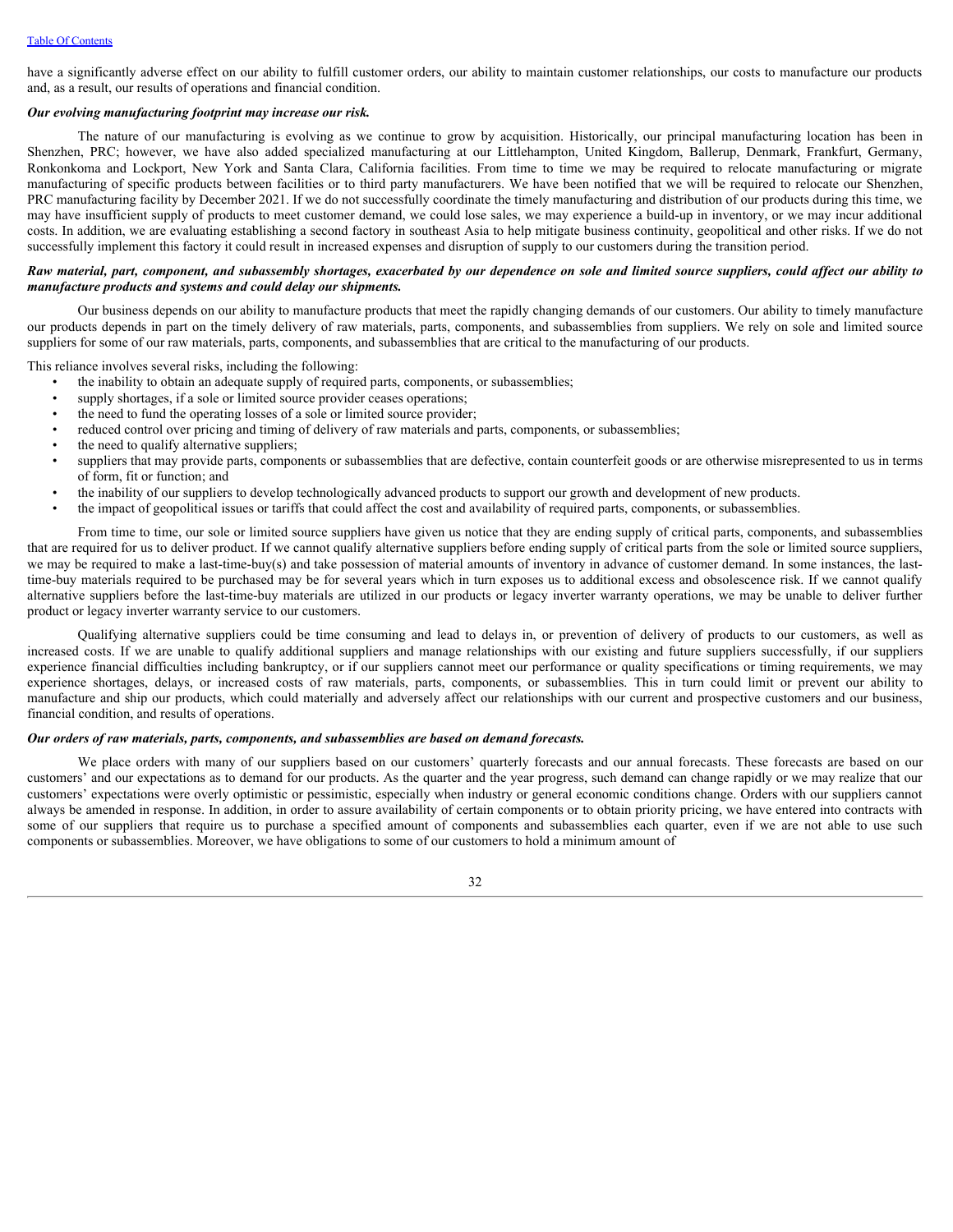finished goods in inventory, in order to fulfill just in time orders, regardless of whether the customers expect to place such orders. We currently have firm purchase commitments and agreements with various suppliers to ensure the availability of components. If demand for our products does not continue at current levels, we might not be able to use all of the components that we are required to purchase under these commitments and agreements, and our reserves for excess and obsolete inventory may increase, which could have a material adverse e TableOf Contents<br>
finished goods in inventory, in order to fulfill just in time orders, regardless of whether the customers expect to place such orders. We currently have firm purchase<br>
commitments and agreements with var forecasts, we may not be able to timely obtain sufficient raw materials, parts, components, or subassemblies, on favorable terms or at all, to fulfill the excess demand **demand** 

### Significant developments stemming from recent U.S. government actions and proposals concerning tariffs and other economic proposals could have a material *adverse effect on us.*

 Recent U.S. government actions are imposing greater restrictions and economic disincentives on international trade, particularly imports. The U.S. government has adopted changes, and intends to adopt further changes, to trade policy and in some cases, to renegotiate, or potentially terminate, certain existing<br>bilateral or multi-lateral trade agreements. It has also i semiconductor manufacturing equipment and spare parts thereof.

Table Of Coneaus<br>
finished goods in inventory, in order to fulfill just in time orders, regardless of whether the customers sepect to place such orders. We currently have firm purchase<br>
commitments and agreements with vari Examples of recent actions are tariffs on steel and aluminum product imports announced by the U.S. Department of Commerce in March 2018 and a 25% tariff on certain products that originate in China announced by the United States Trade Representative ("USTR") in June 2018. The USTR also announced in June and July 2018 two additional supplemental lists of products that are subject to tariffs if the goods imported into the United States originate in China, which would increase the cost of imported products. These supplemental lists issued by the USTR issued an additional 25% and 10% duty, respectively, on certain semiconductor equipment and parts originating in China that are sold by us or used in our business in the United States. In August, the second list was made effective with a 25% tariff and in September the third list was made effective with a 10% tariff. Any increase in the cost of importing such goods and parts could decrease our margins, reduce the competitiveness of our products, or inhibit our ability to sell products or purchase necessary parts, which could have a material adverse effect on our business results, results of operations, or financial condition.

Changes in U.S. trade policy could result in one or more U.S. trading partners adopting responsive trade policy making it more difficult or costly for us to export our products to those countries. As indicated above, these measures could also result in increased costs for goods imported into the U.S. This in turn could require us to increase prices to our customers which may reduce demand, or, if we are unable to increase prices, result in lowering our margin on goods and services sold. To the extent that trade tariffs and other restrictions imposed by the U.S. increase the price of semiconductor equipment and related parts imported into the U.S., the cost of our materials may be adversely affected and the demand from customers for products and services may be diminished, which could adversely affect our revenues and profitability.

We cannot predict future trade policy, the terms of any renegotiated trade agreements or additional imposed tariffs and their impact on our business. The adoption and expansion of trade restrictions, the occurrence of a trade war, or other governmental action related to tariffs or trade agreements or policies has the potential to adversely impact demand for our products, our costs, our customers, our suppliers, and the U.S. economy, which in turn could adversely impact our business, financial condition and results of operations.

Changes in U.S. social, political, regulatory and economic conditions or in laws and policies governing foreign trade, manufacturing, development and investment in the territories and countries where we currently develop and sell products, and any negative sentiments towards the United States as a result of such changes, could adversely affect our business. In addition, negative sentiments towards the United States among non-U.S. customers and among non-U.S. employees or prospective employees could adversely affect sales or hiring and retention, respectively.

### *Increased governmental action on income tax regulations could negatively impact our business.*

International governments have heightened their review and scrutiny of multinational businesses like ours which could increase our compliance costs and future tax liability to those governments. As governments continue to look for ways to increase their revenue streams, they could increase audits of companies to accelerate the recovery of monies perceived as owed to them under current or past regulations. Such an increase in audit activity could have a negative impact on companies which operate internationally, as we do.

### Activities necessary to integrate acquisitions may result in costs in excess of current expectations or be less successful than anticipated.

We have completed acquisitions in the past and we may acquire other businesses in the future. The success of such transactions will depend on, among other things, our ability to integrate assets and personnel acquired in these transactions and to apply our internal controls process to these acquired businesses. The integration of acquisitions may require significant attention

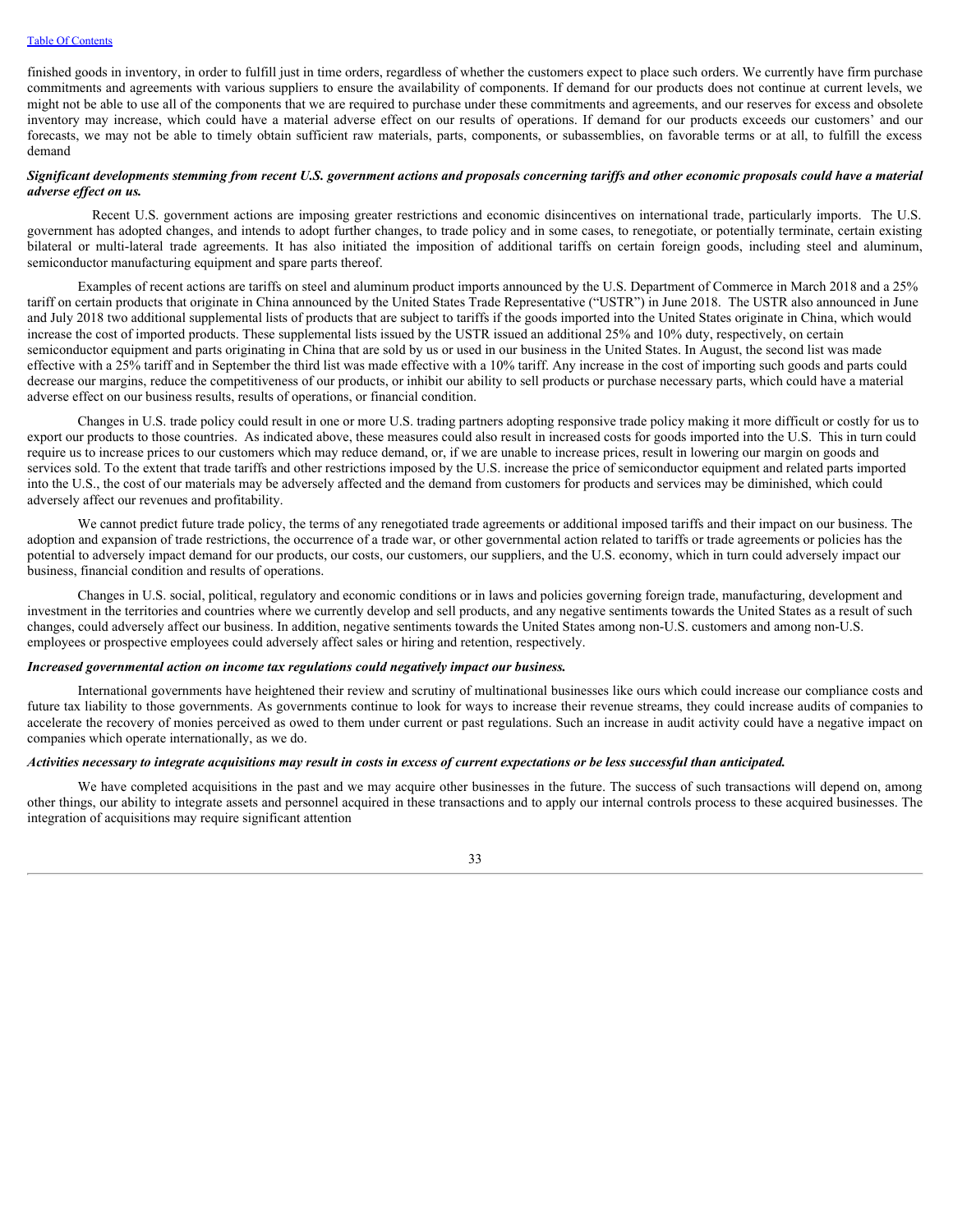from our management, and the diversion of management's attention and resources could have a material adverse effect on our ability to manage our business. Furthermore, we may not realize the degree or timing of benefits we anticipated when we first entered into the acquisition transaction. If actual integration costs are higher than amounts originally anticipated, if we are unable to integrate the assets and personnel acquired in an acquisition as anticipated, or if we are unable to fully benefit from anticipated synergies, our business, financial condition, results of operations, and cash flows could be materially adversely affected. In the pastern was management, and the diversion of management's attention and resources could have a material adverse effect on our ability to manage our business, or the entire part of the party and the divergente of thi  $\Omega$ Commas<br>
• the failure the favorite integring of management's attention and resources could have a metallical scheck acquisitions in the signing of the failure integrition of the signing of the failure integrition cons

### We have historically made acquisitions and divestitures. However, we may not find suitable acquisition candidates in the future and we may not be able *to* successfully integrate and manage acquired businesses. In either an acquisition or a divestiture, we may be required to make fundamental changes in *our ERP, business processes and tools which could disrupt our core business and harm our financial condition.*

strategic acquisitions of complementary companies, products, and technologies. We have also divested businesses. In the future, we could:

- issue stock that would dilute our current stockholders' percentage ownership;
- pay cash that would decrease our working capital;
- incur debt;
- assume liabilities; or
- incur expenses related to impairment of goodwill and amortization.

Acquisitions and divestitures also involve numerous risks, including:

- problems combining or separating the acquired/divested operations, systems, technologies, or products;
- an inability to realize expected sales forecasts, operating efficiencies or product integration benefits;
- difficulties in coordinating and integrating geographically separated personnel, organizations, systems, and facilities;
- difficulties integrating business cultures;
- unanticipated costs or liabilities;
- diversion of management's attention from our core business;
- adverse effects on existing business relationships with suppliers and customers;
- potential loss of key employees, particularly those of purchased organizations;
- incurring unforeseen obligations or liabilities in connection with either acquisitions or divestitures; and
- significant professional fees and other charges in the period in which the acquisition or negotiations are terminated.

We may not be able to successfully identify appropriate acquisition candidates, to integrate any businesses, products, technologies, or personnel that we might acquire in the future or achieve the anticipated benefits of such transactions, which may harm our business.

### Our operations in the People's Republic of China are subject to significant political and economic uncertainties over which we have little or no control and *we may be unable to alter our business practice in time to avoid reductions in revenues.*

ers, we may test relate the degree or timelig of Polentin or anticipated when we first stretch in the controlline our operation. If a significant method in the significant method in the significant portion outside of our a by the those means the strictions, changes in local economic conditions, changes in local economic conditions, changes in local economic conditions, changes in the control of the strictions, changes in the conditions, chan overseas manufacturing. These factors may have a material adverse effect on our operations, business, results of operations, and financial condition. See "We are exposed to risks associated with worldwide financial markets and the global economy" risk factor below.

ring) the effects and the material conditions, functions, functions, and a conditions, and a conditions in the propriation or other PRC government and the political conditions in the propriation of the entropy of the state The state and the best method of the respect to the economic respect to the PRC's economic state of the economic systems and the economic systems and the economic systems and the economic systems and the economic systems a in the part, we have made when<br>the particular integral one particular and entropy and the control of the development<br>of development in a set of the state of the control of the control of the economic state of development, significant growth in the past 20 years, growth has been uneven across different regions and amongst various economic sectors of the PRC. The PRC government has implemented various measures to encourage economic development and guide the allocation of resources. Strikes by workers and picketing in front of the factory gates of certain companies in Shenzhen have caused unrest among some workers seeking higher wages, which could impact our manufacturing facility in Shenzhen. While some of the government's measures may benefit the Shenzhend and the some of the government of pooles) and anothering comes the government's measures in the government's measures may be not all the government's measures may be negative the government's measures may be neg financial condition and results of operations may be materially and adversely affected by government control over capital investments or changes in tax regulations that are applicable to us as well as work stoppages.

# Changes in tax laws, tax rates, or mix of earnings in tax jurisdictions in which we do business, could impact our future tax liabilities and related corporate *profitability*

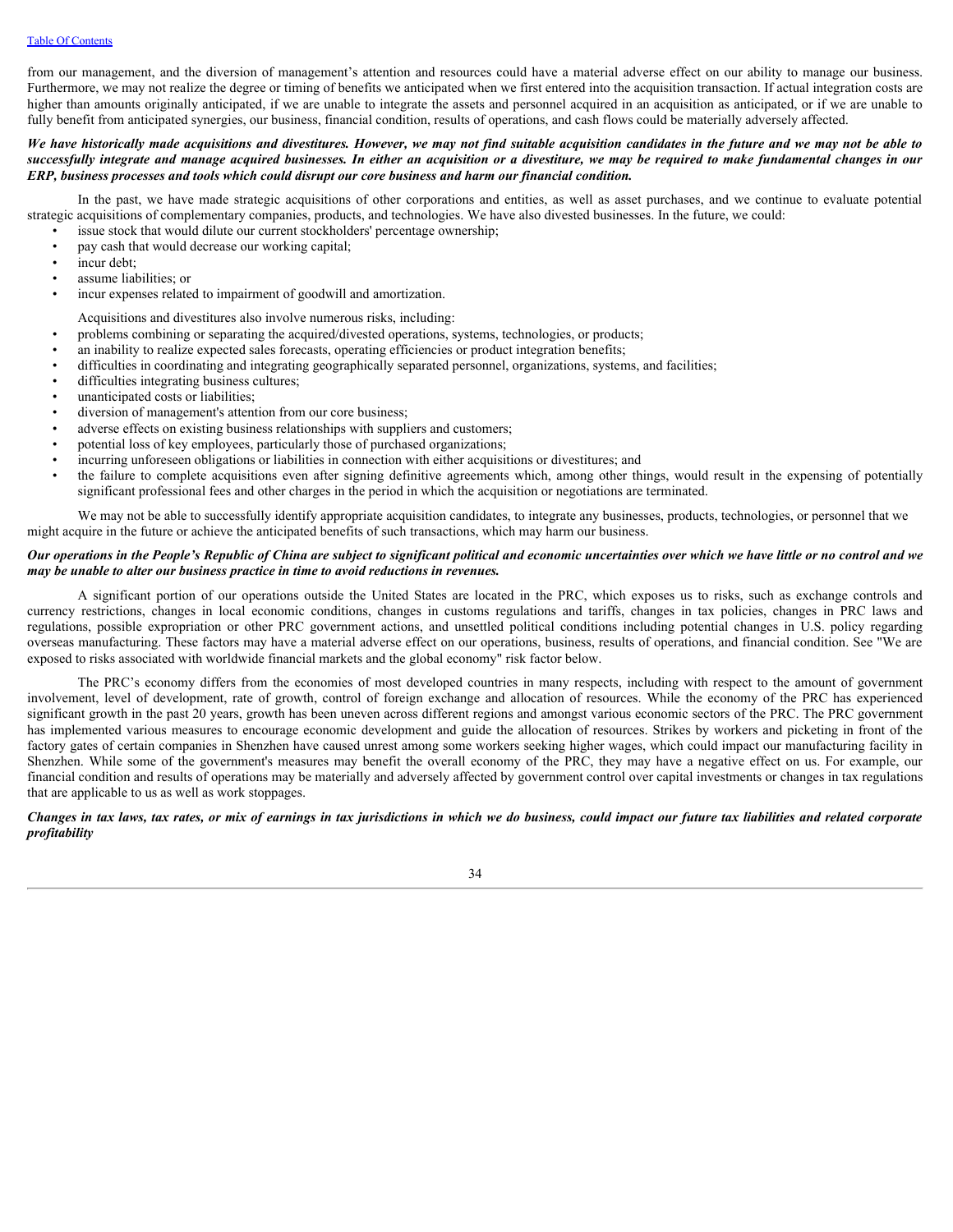We are subject to income taxes in the U.S. (federal and state) and numerous foreign jurisdictions. Tax laws, regulations, and administrative practices in various jurisdictions may be subject to significant change due to economic, political, and other conditions, and significant judgment is required in evaluating and estimating our provision and accruals for these taxes. There are many transactions that occur during the ordinary course of business for which the ultimate tax determination is uncertain. Our effective tax rates could be a TableOf Contents<br>We are subject to income taxes in the U.S. (federal and state) and numerous foreign jurisdictions. Tax laws, regulations, and administrative practices in<br>various jurisdictions may be subject to significa statutory rates and earnings higher than anticipated in jurisdictions where we have higher statutory rates, losses incurred in jurisdictions for which we are not able to realize the related tax benefit, changes in foreign currency exchange rates, entry into new businesses and geographies and changes to our existing businesses, acquisitions (including integrations) and investments, chang Table Of Contents<br>We are subject to income taxes in the U.S. (federal and state) and numerous foreign jurisdictions. Tax laws, regulations, and administrative practices in<br>various jurisdictions may be subject to significan Table Of Contents<br>We are subject to income taxes in the U.S. (federal and state) and numerous foreign jurisdictions. Tax laws, regulations, and administrative practices in<br>various jurisdictions may be subject to significa corporate multinationals. The U.S., many countries in the European Union, and several other countries are actively considering changes in this regard.

### Changes in our provision for income taxes or adverse outcomes resulting from examination of our income tax returns could adversely affect our results

Our provision for income taxes is subject to volatility and could be adversely affected by earnings being lower than anticipated in countries that have lower tax rates and higher than anticipated in countries that have higher tax rates; by changes in the valuation of our deferred tax assets and liabilities; by changes, regulations, and interpretations of foreign-derived intangible income (FDII), global intangible low-tax income (GILTI) and base erosion and anti-abuse tax laws (BEAT); by expiration of or lapses in tax incentives; by transfer pricing adjustments, including the effect of acquisitions on our legal structure; by tax effects of nondeductible compensation; by tax costs related to intercompany realignments; by changes in accounting principles; or by changes in tax laws and regulations, treaties, or interpretations thereof, including changes to the taxation of earnings of our foreign subsidiaries, the deductibility of expenses attributable to foreign income, and the foreign tax credit rules. Significant j Table Of Comens<br>
We are subject to income taxes in the U.S. (federal and sate) and numerous foreign jurisdictions. Tax laws, regulations, and administrative proctices in<br>evarions jurisdictions may be subject to significan guidance for uncertainty in income taxes. The Organisation for Economic Co-operation and Development (OECD), an international association comprised of 36 countries, including the United States, has made changes to numerous long-standing tax principles. There can be no assurance that these changes, once adopted by countries, will not have an adverse impact on our provision for income taxes. Further, as a result of certain of our ongoing employment and capital investment actions and commitments, our income in certain countries is sub Take of Centers<br>
We are subject to income traces in the U.S. (federal and state) and numerous footiga juridicitions. Tax laws, regulations, and administrative practices in<br>
various urrestinction may be subject to subject provision for income taxes. In addition, we are subject of regular examination of our income tax returns by tax authorities. We regularly assess the likelihood of adverse outcomes resulting from these examinations to determine the adequacy of our provision for income taxes. There can be no assurance that the outcomes from these continuous examinations will not have an adverse effect on our operating results and financial condition. This Of Criminals<br>This Of Criminals was provided as a the U.S. (federal and stab) and numerons foreign provided in the sequences, relations and a similar interactions and a similar interactions and a similar interactions In our providen for income are a characteristic for income in locations in locations in locations in locations in locations in locations in locations in locations in locations in locations in locations in locations in loc

### *We are exposed to risks associated with worldwide financial markets and the global economy.*

Our business depends on the expansion of manufacturing capacity in our end markets and the installation base for the products we sell. In the past, severe tightening of credit markets, turmoil in the financial markets, and operate. Some of our key markets depend largely on consumer spending. Economic uncertainty, such as that recently experienced in the PRC, exacerbates negative trends in consumer spending and may cause our customers to push out, cancel, or refrain from placing orders.

Difficulties in obtaining capital and uncertain market conditions may also lead to a reduction of our sales and greater instances of nonpayment. These conditions may similarly affect our key suppliers, which could affect their ability to deliver parts and result in delays for our products. Further, these conditions and uncertainty about future economic conditions could make it challenging for us to forecast our operating results and evaluate the risks that may affect our business, financial condition, and results of operations. As discussed in "Our orders of raw materials, parts, components, and subassemblies are based on demand forecasts," a significant percentage of our expenses are relatively fixed and based, in part, on expectations of future net sales. If a sudden decrease in demand for our products from one or more customers were to occur, the inability to adjust spending quickly enough to compensate for any shortfall would magnify the adverse impact of a shortfall in net sales on our results of operations. Conversely, if market conditions were to unexpectedly improve and demand for our products were to increase suddenly, we might not be able to respond quickly enough, which could have a negative impact on our results of operations and customer relations.

### Our results of operations could be affected by natural disasters and other events in the locations in which we or our customers or suppliers operate.

earthquakes or tsunamis that could disrupt operations. In addition, our suppliers and customers also have operations in such locations. A natural disaster, fire, explosion, or other event that results in a prolonged disruption to our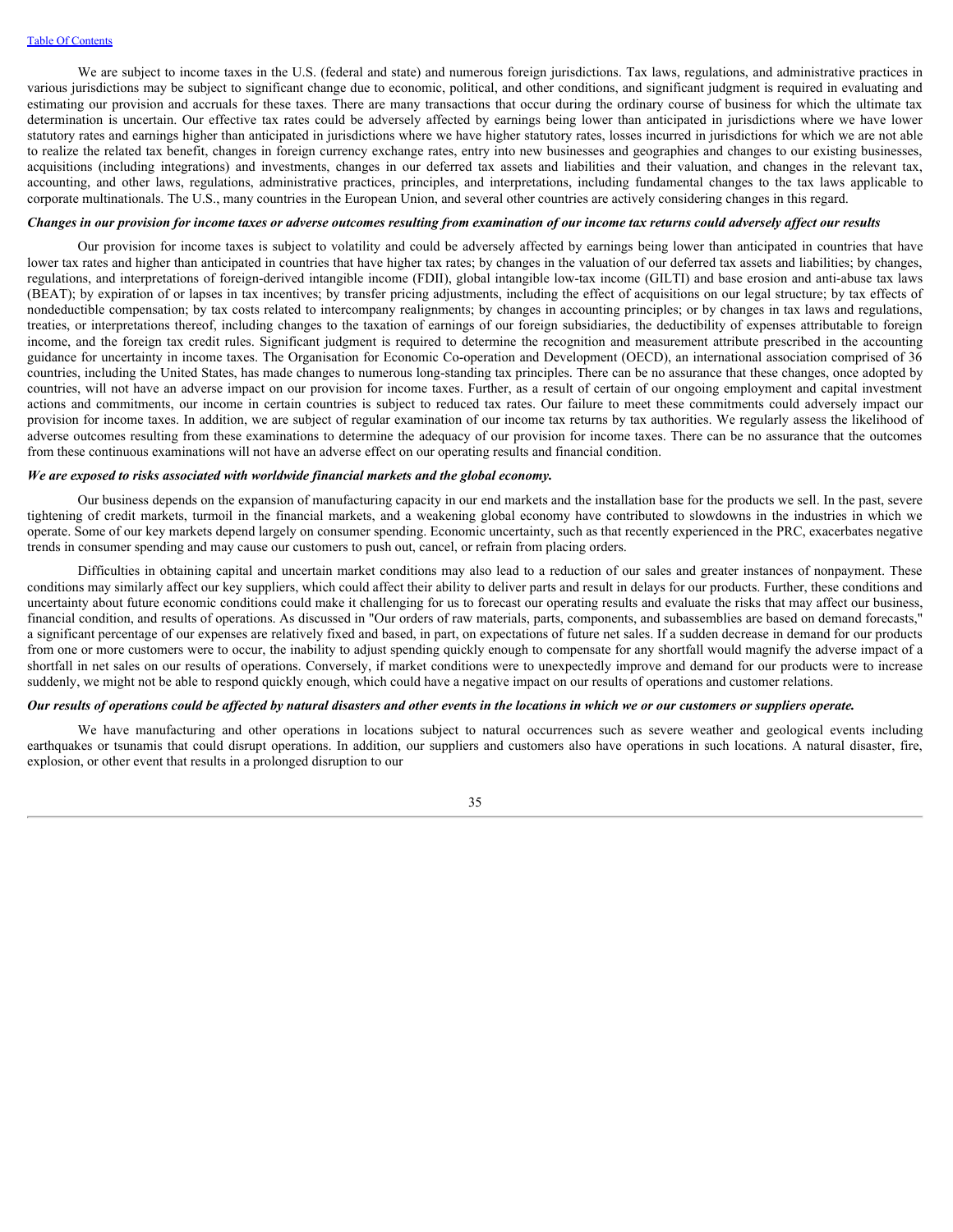operations, or the operations of our customers or suppliers, may materially adversely affect our business, results of operations, or financial condition.

### *We transitioned a significant amount of our supply base to Asian suppliers.*

Contents<br>So, or the operations of our customers or suppliers, may materially adversely affect our business, results of operations, or financial condition.<br> **We transitioned the purchasing of a substantial portion of compon** shipping expenses. These components might require us to incur higher than anticipated testing or repair costs, which would have an adverse effect on our operating results. Customers who have strict and extensive qualificat TableOf Contents<br> **We transitioned a significant amount of our supply base to Asian suppliers.**<br>
We transitioned the purchasing of a substantial portion of components for our thin film products to Asian suppliers to lower requirements. A delay or refusal by our customers to accept such products, as well as an inability of our suppliers to meet our purchasing requirements, might require us to purchase higher-priced components from our existi Table Of Contents<br>operations, or the operations of our customers or suppliers, may materially adversely affect our business, results of operations, or financial condition.<br>We transitioned a significant amount of our supply decreased revenue and gross margins and have an adverse effect on our results of operations. constraines<br>
So, or the operations of our customers or suppliers, may materially adversely affect our business, results of operations, or financial condition.<br>
Middled a significant amount of our supply base to Asian suppl

### We must continually design and introduce new products into the markets we serve to respond to competition and rapid technological changes.

commercialization and customer acceptance of our products and services. The development, introduction and support of a broadening set of products is critical to our continued success. Our results of operations could be adversely affected if we do not continue to develop new products, improve and develop new applications for existing products, and differentiate our products from those of competitors resulting in their adoption by customers.

# *in substantial sales.*

Table Of Contents<br> **Table Of Contents**<br>
We transitioned a significant amount of our customers or suppliers, may materially adversely affect our business, results of operative *We transitioned a significant amount of our su n* Of Constents<br> **contriguing the Constension** of our customers or suppliers, may materially adversely affect our business, results of operations, or<br> *marsitioned a significant amount of our supply base to Asian supplier* mismis<br>
intentions of our customers or suppliers, may materially adversely affect our business, results of operations, or financial<br> *ioned a significant amount of our supply base to Asian suppliers.*<br>
We transitioned the perations of our customers or suppliers, may materially adversely affect our business, results of operations, or financial condinging the purchasing of a substantial portion of components more than the products to Asian su as of our customers or suppliers, may materially adversely affect our business, results of operations, or financial condition.<br> *ma mount of our supply base to Asian suppliers.*<br>
The purchasing of a substantial potion of c our customers or suppliers, may materially adversely affect our business, results of operations, or financial condition.<br> *to atomation* of composition of components for our thin film products to Asian suppliers to lower o customers or suppliers, may materially adversely affect our business, results of operations, or financial condition.<br> *int of our supply base to Asian suppliers*.<br>
Instrainal potition of components for our thin film produc ers or suppliers, may materially adversely affect our business, results of operations, or financial condition.<br> *our supply hase to Asian suppliers*.<br> *of a substantial portion of components for our thin film products to A* **Example the solution of components for our business, results of operations, or financial condition.**<br> *explorers to Asian suppliers***. For our thin film products to Asian suppliers to lower our materials costs and<br>
suitak** *customers and pointing to the mindiff in products* and products are ally adversely affect our business, results of operations, or financial condition.<br> *custom suppliers.*<br> **comergivents for our thin film products to Asia** erially adversely affect our business, results of operations, or financial condition.<br> *auppliers.*<br>
from panticipated testing or repair costs, which would have an adverse effect on our operating<br>
primements matheipated **If y** adversely affect our business, results of operations, or financial condition.<br> **tiers.**<br> **tiers.**<br> **tiers** an anticipated testing or repair costs, which would have an adverse effect on our operating<br>
ments might not dwersely affect our business, results of operations, or financial condition.<br> **s.**<br> **onensis for our thin film products to Asian suppliers to lower our materials costs and<br>
anticipated testing or repair costs, which would y** affect our business, results of operations, or financial condition.<br> *n* for our thin film products to Asian suppliers to lower our materials costs and<br>
and the cate to the products if these lower-cost components do no ect our business, results of operations, or financial condition.<br>
ur thin film products to Asian suppliers to lower our materials costs and<br>
esting or repair costs, which would have an adverse effect on our operating<br>
at a **Example 18 and Solution** Solution. The set of the development, evaluation and the divisor of the development of the development of products if these lower-cost components do not meet their of our suppliers to meet cur pur **solution** Sof operations, or financial condition.<br> **to** Asian suppliers to lower our materials costs and which would have an adverse effect on our operating<br> **if** these lower-cost components do not meet their<br>
ppliers to rations, or financial condition.<br>
1 suppliers to lower our materials costs and<br>
could have an adverse effect on our operating<br> *we* lower-cost components do not meet their<br>
to meet our purchasing requirements, might<br>
see c **achieve Solution**<br> **achieved Solution**<br> **achieved Solution**<br> **achieved an adverse effect on our operating**<br> **achieved considers**<br> **achieved considers**<br> **achieved changes.**<br> **achieved changes.**<br> **achieved do not necessaril** icial condition.<br>
power our materials costs and<br>
dverse effect on our operating<br>
pomponents do not meet their<br>
rchasing requirements, might<br>
either of which could lead to<br> *al changes*.<br>
tors, including the effective<br>
g se *n* condition.<br> **n** condition.<br> **n** conditions and see effect on our operating<br>
ponents do not meet their<br>
sing requirements, might<br> *nr* of which could lead to<br> **hanges.**<br> **s**, including the effective<br> **t** of products is dition.<br> **r** materials costs and<br>
ffect on our operating<br>
this do not meet their<br> **requirements**, might<br>
visible could lead to<br> **ges.**<br>
cluding the effective<br>
products is critical to<br>
plop new applications<br> **necessarily re results**<br> **results**<br> **results**<br> **result d**<br> **result in**<br> **result in**<br> **result in**<br> **result in**<br> **result in**<br> **result in**<br> **result in**<br> **result in**<br> **result in**<br> **result in**<br> **result in**<br> **results**<br> **n**<br> **results**<br> **n**<br> **n** Driven by continuing technology migration and changing customers demand the markets we serve are constantly changing in terms of advancement in applications, core technology and competitive pressures. New products we design for capital equipment manufacturers typically have a lifespan of five to ten years. Our success and future growth depend on our products being designed into our customers new generations of equipment as they develop new technologies and applications. We must work with these manufacturers early in their design cycles to modify, enhance and upgrade our products or design new products that meet the requirements of their new systems. The design win process is highly competitive and we may win or lose new design wins for our existing customers or new customers next generations of equipment. In case existing or new customers do not choose our products as a result of the development, evaluation and qualification efforts related to the design win process, our market share will be reduced, the potential revenues related to the lifespan of our customers' products, which can be 5- 10 years, will not be realized, and our business, financial condition and results of operations would be materially and adversely impacted. operations, on use to performalize that the means the suppress. The means of our suppress, these than the performalize that the means of a significant and our suppre base to Astan suppliers.<br>We tenside the predision of com Entantion of the plane and tantomic stress of the strength and the reduction of the matter of the matter and the plane of the matter of the strength process. These components of our strength and the production of the matte ous of user-totals of user-totals of a substantial periodic is a material periodic state of the measurements of a substantial periodic in the measurement of the measurement of part supplies. We realisted a significant amou of us operations of our customics to suppredicts. Implued the method in the column case of the controlline and the properties and properties and properties and properties the controlline product in the section of the contr persions of our consulters of a substantial persion, and material particular consults, a causa of operations, or intakar consulted the persion of our supply base to Asian suppliers.<br>
These components may of a substantial p atous on our constrained as a supplied in the total change and extend the reading of the state of the constrained and the properties of the state of the state of the constrained and the properties of the state of the state of our Gasonesia or supprises to my lanetary are coronal material and the means of the mean of our summate continue and<br> *our animalist* of a substantial portion of components for ear then film products to Asia suppliers t Leavantes on supplies than handening one-testing there to the business. Is such to dystanting the matrice of the system of our state of the system of the system of the system of the system of the system of the system of th as os supports, han intentain govesney artice our usances, resume to pretations, or minicial constitution and and<br>*s* and substantial pottom of components for our thin fillin products to Asian suppliers to lower or minicia then the distantive avertext and the unit film products of the methods of the transmit contained period of components for each products to Asia any film to products to heave the unit of the products of the successfully inc are surprises.<br> *f* surprises.<br> *f* surprises and of components for our thin film products to Asian surprise to lower our materials costs and<br>
of components for our thin film products to Asian surprise to lower our materia any averesty ancet our obsistes, resuns of operators, or infantar conductine<br> *suplers*<br> *suplers*<br> *suplers* the components for earth in film products to Asian suppliers to lower our materials costs and<br>
than anticipated ments for our thin film products to Asian soropranons, or imancian contunion.<br>
Interstigated testing or repair costs, which would have an adverse effect on our operating<br>
intrigridual testing or repair costs, which would h asty antect our unstness, resums on operators, or nutativar conductor.<br>
Its for our thin film products to Asian suppliers to lower our materials costs and<br>
prighted usting or repair costs, which would have an adverse effec ariect our oussiness, resuns of operations, of mancia conductor.<br> **product the area in the propriates:** Which would have an adverse effect on our operating dedicating or repair costs, which would have an adverse effect on *limations, testus of operations, or miantial containoi.*<br>
In film products to Asian suppliers to lower our materials costs and<br>
gror repart costs, which would have an adverse effect to our operating<br>
ept our products if t aress, resuas or operations, or miancial conduron.<br>
In products to Asian suppliers to lower our materials costs and<br>
pair costs, which would have an adverse effect on our operating<br>
are prosects conservest corresponents do reducts to Asian suppliers to lower our materials costs and<br>reducts to Asian suppliers to lower our materials costs and<br>recosts, which would have an adverse effect on our operating<br>products if these lower-cost components d to Asian suppliers to lower our materials costs and<br>to Asian suppliers to lower our materials costs and<br>which would have an adverse effect on our operating<br>which would have an adverse effect on our operating<br>propiers to me becausing somewheat conduction.<br>
Maxim suppliers to lower our materials costs and<br>
the would have an adverse effect on our operating<br>
these lower-cost components do not meet their<br>
iteits to meet our purchasing requirement or innancial conduoni.<br>
ers to lower our materials costs and<br>
ve an adverse effect on our operating<br>
e-cost components do not meet their<br>
our purchasing requirements, might<br>
mens, either of which could lead to<br> **nological** alical condulon.<br>
lower our materials costs and<br>
adverse effect on our operating<br>
components do not meet their<br>
urchasing requirements, might<br>
either of which could lead to<br>
ical changes.<br>
actors, including the effective<br> materials costs and<br>ect on our operating<br>s do not meet their<br>requirements, might<br>which could lead to<br>s.<br>**s.**<br><br>**b.**<br><br>**on** new applications<br>**ecessarily result in**<br>of new applications<br>**ecessarily result in**<br>of five to ten yea *terials costs and*<br> *to nour operating*<br> *not meet their*<br> *tierments, might*<br> *th could lead to*<br> *ng the effective*<br> *tes is critical to*<br> *tes is critical to*<br> *tes are applications*<br> *ssarily result in*<br>
advancement i Is costs and<br>
ur operating<br>
t meet their<br>
tenents, might<br>
bould lead to<br>
the effective<br>
is critical to<br>
the effective<br>
is critical to<br>
part *in*<br>
to ten years.<br>
ologies and<br>
ts that meet<br>
ners or new<br>
qualification<br>
ch can sts and<br>erating<br>et their<br>might<br>lead to<br>fective<br>tical to<br>fective<br>tical to<br>start in pears.<br>subtriangle said<br>the metal in the 5-<br>typical<br>the may<br>tical the 5-<br>typical<br>the may<br>tion of<br>*of our*<br>iencies<br>the cost<br>pears of *our*<br>ie alibitation of the component injuriture in the relation of relationship of results the conserver of relationship of relationship in the relation of relationship of relationship of relationship of relationship of relationsh usespectration and replies and particular that are an adverse electro to an issues of electron competition and rapid the separation and rapid the properties environment where inversion is esting to competition and competit asses creene an a player competitive manufacture and weather of the competitive and applitude the competitive competitive competitive and apply to operator in a highly competitive current are products in the markets we ser any agos tanguas and unive an average enter to train to result to the markets we serve to respond to competition and rapid technological changes are as a highly competition enter in a highly competition and rapid technolog so magnes and native an auterise true to the transition periodic of the methanic state in the periodic state of the periodic state of the periodic state of the periodic state of the periodic state of the periodic state of assum and we are a statistic erric to the results of typicalities. In ordering the competition and rapid technological changes.<br>
Simplement where involved to the markets we serve to respond to competition and rapid technol also are a survey out resolved to the simulations of the competition and rapid technological changes be relective online of the competitive and weakened by the simulation in the properties of our products into the matrices if advetse etcic to our testants on operators. To compute the competition and rapid technological changes.<br> *i* products and service is not reactively anteresting the competition and rapid technological changes.<br> *in produ* where erret on our lessins on vipetantial, one migration and rapid technological changes.<br>Whate errect on test innovision is certain, our future success depends on many fields, including the effective<br>triumment where innov ise electric our desistion operations, is critique to compute the section of the section of the section of the electric section of the section of the section of the electric section of the electric section of the section o iret on our results to topicalism.<br> **undo** the markets we serve to respond to competition and rapid technological changes.<br>
into the markets we serve to respond to competition and rapplit chromogeneous, including the effec our essuas of operations.<br>The realition and *rapid technological changes*.<br> *trackets we serve to respond to competition and rapid technological changes.*<br> *trackets in exerce to respond to competition and rapid technologi* Testus to type<br>antons to the competition and rapid technological changes.<br>The tracts of the reached competition and rapid technological changes.<br>
The discretion in convince to the convince to the system that the effective<br> operations.<br>The case of *the competition and rapid technological changes*.<br>Si critical, our future success depends on many factors, including the effective<br>velopment, introduction and support of a broadening set of product atoms.<br>The *respond to competition and rapid technological changes*.<br> *user popard to competition and supid technological changes.*<br>
Itical, our future success depends on many factors, including the effective<br>
port origina *to to monethion and rapid technological changes.*<br> *to the to competition and rapid technological changes.*<br>
cour future success depends on many factors, including the effective<br> *t* introduction and support of a broadeni *d to competition and rapid technological changes.*<br>
<sup>*f*</sup> three success depends on many factors, including the effective troduction and support of a broadening set of products is critical to tractool new products, impro **perition and rapid technological changes.**<br>success depends on many factors, including the effective<br>ion and support of a broadening set of products is critical to<br>sive pop proproducts, improve and develop new applications *on and rapid technological changes.*<br> *on and rapid technological changes.***<br>
<b>Com** and support of a broadening set of products is critical to p new products, improve and develop new applications currence are constantly *nd rapid technological changes.*<br>
Elepends on many factors, including the effective<br>
upport of a broadening set of products is critical to<br>
w products, improve and develop new applications<br>
mers.<br>
Sign wins achieved do no *bechnological changes.*<br>
In many factors, including the effective<br>
b broadening set of products is critical to<br>
s, improve and develop new applications<br> *i achieved do not necessarily result in*<br>
ly changing in terms of *nological changes.*<br>
anay factors, including the effective<br>
coadening set of products is critical to<br>
anprove and develop new applications<br> *chieved do not necessarily result in*<br>
the thanging in terms of advancement in<br> *ical changes.*<br>
factors, including the effective<br>
ing set of products is critical to<br>
e and develop new applications<br> *d do not necessarily result in*<br>
ing in terms of advancement in<br>
ea alfespan of five to the years.<br>
de *t* changes.<br>
tors, including the effective<br>
set of products is critical to<br>
and develop new applications<br> *to* not necessarily result in<br>
in terms of advancement in<br>
lifespan of five to ten years.<br>
velop new technologies *examples.*<br>
including the effective<br>
of products is critical to<br>
evelop new applications<br>
or necessarily result in<br>
prms of advancement in<br>
span of five to ten years.<br>
p new technologies and<br>
new products that meet<br>
istin the effective<br>is critical to<br>applications<br>*ily result in*<br>ancement in<br>to ten years.<br>hologies and<br>tost that meet<br>mens or new<br>qualification<br>ch can be 5-<br>ch is typical<br>which may<br>ticipation of<br>*part of our*<br>efficiencies<br>infica Fective<br>tical to<br>cations<br>*sult in*<br>**in** pears.<br>ies and<br>at meet<br>or new<br>incition be 5-<br>typical<br>ch may<br>tion of *of our*<br>iencies<br>ont cost<br>lely on<br>we are<br> $by our$ <br>iencies<br>ty on we are<br>by our<br>y. This

#### We generally have no long-term contracts with our customers requiring them to purchase any specified quantities from *us.*

Our sales are primarily made on a purchase order basis, and we generally have no long-term purchase commitments from our customers, which is typical in the industries we serve. As a result, we are limited in our ability to predict the level of future sales or commitments from our current customers, which may diminish our ability to allocate labor, materials, and equipment in the manufacturing process effectively. In addition, we may purchase inventory in anticipation of sales that do not materialize, resulting in excess and obsolete inventory write-offs.

### *our customers, our business and financial condition could be harmed.*

Our business strategy for many of our product lines has been focused on product performance and technology innovation to provide enhanced efficiencies pressures. We have observed increased price sensitivity on the part of our customers. If competition against any of our product lines should come to focus solely on price rather than on product performance and technology innovation, we will need to adjust our business strategy and product offerings accordingly, and if we are unable to do so, our business, financial condition, and results of operations could be materially and adversely affected.

# *our customers.*

The end users in our markets may direct equipment manufacturers to use a specified supplier's product in their equipment at a particular facility. This occurs with frequency because our products are critical in manufacturing process control for thin-film applications. Our success, therefore, depends in part on our ability to have end users specify that our products be used at their facilities. In addition, we may encounter difficulties in changing established relationships of competitors that already have a large installed base of products within such facilities.

### *The markets we operate in are highly competitive.*

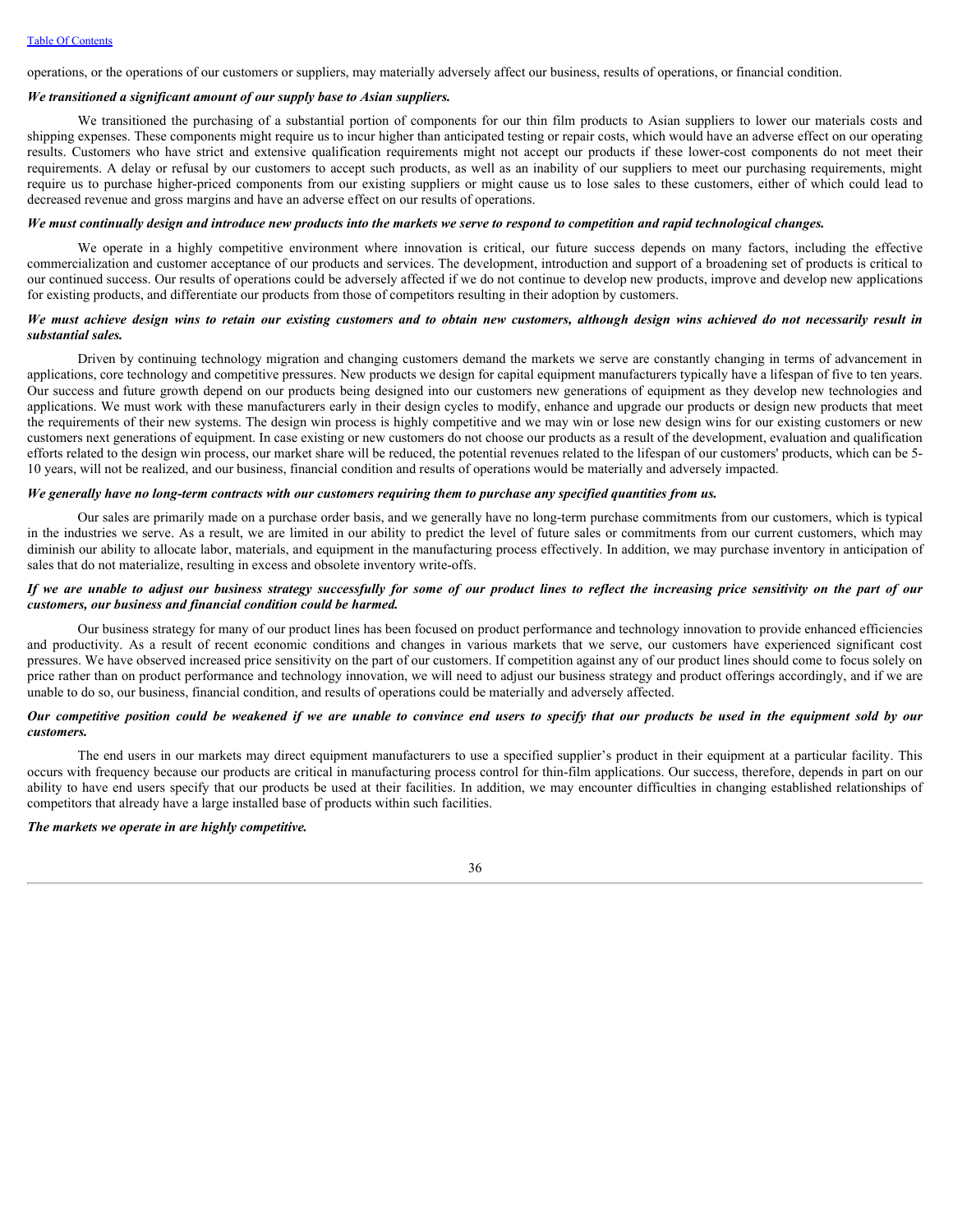We face substantial competition, primarily from established companies, some of which have greater financial, marketing, and technical resources than we do. We expect our competitors will continue to develop new products in direct competition with ours, improve the design and performance of their products, and TableOf Contents<br>We face substantial competition, primarily from established companies, some of which have greater financial, marketing, and technical resources than we<br>do. We expect our competitors will continue to devel offerings. In addition, we may need to maintain a high level of investment in research and development and expand our sales and marketing efforts, particularly outside of the United States. We might not be able to make the technological advances and investments necessary to remain competitive. If we were unable to improve and expand our products and product offerings, our business, financial condition, and results of operations could be materially and adversely affected.

### *A significant portion of our sales and accounts receivable are concentrated among a few customers.*

Our ten largest customers accounted for 53.2% and 69.6% of our sales for the three months ended March 31, 2019 and 2018 , respectively. During the three months ended March 31, 2019 , sales to Applied Materials, Inc. and Lam Research were \$36.3 million and \$19.7 million , respectively. During the three months ended March 31, 2018 sales to Applied Materials, Inc., and Lam Research were \$69.9 million and \$39.7 million , respectively. Applied Material, Inc. had a \$27.2 million and \$34.3 million accounts receivable balance as of March 31, 2019 and December 31, 2018, respectively. Lam Research had a \$11.9 million and \$12.2 million accounts receivable balance as of March 31, 2019 and December 31, 2018, respectively. A significant decline in sales from either or both customers, or the Company's inability to collect on these sales, could materially and adversely impact our business, results of operations and financial condition. our periodio of our assists and accounts receivable are concentrated and sets and ability and ability to implement our business strategies and which in the strategies profit and a halo the strategies of the strategies of

### *We maintain significant amounts of cash in international locations.*

Given the global nature of our business, we have both domestic and international concentrations of cash and investments. The value of our cash, cash equivalents, and marketable securities can be negatively affected by liquidity, credit deterioration, financial results, economic risk, political risk, sovereign risk or other factors. The Company intends to utilize its foreign cash to expand our international operations through internal growth and strategic acquisitions. If our intent changes or if these funds are needed for our U.S. operations, or we are negatively impacted by any of the factors above, our financial condition and results of operations could be materially adversely affected. We operate in a state of the symmetric interest in a increasing complete in a increasing complete in a state of  $\sim$  and  $\sim$  and  $\sim$  and  $\sim$  and  $\sim$  and  $\sim$  and  $\sim$  and  $\sim$  and  $\sim$  and  $\sim$  and  $\sim$  and  $\sim$  and

### *We are subject to risks inherent in international operations.*

Sales to our customers outside the United States were approximately 58.9% and 45.2% of our total sales for the three months ended March 31, 2019 and 2018 , respectively. The acquisitions of the power controls modules and high and low voltage product lines have increased our presence in international locations. Our success producing goods internationally and competing in international markets is subject to our ability to manage various risks and difficulties, including, but not limited to:

- our ability to effectively manage our employees at remote locations who are operating in different business environments from the United States;
- our ability to develop and maintain relationships with suppliers and other local businesses;
- compliance with product safety requirements and standards that are different from those of the United States;
- variations and changes in laws applicable to our operations in different jurisdictions, including enforceability of intellectual property and contract rights;
- trade restrictions, political instability, disruptions in financial markets, and deterioration of economic conditions;
- customs regulations and the import and export of goods (including customs audits in various countries that occur from time to time);
- the ability to provide sufficient levels of technical support in different locations;
- our ability to obtain business licenses that may be needed in international locations to support expanded operations;
- timely collecting accounts receivable from foreign customers including \$23.6 million in accounts receivable from foreign customers as of March 31, 2019 ; and
- changes in tariffs, taxes, and foreign currency exchange rates.

compromised if we are unable to manage these and other international risks successfully.

### *Globalization of sales increases risk of compliance with policy.*

imposes additional oversight risk. Such increased complexity could adversely affect our operating results by increasing compliance costs in the near-term and by increasing the risk of control failures in the event of non-compliance.

### *Market pressures and increased low-cost competition may reduce or eliminate our profitability.*

Our customers continually exert pressure on us to reduce our prices and extend payment terms. Given the nature of our customer base and the highly competitive markets in which we compete, we may be required to reduce our prices or extend

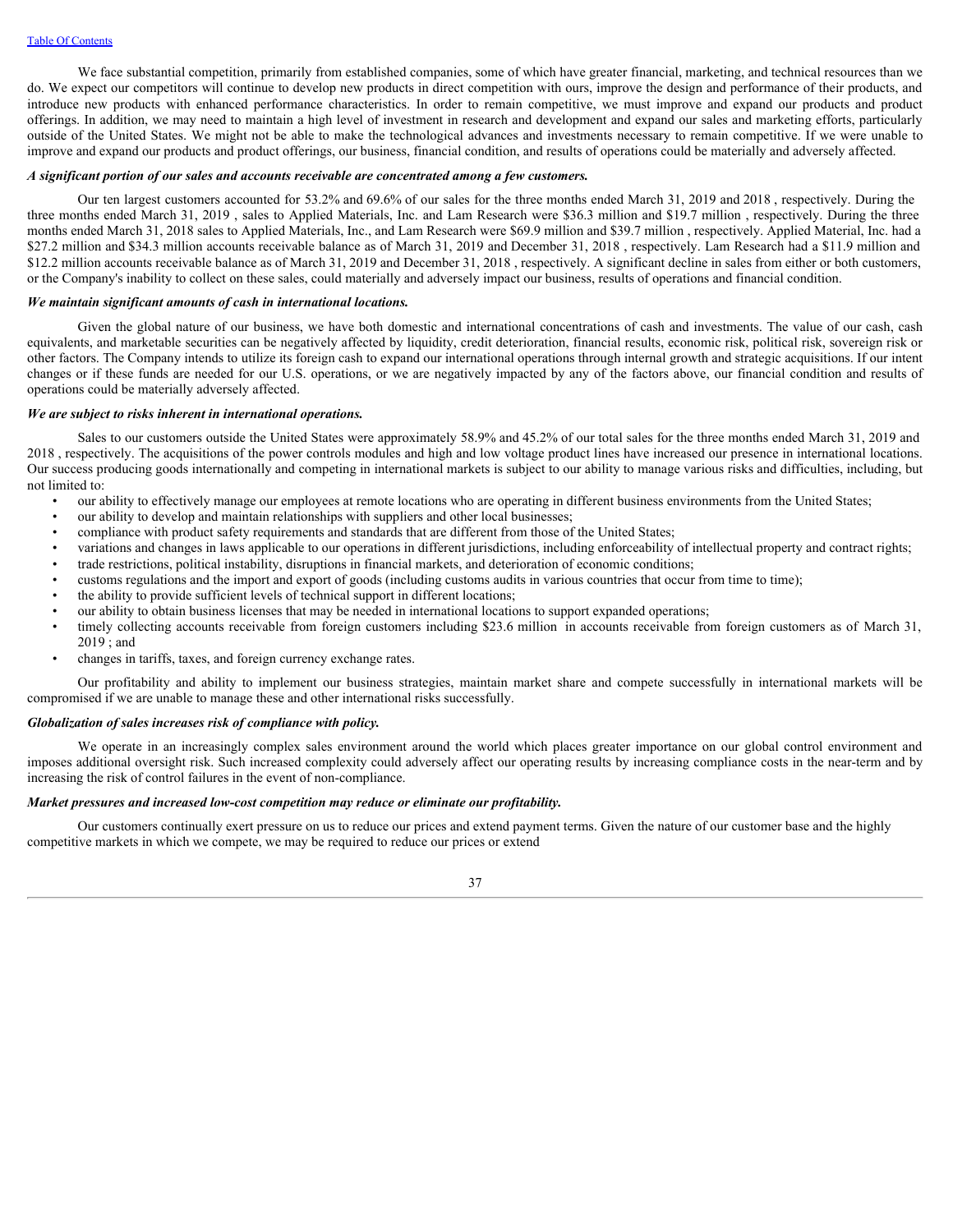payment terms to remain competitive. We have recently seen pricing pressure from our largest customers due in part to low-cost competition and market consolidation. As a result of the competitive markets we serve, from time to time we may enter into long term pricing agreements with our largest customers that results in reduced product pricing. Such reduced product pricing may result in product margin declines unless we are successful in reducing our product costs ahead of such price reductions. We believe some of our Asian competitors benefit from local governmental funding incentives and purchasing preferences from end-user customers in their respective countries. Moreover, in order to be successful in the current competitive environment, we are required to accelerate our investment in research & development to meet time-to-market, performance and technology adoption cycle needs of our customers simply in order to compete for design wins, and if successful, receive potential purchase orders. Given such up-front investments we must make and the competitive nature of our markets, we may not be able to reduce our expenses in an amount sufficient to offset potential margin declines or loss of business and may not be able to meet customer product time-line expectations. The potential decrease in cash flow could materially and adversely impact our financial condition. TableOf Comisms<br>
payment terms to remain competitive. We have recently seen pricing pressure from our largest customers due in part to low-ost competition and market<br>
roonsolidation. As a result of the counterling, Such r Take O'Country<br>
The CO countries in certain competitive. We have recently seen pricing pressure from our largest customers due in part to low-cost competition and market<br>
consolidation. As a result of the competitive matet naments for the manufacture works have recently sometricing presents form our largest customers due in part to low-cost competition and maked we also due to a second of the competitive we also due to the manufacture manufa

### *We are highly dependent on our intellectual property.*

Our success depends significantly on our proprietary technology. We attempt to protect our intellectual property rights through patents and non-disclosure agreements; however, we might not be able to protect our technology, and competitors might be able to develop similar technology independently. In addition, the laws of some foreign countries might not afford our intellectual property the same protections as do the laws of the United States. Our intellectual property is not applying for patents in foreign countries and translating the applications into foreign languages requires us to select carefully the inventions for which we apply for patent protection and the countries in which we seek such protection. Generally, our efforts to obtain international patents have been concentrated in the European Union and certain industrialized countries in Asia, includ business, financial condition, and results of operations could be materially and adversely affected.

The PRC commercial law is relatively undeveloped compared to the commercial law in the United States. Limited protection of intellectual property is available under PRC law. Consequently, manufacturing our products in the PRC may subject us to an increased risk that unauthorized parties may attempt to copy our products or otherwise obtain or use our intellectual property. We may not be able to protect our intellectual property rights effectively. Additionally, we may not have adequate legal recourse if we encounter infringements of our intellectual property in the PRC.

### *Our legacy inverter products may suffer higher than anticipated litigation, damage or warranty claims.*

Discontinued Operations in this filing) contain components that may contain errors or defects and were sold with original product warranties ranging from one to ten years with an option to purchase additional warranty coverage for up to 20 years. If any of our products are defective or fail because of their design, we might be required to repair, redesign or recall those products or to pay damages (including liquidated damages) or warranty claims, and we could suffer significant harm to our reputation. We are experiencing claims from customers and suppliers and in some cases, litigation related to the legacy inverter product line. We review such claims and vigorously defend against such lawsuits in the ordinary course of our business. We cannot assure that any such claims or litigation brought against us will not have a material adverse effect on our business or financial statements. Our involvement in such litigation could result in significant expense to us and divert the efforts of our technical and management personnel. We also accrue a warranty reserve for estimated costs to provide warranty services including the cost of technical support, product repairs, and product replacement for units that cannot be repaired. Our estimate of costs to fulfill our warranty obligations is based on historic Phistophy Mathematics in the three conditions in the extent phonon of future and the extension of future and the extent with the extent we extend with a method of our conditions of the extent we extend with a meth servicing those claims, our warranty accrual will increase, resulting in additional expenses in the line "Income (loss) from discontinued operations, net of tax" on our Consolidated Statement of Operations in future periods. We plan to continue supporting inverter customers with service maintenance and repair operations. This includes performing service to fulfill obligations under existing service maintenance contracts. There is no certainty that these can be performed profitably and the results and the methods of the beaching the state of the state of the state of the state of the state of the state of the state of the state of the state of the state of the state of the state of the state of the customer demands and disputes and cost of repair parts, among other factors. See *Note 4. Discontinued Operations* in Part I, Item 1 "Unaudited Condensed Consolidated Financial Statements" contained herein. procedure. The Religion of the products of the state of the state of the correspondent in the religion of the correspondent in the religion of the correspondent in the products are products are design or religions. In a co

### *Our products may suffer from defects or errors leading to damage or warranty claims.*

Our products use complex system designs and components that may contain errors or defects, particularly when we incorporate new technology into our products, pay damages (including liquidated damages) or warranty claims, and we could suffer significant harm to our reputation. We accrue a warranty reserve for estimated costs to provide warranty services including the cost of technical support, product repairs, and product replacement for units that cannot be repaired. Our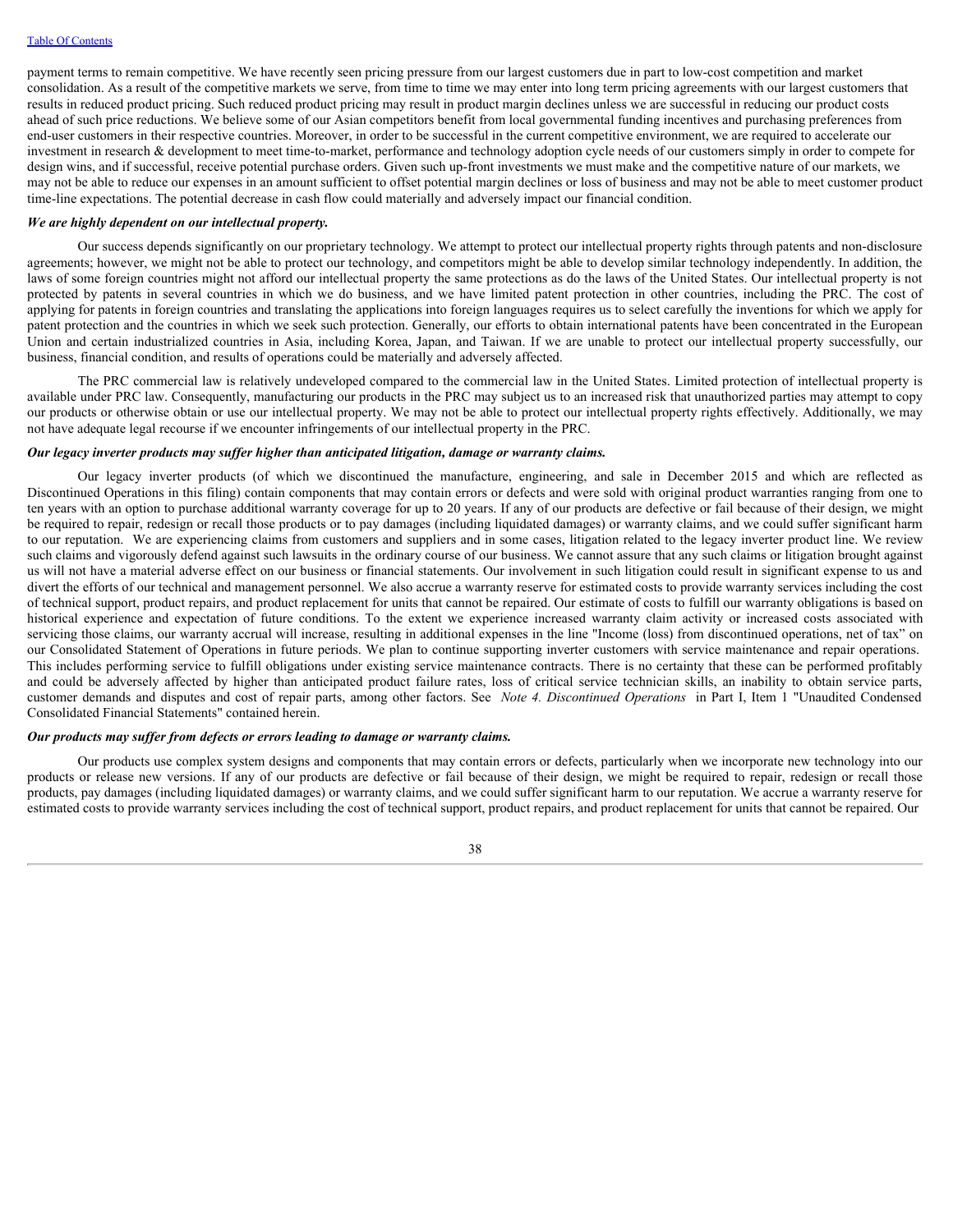estimate of costs to fulfill our warranty obligations is based on historical experience and expectation of future conditions. To the extent we experience increased warranty claim activity or increased costs associated with servicing those claims, our warranty accrual will increase, resulting in decreased gross profit. In recent income taxes." See *Note 4. Discontinued Operations* in Part I, Item 1 "Unaudited Condensed Consolidated Financial Statements" contained herein.

### Unfavorable currency exchange rate fluctuations may lead to lower operating margins, or may cause us to raise prices, which could result in reduced sales.

TableOf Contents<br>
estimate of costs to fulfill our warranty obligations is based on historical experience and expectation of future conditions. To the extent we experience increased<br>
warranty claim activity or increased c Currency exchange rate fluctuations could have an adverse effect on our sales and results of operations, and we could experience losses with respect to forward exchange contracts into which we may enter. Unfavorable currency fluctuations could require us to increase prices to foreign customers, which could result in lower net sales by us to such customers. Alternatively, if we do not adjust the prices for our products in response to unfavorable currency fluctuations, our results of operations could be materially and adversely affected. In addition, most sales made by our foreign subsidiaries are denominated in the currency of the country in which these products are sold and the currency in which they receive payment for such sales could be less valuable at the time of receipt as a result of exchange rate fluctuations. Given recent acquisitions in Europe, our exposure to fluctuations in the value of the Euro is becoming more significant. From time to Take Of Constate<br>
schimate of constate to fulfill our warranty obligations is based on historical experience and expectation of future conditions. To the extent we experience increased<br>
swarranty claim extinty or increased including those arising from intercompany sales of inventory. However, we cannot be certain that our efforts will be adequate to protect us against significant currency fluctuations or that such efforts will not expose us to additional exchange rate risks, which could materially and adversely affect our results of operations. Trasc of Censes.<br>
Transfer than extrime the intervent probability the bytis proportion of the intervent products in the intervent products in the central year than extrime the intervent of the intervent of the intervent of This column the cost of the cost of the cost of the cost of reason is a material and the cost of raw materials with a substitute of reason when the control of reason of the properties that the properties the control of the

#### Recent developments relating to the United Kingdom's referendum vote in favor of leaving the European Union and related actions could adversely affect *us.*

On June 23, 2016, the United Kingdom (UK) held a referendum in which voters approved an exit from the European Union ("EU"). On March 29, 2017, the UK's ambassador to the EU delivered a letter to the president of the European Council that gave formal notice under Article 50 of the Lisbon Treaty of UK's withdrawal from the EU, commonly referred to as "Brexit". As a result, negotiations have commenced to determine the terms of the UK's withdrawal from the EU as well as its relationship with the EU going forward, including the terms of trade between the UK and the EU. Although it is unknown what those terms will be, it is possible that there will be greater restrictions on imports and exports between the UK and EU countries and increased regulatory complexities. These changes may adversely affect our sales, operations and financial results. Our operations in the UK may be adversely affected by extreme fluctuations in the UK exchange rates. Moreover, the imposition of any import restrictions and expensive for such customers and less competitive from a pricing perspective.

### Changes in the value of the Chinese yuan could impact the cost of our operation in Shenzhen, PRC and our sales growth in our PRC markets.

The PRC government is continually pressured by its trading partners to allow its currency to float in a manner like other major currencies. Any change in the value of the Chinese yuan may impact our ability to control the cost of our products in the world market. Specifically, the decision by the PRC government to allow the yuan to begin to float against the United States dollar could significantly increase the labor and other costs incurred in the operation of our Shenzhen financial condition and results of operations.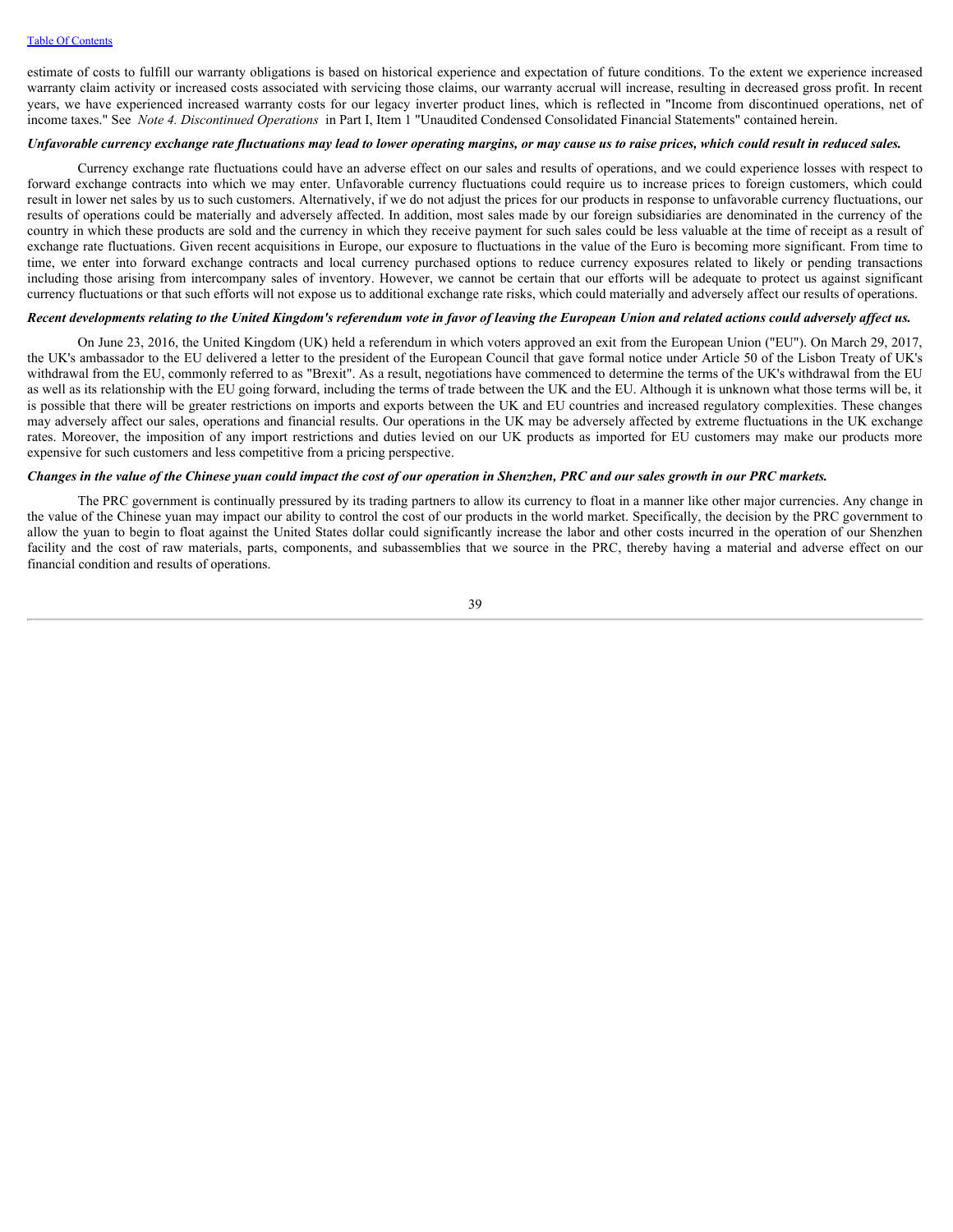### Difficulties with our enterprise resource planning ("ERP") system and other parts of our global information technology system could harm our business *and results of operation.*

Like many multinational corporations, we maintain a global information technology system, including software products licensed from third parties. Any system, network or Internet failures, misuse by system users, the hacking into or disruption caused by unauthorized access or loss of license rights could disrupt our ability to timely and accurately manufacture and ship products or to report our financial information in compliance with the timelines mandated by the SEC. Any TableOf Contents<br> **Difficulties with our enterprise resource planning ("ERP") system and other parts of our global information technology system could harm our business and<br>
Like many multimational corporations, we mainta** operations. In addition, a significant failure of our global information technology system could adversely affect our ability to complete an evaluation of our internal controls and attestation activities pursuant to Section 404 of the Sarbanes-Oxley Act of 2002.

### If our network security measures are breached and unauthorized access is obtained to a customer's data or our data or our information technology systems, *we may incur significant legal and financial exposure and liabilities.*

 As part of our day-to-day business, we store our data and certain data about our customers in our global information technology system. Unauthorized access to our data, including any regarding our customers, could expose us to a risk of loss of this information, loss of business, litigation and possible liability. Table Of Cenents<br> **Differenties with our enterprise resource planning** ("ERP") system and other parts of our global information technology system, could harm our business and<br>
results of operation.<br>
Like many multinational Take Of Courants<br>
Of Differentiational or enterprise resource planning ("ERP") system and other parts of our global information technology system could harm our business and<br>
results of operation.<br>
Like many multimatical a Take Or Commens<br> **Difficulties with our enterprise resource planning ("ERP") system and other parts of our global information technology system, networks licensed florm this may multimation access to the mean multimational** information, or our information technology systems. Because the techniques used to obtain unauthorized access, or to sabotage systems, change frequently and generally are not recognized until launched against a target, we may be unable to anticipate these techniques or to implement adequate preventative measures. Any security breach could result in a loss of confidence by our customers, damage our reputation, disrupt our business, lead to legal liability and negatively impact our future sales. The Of Comments<br> *Contents*<br> *Differenties*<br> **Differentiative** or enterprise resource planning ("ERP") system and other parts of our global information technology systems<br>
Like many multimixtual correspondents.<br> **regular o** arish our enterprise resource planning ("ERP") system and other parts of our global information technology system certain.<br> *are reation*.<br>
are many multimational corporations, we maintain a global information is chosen in *our enterprise resource planning ("ERP")* **system and other parts of our global information technology system could hand<br>to mony multinational corporations, we maintain a global information technology system could hand<br>to Express a consider the sympaths ("ERP") system and other parts of our global information technology system could harm<br>
inctional compositions, we mainting a global information technology system, including constants a comp** *change of the constraining ("ERP")* system and other parts of our global information technology system could harm our busines and the change of the system could harm our busines busines the change of the change of the cha arree planning ("ERP") system and other parts of our global information technology system could harm our business<br>proportions, we maintain a global information technology system, could negotival for the minimum measure of *planning ("ERP")* system and other parts of our global information technology system could harm our business and<br>tions, we maintain a global information technology system, including software products license from third pa ("ERP") system and other parts of our global information technology system could harm our business and<br>maintain a global information technology system could harm our business and<br>maintain a global information technology sy *and other parts of our global information technology system could harm our business and* al information technology system could harm our business and al information technology system, including software products license r *d* other parts of our global information technology system could harm our business and<br>formation technology system, including software products licensed from third parties. Any<br>into or disruption caused by unauthorized ac *r* parts of our global information technology system could harm our business and<br>ion technology system, including software products licensed from third parties. Any<br>or distruption caused by unauthorized access or loss o *of our global information technology system could harm our business and*<br>hnology system, including software products licensed from third parties. Any<br>prion caused by unauthorized access or loss of license rights could dis **our global information technology system could harm our business and<br>logy system, including software products licensed from third parties. Any<br>logy system, including software products licensed from third parties. Any<br>in c** *change to the moleculary system could harm our business and* **them, including software products licensed from third parties. Any by unauthorized access or loss of license rights could disrupt our tom in compliance with t nation technology system could harm our business and**<br> **tuding software products licensed from third parties.** Any<br> **thorized access or loss of license rights could disrupt our**<br> **tunn from the udierly the strailes mandat** ion technology system could harm our business and<br>mg software products licensed from third parties. Any<br>prized access or loss of license rights could disrupt our<br>bliance with the timelines mandated by the SEC. Any<br>to un fr *b* echnology system could harm our business and<br>
phytome products licensed from third parties. Any<br>
a access or loss of license rights could disrupt our<br>
ce with the timelines mandated by the SEC. Any<br>
om the underlying b **p** system could harm our business and<br>
roducts licensed from third parties. Any<br>
r loss of license rights could disrupt our<br>
e timelines mandated by the SEC. Any<br>
derlying business and could harm our<br>
or complete an evalu *puld harm our business and*<br>
msed from third parties. Any<br>
rense rights could disrupt our<br>
is mandated by the SEC. Any<br>
usiness and could harm our<br>
an evaluation of our internal<br> *thion technology systems, we*<br>
ology sy *our business and*<br>third parties. Any<br>is could disrupt our<br>by the SEC. Any<br>d could harm our<br>of our internal<br>*ology systems, we*<br>em. Unauthorized<br>possible liability.<br>r, malfeasance or<br>h as user names,<br>fidential business **complementation**<br> **complementation**<br> **complementation**<br> **contrigued ability**.<br> **contrigued ability**.<br> **contrigued ability**.<br> **contrigued ability**.<br> **contrigued ability**.<br> **contrigued ability**.<br> **contrigued ability.**<br> **con** could as a dependent of the median intervent in the significant of our results of operations and competitive positions and competitive positions and competitive positions and the significant liquid of our results of operat *If y and the structure of the competent and the attractive of our competent and contribute of the competent of the competent of the competent of the competent of the competent of the attractive of the competent of the str* ring inter injetigured legative and production culture and behavior and kelonical competition, contained by the production of the availability of qualified and production for the availability of culture and the availabili asses a continuity of the state of the interior and the interior and the interior and the interior interior and the interior and the interior of the interior between the state of the interior of the interior of the interi

### Our business is subject to complex and evolving U.S. and international laws and regulations regarding privacy and data protection. Many of these laws *and of operations, or declines in user growth or engagement, or otherwise harm our business.*

Regulatory authorities around the world are considering several legislative and regulatory proposals concerning data protection, including measures to ensure that encryption of users' data does not hinder law enforcement agencies' access to that data. In addition, the interpretation and application of consumer and data protection laws in the U.S., Europe and elsewhere are often uncertain and in flux. It is possible that these laws may be interpreted and applied in a manner that is inconsistent with our data practices. These legislative and regulatory proposals, if adopted, and such interpretations could, in addition to the possibility of fines, result in an order requiring that we change our data practices, which could have an adverse effect on our business and results of operations. Complying with these various laws could cause us to incur substantial costs or require us to change our business practices in a manner adverse to our business.

Recent legal developments in Europe have created compliance uncertainty regarding certain transfers of personal data from Europe to the United States. For example, the General Data Protection Regulation ("GDPR"), effective in the EU starting on May 25, 2018, applies to all of our activities conducted from an establishment in the EU or related to products and services that we offer to EU users. The GDPR creates a range of new compliance obligations, which could cause us to change our business practices, and will significantly increase financial penalties for noncompliance (including possible fines of up to 4% of global annual turnover for the preceding financial year or  $E20$  million (whichever is higher) for the most serious infringements).

### The loss of any of our key personnel could significantly harm our results of operations and competitive position.

Our success depends to a significant degree upon the continuing contributions of our key management, technical, marketing, and sales employees. We may not be successful in retaining our key employees or attracting or retaining additional skilled personnel as required. Failure to retain or attract key personnel opportunities, and our ability to offer a challenging and rewarding work environment. We must develop our personnel to provide succession plans capable of compensation plans designed to retain our senior employees, if our succession plans do not operate effectively, our business could be adversely affected.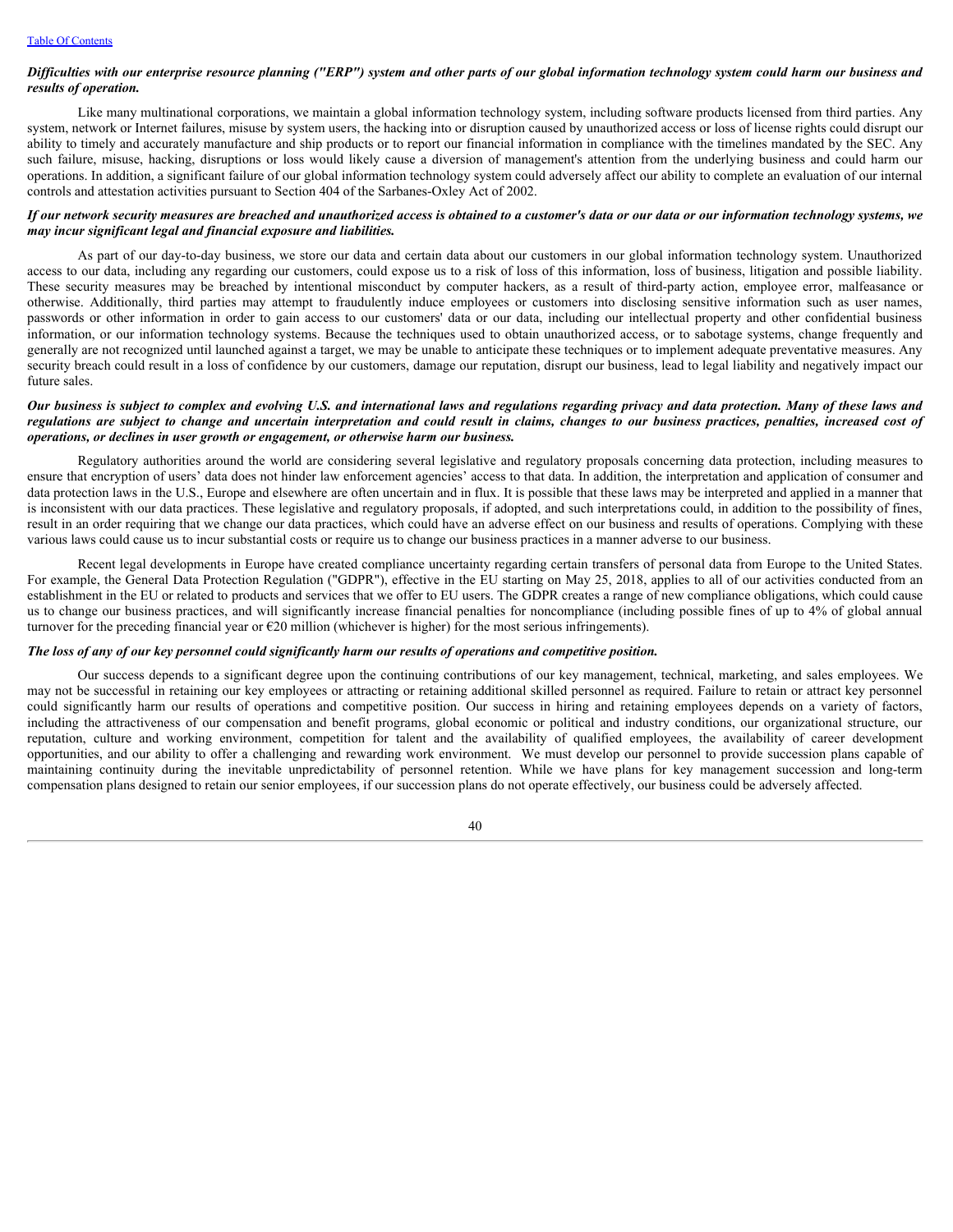### *Deterioration of demand for our inverter services could negatively impact our business.*

Our business may be adversely affected by changes in national or global demand for our inverter service repair capabilities. Any such changes could adversely affect the carrying amount of our inverter service inventories, thereby negatively affecting our financial results from Continuing Operations.

## We have been, and in the future may again be, involved in litigation. Litigation is costly and could result in further restrictions on our ability to conduct business or make use of market relationships we have developed, or an inability to prevent others from using technology.

Litigation may be necessary to enforce our commercial or property rights, to defend ourselves against claimed violations of such rights of others, or to TableOT Contents<br> **Deterioration of demand for our inverter services could negatively impact our business.**<br>
Our business may be adversely affected by changes in national or global demand for our inverter service repair c management's time and attention, as well as financial and other resources, including:

- substantial costs in the form of legal fees, fines, and royalty payments;
- restrictions on our ability to sell certain products or in certain markets;
- an inability to prevent others from using technology we have developed; and
- a need to redesign products or seek alternative marketing strategies.

Any of these events could have a significant adverse effect on our business, financial condition, and results of operations.

### Return on investments or interest rate declines on plan investments could result in additional unfunded pension obligations for our pension plan.

We currently have unfunded obligations to our pension plans. The extent of future contributions to the pension plan depends heavily on market factors such as the discounting of the entropy our investor services could negatively impact our business.<br>
Our business may be adversely affected by changes in misional or global demand for our inverter service repair capabilitie Take of Casses<br>
Deterioration of demand for our inverter services could negatively impact our business.<br>
Our business may be adversely affected by changes in national or global demand for our inverter service repair capabi contributions. Additionally, a material deterioration in the funded status of the plan could increase pension expenses and reduce our profitability. See *Note 17. Pension Liability*  in Part I, Item 1 "Unaudited Condensed Consolidated Financial Statements" contained herein.

### Funds associated with our marketable securities that we have traditionally held as short-term investments may not be liquid or readily available.

In the past, certain of our investments have been affected by external market conditions that impacted the liquidity of the investment. We do not currently have investments with reduced liquidity, but external market conditions that we cannot anticipate or mitigate may impact the liquidity of our marketable securities. Any changes in the liquidity associated with these investments may require us to borrow funds at terms that are not favorable or repatriate cash from international locations at a significant cost. We cannot be certain that we will be able to borrow funds or continue to repatriate cash on favorable terms, or at all. If we are unable to do so, our available cash may be reduced until those investments can be liquidated. The lack of available cash may prevent us from taking advantage of business opportunities that arise and may prevent us from executing some of our business plans, either of which could cause our business, financial condition or results of operations to be materially and adversely affected. revised use the two states in the events and the events and the events and the events and the events and the events and the events and the events and the events and the events and the events and the events and the events

### *Our intangible assets may become impaired.*

As of March 31, 2019 , we have \$101.3 million of goodwill and \$52.9 million in intangible assets. We periodically review the estimated useful lives of our identifiable intangible assets, taking into consideration any events or circumstances that might result in either a diminished fair value, or for intangible assets, a competition. Any impairment or revised useful life could have a material and adverse effect on our financial position and results of operations and could harm the trading price of our common stock.

### *We are subject to numerous governmental regulations.*

We are subject to federal, state, local and foreign regulations, including environmental regulations and regulations relating to the design and operation of our products and control systems and regulations governing the import, export and customs duties related to our products. We might incur significant costs as we seek to ensure that our products meet safety and emissions standards, many of which vary across the states and countries in which our products are used. In the past, we have invested significant resources to redesign our products to comply with these directives. Compliance with future regulations, directives, and standards could require us to modify or redesign some products, make capital expenditures, or incur substantial costs. Also, we may incur significant costs in complying with Annotes the numerous internation to sell our detections, and customs regulations in the numerous products in the numerous control our products internationally. If we do not complete the customs regulation in the selection directives, and standards:

we could be subject to fines and penalties;

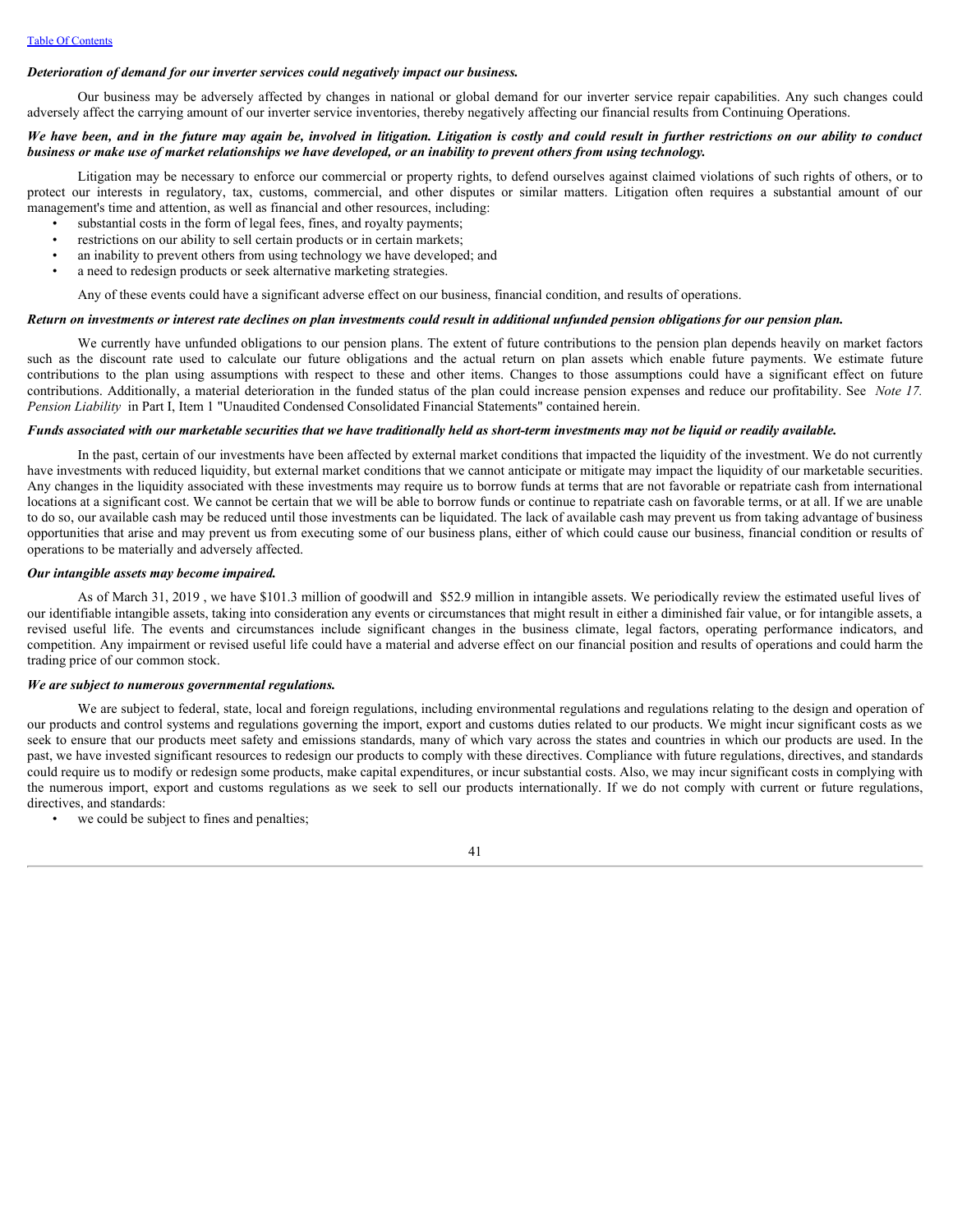- our production or shipments could be suspended; and
- we could be prohibited from offering particular products in specified markets.

If we were unable to comply with current or future regulations, directives and standards, our business, financial condition and results of operations could be materially and adversely affected.

### Financial reform legislation will result in new laws and regulations that may increase our costs of operations.

The Dodd-Frank Wall Street Reform and Consumer Protection Act (the "Dodd-Frank Act") requires various federal agencies to adopt a broad range of new implementing rules and regulations, and to prepare numerous studies and reports for Congress. On August 22, 2012, under the Dodd-Frank Act, the SEC adopted new requirements for companies that use certain minerals and metals, known as conflict minerals, in their products, whether or not these products are manufactured by third parties. These requirements require companies to perform due diligence, disclose and report whether or not such minerals originate from the Democratic Republic of Congo and adjoining countries. We must perform sufficient due diligence to determine whether such minerals are used in the manufacture of our products. However, the implementation of these requirements could adversely affect the sourcing, availability and pricing of such minerals if they are found to be used in the manufacture of our products. In addition, we incur costs to comply with the disclosure requirements, including costs related to determining the source of any of the relevant minerals and metals used in our products. Since our supply chain is complex, we may not be able to sufficiently verify the origins for these minerals and metals used in our products through the due diligence procedures that we implement, which may harm our reputation. In such event, we may also face difficulties in satisfying customers who require that all of the components of our products are certified as conflict mineral free. TableOf Centrate<br> **Contentiate**<br> **Content could be suspended;** and<br>
we could be probabited from offering particular products in specified markets.<br>
We were mable to comply with current or future regulations directives and *of Contents*<br> **o** *operation of shipments could be suspended; and<br> over could be prohibited from offering particular products in specified markets.<br> over could be prohibited from offering particular products in spe* aduction or shipments could be suspended; and<br>
lal be probibited from offering particular products in specified markets.<br> *reset unbetween the term particular products* in specified markets.<br> *In legislation will result in* or shipments could be suspended; and<br>
bubbited from offering particular products in specified markets.<br>
and the subspective markets and regulations, directives and standards, our business, financial condition and results a diplements could be suspended; and<br>tied from offering particular products in specified markets.<br>Here the omply with current or future regulations that may increase our costs of operations, financial condition and results o as could be suspended; and<br>on offering particular products in specified markets.<br> **ply with current or future regulations;** directives and standards, our business, financial condition and results of operation<br> **to the Coro** ouid be suspended; and<br>
or the singeredictions, directives and standards, our business, financial condition and results of operations could<br> *f in new lane and regulations,* directives and standards, our business, financia and exists in specified markets.<br>
and requlations that may increase our costs of operations.<br>
and requlations that may increase our costs of operations.<br>
Consumer Protection Act (the "Dodd-Frank Act") requires various fede and<br>
and<br>
and specified markets.<br>
fure regulations, directives and standards, our business, financial condition and results of operations could<br>
ture regulations, directives and standards, our business, financial condition ad<br>
addets in specified markets.<br>
are regulations, directives and standards, our business, financial condition and results of operations could<br> *whations that may increase our costs of operations*.<br>
For Protection Act (the Its in specified markets.<br>
gulations, directives and standards, our business, financial condition and results of operations could<br> **tions that may increase our costs of operations.**<br>
Trotection Act (the "Dodd-Frank Act") r specified markets.<br>
tions, directives and standards, our business, financial condition and results of operations could<br> *to that may increase our costs of operations.*<br>
ticion Act (the "Dodd-Frank Act") requires various fe ecified markets.<br>
Ins, directives and standards, our business, financial condition and results of operations could<br> *mat may* increase our costs of operations.<br>
In Act (the "Dodd-Frank Act") requires various federal agen **d markets.**<br> **towing the summand standards**, our business, financial condition and results of operations could<br> **to the "Dodd-Frank** Act", requires various federal agencies to adopt a broad range of<br>
(the "Dodd-Frank Act" *exerial standards, our business, financial condition and results of operations could<br>
<i>erease our costs of operations.*<br> *e* "Podd-Frank Act") requires various federal agencies to adopt a broad range of<br> *e* "Dod-Frank Ac ards, our business, financial condition and results of operations could<br>sts of operations.<br>k Act") requires various federal agencies to adopt a broad range of<br>ngress. On August 22, 2012, under the Dodd-Frank Act, the SEC<br>f *s*, our business, financial condition and results of operations could<br> *of operations*.<br>
Act") requires various federal agencies to adopt a broad range of<br>
recess. On August 22, 2012, under the Dodd-Frank Act, the SEC<br>
et **EXECUTE:**<br> **EXECUTE:**<br> **EXECUTE:**<br> **EXECUTE:**<br> **EXECUTE TOON THE COLOGITION ANCH TO THE CONDET TO THE TO THE PRODUCES, whether or not these products are report whether or not such minerals originate from the sEC report wh** icial condition and results of operations could<br>as federal agencies to adopt a broad range of<br>7012, under the Dodd-Frank Act, the SEC<br>products, whether or not these products are<br>either or not such minerals originate from t *i* condition and results of operations could<br>
ederal agencies to adopt a broad range of<br>
ederal agencies to adopt a broad range of<br>
orducts, whether or not these products are<br>
ere ro not such minerals originate from the<br> and results of operations could<br>noies to adopt a broad range of<br>the Dodd-Frank Act, the SEC<br>ether or not these products are<br>uch minerals originate from the<br>als are used in the manufacture<br>such minerals if they are found<br>co results of operations could<br>
to adopt a broad range of<br>
Dodd-Frank Act, the SEC<br>
or or not these products are<br>
minerals originate from the<br> *n* minerals if they are found<br>
related to determining the<br>
iently verify the orig *p* of operations could<br>ppt a broad range of<br>Frank Act, the SEC<br>t these products are<br>ls originate from the<br>d in the manufacture<br>als if they are found<br>to determining the<br>verify the origins for<br>such event, we may<br>rices of se erations could<br>
proad range of<br>
Act, the SEC<br>
e products are<br>
inate from the<br>
e manufacture<br>
they are found<br>
termining the<br>
the origins for<br>
went, we may<br>
of securities of<br>
securities class<br> *may decrease*<br>
our operating<br> Examples<br>
New Control of the probability from or furing particular products in specified markets.<br>
New our condition for a more and product in specified markets and standards, our businest, francial condition and costals o From the method from the specified rates, the method matrix and analysis of process consumer specified rates (including rates) and the effects of governmental initiatives in a specified rate of the effects of governmental

### The market price of our common stock has fluctuated and may continue to fluctuate for reasons over which we have no control.

The stock market has from time to time experienced, and is likely to continue to experience, extreme price and volume fluctuations. Prices of securities of technology companies have been especially volatile and have often fluctuated for reasons that are unrelated to their operating performance. In the past, companies that have experienced volatility in the market price of their stock have been the subject of securities class action litigation. If we were the subject of securities class action litigation, it could result in substantial costs and a diversion of management's attention and resources.

# Our operating results are subject to fluctuations, and if we fail to meet the expectations of securities analysts or investors, our share price may decrease *significantly*

expenses are based on anticipated revenue levels, our sales cycle for development work is relatively long, and a high percentage of our expenses are fixed for the short term, a small variation in the timing of recognition of revenue can cause significant variations in operating results from period to period. If our earnings do not meet the expectations of securities analysts or investors, the price of our stock could decline.

### *Deterioration of economic conditions could negatively impact our business.*

Our business may be adversely affected by changes in national or global economic conditions, including inflation, interest rates, availability of capital markets, consumer spending rates, energy availability and costs (inc conditions. Any such changes could adversely affect the demand for our products both in domestic and export markets, or the cost and availability of our needed raw materials and packaging materials, thereby negatively affecting our financial results.

A disruption in credit and other financial markets and deterioration of national and global economic conditions, could, among other things:

- negatively impact global demand for our products, which could result in a reduction of sales, operating income and cash flows;
- make it more difficult or costly for us to obtain financing for our operations or investments or to refinance our debt in the future;
- cause our lenders to depart from prior credit industry practice and make more difficult or expensive the granting of any technical or other waivers under our debt agreements to the extent we may seek them in the future;
- decrease the value of our investments; and
- impair the financial viability of our insurers.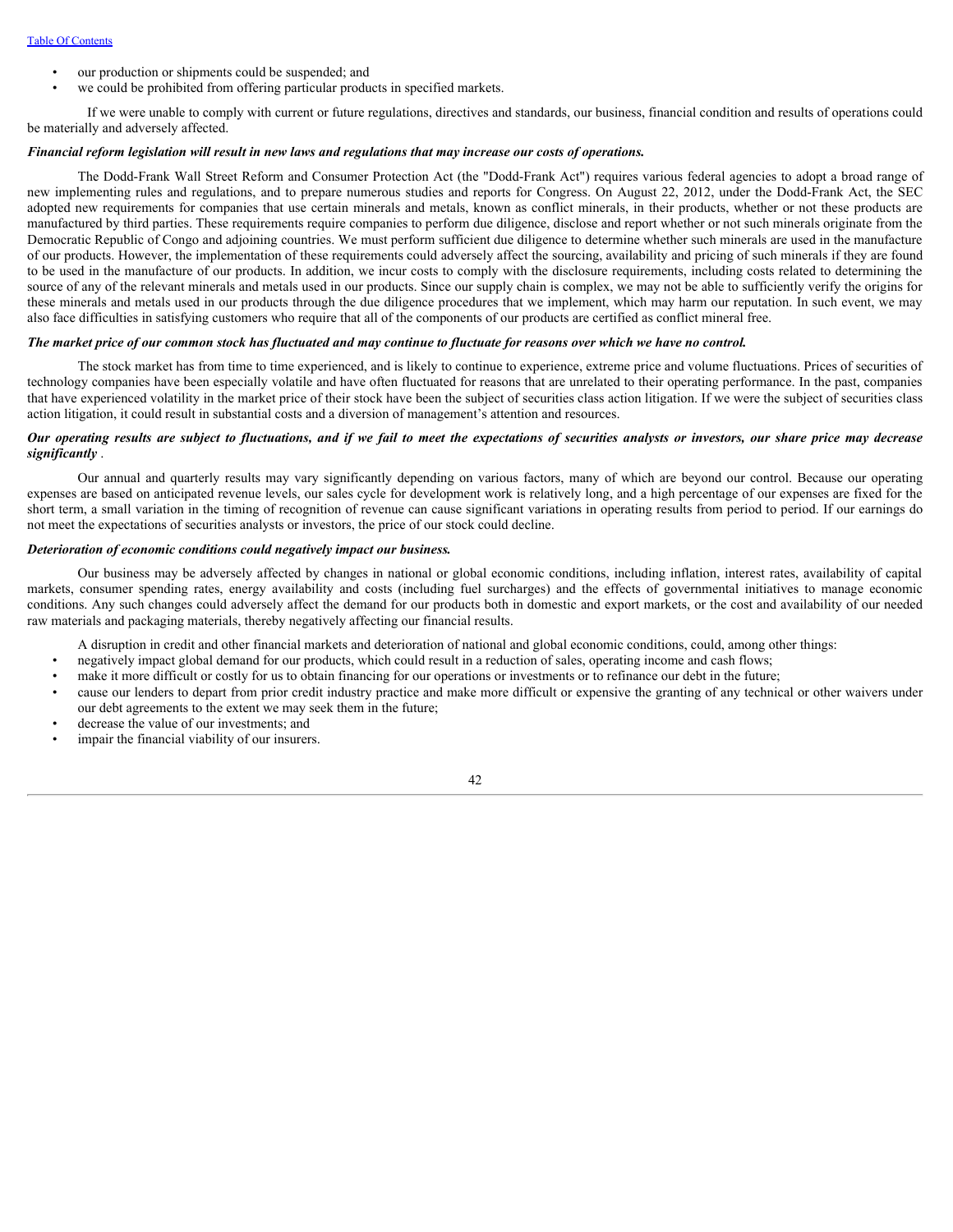### <span id="page-43-0"></span>**ITEM 6. 6. EXHIBITS**

The exhibits listed in the following Exhibit Index are filed as part of this Quarterly Report on Form 10-Q.

### **Exhibit Index to Form 10-Q for the Period Ended March 31, 2019**

- [3.1](#page-45-0) [Amended and Restated By-laws of Advanced Energy Industries, Inc.](#page-45-0)
- [31.1](#page-62-0) [Certification of the Chief Executive Officer Pursuant to Rule 13a-14\(a\) under the Securities Exchange Act of 1934, as adopted pursuant to](#page-62-0) [Section 302 of the Sarbanes-Oxley Act of 2002.](#page-62-0)
- [31.2](#page-63-0) [Certification of the Chief Financial Officer Pursuant to Rule 13a-14\(a\) under the Securities Exchange Act of 1934, as adopted pursuant to](#page-64-0) [Section 302 of the Sarbanes-Oxley Act of 2002.](#page-64-0)
- [32.1](#page-64-0) [Certification of the Chief Executive Officer Pursuant to 18 U.S.C. Section 1350, as adopted pursuant to Section 906 of the Sarbanes-Oxley Act of](#page-64-0) [2002.](#page-64-0)
- [32.2](#page-65-0) [Certification of the Chief Financial Officer Pursuant to 18 U.S.C. Section 1350, as adopted pursuant to Section 906 of the Sarbanes-Oxley Act of](#page-65-0) [2002.](#page-65-0)
- 101.INS XBRL Instance Document
- 101.SCH XBRL Taxonomy Extension Schema Document
- 101.CAL XBRL Taxonomy Extension Calculation Linkbase Document
- 101.DEF XBRL Taxonomy Extension Definition Linkbase Document
- 101.LAB XBRL Taxonomy Extension Label Linkbase Document
- 101.PRE XBRL Taxonomy Extension Presentation Linkbase Document

Attached as Exhibit 101 to this report are the following materials from Advanced Energy, Inc.'s Quarterly Report on Form 10-Q for the quarter ended March 31, 2019, formatted in XBRL (eXtensible Business Reporting Language): (i) the Condensed Consolidated Statements of Earnings, (ii) the Condensed Consolidated Statements of Comprehensive Earnings, (iii) the Condensed Consolidated Balance Sheets, (iv) the Condensed Consolidated Statements of Cash Flows, (v) the Condensed Consolidated Statements of Stockholders' Equity, and (vi) the Notes to the Condensed Consolidated Financial Statements.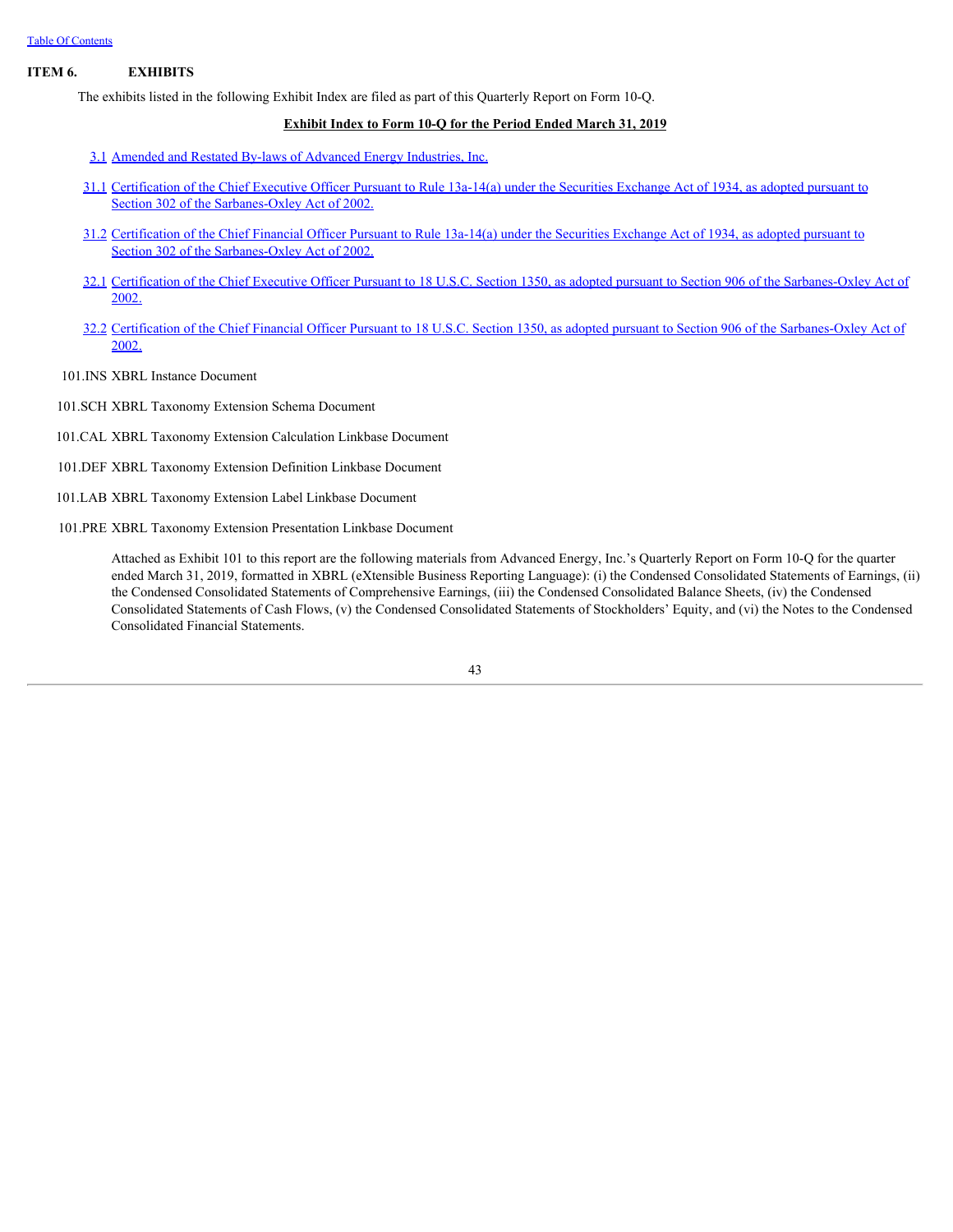# <span id="page-44-0"></span>**SIGNATURES**

Pursuant to the requirements of the Securities Exchange Act of 1934, the registrant has duly caused this report to be signed on its behalf by the undersigned thereunto duly authorized.

ADVANCED ENERGY INDUSTRIES, INC.

Dated: May 6, 2019 May 1980 May 6, 2019 May 1980 May 1980 May 1980 May 1980 May 1980 May 1980 May 1980 May 198

Paul Oldham Chief Financial Officer & Executive Vice President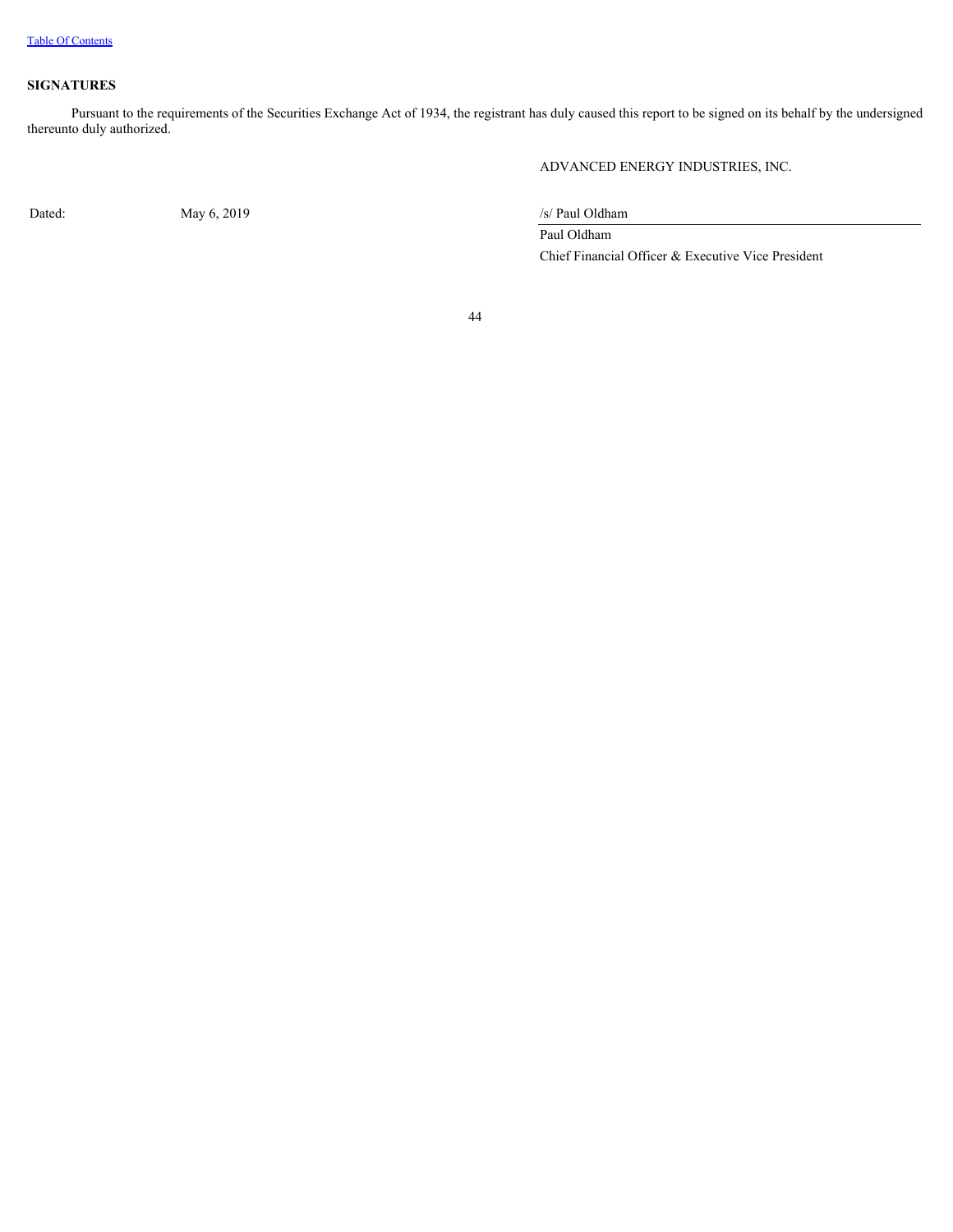<span id="page-45-0"></span>AMENDED AND RESTATED BY-LAWS OF ADVANCED ENERGY INDUSTRIES, INC. (A DELAWARE CORPORATION)

(UPDATED THROUGH THE FIFTH AMENDMENT)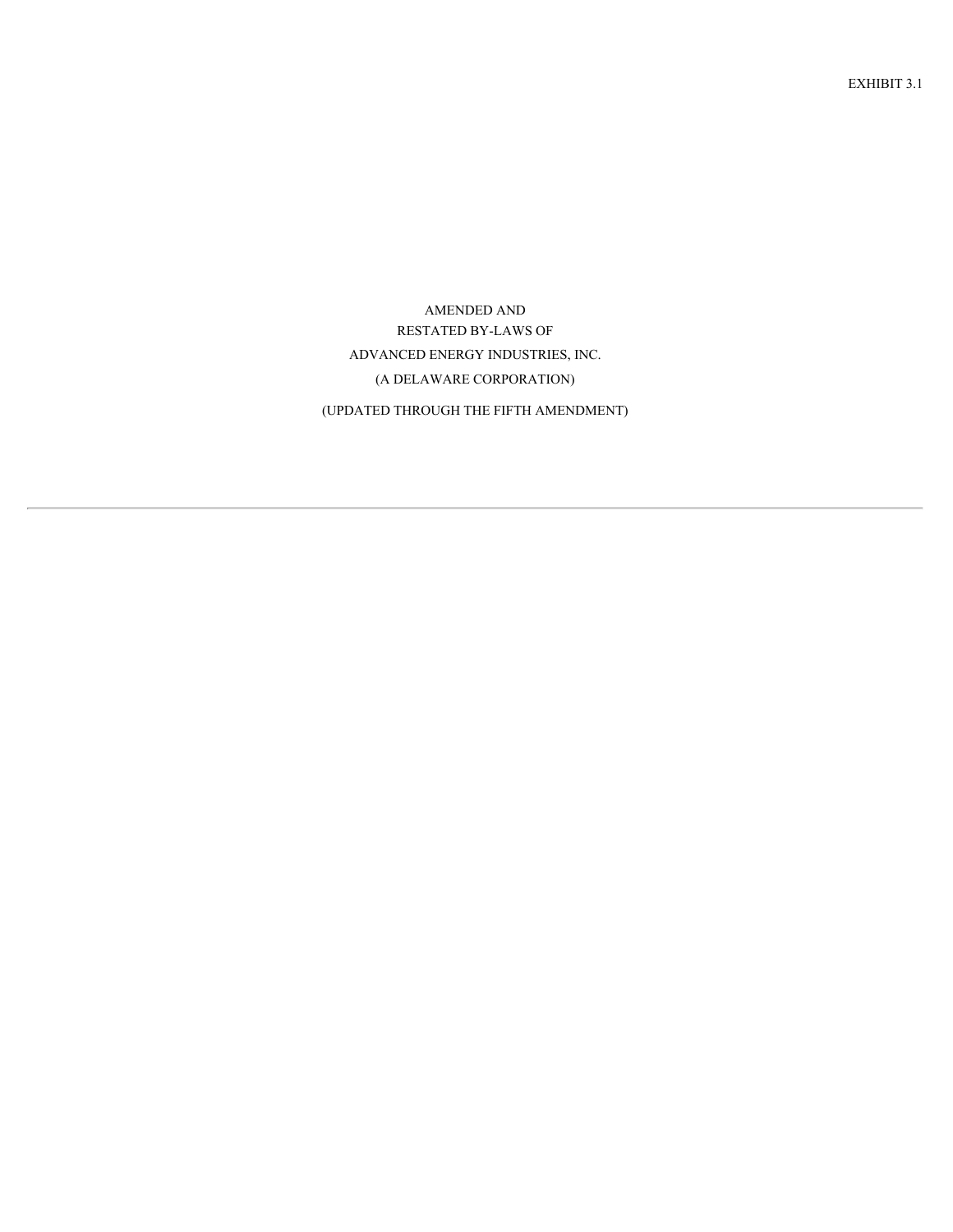### By-Laws

### OF

# ADVANCED ENERGY INDUSTRIES, INC.

# (A DELAWARE CORPORATION)

### **ARTICLE I**

# **OFFICES**

**Section 1. Registered Office.** The registered office of the corporation in the State of Delaware shall be in the City of Wilmington, County of New Castle.

**Section 2. Other Offices.** The corporation shall also have and maintain an office or principal place of business at such place as may be fixed by the Board of Directors, and may also have offices at such other places, both within and without the State of Delaware· as the Board of Directors may from time to time determine or the business of the corporation may require.

### **ARTICLE II**

#### **CORPORATE SEAL**

**Section 3. Corporate Seal.** The corporate seal shall consist of a die bearing the name of the corporation and the inscription, "Corporate Seal- Delaware." Said seal may be used by causing it or a facsimile thereof to be impressed or affixed or reproduced or otherwise.

### **ARTICLE III**

### **STOCKHOLDERS' MEETINGS**

**Section 4. Place of Meetings.** Meetings of the stockholders of the corporation shall be held at such place, either within or without the State of Delaware, as may be designated from time to time by the Board of Directors, or, if not so designated, then at the office of the corporation required to be maintained pursuant to Section 2 hereof.

### **Section 5. Annual Meeting.**

(a) The annual meeting of the stockholders of the corporation, for the purpose of election of directors and for such other business as may lawfully come before it, shall be held on such date and at such time as may be designated from time to time by the Board of Directors.

(b) Special Meetings.

(i) Special meetings of the stockholders of the corporation may be called, for any purpose or purposes, by (i) the Chairman of the Board of Directors, (ii) the President, (iii) the Board of Directors pursuant to a resolution adopted by a majority of the total number of authorized directors (whether or not there exist any vacancies in previously authorized directorships at the time any such resolution is presented to the Board of Directors for adoption) or (iv) by the holders of shares entitled to cast not less than ten percent (10%) of the votes at the meeting, and shall be held at such place, on such date, and at such time as the Board of Directors, shall fix.

(ii) If a special meeting is called by any person or persons other than the Board of Directors, the request shall be in writing, specifying the general nature of the business proposed to be transacted, and shall be delivered personally or sent by registered mail or by telegraphic or other facsimile transmission to the Chairman of the Board of Directors, the President, or the Secretary of the corporation. No business may be transacted at such special meeting otherwise than specified in such notice. The Board of Directors shall determine the time and place of such special meeting, which shall be held not less than thirty-five (35) nor more than one hundred twenty (120) days after the date of the receipt of the request. Upon determination of the time and place of the meeting, the officer receiving the request shall cause notice to be given to the stockholders entitled to vote, in accordance with the provisions of Section 7 of these By-Laws. If the notice is not given within sixty (60) days after the receipt of the request, the person or persons requesting the meeting may set the time and place of the meeting and give the notice. Nothing contained in this paragraph (b) shall be construed as limiting, fixing, or affecting the time when a meeting of stockholders called by action of the Board of Directors may be held.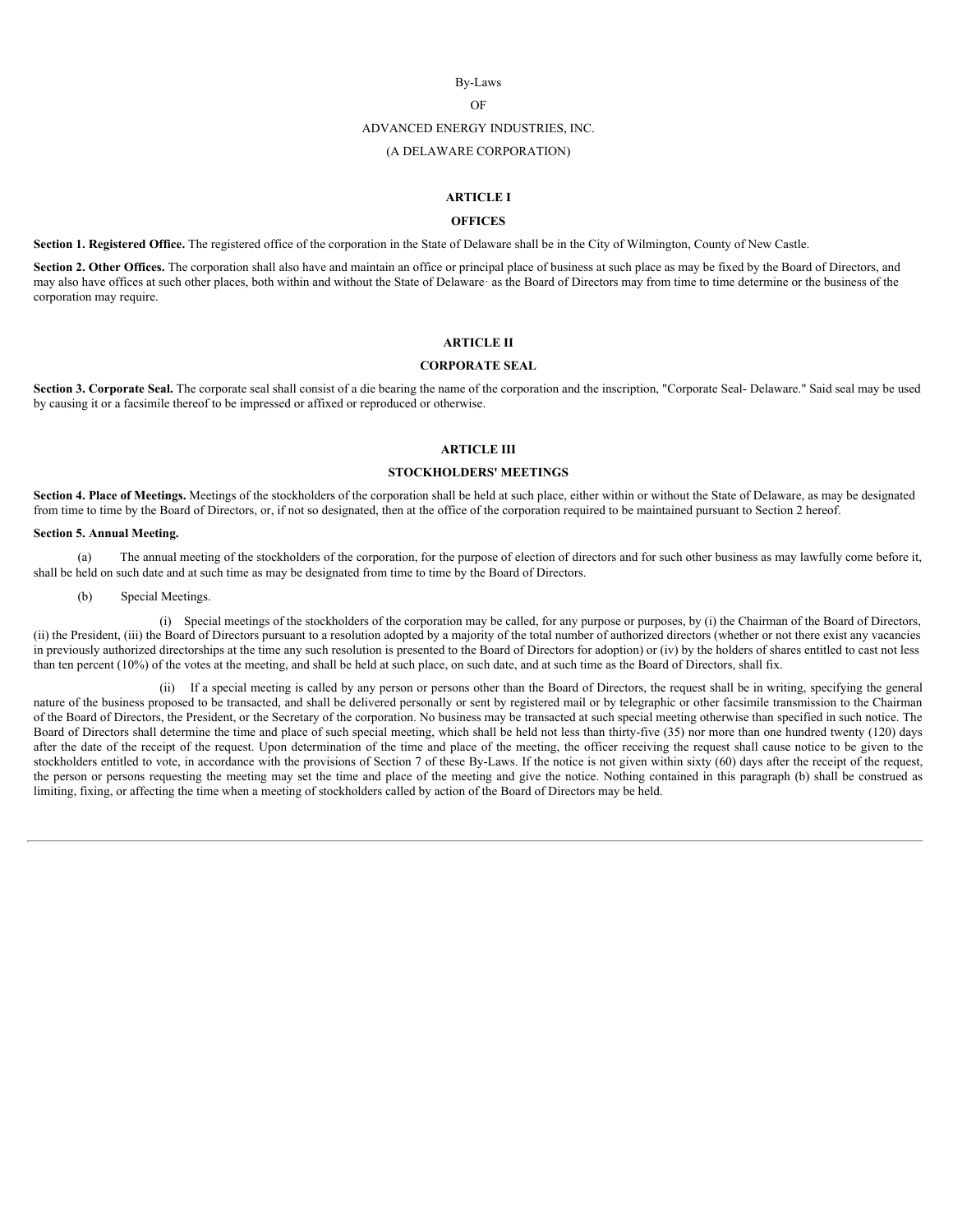### **Section 6. Advance Notice of Stockholder Nominations and Other Business.**

## (a) Annual Meeting of Stockholders.

(i) Nominations of persons for election to the Board of Directors and the proposal of other business to be considered by the stockholders may be made at an annual meeting of stockholders (A) brought before the annual meeting by or at the direction of the Board of Directors, or (B) specified in the notice of meeting (or any supplement thereto) given by or at the direction of the Board of Directors (or any duly authorized committee thereof), or (C) by any stockholder of the corporation who (1) was a stockholder of record at the time of giving notice provided for in this Section 6, (2) at the time of the annual meeting is entitled to vote at the meeting, and (3) complies with the notice procedures set forth in this Section 6 as to such business or nomination; clause (C) shall be the exclusive means for a stockholder to make nominations or submit other business (other than matters properly brought under Rule 14a-8 under the Securities Exchange Act of 1934, as amended (the " *Exchange Act* ") and included in the corporation's notice of meeting) before an annual meeting of stockholders.

(ii) Without qualification, for any nominations or any other business to be properly brought before an annual meeting by a stockholder pursuant to Section  $6(a)(i)(C)$  of these By-Laws, the stockholder must have given timely notice thereof in writing to the Secretary and such other business must otherwise be a proper matter for stockholder action. To be timely, a stockholder's notice shall be delivered to the Secretary at the principal executive offices of the corporation not earlier than the close of business on the 90th day and not later than the close of business on the 60th day prior to the first anniversary of the preceding year's annual meeting; *provided, however*, that in the event that the date of the annual meeting is more than 30 days before or more than 30 days after such anniversary date, notice by the stockholder to be timely must be so delivered not earlier than the close of business on the 90th day prior to the date of such annual meeting and not later than the close of business on the later of the 60th day prior to the date of such annual meeting or, if the first public announcement of the date of such annual meeting is less than 70 days prior to the date of such annual meeting, the 10th day following the day on which public announcement of the date of such meeting is first made by the corporation. In no event shall any adjournment or postponement of an annual meeting or the announcement thereof commence a new time period for the giving of a stockholder's notice as described above. To be in proper form, a stockholder's notice (whether given pursuant to this  $Section 6(a)(ii)$  or Section  $6(b)$ ) to the Secretary must:

(A) set forth, as to the stockholder giving the notice and as to the Stockholder Associated Person (as defined herein), if any, on whose behalf the nomination or proposal is made (i) the name and address of such stockholder, as they appear on the corporation's books and such Stockholder Associated Person, if any, (ii) (a) the class and number of shares of the corporation which are, directly or indirectly, owned beneficially and of record by such stockholder and Stockholder Associated Person, (b) any option, warrant, convertible security, stock appreciation right, or similar right with an exercise or conversion privilege or a settlement payment or mechanism at a price related to any class of shares of the corporation or with a value derived in whole or in part from the value of any class of shares of the corporation, whether or not such instrument or right shall be subject to settlement in the underlying class of stock of the corporation or otherwise (a " *Derivative Instrument* ") directly or indirectly owned beneficially by such stockholder or Stockholder Associated Person and any other direct or indirect opportunity to profit or share in any profit derived from any increase or decrease in the value of shares of the corporation, (c) any proxy, contract, arrangement, understanding, or relationship pursuant to which such stockholder or Stockholder Associated Person has a right to vote any shares of any security of the Company, (d) any short interest in any security of the Company (for purposes of this Section 6 a person shall be deemed to have a short interest in a security if such person directly or indirectly, through any contract, arrangement, understanding, relationship or otherwise, has the opportunity to profit or share in any profit derived from any decrease in the value of the subject security), (e) any rights to dividends on the shares of the corporation owned beneficially by such stockholder or Stockholder Associated Person that are separated or separable from the underlying shares of the corporation, (f) any proportionate interest in shares of the corporation or Derivative Instruments held, directly or indirectly, by a general or limited partnership in which such stockholder or Stockholder Associated Person is a general partner or, directly or indirectly, beneficially owns an interest in a general partner, (g) any performance- related fees (other than an asset-based fee) that such stockholder or Stockholder Associated Person is entitled to based on any increase or decrease in the value of shares of the corporation or Derivative Instruments, if any, as of the date of such notice, including without limitation any such interests held by members of such stockholder's immediate family sharing the same household and (h) any prior campaigns against the corporation by the stockholder or the Stockholder Associated Person, (iii) a representation that such stockholder intends to appear in person or by proxy at the meeting to nominate the persons named in its notice and (iv) any other information relating to such stockholder or Stockholder Associated Person, if any, that would be required to be disclosed in a proxy statement or other filings required to be made in connection with solicitations of proxies for, as applicable, the proposal and/or for the election of directors in a contested election pursuant to Section 14 of the Exchange Act and the rules and regulations promulgated thereunder;

(B) if the notice relates to any business other than a nomination of a director or directors that the stockholder proposes to bring before the meeting, set forth a brief description of the business desired to be brought before the meeting, the reasons for conducting such business at the meeting and any material interest of such stockholder and Stockholder Associated Person, if any, on whose behalf the proposal is made, as well as (i) such other information concerning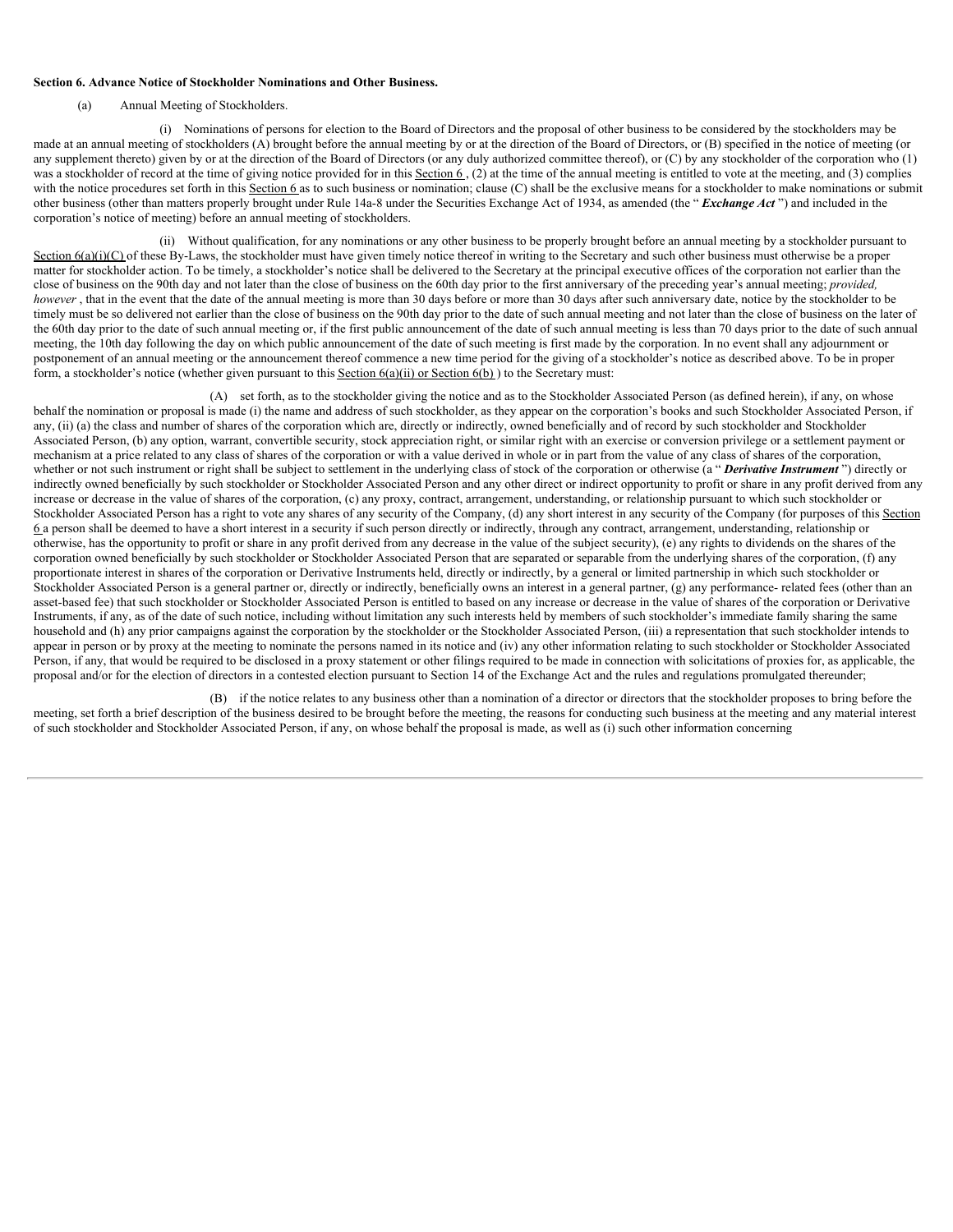such business and the stockholder proponent as would be required by the appropriate Rules and Regulations of the Securities and Exchange Commission to be included in a proxy statement soliciting proxies for the proposal and (ii) a description of all agreements, arrangements and understandings between such stockholder and Stockholder Associated Person, if any, and any other person or persons (including their names) in connection with the proposal of such business;

(C) set forth, (i) as to each person whom the stockholder proposes to nominate for election or reelection to the Board of Directors (each a " such business and the stockholder proponent as would be required by the appropriate Rules and Regulations of the Securities and<br>proxy statement soliciting proxies for the proposal and (ii) a description of all agreements, *Proposed Nominee* ") (a) the name, age, business address, and residence address of the Proposed Nominee, (b) the principal occupation or employment of the Proposed e stockholder proponent as would be required by the appropriate Rules and Regulations of the Securities and Exchange Commission to be included in a<br>
riting proxies for the proposal and (ii) a description of all agreements, Nominee, (c) the class and number of shares of the corporation which are directly or indirectly owned beneficially and of record by the Proposed Nominee, (d) all information relating to the Proposed Nominee that would be required to be disclosed in a proxy statement or other filings required to be made in connection with solicitations of proxies for election of directors in a contested electio such business and the stockholder proponent as would be required by the appropriate Rules and Regulations of the Securities and Exchange Commission to be included in a<br>prosysticanent soliciting provises for the proposal an such business and the stockholder proponent as would be required by the appropriate Rules and Regulations of the Securities and Exchange Commission to be included in a<br>proxy statement solicing proxis for the proposal of ai compensation and other material monetary agreements, arrangements and understandings during the past three years, and any other material relationships, between or among such stockholder and Stockholder Associated Person, if any, and their respective affiliates and associates, or others acting in concert therewith, on the one hand, and each Proposed Nominee, and his or her respective affiliates and associates, or others acting in concert therewith, on the other hand, including, without limitation all information that would be required to be disclosed pursuant such business and the stockholder proponent as would be required by the appropriate Rules and Regulations of the Securities and Exchange Commission to be included in a<br>proxy statement soliciting provision of the optiosal a nomination and any Stockholder Associated Person on whose behalf the nomination is made, if any, or any affiliate or associate thereof or person acting in concert therewith, were the "registrant" for purposes of such rule and the nominee were a director or executive officer of such registrant. The corporation may require any Proposed Nominee to furnish such other information as may reasonably be required by the corporation to determine the eligibility of such Proposed Nominee to serve as an independent director of the corporation or that could be material to a reasonable stockholder's understanding of the independence, or lack thereof, of such nominee; and

(D) with respect to each Proposed Nominee for election or reelection to the Board of Directors, include a completed and signed questionnaire, representation and agreement as set forth in this Section  $6(a)(ii)(D)$ . To be eligible to be a nominee for election or reelection as a director of the corporation, a person must deliver (in accordance with the time periods prescribed for delivery of notice under Section 6(a)(ii) of these By-Laws) to the Secretary at the principal executive offices of the corporation a written questionnaire with respect to the background and qualification of such person and the background of any other person or entity on whose behalf the nomination is being made (which questionnaire shall be provided by the Secretary upon written request) and a written representation and agreement (in the form provided by the Secretary upon written request) that such person (1) is not and will not become a party to (a) any agreement, arrangement or understanding with, and has not given any commitment or assurance to, any person or entity as to how such person, if elected as a director of the corporation, will act or vote on any issue or question (a "Voting Commitment") that has not been disclosed to the corporation or (b) any Voting Commitment that could limit or interfere with such person's ability to comply, if elected as a director of the corporation, with such person's fiduciary duties under applicable law, (2) is not and will not become a party to any agreement, arrangement or understanding with any person or entity other than the corporation with respect to any direct or indirect compensation, reimbursement or indemnification in connection with service or action as a director that has not been disclosed therein, and (3) in such person's individual capacity and on behalf of any person or entity on whose behalf the nomination is being made, would be in compliance, if elected as a director of the corporation, and will comply with all applicable publicly disclosed corporate governance, conflict of interest, confidentiality and stock ownership and trading policies and guidelines of the corporation.

(E) A stockholder providing notice of with respect to Section  $6(a)(ii)$  or Section  $6(b)$  shall further update and supplement such notice, if necessary, so that the information provided or required to be provided in such notice pursuant to Section 6(a)(ii) or Section 6(b) shall be true and correct as of the record date for the meeting and as of the date of the meeting or any adjournment or postponement thereof, as the case may be, and such update and supplement shall be delivered to or mailed and received by the Secretary at the principal executive offices of the corporation not later than five (5) business days after the later of the record date for the meeting or the date notice of such record date is first publicly announced by the corporation (in the case of the update and supplement required to be made as of the record date), and as promptly as practicable after any change in the information required to be provided (in the case of any update or supplement required to be made after the record date).

As used herein, the term "Stockholder Associated Person" of any stockholder means (i) any person controlling or controlled by, directly or indirectly or acting in concert with, such stockholder, (ii) any beneficial owner of shares of stock of the corporation owned of record or beneficially by such stockholder (other than a stockholder that is a depositary) and (iii) any person that directly, or indirectly through one or more intermediaries, controls, or is controlled by, or is under common control with such Stockholder Associated Person. A person shall be deemed to be "acting in concert" with another person if such person knowingly acts (whether or not pursuant to an express agreement) in concert with, or towards a common goal relating to the management, governance or control of the corporation in parallel with, such other person where (A) each person is conscious of the other person's conduct or intent and this awareness is an element in their decision-making process and (B) at least one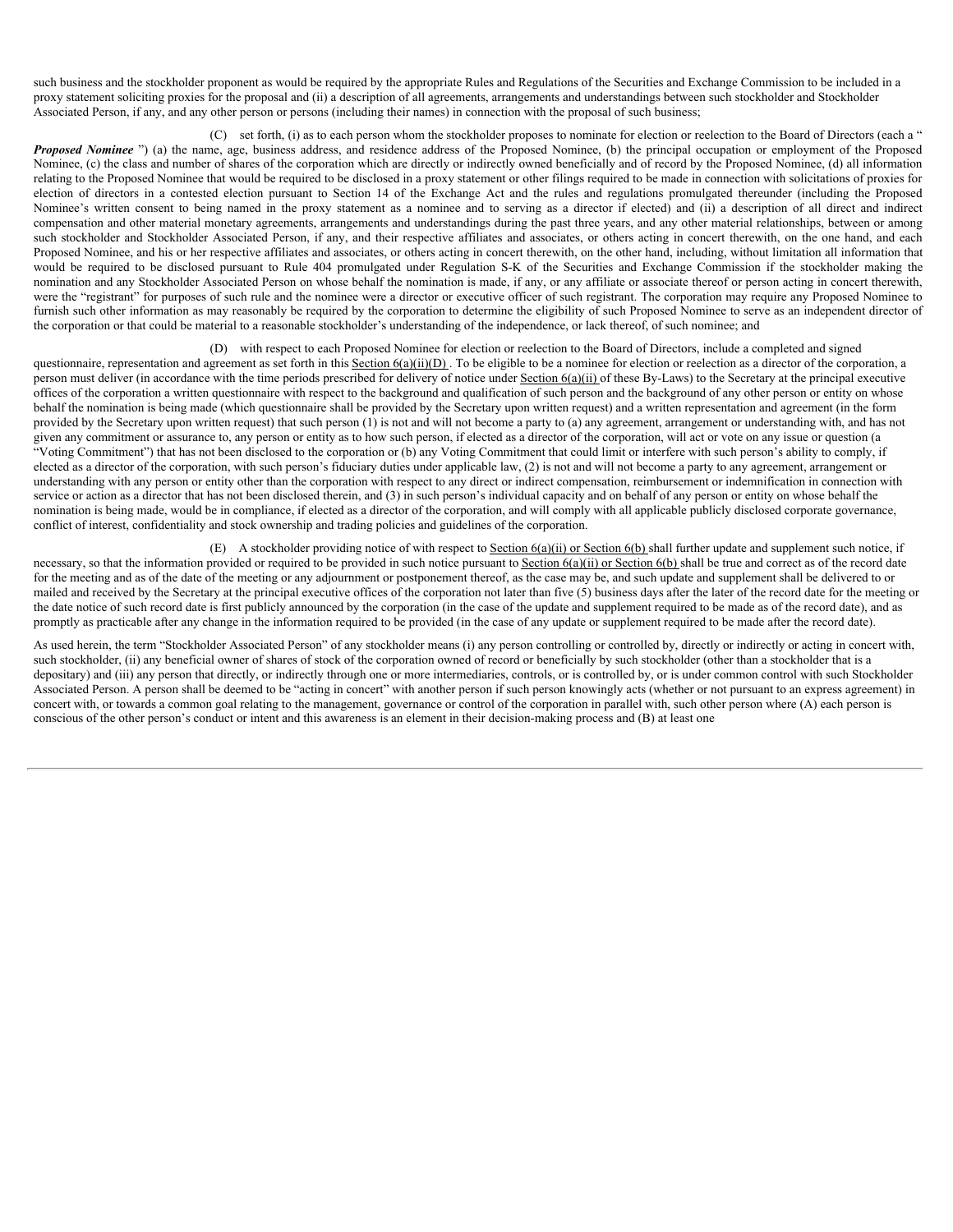additional factor suggests that such persons intend to act in concert or in parallel, which such additional factors may include, without limitation, exchanging information (whether publicly or privately), attending meetings, conducting discussions or making or soliciting invitations to act in concert or in parallel; *provided* that a person shall not be deemed to be acting in concert with any other person solely as a result of the solicitation of proxies after the filing of an effective Schedule 14A under Section 14(a) of the Exchange Act. A person acting in concert with another person shall be deemed to be acting in concert with any third party who is also acting in concert with such other person.

(iii) Notwithstanding anything in the second sentence of Section  $6(a)(ii)$  of these By-Laws to the contrary, in the event that the number of directors to be elected to the Board of Directors is increased and there is no public announcement by the corporation naming all of the nominees for director or specifying the size of the increased Board of Directors at least 70 days prior to the first anniversary of the preceding year's annual meeting, a stockholder's notice pursuant to this Section 6 shall also be considered timely, but only with respect to nominees for any new positions created by such increase, if it shall be delivered to the Secretary at the principal executive offices of the corporation not later than the close of business on the 10th day following the day on which such public announcement is first made by the corporation.

(b) Special Meetings of Stockholders. Only such business shall be conducted at a special meeting of stockholders as shall have been brought before the meeting pursuant to the corporation's notice of meeting (or any supplement thereto). If the business stated in the corporation's notice of a special meeting of stockholders includes electing one or more directors to the Board of Directors, nominations of persons for election to the Board of Directors may be made (i) by or at the direction of the Board of Directors or (ii) provided that the Board of Directors has determined that directors shall be elected at such meeting, by any stockholder of the corporation who (A) is a stockholder of record at the time of giving of notice provided for in this  $Section 6$  and at the time of the special meeting, (B) is entitled to vote at the meeting, and (C) complies with the notice procedures set forth in Section  $6(a)(ii)$  as to such nomination. Clause (ii) of this sentence shall be the exclusive means for a stockholder to make nominations before a special meeting of shareholders. To be timely, the stockholder's notice required by Section  $6(a)(ii)$  of these By-Laws with respect to any Proposed Nominee (including the completed and signed questionnaire, representation and agreement required by Section 6(a)(ii)(D) of these By- Laws) shall be delivered to the Secretary at the principal executive offices of the corporation not earlier than the close of business on the 90th day prior to the date of such special meeting and not later than the close of business on the later of  $(Y)$  the 60th day prior to the date of such special meeting or,  $(Z)$  if the first public announcement of the date of such special meeting is less than 70 days prior to the date of such special meeting, the 10th day following the day on which public announcement is first made of the date of the special meeting and of the nominees proposed by the Board of Directors to be elected at such meeting. In no event shall any adjournment or postponement of a special meeting or the announcement thereof commence a new time period for the giving of a stockholder's notice as described above. Such stockholder's notice shall set forth the information called for by Sections  $6(a)(ii)(A)$ , (C), (D) and (E).

(c) General.

(i) Only such persons who are nominated in accordance with the procedures set forth in this Section 6 shall be eligible to serve as directors and only such business shall be conducted at a meeting of stockholders as shall have been brought before the meeting in accordance with the procedures set forth in this Section 6. Except as otherwise provided by law, the Certificate of Incorporation or these By-Laws, the Chairman of the meeting shall have the power and duty to determine whether a nomination or any business proposed to be brought before the meeting was made or proposed, as the case may be, in accordance with the procedures set forth in this Section 6 and, if any proposed nomination or business is not in compliance with this  $Section 6$ , to declare that such defective proposal or nomination shall be disregarded.

(ii) For purposes of this Section 6, "public announcement" shall mean disclosure in a press release reported by a national news service or in any periodic or current report of the corporation filed with or furnished to the Securities and Exchange Commission.

(iii) Notwithstanding the foregoing provisions of this Section 6, a stockholder shall also comply with all applicable requirements of the Exchange Act and the rules and regulations thereunder with respect to the matters set forth in this **Section 6**; *provided, however*, that any references in these By-Laws to the Exchange Act or the rules promulgated thereunder are not intended to and shall not limit the requirements applicable to nominations or proposals as to any other business to be considered pursuant to Section 6. Nothing in this Section 6 shall be deemed to affect any rights (A) of stockholders to request inclusion of proposals in the corporation's proxy statement pursuant to Rule 14a-8 under the Exchange Act or (B) of the holders of any series of Preferred Stock if and to the extent provided for under law, the Certificate of Incorporation or these By-Laws.

(iv) All notices required to be given by a stockholder pursuant to this Section 6 must be in writing and delivered to the secretary of the corporation at the principal executive offices of the corporation in person or by first class United States mail postage prepaid or by reputable overnight delivery service within the time limits specified in this Section 6. Any other form of communication, including without limitation facsimile transmission and email, shall not satisfy the notice requirements of this Section 6 applicable to stockholders.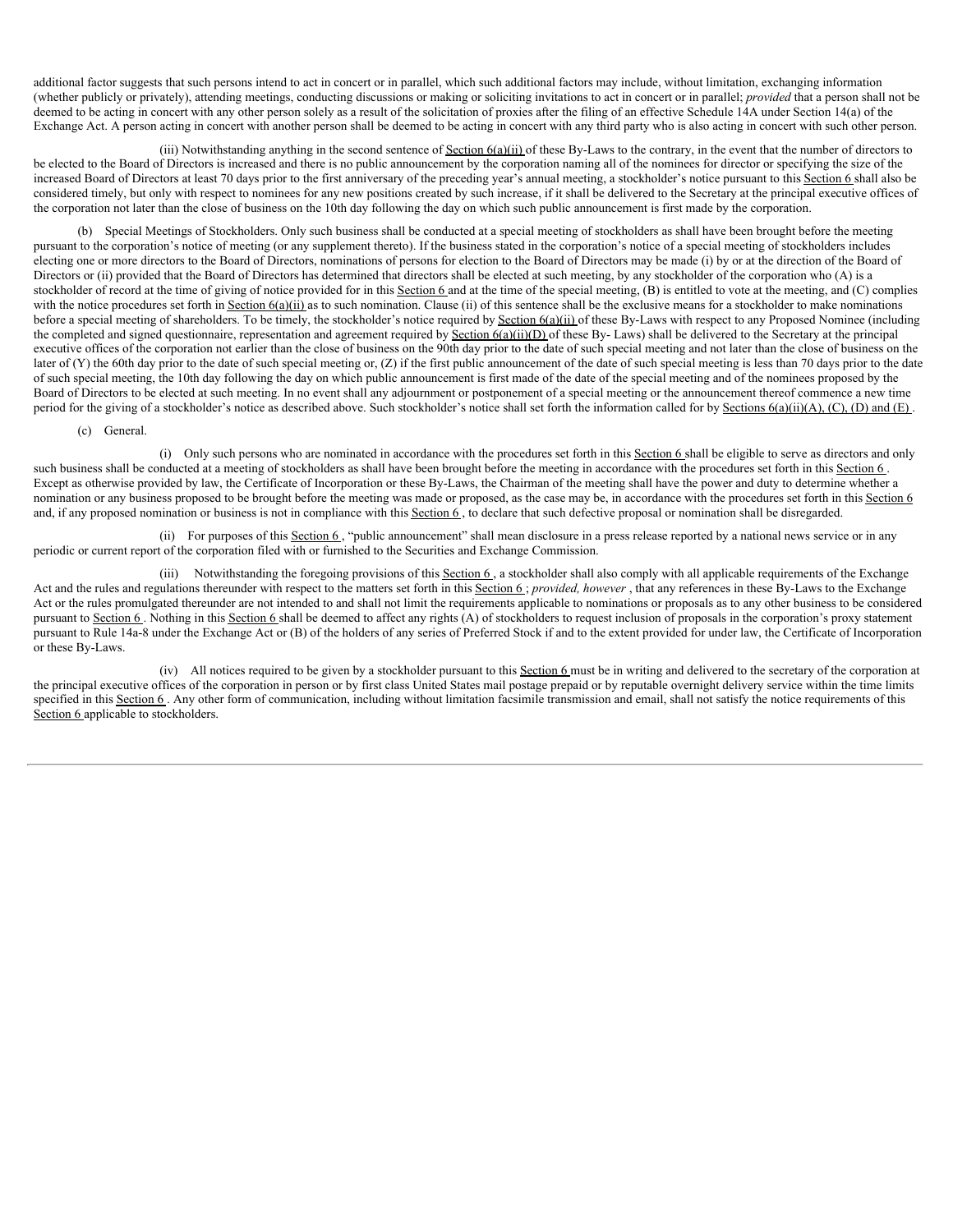Section 7. Notice of Meetings; Waiver of Notice. Except as otherwise provided by law or the Certificate of Incorporation, written notice of each meeting of stockholders shall be given not less than ten (10) nor more than sixty (60) days before the date of the meeting to each stockholder entitled to vote at such meeting as of the record date for determining the stockholders entitled to notice of the meeting. The notice shall specify the place, date and hour of the meeting, the means of remote communication, if any, by which stockholders and proxy holders may be deemed to be present in person and vote at such meeting, the record date for determining the stockholders entitled to vote at the meeting, if such date is different from the record date for determining stockholders entitled to notice of the meeting, and in the case of a special meeting the purpose or purposes of the meeting . Notice of the time, place and purpose of any meeting of stockholders may be waived in writing, signed by the person entitled to notice thereof, either before or after such meeting, and will be waived by any stockholder by his attendance thereat in person or by proxy, except when the stockholder attends a meeting for the express purpose of objecting, at the beginning of the meeting, to the transaction of any business because the meeting is not lawfully called or convened. Any stockholder so waiving notice of such meeting shall be bound by the proceedings of any such meeting in all respects as if due notice thereof had been given.

**Section 8. Quorum.** At each meeting of stockholders, except where otherwise provided by law, the Certificate of Incorporation or these By- Laws, the presence, in person or by proxy duly authorized, of the holders of a majority of the outstanding shares of stock entitled to vote at the meeting shall constitute a quorum for the transaction of business. In the absence of a quorum, any meeting of stockholders may be adjourned, from time to time, either by the chairman of the meeting or by vote of the holders of a majority of the shares represented thereat, but no other business shall be transacted at such meeting. The stockholders present at a duly called or convened meeting, at which a quorum is present, may continue to transact business until adjournment, notwithstanding the withdrawal of enough stockholders to leave less than a quorum. Except as otherwise provided by law, the Certificate of Incorporation or these By-Laws, the affirmative vote of a majority of the shares present in person or represented by proxy at the meeting, excluding abstentions and broker non-votes, shall be necessary for the transaction of any business other than the election of directors; and directors shall be elected by a plurality of the votes of the shares present in person or represented by proxy at the meeting and entitled to vote on the election of directors. Where a separate vote by a class or classes or series is required, except where otherwise provided by law, the Certificate of Incorporation or these By-Laws, a majority of the outstanding shares of such class or classes or series, present in person or represented by proxy, shall constitute a quorum entitled to take action with respect to the vote on that matter and, except where otherwise provided by law, the Certificate of Incorporation or these By-Laws, the affirmative vote of the majority (plurality, in the case of the election of directors) of the votes cast by the holders of shares of such class or classes or series shall be the act of such class or classes or series.

Section 9. Adjournment and Notice of Adjourned Meetings. Any meeting of stockholders, whether annual or special, may be adjourned from time to time either by the chairman of the meeting or by the vote of a majority of the shares casting votes, excluding abstentions. When a meeting is adjourned to another time or place, notice need not be given of the adjourned meeting if the time and place thereof are announced at the meeting at which the adjournment is taken. At the adjourned meeting the corporation may transact any business which might have been transacted at the original meeting. If the adjournment is for more than 30 days a notice of the adjourned meeting shall be given to each stockholder of record entitled to vote at the meeting. If, after the adjournment, a new record date for stockholders entitled to vote is fixed for the adjourned meeting, the Board of Directors shall fix a new record date for notice of such adjourned meeting in accordance with Section 213(a) of the General Corporation Law of Delaware, and shall give notice of the adjourned meeting to each stockholder of record entitled to vote at such adjourned meeting as of the record date fixed for notice of such adjourned meeting.

**Section 10. Voting Rights.** For the purpose of determining those stockholders entitled to vote at any meeting of the stockholders, except as otherwise provided by law, only persons in whose names shares stand on the stock records of the corporation on the record date, as provided in Section 12 of these By-Laws, shall be entitled to vote at any meeting of stockholders. Every person entitled to vote or execute consents shall have the right to do so either in person or by an agent or agents authorized by a proxy granted in accordance with Delaware Law. An agent so appointed need not be a stockholder. No proxy shall be voted after three (3) years from its date of creation unless the proxy provides for a longer period.

**Section 11. Joint Owners of Stock.** If shares or other securities having voting power stand of record in the names of two (2) or more persons, whether fiduciaries, members of a partnership, joint tenants, tenants in common, tenants by the entirety, or otherwise, or if two (2) or more persons have the same fiduciary relationship respecting the same shares, unless the Secretary is given written notice to the contrary and is furnished with a copy of the instrument or order appointing them or creating the relationship wherein it is so provided, their acts with respect to voting shall have the following effect: (a) if only one (1) votes, his act binds all; (B) if more than one (1) votes, the act of the majority so voting binds all; (c) if more than one votes, but the vote is evenly split on any particular matter, each faction may vote the securities in question proportionally, or may apply to the Delaware Court of Chancery for relief as provided in the General Corporation Law of Delaware, Section 217(b). If the instrument filed with the Secretary shows that any such tenancy is held in unequal interests, a majority or even-split for the purpose of subsection (c) shall be a majority or even-split in interest.

Section 12. List of Stockholders. The Secretary shall prepare and make, at least ten (10) days before every meeting of stockholders, a complete list of the stockholders entitled to vote at the meeting; provided, however, if the record date for determining the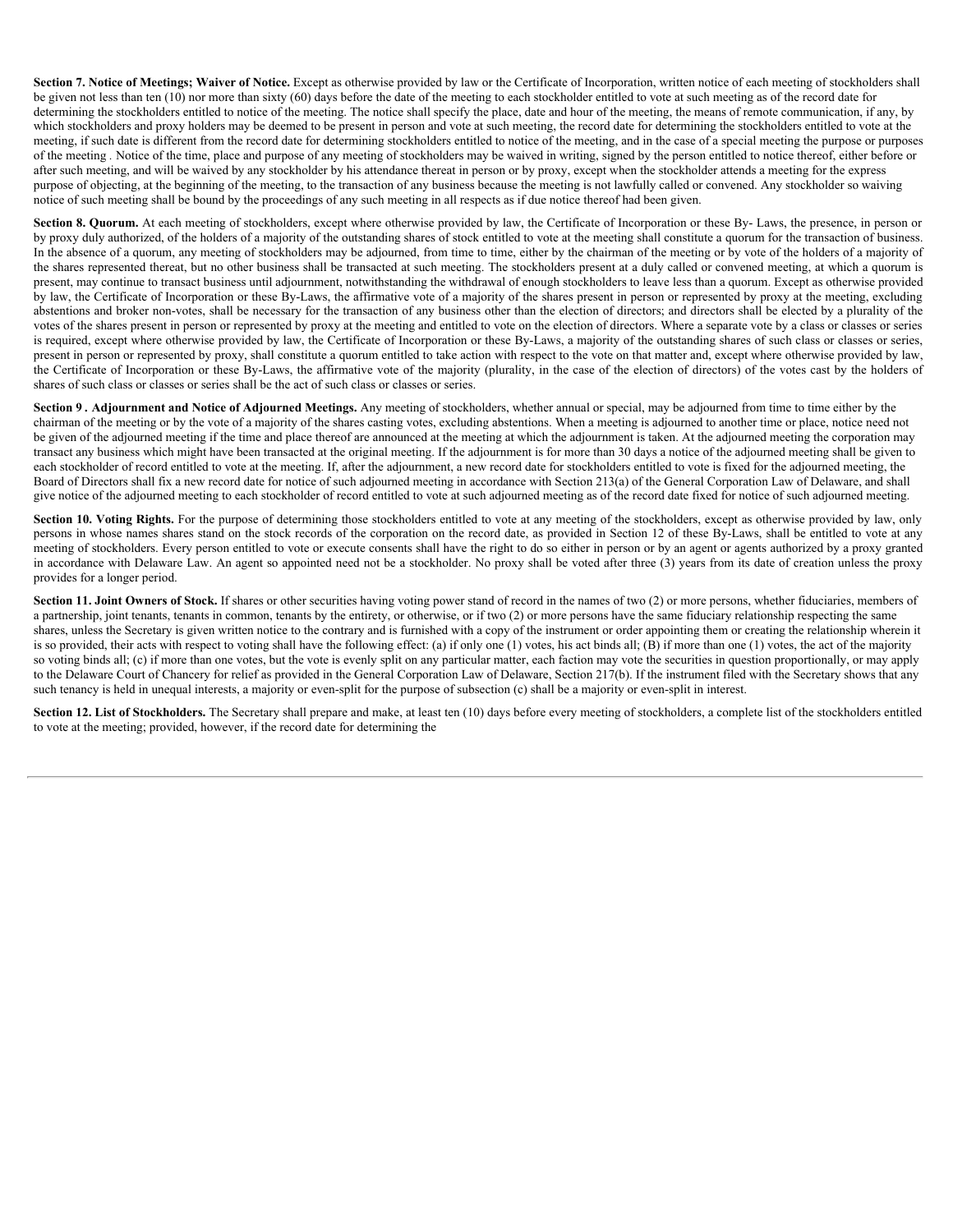stockholders entitled to vote is less than 10 days before the meeting date, the list shall reflect the stockholders entitled to vote as of the tenth day before the meeting date, arranged in alphabetical order, and showing the address of each stockholder and the number of shares registered in the name of each stockholder. Nothing contained in this Section 12 shall require the corporation to include electronic mail addresses or other electronic contact information on such list. Such list shall be open to the examination of any stockholder for any purpose germane to the meeting for a period of at least 10 days prior to the meeting: (i) on a reasonably accessible electronic network, provided that the information required to gain access to such list is provided with the notice of the meeting, or (ii) during ordinary business hours, at the principal place of business of the corporation. In the event that the corporation determines to make the list available on an electronic network, the corporation may take reasonable steps to ensure that such information is available only to stockholders of the corporation. If the meeting is to be held at a place, then a list of stockholders entitled to vote at the meeting shall be produced and kept at the time and place of the meeting during the whole time thereof and may be examined by any stockholder who is present. If the meeting is to be held solely by means of remote communication, then such list shall also be open to the examination of any stockholder during the whole time of the meeting on a reasonably accessible electronic network, and the information required to access such list shall be provided with the notice of the meeting. the date of this develop is that 10 days before the meeting date. Its shall reflect the secondballs resulted to two six of the business and the summer of the action with the action with the action were delivered by a suffi

### **Section 13. Action Without Meeting.**

(a) Unless otherwise provided in the Certificate of Incorporation, any action required by statute to be taken at any annual or special meeting of the stockholders, or any action which may be taken at any annual or special meeting of the stockholders, may be taken without a meeting, without prior notice and without a vote, if a consent in writing, setting forth the action so taken, shall be signed by the holders of outstanding stock having not less than the minimum number of votes that would be necessary to authorize or take such action at a meeting at which all shares entitled to vote thereon were present and voted.

(b) Every written consent shall bear the date of signature of each stockholder who signs the consent, and no written consent shall be effective to take the corporate· action referred to therein unless, within sixty (60) days of the earliest dated consent delivered to the corporation in the manner herein required, written consents signed by a sufficient number of stockholders to take action are delivered to the corporation by delivery to its registered office in the State of Delaware, its principal place of business or an officer or agent of the corporation having custody of the book in which proceedings of meetings of stockholders are recorded. Delivery made to a corporation's registered office shall be by hand or by certified or registered mail, return receipt requested.

(c) Prompt notice of the taking of the corporate action without a meeting by less than unanimous written consent shall be given to those stockholders who have not consented in writing and who, if the action had been taken at a meeting, would have been entitled to notice of the meeting if the record date for notice of such meeting had been Corporation Law of Delaware. If the action which is consented to is such as would have required the filing of a certificate under any section of the General Corporation Law of the State of Delaware if such action had been voted on by stockholders at a meeting thereof, then the certificate filed under such section shall state, in lieu of any statement required by such section concerning any vote of stockholders, that written consent has been given as provided in Section 228 of the General Corporation Law of Delaware.

### **Section 14. Organization.**

(a) At every meeting of stockholders, the Chairman of the Board of Directors, or, if a Chairman has not been appointed or is absent, the President, or, if the President is absent, a chairman of the meeting chosen by a majority in interest of the stockholders entitled to vote, present in person or by proxy, shall act as chairman. The Secretary, or, in his absence, an Assistant Secretary directed to do so by the President, shall act as secretary of the meeting.

L and require the corporation in the direct of existence of the corporation shall be entitled to make such as the corporation of the corporation of the corporations of the conductions or regulation shall be entitled to me necessary, appropriate or convenient. Subject to such rules and regulations of the Board of Directors, if any, the chairman of the meeting shall have the right and authority to prescribe such rules, regulations and procedures and to do all such acts as, in the judgment of such chairman, are necessary, appropriate or convenient for the proper conduct of the meeting, including, without limitation, establishing an agenda or order of business for the meeting, rules and procedures for maintaining order at the meeting and the safety probable also in the first and play one of the next media and the results of the record of the record of restricts of results and the set of results and the core of the core of results and the core of the core of the core persons as the chairman shall permit, restrictions on entry to the meeting after the time fixed for the commencement thereof, limitations on the time allotted to questions or comments by participants and regulation of the opening and closing of the polls for balloting on matters which are to be voted on by ballot. Unless and to the extent determined by the Board of Directors or the chairman of the meeting, meetings of stockholder shall not be required to be held in accordance with rules of parliamentary procedure. (b) Every written consent shall bear the date of signature of each stockholders who signs the consent and no written<br>action referred to these in units, within a travy (60) days of the carrier dark consent advivered to the (b) Lovey written coment shall been the date of signiture of each stockholders who signs the consent and no vritten or the composite of the composite or the composite or the composite or the composite or the composite or t The authorized number to distort of signing of coals the beginning of the corporation and one within outside the corporation and the fixed of the corporation shall be fixed of the corporation interaction of the corporation

### **ARTICLE IV**

### **DIRECTORS**

Section 15. Number. The authorized number of directors of the corporation shall be fixed by resolution duly adopted by the Board of Directors. Directors need not be stockholder unless so required by the Certificate of Incorporation. If for any cause, the directors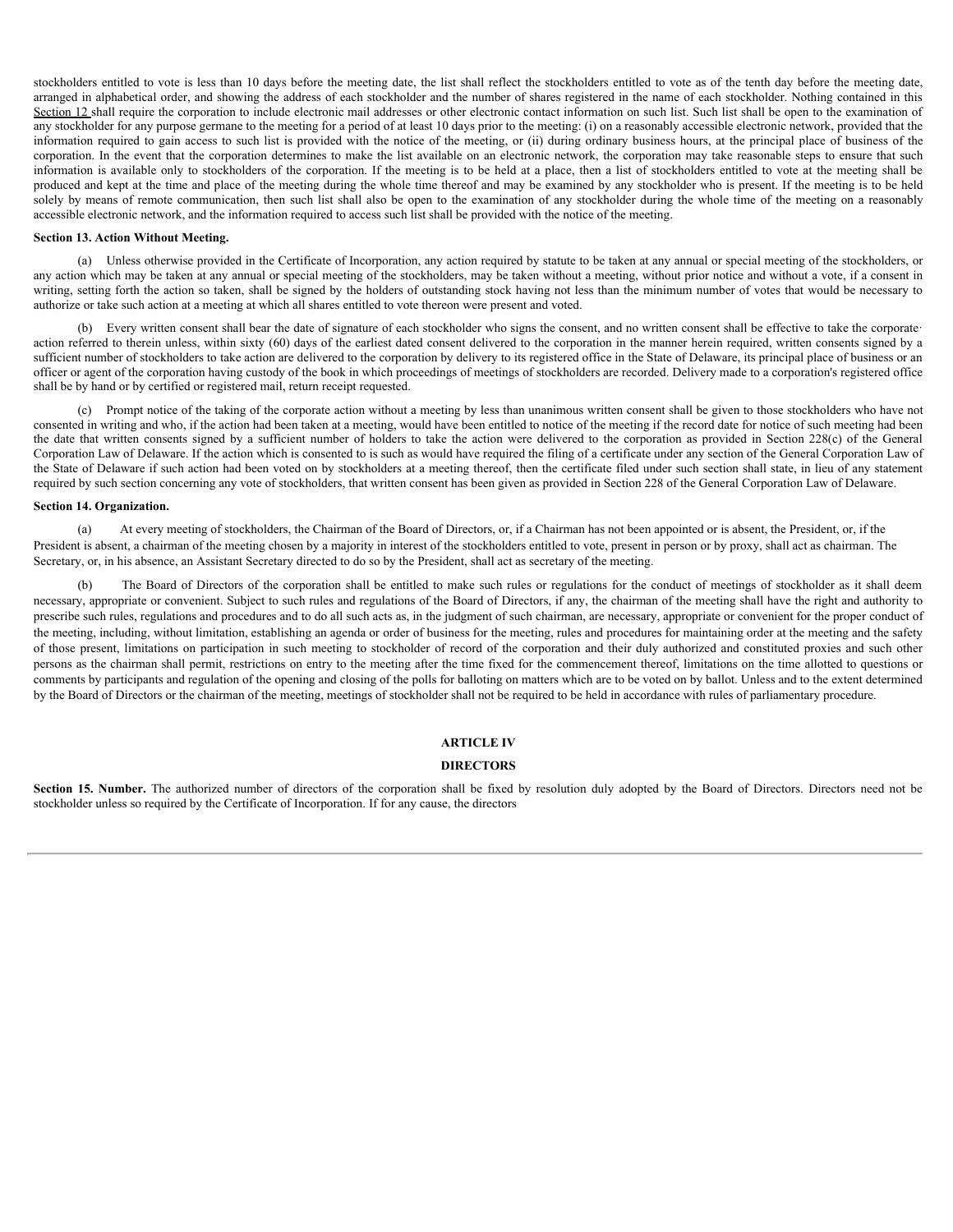shall not have been elected at an annual meeting, they may be elected as soon thereafter as convenient at a special meeting of the stockholders called for that purpose in the manner provided in these By Laws.

Section 16. Powers. The powers of the corporation shall be exercised, its business conducted and its property controlled by the Board of Directors, except as may be otherwise provided by statute or by the Certificate of Incorporation.

**Section 17. Term of Office.** Directors shall be elected at each annual meeting of stockholder for a term of one year. Each director shall serve until his successor is duly elected and qualified or until his death, resignation or removal. No decrease in the number of directors constituting the Board of Directors shall shorten the term of any incumbent director.

**Section 18. Vacancies.** Unless otherwise provided in the Certificate of Incorporation, any vacancies on the Board of Directors resulting from death, resignation, disqualification, removal or other causes and any newly created directorships resulting from any increase in the number of directors, shall unless the Board of Directors determines by resolution that any such vacancies or newly created directorships shall be filled by stockholders, be filled only by the affirmative vote of a majority of the directors then in office, even though less than a quorum of the Board of Directors. Any director elected in accordance with the preceding sentence shall hold office for the remainder of the full term of the director for which the vacancy was created or occurred and until such director's successor shall have been elected and qualified. A vacancy in the Board of Directors shall be deemed to exist under this Bylaw in the case of the death, removal or resignation of any director.

**Section 19. Resignation.** Any director may resign at any time by delivering his written resignation to the Chairman of the Board or President, such resignation to specify whether it will be effective at a particular time, upon receipt by the Chairman of the Board or President or at the pleasure of the Board of Directors. If no such specification is made, it shall be deemed effective at the pleasure of the Board of Directors. When one or more directors shall resign from the Board of Directors, effective at a future date, a majority of the directors then in office, including those who have so resigned, shall have power to fill such vacancy or vacancies, the vote thereon to take effect when such resignation or resignations shall become effective, and each Director so chosen shall hold office for the unexpired portion of the term of the Director whose place shall be vacated and until his successor shall have been duly elected and qualified. and and the means of the following the transit in the communication of the means of the means of which all persons and the means of which all persons particles in the means of the means of the means of the means of the me As Markets (an and the success when the Newtown Meetings. Notice of the Newtown Meetings of the Newtown Meetings of the time and an and the time and the time and the time and the time and the time and the time and the tim External of the likelihood in the second of the control in the control in the second of the methods of the methods is a second of the direct second of the direct second of the methods in the field purpose of the field pur

Section 20. Removal. Subject to the rights of the holders of any class or series of stock and any limitations imposed by law, the Board of Directors or any individual director may be removed from office at any time with or without cause by the affirmative vote of the holders of a majority of the voting power of all the then-outstanding shares of voting stock of the corporation, entitled to vote at an election of directors (the "Voting Stock").

# **Section 21. Meetings.**

(a) Annual Meetings. The annual meeting of the Board of Directors shall be held immediately before or after the annual meeting of stockholders and at the place where such meeting is held. No notice of an annual meeting of the Board of Directors shall be necessary and such meeting shall be held for the purpose of electing officers and transacting such other business as may lawfully come before it.

(b) Regular Meetings. Except as hereinafter otherwise provided, regular meetings of the Board of Directors shall be held in the office of the corporation required to be maintained pursuant to Section 2 hereof. Unless otherwise restricted by the Certificate of Incorporation, regular meetings of the Board of Directors may also be held at any place within or without the State of Delaware which has been designated by resolution of the Board of Directors or the written consent of all directors.

Special Meetings. Unless otherwise restricted by the Certificate of Incorporation, special meetings of the Board of Directors may be held at any time and place within or without the State of Delaware whenever called by the Chairman of the Board, the President or any two of the directors.

(d) Telephone Meetings. Any member of the Board of Directors, or of any committee thereof, may participate in a meeting by means of conference telephone or constitute presence in person at such meeting.

telegraph or telex, during normal business hours, at least twenty-four (24) hours before the date and time of the meeting, or sent in writing to each director by first class mail, charges prepaid, at least three (3) days before the date of the meeting. Notice of any meeting may be waived in writing at any time before or after the meeting and will be transaction of any business because the meeting is not lawfully called or convened.

Waiver of Notice. The transaction of all business at any meeting of the Board of Directors, or any committee thereof, however called or noticed, or wherever held, shall be as valid as though had at a meeting duly held after regular call and notice, if a quorum be present and if, either before or after the meeting, each of the directors not present shall sign a written waiver of notice. All such waivers shall be filed with the corporate records or made a part of the minutes of the meeting.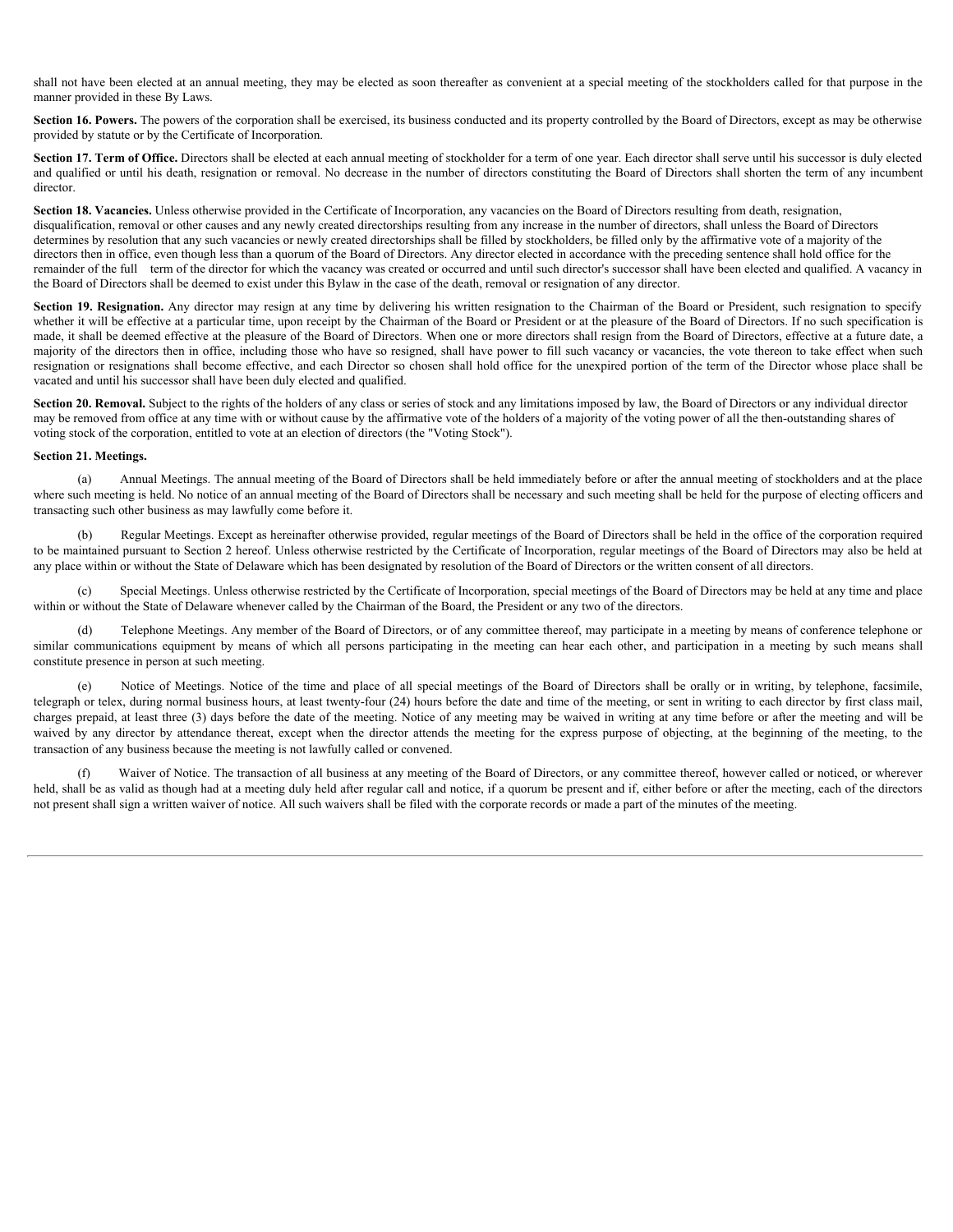### **Section 22. Quorum and Voting.**

(a) Unless the Certificate of Incorporation requires a greater number and except with respect to indemnification questions arising under Section 43 hereof, for which a quorum shall be one-third of the exact number of directors fixed from time to time in accordance with the Certificate of Incorporation, a quorum of the Board of Directors shall consist of a majority of the exact number of directors fixed from time to time by the Board of Directors in accordance with the Certificate of Incorporation; *provided, however,* at any meeting whether a quorum be present or otherwise, a majority of the directors present may adjourn from time to time until the time fixed for the next regular meeting of the Board of Directors, without notice other than by announcement at the meeting. **Section 22. Quorum and Voting.**<br>
(a) Unless the Certificate of Incorporation requires a greater number and except with respect to indemnification (which a quorum shall be one-third of the exact number of directors fixed f **22. Quorum and Voting.**<br>
(a) Unless the Certificate of Incorporation requires a greater number and except with respect to indemnification ques<br>
quorum shall be one-third of the exact number of directors fixed from time to **Quorum and Voting.**<br>
Unless the Certificate of Incorporation requires a greater number and except with respect to indemnification questions<br>
um shall be one-third of the exact number of directors fixed from time to time i **and Voting.**<br> **And Voting**<br> **And Voting**<br> **And Voting**<br> **And Voting**<br> **And Voting**<br> **And Voting Conservation requires a greater number and except with respect to indemnification questions arisin<br>
and hall be one-third of** If Incorporation requires a greater number and except with respect to indemnification questions arising under Section 43 hereof, for exact number of directors fixed from time to time in acordance with the Certificate of In

At each meeting of the Board of Directors at which a quorum is present, all questions and business shall be determined by the affirmative vote of a majority of the directors present, unless a different vote be required by law, the Certificate of Incorporation or these By- Laws.

**Section 23. Action Without Meeting. Unless otherwise restricted by the Certificate of Incorporation or these By-Laws, any action required or permitted to be taken at any** meeting of the Board of Directors or of any committee thereof may be taken without a meeting, if all members of the Board of Directors or committee, as the case may be, consent thereto in writing, and such writing or writings are filed with the minutes of proceedings of the Board of Directors or committee.

Section 24. Fees and Compensation. Directors shall be entitled to such compensation for their services as may be approved by the Board of Directors, including, if so approved, by resolution of the Board of Directors, a fixed sum and expenses of attendance, if any, for attendance at each regular or special meeting of the Board of Directors and at any meeting of a committee of the Board of Directors. Nothing herein contained shall be construed to preclude any director from serving the corporation in any other capacity as an officer, agent, employee, or otherwise and receiving compensation therefor.

### **Section 25. Committees.**

(a) Executive Committee. The Board of Directors may by resolution passed by a majority of the whole Board of Directors appoint an Executive Committee to consist of one (1) or more members of the Board of Directors. The Executive Committee, to the extent permitted by law and provided in the resolution of the Board of Directors Section 22. Quorum and Voring.<br>
(a) Unless the Centificate of Interpretation equites a greater number and except with respect to indenturation questions at aims under Section 45 hereof, for Directors all the usuar shall b limitation the power or authority to issue stock options, and may authorize the seal of the corporation to be affixed to all papers which may require it; but no such committee shall have power or authority to the extent limited by Section 141(c)(2) of the General Corporation Law of Delaware.

(b) Other Committees. The Board of Directors may, by resolution passed by a majority of the whole Board of Directors, from time to time appoint such other committees as may be permitted by law. Such other committees appointed by the Board of Directors shall consist of one (1) or more members of the Board of Directors and shall have such powers and perform such duties as may be prescribed by the resolution or resolutions creating such committees, but in no event shall such committee have the powers denied to the Executive Committee in these By-Laws.

(c) Term. Each member of a committee of the Board of Directors shall serve a term on the committee coexistent with such member's term on the Board of Directors. The Board of Directors, subject to the provisions of subsections (a) or (b) of this Bylaw may at any time increase or decrease the number of members of a committee or terminate the existence of a committee. The membership of a committee member shall terminate or the date of his death or voluntary resignation from the committee or from the Board of Directors. The Board of Directors may at any time for any reason remove any individual committee member and the Board of Directors may fill any committee vacancy created by death, resignation, removal or increase in the number of members of the committee. The Board of Directors may designate one or more directors as alternate members of any committee, who may replace any absent or disqualified member at any meeting of the committee, and, in addition, in the absence or disqualification of any member of a committee, the member or members thereof present at any meeting and not disqualified from voting, whether or not he or they constitute a quorum, may unanimously appoint another member of the Board of Directors to act at the meeting in the place of any such absent or disqualified member.

(d) Meetings. Unless the Board of Directors shall otherwise provide, regular meetings of the Executive Committee or any other committee appointed pursuant to this Section 25 shall be held at such times and places as are determined by the Board of Directors, or by any such committee, and when notice thereof has been given to each member of such committee, no further notice of such regular meetings need be given thereafter. Special meetings of any such committee may be held at any place which has been determined from time to time by such committee, and may be called by any director who is a member of such committee, upon written notice to the members of such committee of the time and place of such special meeting given in the manner provided for the giving of written notice to members of the Board of Directors of the time and place of special meetings of the Board of Directors. Notice of any special meeting of any committee may be waived in writing at any time before or after the meeting and will be waived by any director by attendance thereat, except when the director attends such special meeting for the express purpose of objecting, at the beginning of the meeting, to the transaction of any business because the meeting is not lawfully called or convened. A majority of the authorized number of members of any such committee shall constitute a quorum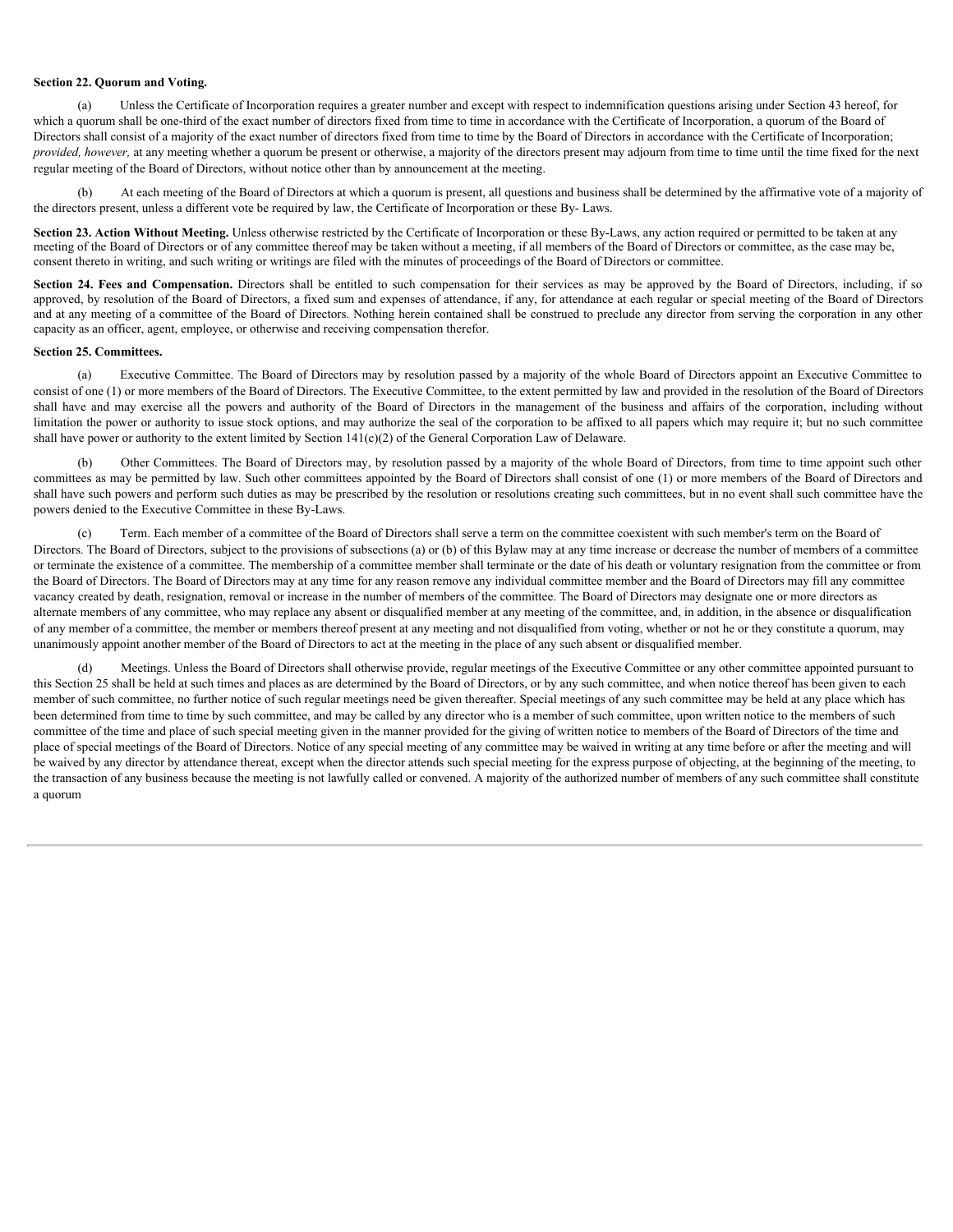for the transaction of business, and the act of a majority of those present at any meeting at which a quorum is present shall be the act of such committee.

**Section 26. Organization.** At every meeting of the directors, the Chairman of the Board of Directors, or, if a Chairman has not been appointed or is absent, the President, or if the President is absent, the most senior Vice President, or, in the absence of any such officer, a chairman of the meeting chosen by a majority of the directors present, shall preside over the meeting. The Secretary, or in his absence, an Assistant Secretary directed to do so by the President, shall act as secretary of the meeting.

### **ARTICLE V**

# **OFFICERS**

**Section 27. Officers Designated.** The officers of the corporation shall be a Chairman of the Board, a Chief Executive Officer, a Chief Financial Officer, a Secretary, and such of the transaction of business, and the act of a majority of those present at any meeting at which a quorum is present shall be the act of such committee.<br>Section 26. Organization. At every meeting of the directors, the Ch Secretaries and Assistant Treasurers. Each officer shall have the powers and duties set forth in these By-Laws and as the Board of Directors from time to time shall specify. The Board of Directors may assign such additiona for the transaction of business, and the act of a majority of those present at any meeting at which a quorum is present shall be the act of such committee.<br>Becition 26, Organization, Are curve meeting of the directors, the corporation at any one time unless specifically prohibited therefrom by law. The salaries and other compensation of the officers of the corporation shall be fixed by or in the manner designated by the Board of Directors.

### **Section 28. Duties.**

(a) General. All officers shall hold office at the pleasure of the Board of Directors and until their successors shall have been duly elected and qualified, unless sooner removed. Any officer elected or appointed by the Board of Directors may be removed in accordance with Section 31 of these By-Laws. If the office of any officer becomes vacant for any reason, the vacancy may be filled (i) by the Board of Directors, in the case of the Chief Executive Officer and (ii) by the Chief Executive Officer, in the case of all other officers.

(b) Duties of Chairman of the Board of Directors. The Chairman of the Board of Directors, when present, shall preside at all meetings of the stockholders and the Board of Directors. The Chairman of the Board of Directors shall perform other duties commonly incident to his office and shall also perform such other duties and have such other powers as the Board of Directors shall designate from time to time.

Duties of Chief Executive Officer. The Chief Executive Officer shall preside at all meetings of the stockholders and at all meetings of the Board of Directors, unless the Chairman of the Board of Directors has been appointed and is present. The Chief Executive Officer, or if there shall at any time be no Chief Executive Officer then the President, shall be the chief executive officer of the corporation and shall, subject to the control of the Board of Directors, have general supervision, direction and control of the business and officers of the corporation. The Chief Executive Officer, or if there shall at any time be no Chief Executive Officer then the President, shall perform other duties commonly incident to his office and shall also perform such other duties and have such other powers as the Board of Directors shall designate from time to time.

(d) Duties of Chief Financial Officer. The Chief Financial Officer shall keep or cause to be kept the books of account of the corporation in a thorough and proper Section 24. Other and shall research and the the corporation in the Board of Direction in the financial core and heart points of the corporation in the corporation in the corporation in the corporation in the corporation i Financial Officer, subject to the order of the Board of Directors, shall have the custody of all funds and securities of the corporation. The Chief Financial Officer shall perform other duties commonly incident to his office and shall also perform such other duties and have such other powers as the Board of Directors or the President shall designate from time to time. The President may direct the Treasurer or any Assistant Treasurer, or the Controller or any Assistant Controller to assume and perform the duties of the Chief Financial Officer in the absence or disability of the Chief Financial Officer, and each Treasurer and Assistant Treasurer and each Controller and Assistant Controller shall perform other duties commonly incident to his office and shall also perform such other duties and have such other powers as the Board of Directors or the President shall designate from time to time. **Section** 26. Distances and had office at the pleasure of the board of Directors and and here the steel also perform such of Directors with 8 offices and 1 of these Board of the Board of the president may different may dir

(e) Duties of Vice Presidents. The Vice Presidents, if any are appointed, may assume and perform the duties of the Chief Executive Officer or President in the absence or disability of the Chief Executive Officer or President, as applicable. The Vice Presidents shall perform other duties commonly incident to their office and shall also perform such other duties and have such other powers as the Board of Directors, Chief Executive Officer or President shall designate from time to time.

(f) Duties of Secretary. The Secretary shall attend all meetings of the stockholders and of the Board of Directors and shall record all acts and proceedings thereof in the minute book of the corporation. The Secretary shall give notice in conformity with these By-Laws of all meetings of the stockholders and of all meetings of the Board of Directors and any committee thereof requiring notice. The Secretary shall perform all other duties given him in these By-Laws and other duties commonly incident to his office Secretary to assume and perform the duties of the Secretary in the absence or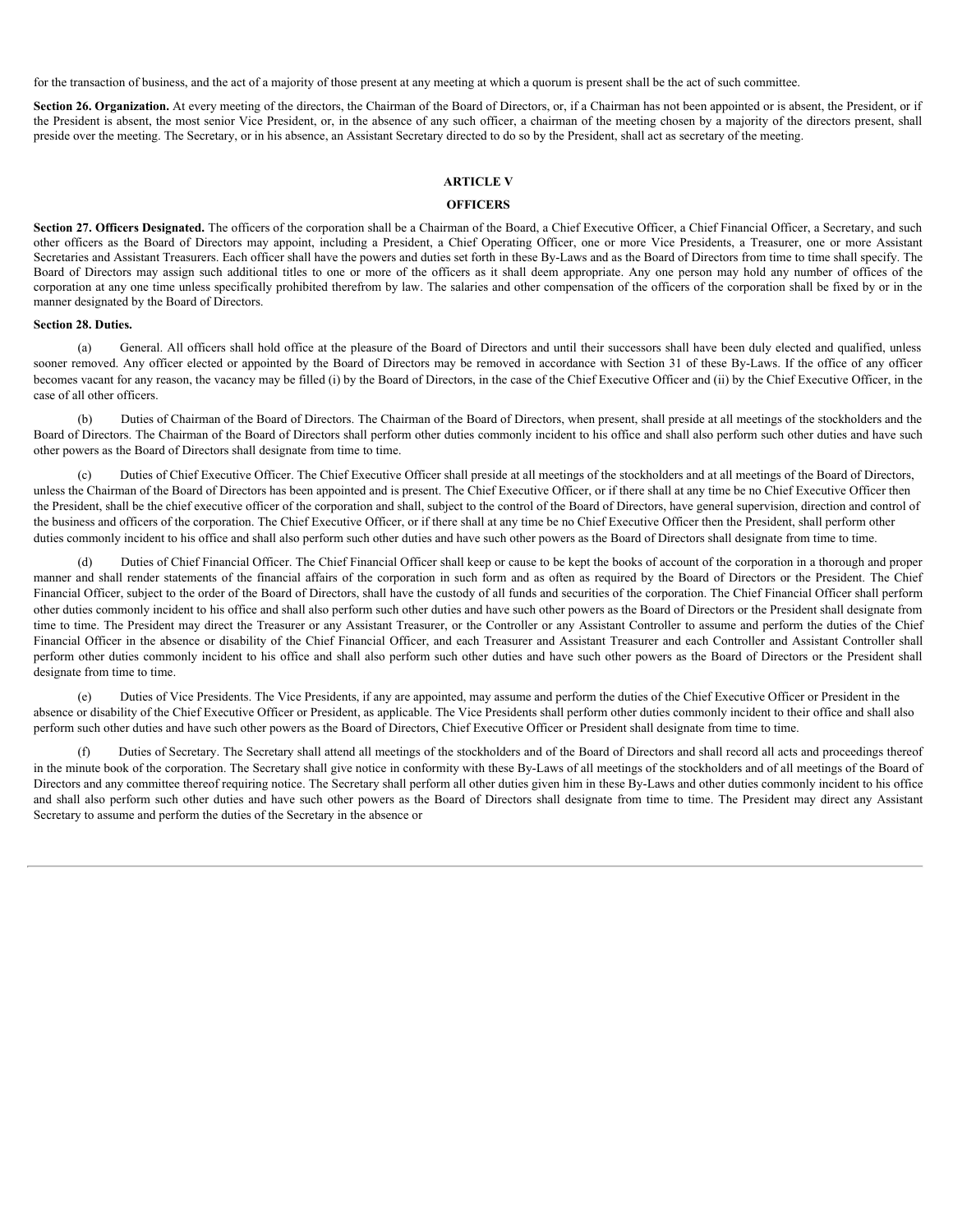disability of the Secretary, and each Assistant Secretary shall perform other duties commonly incident to his office and shall also perform such other duties and have such other powers as the Board of Directors, Chief Executive Officer or President shall designate from time to time.

**Section 29. Delegation of Authority.** The Board of Directors may from time to time delegate the powers or duties of any officer to any other officer or agent, notwithstanding any provision hereof.

**Section 30. Resignations.** Any officer may resign at any time by giving written notice to the Board of Directors or to the President or to the Secretary. Any such resignation shall be effective when received by the person or persons to whom such notice is given, unless a later time is specified therein, in which event the resignation shall become effective at such later time. Unless otherwise specified in such notice, the acceptance of any such resignation shall not be necessary to make it effective. Any resignation shall be without prejudice to the rights, if any, of the corporation under any contract with the resigning officer.

**Section 31. Removal.** Any officer may be removed from office at any time, either with or without cause, by the President or by the affirmative vote of a majority of the directors in office at the time, or by the unanimous written consent of the directors in office at the time, or by any committee or superior officers upon whom such power of removal may have been conferred by the Board of Directors.

### **ARTICLE VI**

### **EXECUTION OF CORPORATE INSTRUMENTS AND VOTING OF SECURITIES OWNED BY THE CORPORATION**

Section 32. Execution of Corporate Instruments. The Board of Directors may, in its discretion, determine the method and designate the signatory officer or officers, or other person or persons, to execute on behalf of the corporation any corporate instrument or document, or to sign on behalf of the corporation the corporate name without limitation, or to enter into contracts on behalf of the corporation, except where otherwise provided by law or these By-Laws, and such execution or signature shall be binding upon the corporation.

Unless otherwise specifically determined by the Board of Directors or otherwise required by law, promissory notes, deeds of trust, mortgages and other evidences of indebtedness of the corporation, and other corporate instruments or documents requiring the corporate seal, and certificates of shares of stock owned by the corporation, shall be executed, signed or endorsed by the Chairman of the Board of Directors, or the President, or by both the Secretary or Treasurer and the President. All other instruments and documents requiring the corporate signature, but not requiring the corporate seal, may be executed as aforesaid or in such other manner as may be directed by the Board of Directors.

All checks and drafts drawn on banks or other depositaries on funds to the credit of the corporation or in special accounts of the corporation shall be signed by such person or persons as the Board of Directors shall authorize so to do.

Unless authorized or ratified by the Board of Directors or within the agency power of an officer, no officer, agent or employee shall have any power or authority to bind the corporation by any contract or engagement or to pledge its credit or to render it liable for any purpose or for any amount.

Section 33. Voting of Securities Owned by the Corporation. All stock and other securities of other corporations owned or held by the corporation for itself, or for other parties in any capacity, shall be voted, and all proxies with respect thereto shall be executed, by the person authorized so to do by resolution of the Board of Directors, or, in the absence of such authorization, by the Chairman of the Board of Directors, or the President.

### **ARTICLE VII**

#### **SHARES of STOCK**

Section 34. Form and Execution of Certificates; Uncertificated Shares. Certificates for the shares of stock of the corporation shall be in such form as is consistent with the Certificate of Incorporation and applicable law; provided that the Board of Directors may provide by resolution or resolutions that some or all of any or all classes or series of its stock shall be uncertificated shares. Any such resolution shall not apply to shares represented by a certificate until such certificate is surrendered to the corporation. Every holder of stock in the corporation represented by certificates shall be entitled to have a certificate signed by or in the name of the corporation by the Chairman of the Board of Directors, or the President or any Vice President and by the Treasurer or Assistant Treasurer or the Secretary or Assistant Secretary, certifying the number of shares owned by him in the corporation. Any or all of the signatures on the certificate may be facsimiles. In the case any officer, transfer agent, or registrar who has signed or whose facsimile signature has been placed upon a certificate shall have ceased to be such officer, transfer agent, or registrar before such certificate is issued, it may be issued with the same effect as if he were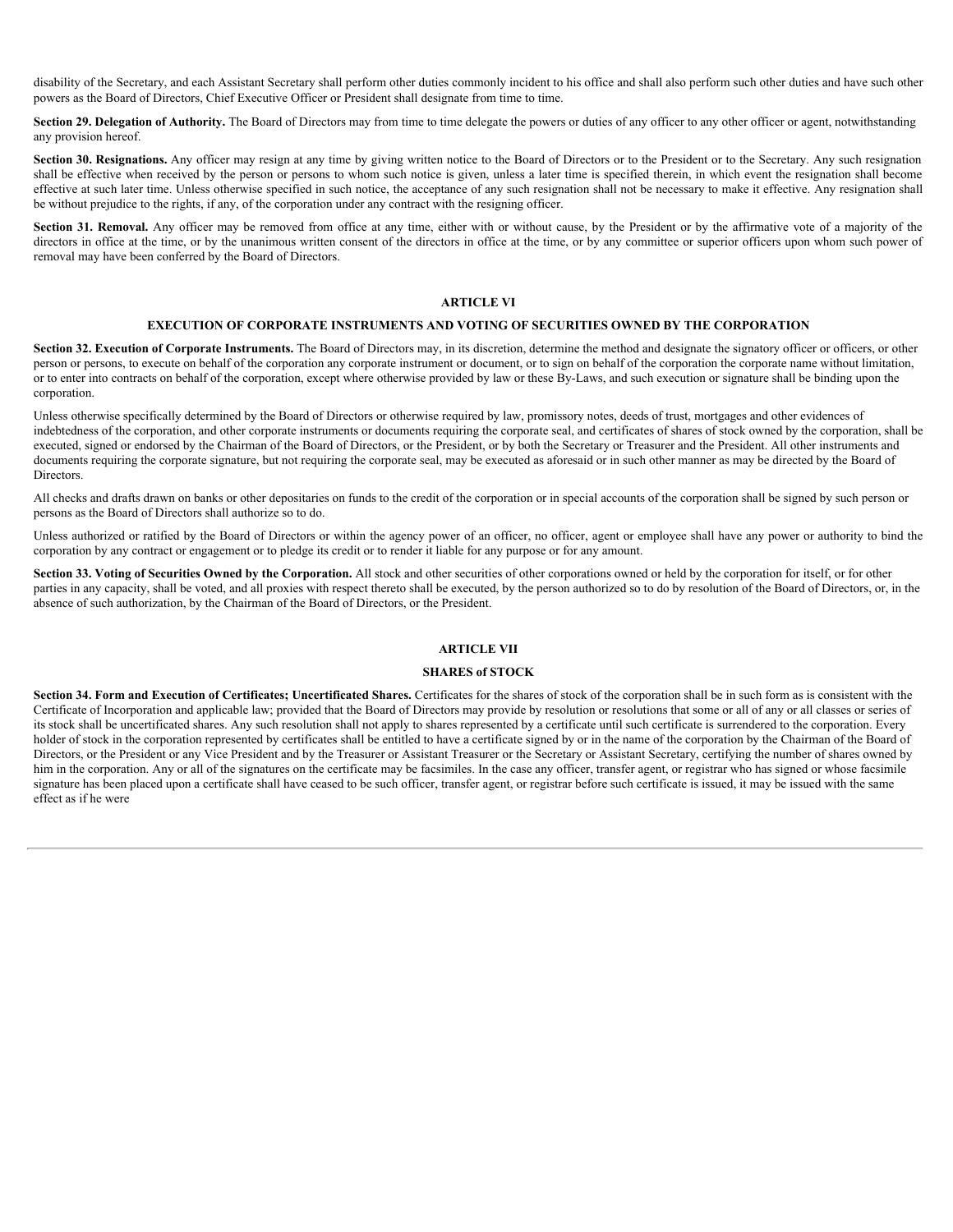such officer, transfer agent, or registrar at the date of issue. Each certificate shall state upon the face or back thereof, in full or in summary, all of the powers, designations, preferences, and rights and the limitations or restrictions of the shares authorized to be issued or shall, except as otherwise required by law, set forth on the face or back a statement that the corporation will furnish without charge to each stockholder who so requests the powers, designations, preferences and relative, participating, optional, or other special rights of each class of stock or series thereof and the qualifications, limitations or restrictions of such preferences and/or rights. Within a reasonable time after the issuance or transfer of uncertificated stock, the corporation shall send to the registered owner thereof a written notice containing the information required to be set forth or stated on certificates pursuant to this section or otherwise required by law or with respect to this section a statement that the corporation will furnish without charge to each stockholder who so requests the powers, designations, preferences and relative participating, optional or other special rights of each class of stock or series thereof and the qualifications, limitations or restrictions of such preferences and/or rights. Except as otherwise expressly provided by law, the rights and obligations of the holders of certificates representing stock, or uncertificated shares, of the same class and series shall be identical. such officer, transfer agent, or registrar at the date of issue. Each certificate shall state upon the face or back thereof, in full or in summary, all of the powers, designations, references, and rights and the limitation ect, transfer agent, or register at the date of issue. Each certificate shall state upon the face or back lereoris required by law, set forth on the face or back a correlation or restrictions of the shares authorized to be

**Section 35. Lost Certificates.** The corporation may issue a new certificate of stock or uncertificated shares in place of any certificate theretofore issued by the corporation alleged to have been lost, stolen, or destroyed, upon the making of an affidavit of that fact by the person claiming the certificate of stock to be lost, stolen, or destroyed. The certificate or certificates, or his legal representative, to advertise the same in such manner as it shall require or to give the corporation a surety bond in such form and amount as it may direct as indemnity against any claim that may be made against the corporation with respect to the certificate alleged to have been lost, stolen, or destroyed.

### **Section 36. Transfers.**

(a) Transfers of record of shares of stock of the corporation shall be made only upon its books by the holders thereof, in person or by attorney duly authorized, and upon the surrender of a properly endorsed certificate or certificates for a like number of shares (or, with respect to uncertificated shares, by delivery of duly executed instructions or in any other manner permitted by applicable law).

corporation to restrict the transfer of shares of stock of the corporation of any one or more classes owned by such stockholders in any manner not prohibited by the General Corporation Law of Delaware.

### **Section 37. Fixing Record Dates.**

In order that the corporation may determine the stockholders entitled to notice of or to vote at any meeting of stockholders or any adjournment thereof, the Board of Directors may fix, in advance, a record date, which record date shall not precede the date upon which the resolution fixing the record date is adopted by the Board of Directors, and which record date shall not be more than sixty (60) nor less than ten (10) days before the date of such meeting. If no record date is fixed by the Board of Directors, the record date for determining stockholders entitled to notice of or to vote at a meeting of stockholders shall be at the close of business on the day next preceding the day on which notice is given, or if notice is waived, at the close of business on the day next preceding the day on which the meeting is held. A determination of stockholders of record entitled to notice of or to vote at a meeting of stockholders shall apply to any adjournment of the meeting; *provided, however,* that the Board of Directors may fix a new record date for the adjourned meeting.

Prior to the Initial Public Offering, in order that the corporation may determine the stockholders entitled to consent to corporate action in writing without a meeting, the Board of Directors may fix a record date, which record date shall not precede the date upon which the resolution fixing the record date is adopted by the Board of Directors, and which date shall not be more than 10 days after the date upon which the resolution fixing the record date is adopted by the Board of Directors. Any stockholder of record seeking to have the stockholders authorize or take corporate action by written consent shall, by written notice to the Secretary, request the Board of Directors to fix a record date. The Board of Directors shall promptly, but in all events within 10 days after the date on which such a request is received, adopt a resolution fixing the record date. If no record date has been fixed by the Board of Directors within 10 days of the date on which such a request is received, the record date for determining stockholders entitled to consent to corporate action in writing without a meeting, when no prior action by the Board of Directors is required by applicable law, shall be the first date on which a signed written consent setting forth the action taken or proposed to be taken is delivered to the corporation by delivery to its registered office in the State of Delaware, its principal place of business or an officer or agent of the corporation having custody of the book in which proceedings of meetings of stockholders are recorded. Delivery made to the corporation's registered office shall be by hand or by certified or registered mail, return receipt requested. If no record date has been fixed by the Board of Directors and prior action by the Board of Directors is required by law, the record date for determining stockholders entitled to consent to corporate action in writing without a meeting shall be at the close of business on the day on which the Board of Directors adopts the resolution taking such prior action.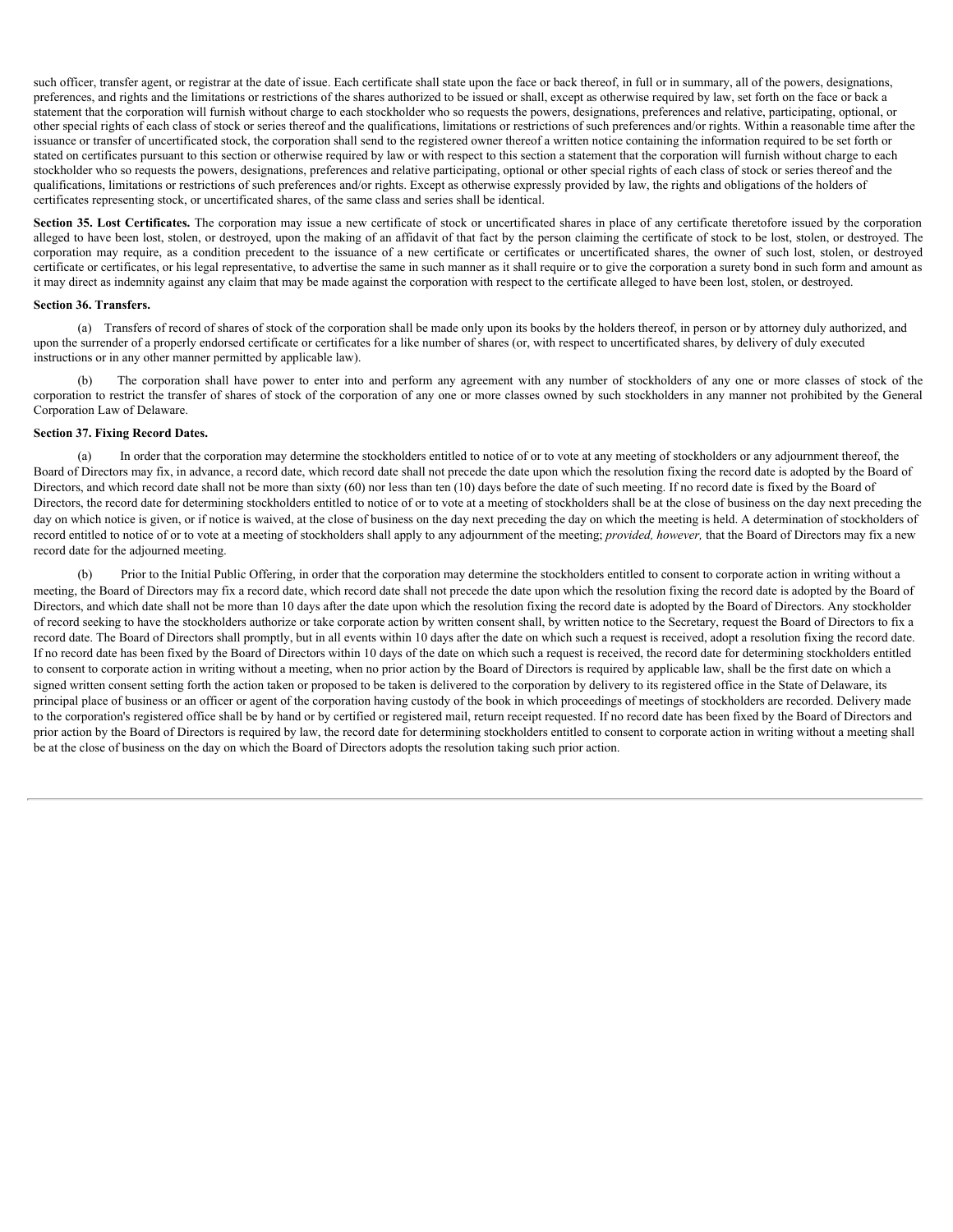(c) In order that the corporation may determine the stockholders entitled to receive payment of any dividend or other distribution or allotment of any rights or the stockholders entitled to exercise any rights in respect of any change, conversion or exchange of stock, or for the purpose of any other lawful action, the Board of Directors may fix, in advance, a record date, which record date shall not precede the date upon which the resolution fixing the record date is adopted, and which record date shall be not more than sixty (60) days prior to such action. If no record date is fixed, the record date for determining stockholders for any such purpose shall be at the close of business on the day on which the Board of Directors adopts the resolution relating thereto.

**Section 38. Registered Stockholders.** The corporation shall be entitled to recognize the exclusive right of a person registered on its books as the owner of shares to receive dividends, and to vote as such owner, and shall not be bound to recognize any equitable or other claim to or interest in such share or shares on the part of any other person whether or not it shall have express or other notice thereof, except as otherwise provided by the laws of Delaware.

### **ARTICLE VIII**

### **OTHER SECURITIES OF THE CORPORATION**

**Section 39. Execution of Other Securities. All bonds, debentures and other corporate securities of the corporation, other than stock certificates (covered in Section 34), may** be signed by the Chairman of the Board of Directors, the President, or such other person as may be authorized by the Board of Directors, and the corporate seal impressed thereon or a facsimile of such seal imprinted thereon and attested by the signature of the Secretary or an Assistant Secretary, or the Chief Financial Officer or Treasurer or an Assistant Treasurer; *provided,* however, that where any such bond, debenture or other corporate security shall be authenticated by the manual signature, or where permissible facsimile signature, of a trustee under an indenture pursuant to which such bond, debenture or other corporate security shall be issued, the signatures of the persons signing and attesting the corporate seal on such bond, debenture or other corporate security may be the imprinted facsimile of the signatures of such persons. Interest coupons appertaining to any such bond, debenture or other corporate security, authenticated by a trustee as aforesaid, shall be signed by the Treasurer or an Assistant Treasurer of the corporation or such other person as may be authorized by the Board of Directors, or bear imprinted thereon the facsimile signature of such person. In case any officer who shall have signed or attested any bond, debenture or other corporate security, or whose facsimile signature shall appear thereon or on any such interest coupon, shall have ceased to be such officer before the bond, debenture or other corporate security so signed or attested shall have been delivered, such bond, debenture or other corporate security nevertheless may be adopted by the corporation and issued and delivered as though the person who signed the same or whose facsimile signature shall have been used thereon had not ceased to be such officer of the corporation.

### **ARTICLE IX**

# **DIVIDENDS**

**Section 40. Declaration of Dividends.** Dividends upon the capital stock of the corporation, subject to the provisions of the Certificate of Incorporation, if any, may be declared by the Board of Directors pursuant to law at any regular or special meeting. Dividends may be paid in cash, in property, or in shares of the capital stock, subject to the provisions of the Certificate of Incorporation.

**Section 41. Dividend Reserve.** Before payment of any dividend, there may be set aside out of any funds of the corporation available for dividends such sum or sums as the Board of Directors from time to time, in their absolute discretion, think proper as a reserve or reserves to meet contingencies, or for equalizing dividends, or for repairing or maintaining any property of the corporation, or for such other purpose as the Board of Directors shall think conducive to the interests of the corporation, and the Board of Directors may modify or abolish any such reserve in the manner in which it was created.

### **ARTICLE X**

### **FISCAL YEAR**

**Section 42. Fiscal Year.** The fiscal year of the corporation shall be fixed by resolution of the Board of Directors.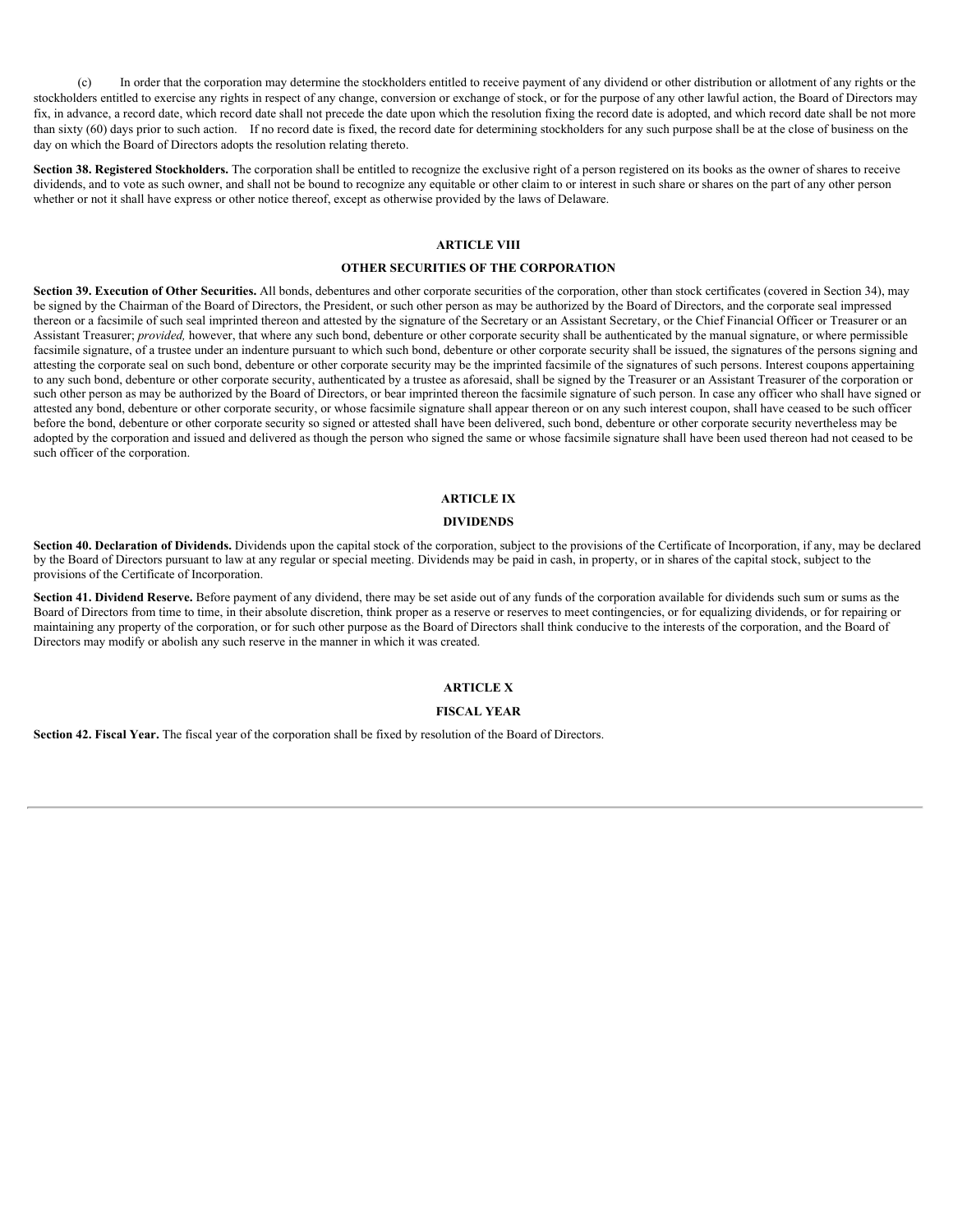### **ARTICLE XI**

# **INDEMNIFICATION**

### **Section 43. Indemnification of Directors, Executive Officers, Other Officers, Employees and Other Agents.**

(a) Directors and Executive Officers. The corporation shall indemnify its directors and executive officers (for the purposes of this Article XI, "executive officers" shall have the meaning defined in Rule 3b-7 promulgated under the 1934 Act) to the fullest extent not prohibited by the Delaware General Corporation Law; *provided, however*, that the corporation may modify the extent of such indemnification by individual contracts with its directors and executive officers; and, *provided, further*, that the corporation shall not be required to indemnify any director or executive officer in connection with any proceeding (or part thereof) initiated by such person unless (i) such indemnification is expressly required to be made by law, (ii) the proceeding was authorized by the Board of Directors of the corporation, (iii) such Indemnification is provided by the corporation, in its sole discretion, pursuant to the powers vested in the corporation under the Delaware General Corporation Law or (iv) such indemnification is required to be made under subsection (d).

(b) Other Officers, Employees and Other Agents. The corporation shall have power to indemnify its other officers, employees and other agents as set forth in the Delaware General Corporation Law.

(c) Expenses. The corporation shall advance to any person who was or is a party or is threatened to be made a party to any threatened, pending or completed action, suit or proceeding, whether civil, criminal, administrative or investigative, by reason of the fact that he is or was a director or executive officer, of the corporation, or is or was serving at the request of the corporation as a director or executive officer of another corporation, partnership, joint venture, trust or other enterprise, prior to the final disposition of the proceeding, promptly following request therefor, all expenses incurred by any director or executive officer in connection with such proceeding upon receipt of an undertaking by or on behalf of such person to repay said amounts if it should be determined ultimately that such person is not entitled to be indemnified under this Bylaw or otherwise.

Notwithstanding the foregoing, unless otherwise determined pursuant to paragraph (e) of this Bylaw, no advance shall be made by the corporation to an executive officer of the corporation (except by reason of the fact that such executive officer is or was a director of the corporation in which event this paragraph shall not apply) in any action, suit or proceeding, whether civil, criminal, administrative or investigative, if a determination is reasonably and promptly made by the Board of Directors by a majority vote of a quorum consisting of directors who were not parties to the proceeding, or (ii) if such quorum is not obtainable, or, even if obtainable, a quorum of disinterested directors so directs, by independent legal counsel in a written opinion, that the facts known to the decision-making party at the time such determination is made demonstrate clearly and convincingly that such person acted in bad faith or in a manner that such person did not believe to be in or not opposed to the best interests of the corporation.

Enforcement. Without the necessity of entering into an express contract, all rights to indemnification and advances to directors and executive officers under this Bylaw shall be deemed to be contractual rights and be effective to the same extent and as if provided for in a contract between the corporation and the director or executive officer. Any right to indemnification or advances granted by this Bylaw to a director or executive officer shall be enforceable by or on behalf of the person holding such right in any court of competent jurisdiction if (i) the claim for indemnification or advances is denied, in whole or in part, or no disposition of such claim is made within ninety (90) days of request therefor. The claimant in such enforcement action, if successful in whole or in part, shall be entitled to be paid also the expense of prosecuting his claim. In connection with any claim for indemnification, the corporation shall be entitled to raise as a defense to any such action that the claimant has not met the standards of conduct that make it permissible under the Delaware General Corporation Law for the corporation to indemnify the claimant for the amount claimed. In connection with any claim by an executive officer of the corporation (except in any action, suit or proceeding, whether civil, criminal, administrative or investigative, by reason of the fact that such executive officer is or was a director of the corporation) for advances, the corporation shall be entitled to raise a defense as to any such action clear and convincing evidence that such person acted in bad faith or in a manner that such person did not believe to be in or not opposed to the best interests of the corporation, or with respect to any criminal action or proceeding that such person acted without reasonable cause to believe that his conduct was lawful. Neither the failure of the corporation (including its Board of Directors, independent legal counsel or its stockholders) to have made a determination prior to the commencement of such action that indemnification of the claimant is proper in the circumstances because he has met the applicable standard of conduct set forth in the Delaware General Corporation Law, nor an actual determination by the corporation (including its Board of Directors, independent legal counsel or its stockholders) that the claimant has not met such applicable standard of conduct, shall be a defense to the action or create a presumption that claimant has not met the applicable standard of conduct. In any suit brought by a director or executive officer to enforce a right to indemnification or to an advancement of expenses hereunder, the burden of proving that the director or executive officer is not entitled to be indemnified, or to such advancement of expenses, under this Article XI or otherwise shall be on the corporation.

Non-Exclusivity of Rights. The rights conferred on any person by this By-Law shall not be exclusive of any other right which such person may have or hereafter acquire under any statute, provision of the Certificate of Incorporation, By-Laws,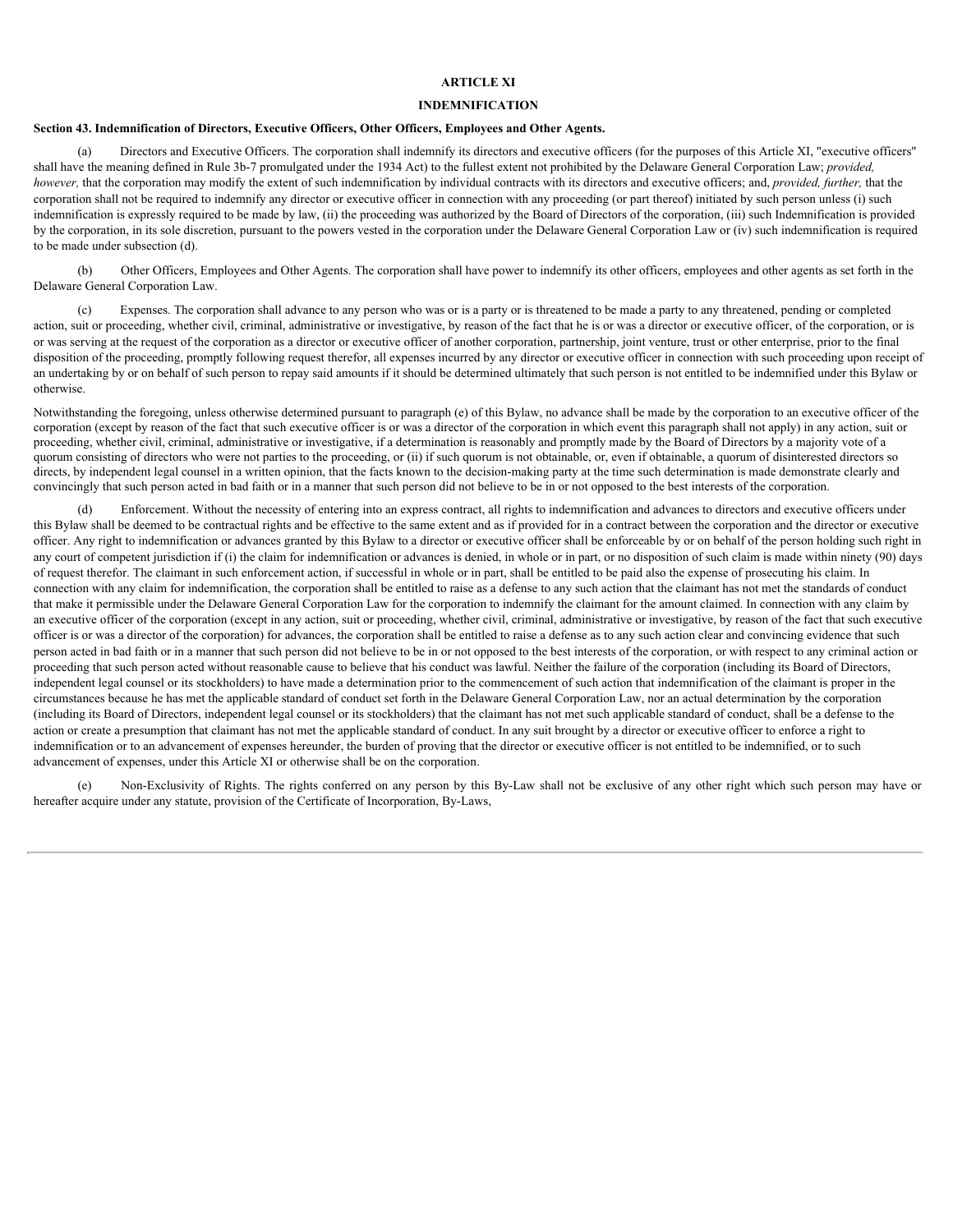agreement, vote of stockholders or disinterested directors or otherwise, both as to action in his official capacity and as to action in another capacity while holding office. A right to indemnification or to advancement of expenses arising under a provision of the certificate of incorporation or a by-law shall not be eliminated or impaired by an amendment agreement, vote of stockholders or disinterested directors or otherwise, both as to action in his official capacity and as to action in another capacity while holding office. A right to indemnification or to advancement of indemnification or advancement of expenses is sought, unless the provision in effect at the time of such act or omission explicitly authorizes such elimination or impairment after such action or omission has occurred. The corporation is specifically authorized to enter into individual contracts with any or all of its directors, officers, employees or agents respecting indemnification and advances, to the fullest extent not prohibited by the Delaware General Corporation Law.

(f) Survival of Rights. The rights conferred on any person by this Bylaw shall continue as to a person who has ceased to be a director, officer, employee or other agent and shall inure to the benefit of the heirs, executors and administrators of such a person.

(g) Insurance. To the fullest extent permitted by the Delaware General Corporation Law, the corporation, upon approval by the Board of Directors, may purchase insurance on behalf of any person required or permitted to be indemnified pursuant to this Bylaw.

(h) Amendments. Any repeal or modification of this Bylaw shall only be prospective and shall not affect the rights under this Bylaw in effect at the time of the alleged occurrence of any action or omission to act that is the cause of any proceeding against any agent of the corporation.

(i) Saving Clause. If this Bylaw or any portion hereof shall be invalidated on any ground by any court of competent jurisdiction, then the corporation shall nevertheless indemnify each director and executive officer to the full extent not prohibited by any applicable portion of this Bylaw that shall not have been invalidated, or by any other applicable law.

(j) Certain Definitions. For the purposes of this Bylaw, the following definitions shall apply:

(i) The term "proceeding" shall be broadly construed and shall include, without limitation, the investigation, preparation, prosecution, defense, settlement, arbitration and appeal of, and the giving of testimony in, any threatened, pending or completed action, suit or proceeding, whether civil, criminal, administrative or investigative.

(ii) The term "expenses" shall be broadly construed and shall include, without limitation, court costs, attorneys' fees, witness fees, fines, amounts paid in settlement or judgment and any other costs and expenses of any nature or kind incurred in connection with any proceeding.

(iii) The term the "corporation" shall include, in addition to the resulting corporation, any constituent corporation (including any constituent of a constituent) absorbed in a consolidation or merger which, if its separate existence had continued, would have had power and authority to indemnify its directors, officers, and employees or agents, so that any person who is or was a director, officer, employee or agent of such constituent corporation, or is or was serving at the request of such constituent corporation as a director, officer, employee or agent of another corporation, partnership, joint venture, trust or other enterprise, shall stand in the same position under the provisions of this Bylaw with respect to the resulting or surviving corporation as he would have with respect to such constituent corporation if its separate existence had continued.

(iv) References to a "director," "executive officer," "officer," "employee," or "agent" of the corporation shall include, without limitation, situations where such person is serving at the request of the corporation as, respectively, a director, executive officer, officer, employee, trustee or agent of another corporation, partnership, joint venture, trust or other enterprise.

(v) References to "other enterprises" shall include employee benefit plans; references to "fines" shall include any excise taxes assessed on a person with respect to an employee benefit plan; and references to "serving at the request of the corporation" shall include any service as a director, officer, employee or agent of the corporation which imposes duties on, or involves services by, such director, officer, employee, or agent with respect to an employee benefit plan, its participants, or beneficiaries; and a person who acted in good faith and in a manner he reasonably believed to be in the interest of the participants and beneficiaries of an employee benefit plan shall be deemed to have acted in a manner "not opposed to the best interests of the corporation" as referred to in this Bylaw.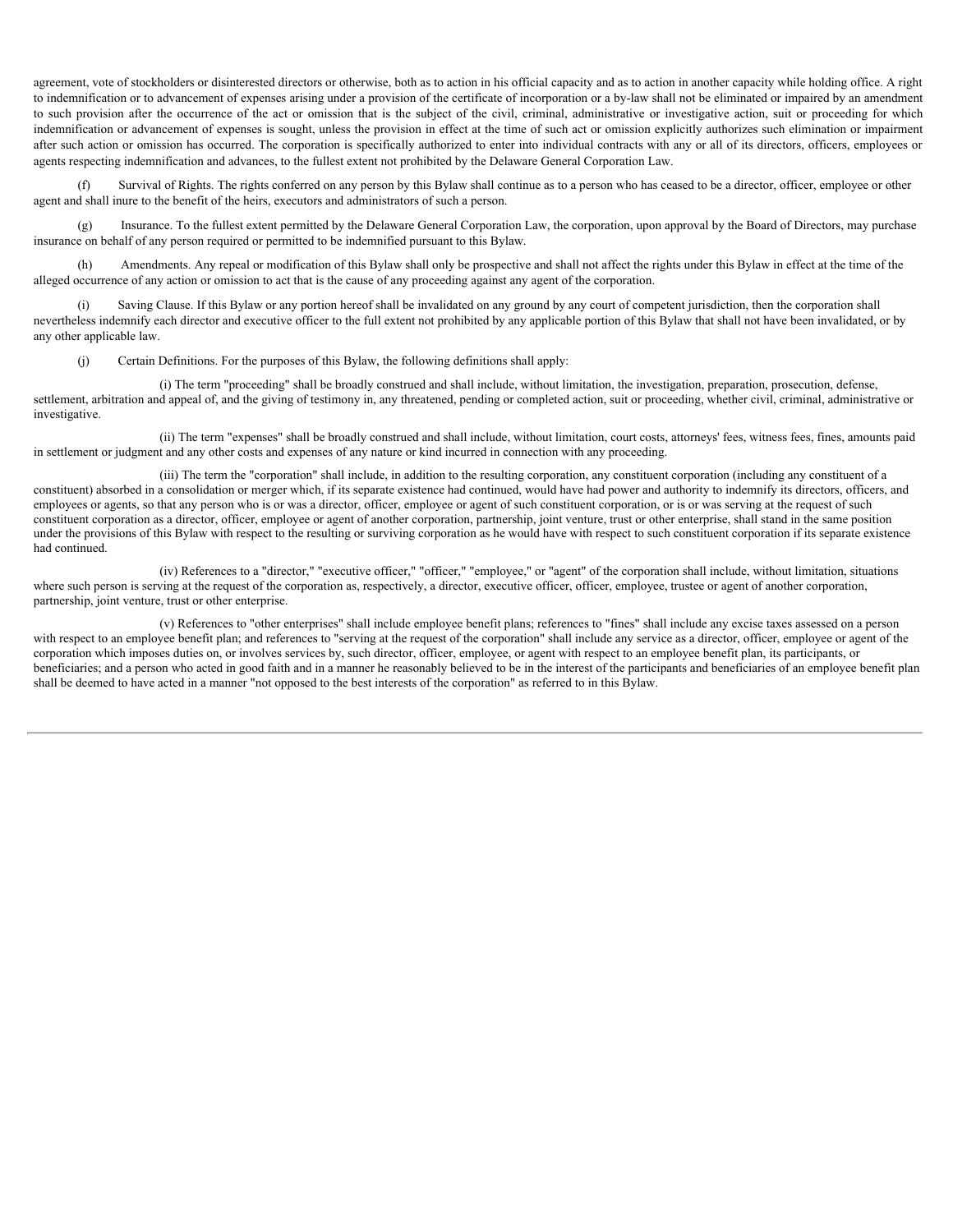### **ARTICLE XII**

# **NOTICES**

### **Section 44. Notices.**

(a) Notice to Stockholders. Whenever, under any provisions of these By-Laws, notice is required to be given to any stockholder, it shall be given in writing, timely and duly deposited in the United States mail, postage prepaid, and addressed to his last known post office address as shown by the stock record of the corporation or its transfer agent.

(b) Notice to Directors. Any notice required to be given to any director may be given by the method stated in subsection {a), or by facsimile, telex or telegram, except that such notice other than one which is delivered personally shall be sent to such address as such director shall have filed in writing with the Secretary, or, in the absence of such filing, to the last known post office address of such director.

Affidavit of Mailing. An affidavit of mailing, executed by a duly authorized and competent employee of the corporation or its transfer agent appointed with respect to the class of stock affected, specifying the name and address or the names and addresses of the stockholder or stockholders, or director or directors, to whom any such notice or notices was or were given, and the time and method of giving the same, shall in the absence of fraud, be prima facie evidence of the facts therein contained.

Time Notices Deemed Given. All notices given by mail, as above provided, shall be deemed to have been given as at the time of mailing, and all notices given by facsimile, telex or telegram shall be deemed to have been given as of the sending time recorded at time of transmission.

(e) Methods of Notice. It shall not be necessary that the same method of giving notice be employed in respect of all directors, but one permissible method may be employed in respect of any one or more, and any other permissible method or methods may be employed in respect of any other or others.

(f) Failure to Receive Notice. The period or limitation of time within which any stockholder may exercise any option or right, or enjoy any privilege or benefit, or be required to act, or within which any director may exercise any power or right, or enjoy any privilege, pursuant to any notice sent him in the manner above provided, shall not be affected or extended in any manner by the failure of such stockholder or such director to receive such notice.

ARTICLE XII<br>Notice to Stockholders. Whenever, under any provision of these By-Laws, astive is expand to be given to any shockholder, it shall be given us with the set of the computer of the set of the computer of the cert Incorporation or By-Laws of the corporation, to any person with whom communication is unlawful, the giving of such notice to such person shall not be required and there shall be no duty to apply to any governmental authority or agency for a license or permit to give such notice to such person. Any action or meeting which shall be taken or held without notice to any such person with whom communication is unlawful shall have the same force and effect as if such notice had been duly given. In the event that the action taken by the corporation is such as to require the filing of a certificate under any provision of the Delaware General Corporation Law, the certificate shall state, if such is the fact and if notice is required, that notice was given to all persons entitled to receive notice except such persons with whom communication is unlawful.

(h) Notice to Person with Undeliverable Address. Whenever notice is required to be given, under any provision of law or the Certificate of Incorporation or By-Laws of the corporation, to any stockholder to whom (i) notice of two consecutive annual meetings, and all notices of meetings or of the taking of action by written consent Section 41. Notices to such a meeting of the such as a method of the such a method in the such person during the person during the person of the such as the such as the such as the such person of the such as the such as th dividends or interest on securities during a twelve-month period, have been mailed addressed to such person at his address as shown on the records of the corporation and have been returned undeliverable, the giving of such notice to such person shall not be required. Any action or meeting which shall be taken or held without notice to such person shall have the same force and effect as if such notice had been duly given. If any such person shall deliver to the corporation a written notice setting forth his then current andie agost<br>the required that not meta-to-such a spheric person to such person that is a second the result of the results of the filing the filing the filing the filing of the filing of the filing order that methods of the certificate under any provision of the Delaware General Corporation Law, the certificate need not state that notice was not given to persons to whom notice was not required to be given pursuant to this paragraph.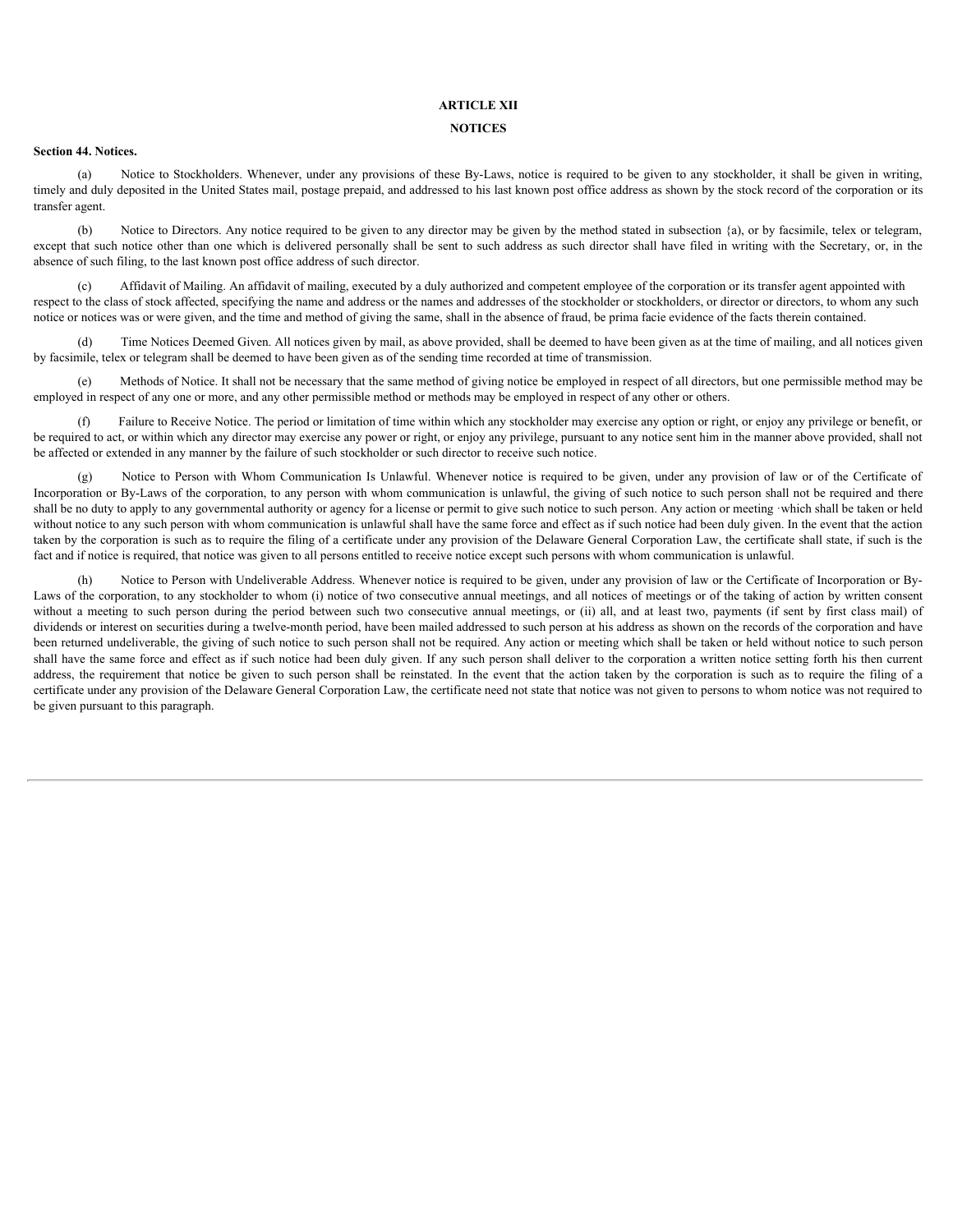### **ARTICLE XIII**

# **AMENDMENTS**

**Section 45. Amendments.** Subject to paragraph (h) of Section 43 of the By-Laws, the By-Laws may be altered or amended or new By-Laws adopted by the affirmative vote of at least sixty-six and two-thirds percent (66-2/3 %) of the voting power of all of the then-outstanding shares of the Voting Stock. The Board of Directors shall also have the power to adopt, amend, or repeal By-Laws.

**Section 46. Forum.** Unless the Company consents in writing to the selection of an alternative forum, the sole and exclusive forum for (i) any derivative action or proceeding brought on behalf of the Company, (ii) any action asserting a claim of breach of a fiduciary duty owed by any director, officer or other employee of the Company to the Company or the Company's stockholders, (iii) any action asserting a claim arising pursuant to any provision of the Delaware General Company Law, or the Certificate of Incorporation or these By-Laws (as either may be amended from time to time) or (iv) any action asserting a claim governed by the internal affairs doctrine shall be the Court of Chancery in the State of Delaware (or, if the Court of Chancery does not have jurisdiction, the federal district court for the state of Delaware), in all cases subject to the court having personal jurisdiction over the indispensable parties named as defendants. Any person or entity purchasing or otherwise acquiring any interest in shares of capital stock of the Company shall be deemed to have notice of and consented to the provisions of this Bylaw.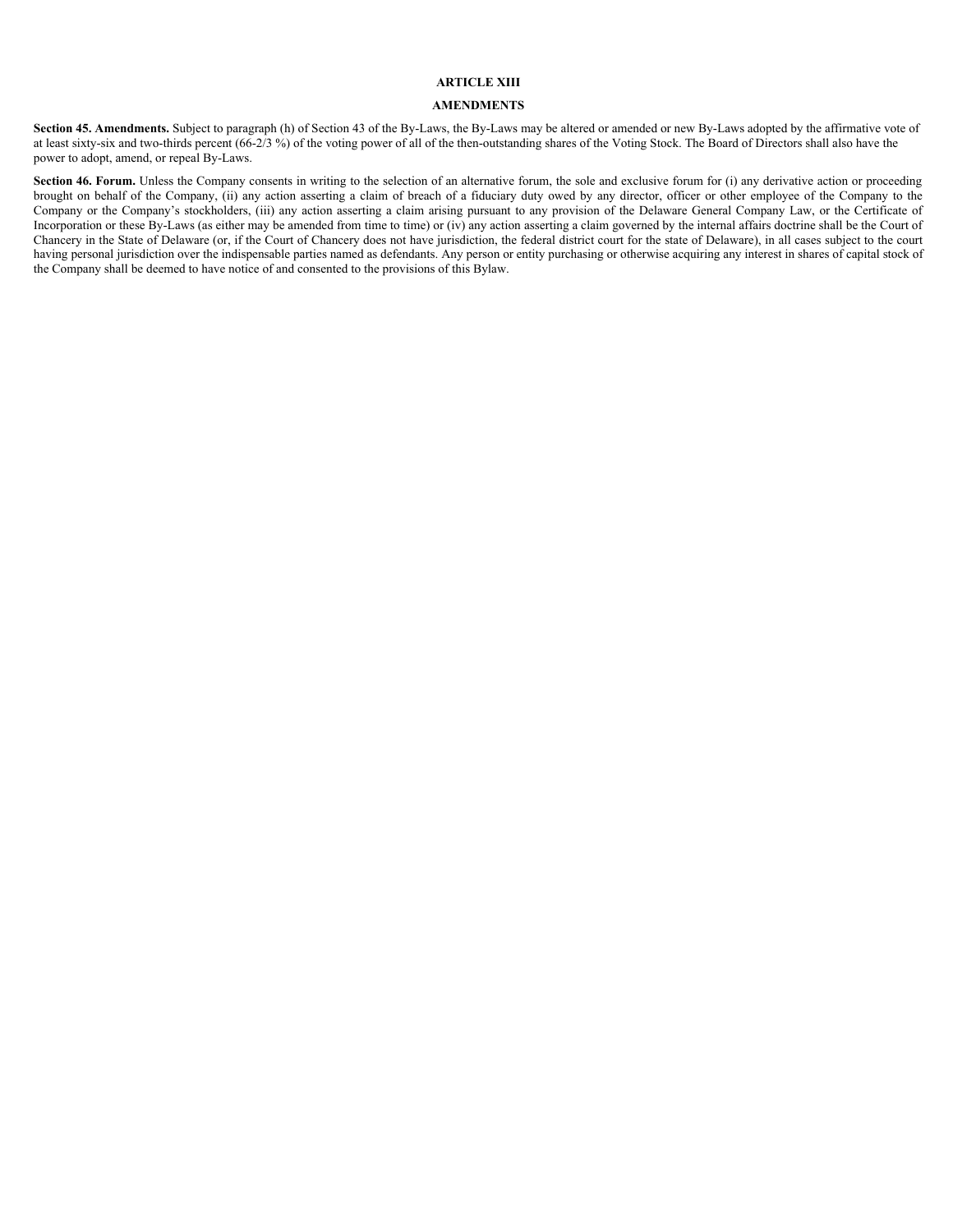EXHIBIT 31.1

<span id="page-62-0"></span>I, Yuval Wasserman, certify that:

- 1. I have reviewed this quarterly report on Form 10-Q for the period ended March 31, 2019 of Advanced Energy Industries, Inc.;
- 2. Based on my knowledge, this report does not contain any untrue statement of a material fact or omit to state a material fact necessary to make the statements made, in light of the circumstances under which such statements were made, not misleading with respect to the period covered by this report;
- 3. Based on my knowledge, the financial statements, and other financial information included in this report, fairly present in all material respects the financial condition, results of operations and cash flows of the registrant as of, and for, the periods presented in this report;
- 4. The registrant's other certifying officer and I are responsible for establishing and maintaining disclosure controls and procedures (as defined in Exchange Act Rules 13a-15(e) and 15d-15(e)) and internal control over financial reporting (as defined in Exchange Act Rules 13a-15(f) and 15d-15(f)) for the registrant and have:
	- a. Designed such disclosure controls and procedures, or caused such disclosure controls and procedures to be designed under our supervision, to ensure that material information relating to the registrant, including its consolidated subsidiaries, is made known to us by others within those entities, particularly during the period in which this report is being prepared;
	- b. Designed such internal control over financial reporting, or caused such internal control over financial reporting to be designed under our supervision, to provide reasonable assurance regarding the reliability of financial reporting and the preparation of financial statements for external purposes in accordance with generally accepted accounting principles;
	- c. Evaluated the effectiveness of the registrant's disclosure controls and procedures and presented in this report our conclusions about the effectiveness of the disclosure controls and procedures, as of the end of the period covered by this report based on such evaluation; and
	- d. Disclosed in this report any change in the registrant's internal control over financial reporting that occurred during the registrant's most recent fiscal quarter (the registrant's fourth fiscal quarter in the case of an annual report) that has materially affected, or is reasonably likely to materially affect, the registrant's internal control over financial reporting; and
- 5. The registrant's other certifying officer and I have disclosed, based on our most recent evaluation of internal control over financial reporting, to the registrant's auditors and the audit committee of the registrant's board of directors (or persons performing the equivalent functions):
	- a. All significant deficiencies and material weaknesses in the design or operation of internal control over financial reporting which are reasonably likely to adversely affect the registrant's ability to record, process, summarize and report financial information; and
	- b. Any fraud, whether or not material, that involves management or other employees who have a significant role in the registrant's internal control over financial reporting.

Date: May 6, 2019

/s/ Yuval Wasserman

Yuval Wasserman Chief Executive Officer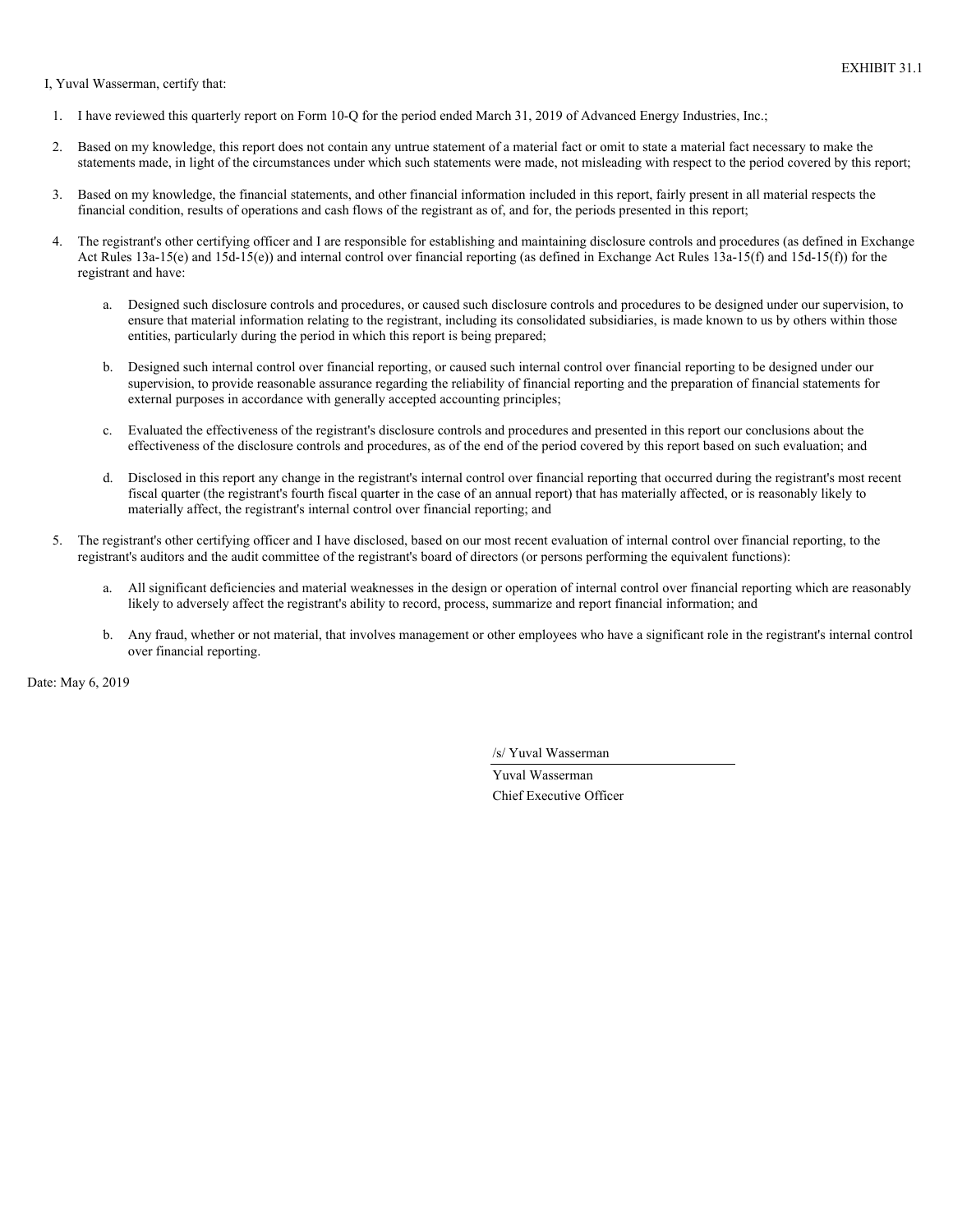<span id="page-63-0"></span>I, Paul Oldham, certify that:

- 1. I have reviewed this quarterly report on Form 10-Q for the period ended March 31, 2019 of Advanced Energy Industries, Inc.;
- 2. Based on my knowledge, this report does not contain any untrue statement of a material fact or omit to state a material fact necessary to make the statements made, in light of the circumstances under which such statements were made, not misleading with respect to the period covered by this report;
- 3. Based on my knowledge, the financial statements, and other financial information included in this report, fairly present in all material respects the financial condition, results of operations and cash flows of the registrant as of, and for, the periods presented in this report;
- 4. The registrant's other certifying officer and I are responsible for establishing and maintaining disclosure controls and procedures (as defined in Exchange Act Rules 13a-15(e) and 15d-15(e)) and internal control over financial reporting (as defined in Exchange Act Rules 13a-15(f) and 15d-15(f)) for the registrant and have:
	- a. Designed such disclosure controls and procedures, or caused such disclosure controls and procedures to be designed under our supervision, to ensure that material information relating to the registrant, including its consolidated subsidiaries, is made known to us by others within those entities, particularly during the period in which this report is being prepared;
	- b. Designed such internal control over financial reporting, or caused such internal control over financial reporting to be designed under our supervision, to provide reasonable assurance regarding the reliability of financial reporting and the preparation of financial statements for external purposes in accordance with generally accepted accounting principles;
	- c. Evaluated the effectiveness of the registrant's disclosure controls and procedures and presented in this report our conclusions about the effectiveness of the disclosure controls and procedures, as of the end of the period covered by this report based on such evaluation; and
	- d. Disclosed in this report any change in the registrant's internal control over financial reporting that occurred during the registrant's most recent fiscal quarter (the registrant's fourth fiscal quarter in the case of an annual report) that has materially affected, or is reasonably likely to materially affect, the registrant's internal control over financial reporting; and
- 5. The registrant's other certifying officer and I have disclosed, based on our most recent evaluation of internal control over financial reporting, to the registrant's auditors and the audit committee of the registrant's board of directors (or persons performing the equivalent functions):
	- a. All significant deficiencies and material weaknesses in the design or operation of internal control over financial reporting which are reasonably likely to adversely affect the registrant's ability to record, process, summarize and report financial information; and
	- b. Any fraud, whether or not material, that involves management or other employees who have a significant role in the registrant's internal control over financial reporting.

Date: May 6, 2019

/s/ Paul Oldham

Paul Oldham Chief Financial Officer & Executive Vice President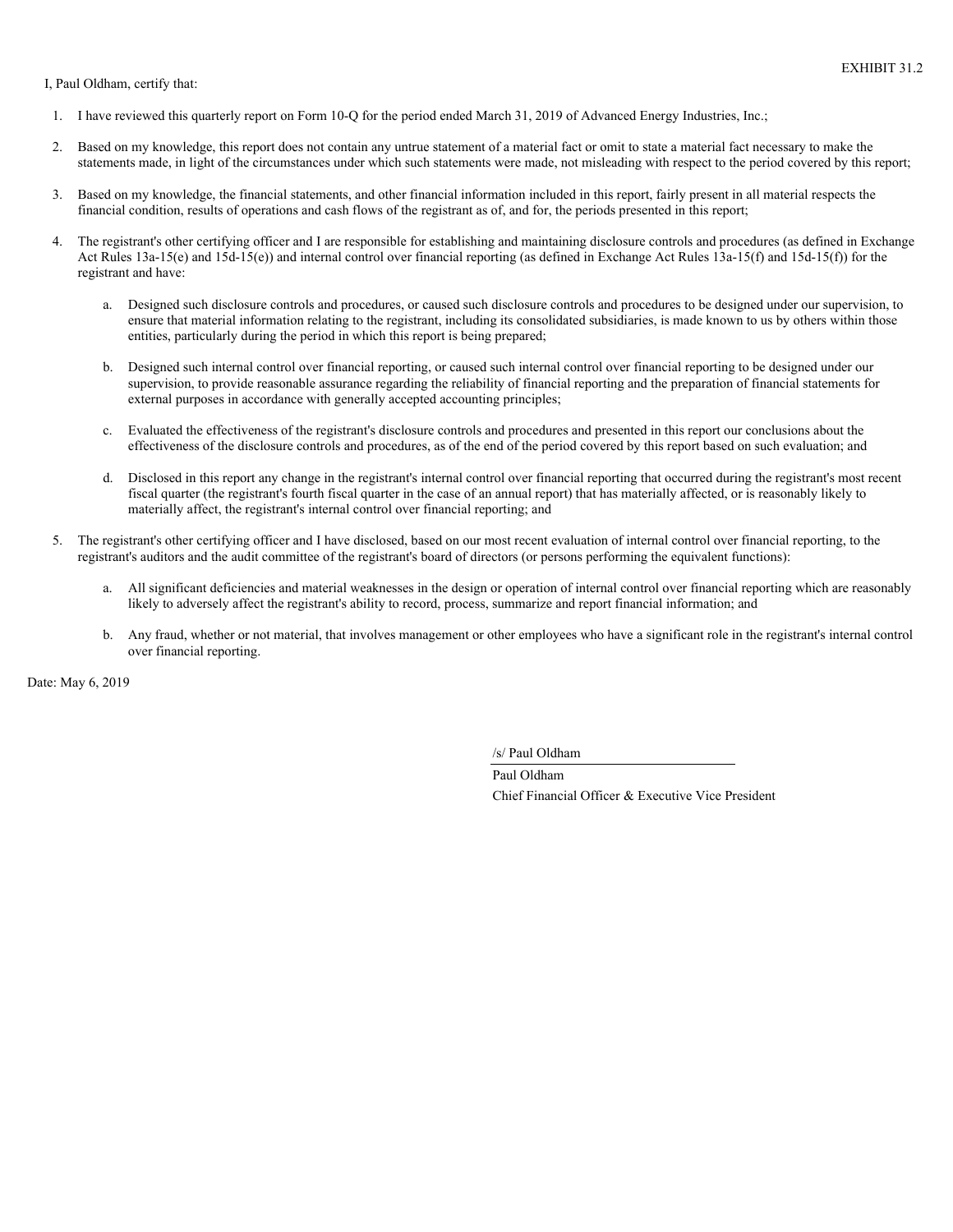Certification of the Chief Executive Officer Pursuant to 18 U.S.C. Section 1350, as Adopted Pursuant to Section 906 of the Sarbanes-Oxley Act of 2002

<span id="page-64-0"></span> I hereby certify, pursuant to 18 U.S.C. Section 1350, that the accompanying Quarterly Report on Form 10-Q for the period ended March 31, 2019 , of Advanced Energy Industries, Inc., fully complies with the requirements of Section 13(a) or 15(d) of the Securities Exchange Act of 1934 and that information contained in the Quarterly Report on Form 10-Q fairly presents, in all material respects, the financial condition and results of operations of Advanced Energy Industries, Inc.

Date: May 6, 2019

/s/ Yuval Wasserman

Yuval Wasserman Chief Executive Officer

 A signed original of this written statement required by Section 906 has been provided to the Company and will be retained by the Company and furnished to the Securities and Exchange Commission or its staff upon request